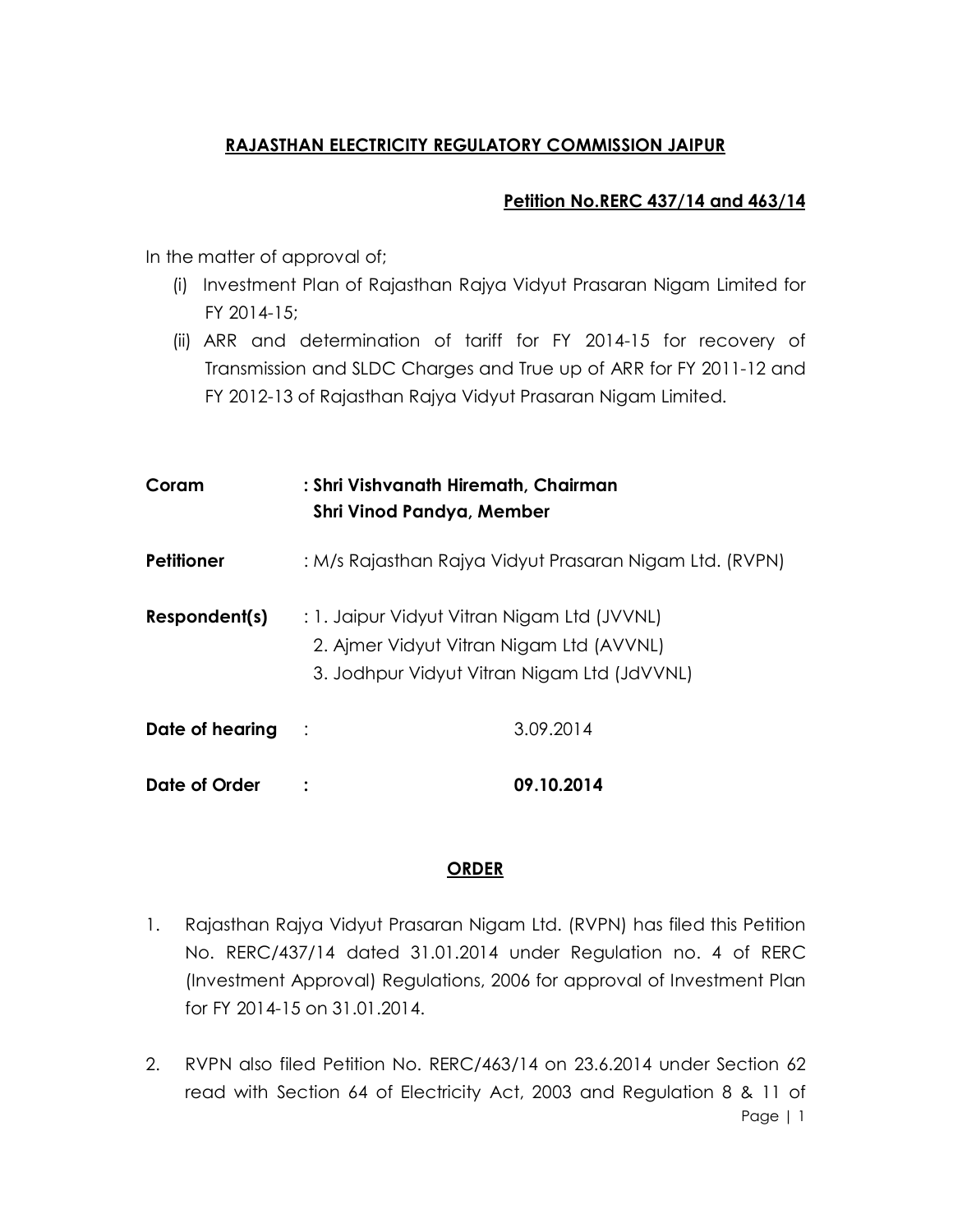RERC Tariff Regulations 2014 and Regulations, 8 of RERC Tariff Regulations, 2009 with the following prayers:

- (1) Determine cumulative surplus/deficit on Truing-up of Annual Revenue Requirement for FY 2011-12 based on Audited Accounts of RVPN for FY 2011-12 for carry forward of the same to ARR for FY 2014-15 under Regulation 8(12) of RERC Tariff Regulations, 2009.
- (2) Determine cumulative surplus/deficit on Truing-up of Annual Revenue Requirement for FY 2012-13 based on Audited Accounts of RVPN for FY 2012-13 and to carry forward the same to ARR for FY 2014-15 under Regulation 8(12) of RERC Tariff Regulations, 2009;
- (3) To impart directions to Discoms for payment of incentive for FY 2011-12 and FY 2012-13.
- (4) Approve revenue requirements for FY 2014-15 based on the information furnished in the petition and attached formats;
- (5) Allow for creation of Regulatory Asset for accumulated carry forward losses as on 31st March 2013 to be liquidated in ten instalments;
- (6) Approve the connectivity charges requested for O&M of 33/11 kV bays as per table 40 of the petition.
- (7) Approve firm recovery of fixed monthly transmission charges from Discoms on the basis of % allocation and for Open Access Consumers on the basis of actual capacity in Rs/kW/ Month and Paisa/kWh as the case may be;
- (8) Approve the tariff for recovery of transmission charges for collective Power Exchange Transactions and charges for inter-State short-term open access customer on per kWh basis for FY 2014-15;
- (9) Approve the revenue requirement for SLDC function by RVPN for FY 2014-15;
- (10) Approve SLDC Charges for FY 2014-15 and recovery of same from Discoms and other long-term users and Open Access Customers on monthly basis;
- Page | 2 3. RVPN vide letter dt. 27.03.2014 had requested the Commission to extend the transmission tariff applicable for FY 2013-14 by further three months i.e. from 1st April, 2014 to 30<sup>th</sup> June, 2014 subject to adjustments as per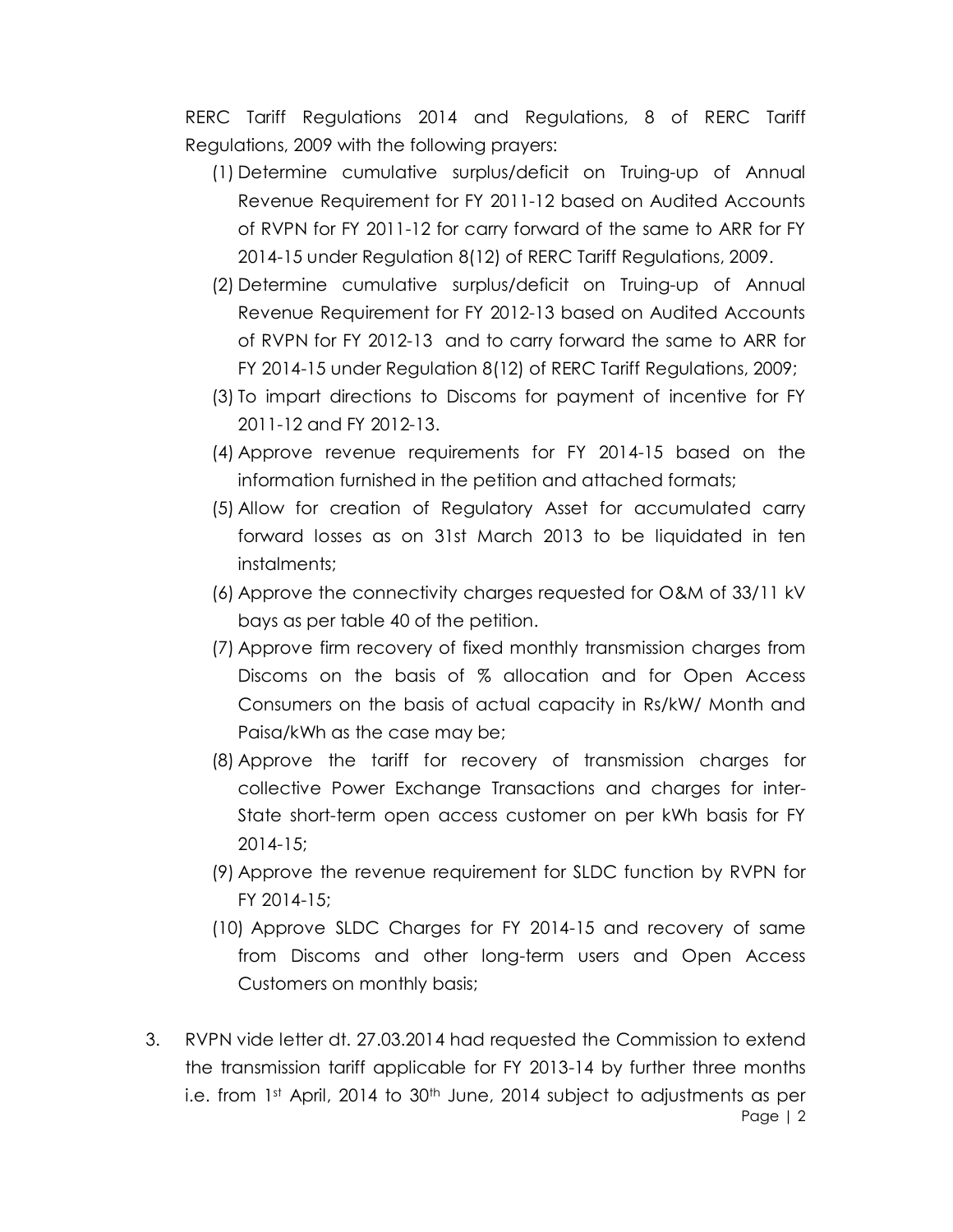the tariff order for FY 2014-15 to be passed as per regulation 11 (1) of RERC tariff Regulations, 2014. The Commission, vide its Order dated 31.03.2014, ordered and extended the applicability of existing tariff of RVPN from 1st April, 2014 to 30th June, 2014 for FY 2014-15 as per Tariff Regulations for MYT Control Period FY 2014-15 to FY 2018-19 notified on 27.03.2014.

- 4. RVPN vide letter dated 20.06.2014 further requested to extend the tariff extended on 31.03.2014 till final tariff is determined by the Commission. After hearing RVPN on 24.06.2014, the Commission passed an extension order further extending the interim tariff allowed vide Order dated 31.03.2014 till the final tariff is determined for FY 2014-15, subject to adjustments if any as and when the tariff For FY 2014-15 is finally determined by the Commission.
- 5. As the approval of investment plan will have a direct impact on ARR and Tariff of RVPN, the Commission has decided to take up the Petition for approval of investment plan alongwith ARR and tariff Petitions.
- 6. Commission conveyed the data gaps found in the petitions to RVPN on 04.04.2014,10.07.2014, 24.07.2014 and 19.08.2014. RVPN in response has filed the replies vide its letter dated 08.05.2014, 30.07.2014, 11.08.2014 & 21.08.2014.
- 7. As required under Section 64 (2) of the Electricity Act, 2003, Commission directed RVPN to publish notices with salient features of the Petitions inviting comments/ suggestions from any desirous person in the news papers. RVPN accordingly had published the abridged petitions in the following newspapers on the dates shown as under:

| <b>Name of Newspaper</b> | Date of Publication |  |
|--------------------------|---------------------|--|
| Petition No. 437/14      |                     |  |
| Dainik Bhaskar           | 08.02.2014          |  |
| Rashtradoot              | 08.02.2014          |  |
| Times of India           | 09.02.2014          |  |

**Table 1: Publication of Public Notices**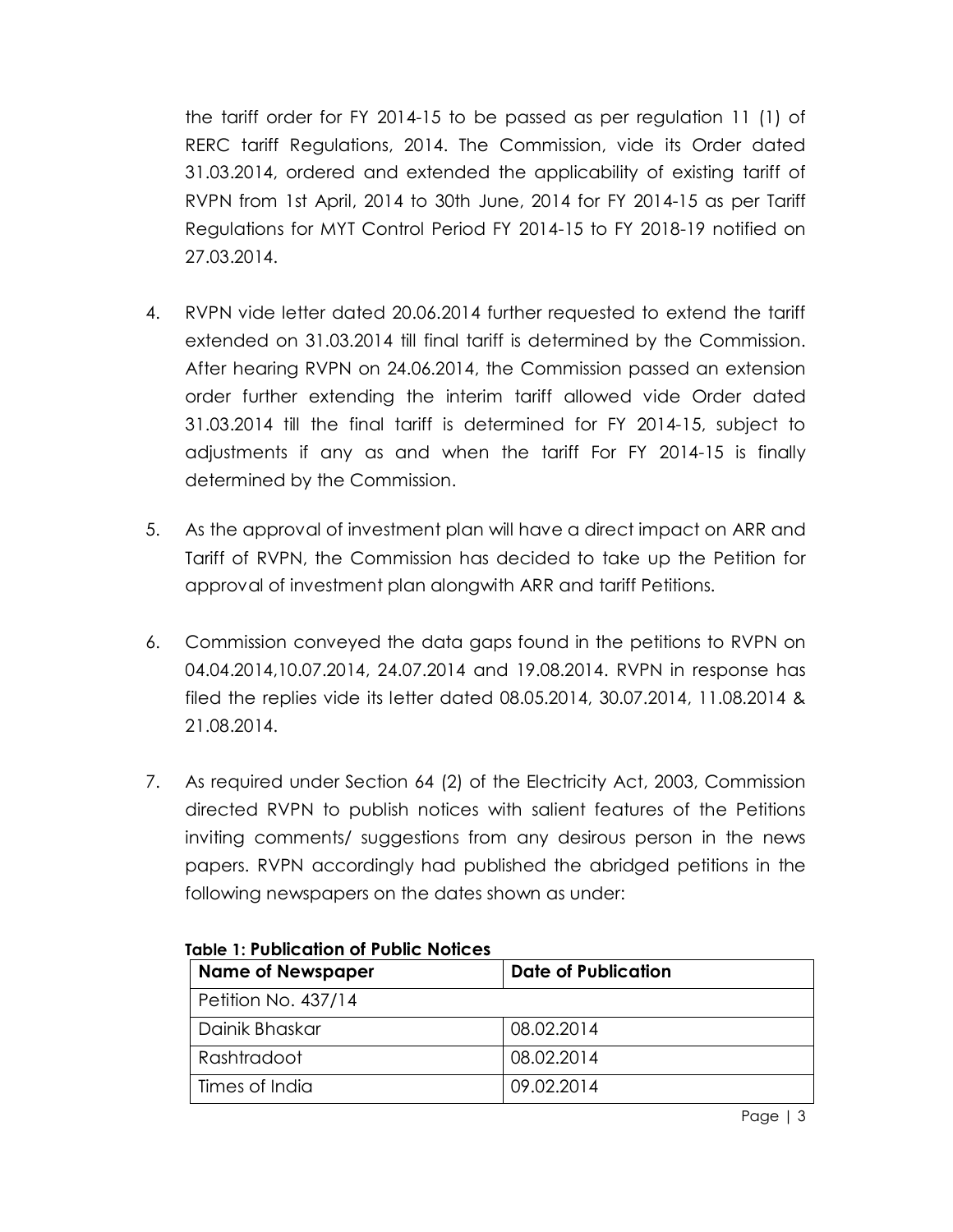| Petition No. 463/14 |            |  |
|---------------------|------------|--|
| Dainik Navjyoti     | 05.07.2014 |  |
| Rajasthan Patrika   | 05.07.2014 |  |
| Rashtradoot         | 05.07.2014 |  |
| Dainik Bhaskar      | 05.07.2014 |  |
| Times of India      | 06.07.2014 |  |

- 8. Petitions were also placed on the Commission's website.
- 9. The comments/suggestions have been received on the Petitions from the following stakeholders:

| Petition No. 437/14                                              |  |  |
|------------------------------------------------------------------|--|--|
| (1) Rudraksh Energy                                              |  |  |
| (2) Sh. G.L. Sharma                                              |  |  |
| (3) Discoms                                                      |  |  |
| Petition No. 463/14                                              |  |  |
| (1) Rudraksh Energy                                              |  |  |
| (2) Sh. Bal Mukund Sanadhya, Samta Power, Jaipur                 |  |  |
| (3) Sh. Shanti Prasad                                            |  |  |
| (4) Sh. G.L. Sharma                                              |  |  |
| (5) Rajasthan Discoms (JVVNL, AVVNL, JdVVNL)                     |  |  |
| (6) Sh. Ashok Khurana, Association of Power Producers, New Delhi |  |  |

#### **Table 2: Comments/Suggestions received on the Petitions**

- 10. Commission has held the public hearing on 03.09.2014 in the court hall of the Commission.
- 11. During the public hearing, officer representing the petitioner appeared and reiterated the submissions made in the petitions and prayers made therein. The stakeholders also presented their views on the petitions. The list of stakeholders present and made oral submissions during the hearings is enclosed to this order as Annexure-I.
- 12. In exercise of the powers conferred under Sections 62, 64 and other provisions of the Electricity Act, 2003, read with RERC (Terms and Conditions for Determination of Tariff) Regulations, 2009, RERC (Terms and Conditions for Determination of Tariff) Regulations, 2014, RERC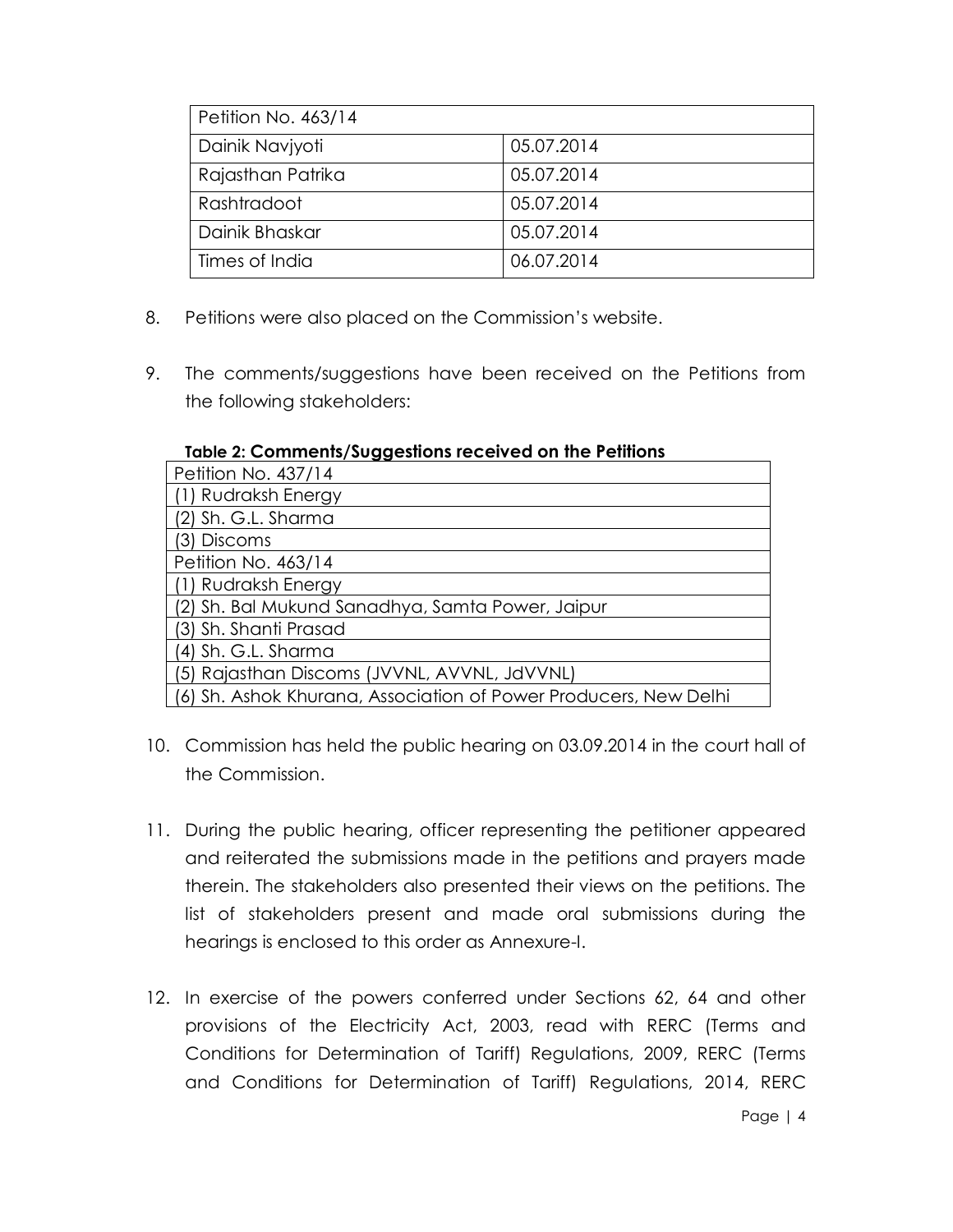(Investment Approval) Regulations, 2006 and other enabling Regulations, the Commission has carefully considered the submissions of the Petitioner and the suggestions/objections submitted by the various stakeholders. The Commission has passed the following Order

- 13. This Order has been structured in 6 sections, as given under:
	- (1) Section 1: Summary of Objections/Comments/Suggestions and RVPN's Response on Investment Plan for FY 2014-15, Truing-up for FY 2011-12 and FY 2012-13, ARR for Transmission and SLDC Function for FY 2014-15
	- (2) Section 2: Analysis of Investment Plan for FY 2014-15
	- (3) Section 3: Analysis of Truing-up of ARR for FY 2011-12
	- (4) Section 4: Analysis of Truing-up of ARR for FY 2012-13
	- (5) Section 5: Analysis of ARR for Transmission Function for FY 2014-15
	- (6) Section 6: Analysis of ARR for SLDC Function for FY 2014-15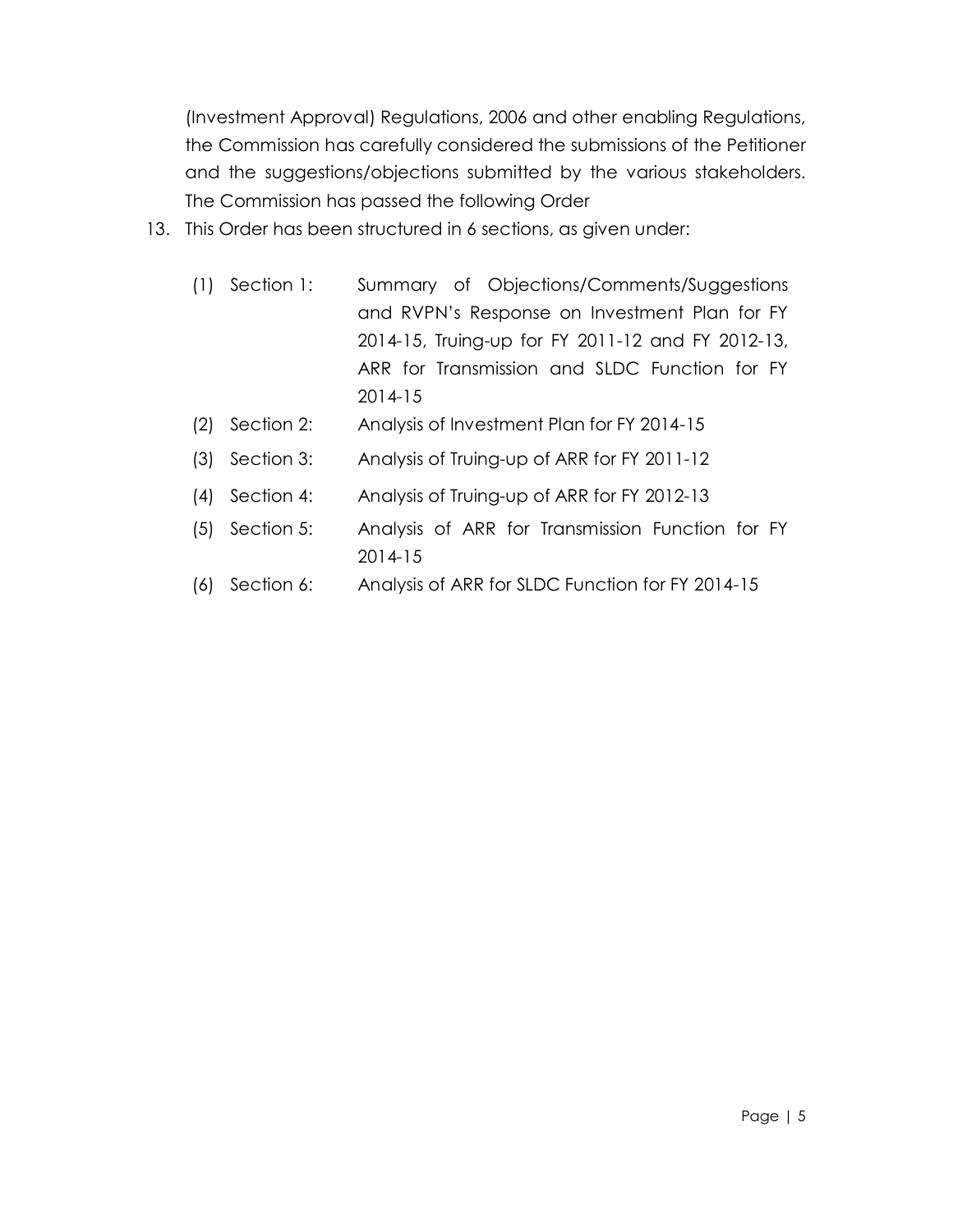**Section – 1: Summary of Objections/Comments/Suggestions and RVPN's Response on Investment Plan for FY 2014-15, Truing-up for FY 2011-12 and FY 2012-13 and ARR for Transmission and SLDC Function for FY 2014-15**

## **A. General Issues**

#### **(1) Formats**

## **Stakeholders' Suggestions/Comments**

14. Stakeholders requested the Commission to direct the Petitioner to provide the updated Formats along with the requisite information for FY 2011-12.

### **RVPN's Response**

15. RVPN submitted that the updated Formats along with the requisite information for FY 2011-12 have been provided to the Commission.

## **(2) Segregated Audited Accounts**

### **Stakeholders' Suggestions/Comments**

16. The Petitioner should provide the segregated Audited Accounts for Transmission function, SLDC and Partnership Generation for FY 2011-12 and FY 2012-13, duly certified by the Statutory Auditor or Chartered Accountant, which has not been provided in spite of specific provision in the Regulations and repeated directions by the Commission.

#### **RVPN's Response**

17. RVPN has submitted the segregated Audited Accounts for Transmission function, SLDC and Partnership Generation for FY 2011-12 and FY 2012- 13. Further, RVPN has also submitted separate accounts for SLDC for FY 2011-12 and 2012-13 duly signed by the statutory Auditor and has submitted the copy of the same.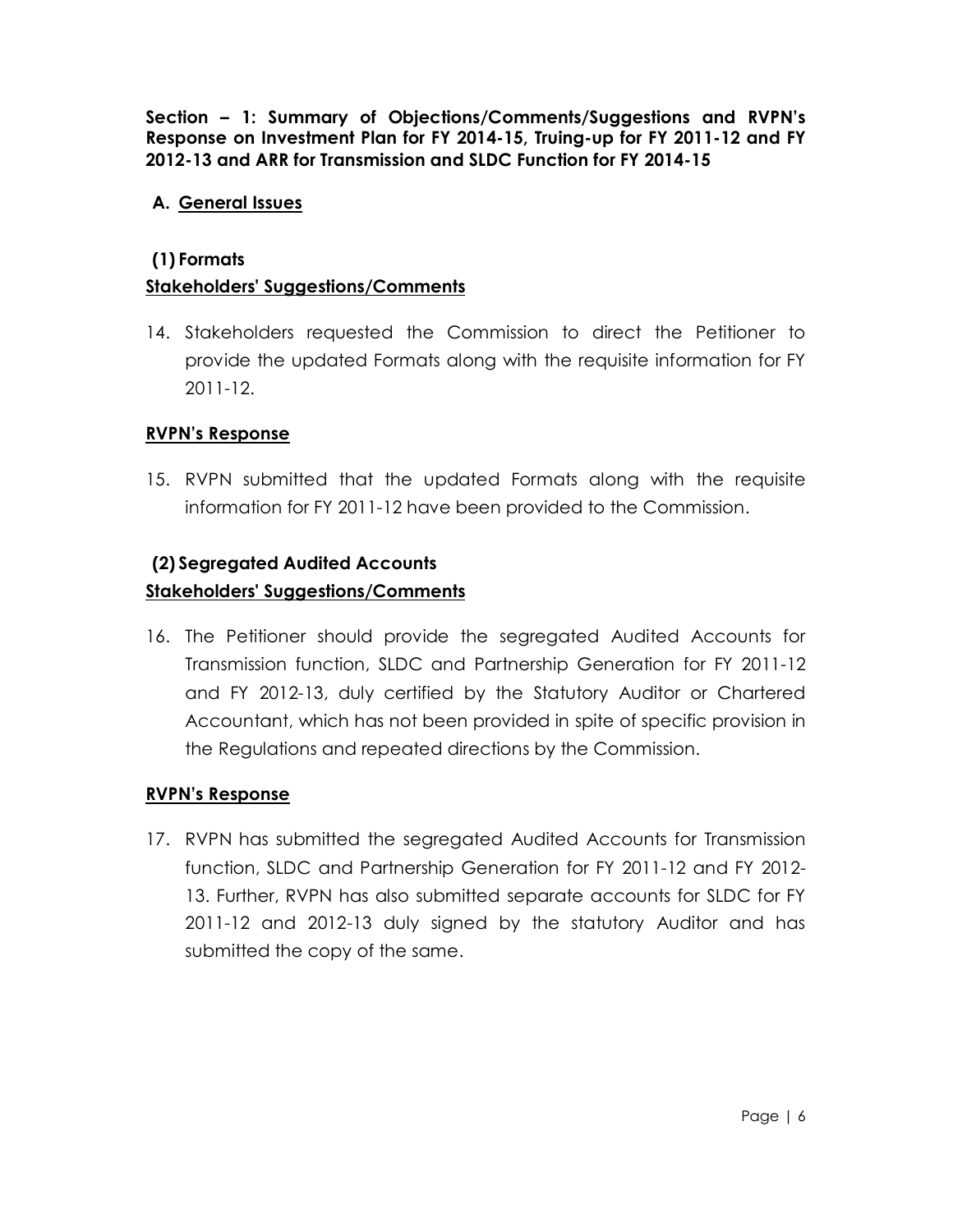## **B. Investment Plan**

### **(3)Investment in FY 2013-14**

### **Stakeholders' Comments/suggestions**

18. The capital expenditure of Rs. 1133.60 Crore incurred up to December, 2013 and Rs. 1231 Crore incurred up to January, 2014 in FY 2013-14 as against the capital outlay of Rs. 2150 Crore for FY 2013-14 is quite low and RVPN should submit the expected capital expenditure up to March 31, 2014. Against the physical targets of 8 no. of 220 kV substations, 20 no. of 132 kV substations and 2 no. of 400 kV substations in FY 2013-14, only have been completed and there appears to be significant slippage in achievement of physical targets. RVPN should submit the scheme-wise expenditure incurred in FY 2013-14 vis-à-vis approved expenditure along with achievements in physical targets.

#### **RVPN's Response**

19. RVPN submitted that an expenditure of Rs. 1626.82 Crore has been incurred during FY 2013-14 against the revised outlay of Rs. 2150 Crore for transmission works. Details of the same, as submitted by RVPN, are shown in the Table below:

| SI. No.      | <b>Works</b>              | <b>Unit</b>    | Achievement<br>during 2013-<br>14 |
|--------------|---------------------------|----------------|-----------------------------------|
| 1            | Transmission:             |                |                                   |
|              | $(i)$ 765 $kV$ Lines      | ckm            | 425.498                           |
|              | (ii) 400 kV Lines         | ckm            | 259.350                           |
|              | (iv) 400 kV Substations   | <b>MVA/Nos</b> |                                   |
|              | (v) 220 kV Lines          | ckm            | 430.369                           |
|              | (vi) 220 kV Substations   | MVA/Nos        | 1200/7                            |
|              | (vii) 132 kV Lines        | ckm            | 373.244                           |
|              | (viii) 132 kV Substations | MVA/Nos        | 587.5/18                          |
| $\mathbf{2}$ | Augmentation:             | <b>MVA</b>     | 2949                              |
| 3            | <b>Capacitors</b>         | <b>MVAR</b>    | 81.45                             |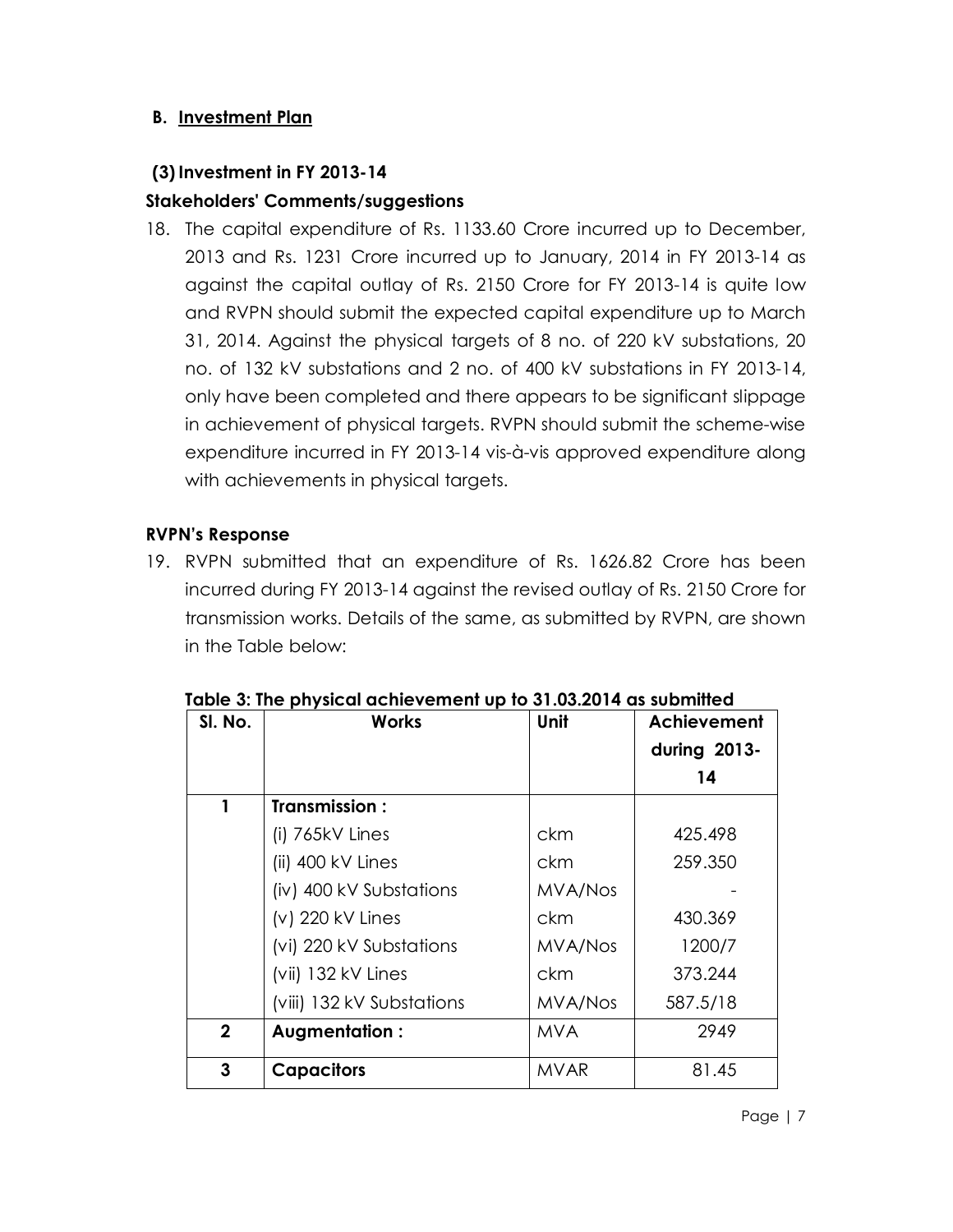# **(4) Proposed capital outlay for FY 2014-15 Stakeholders' Comments/suggestions**

- 20. RVPN should furnish the details of targets to be achieved during FY 2014- 15, the transformation capacity proposed at 765 kV substations, and the location of proposed 400 kV substations and 220 kV substations.
- 21. The proposed investment for capacitor installation for FY 2014-15 does not appear to be commensurate with the maintaining the quality of supply like voltage and power factor.
- 22. RVPN should furnish the supporting documents for the approval obtained from Transmission System Planning & Coordination Committee (TSPCC) for the schemes submitted in its Petition.
- 23. In respect of creation of new substations, RVPN should submit the details of load that is being transferred from any existing GSS and the remaining load on such GSS, additional load expected on the newly created GSS and the basis for such expected additional load, and the expected load on newly created GSS. RVPN should also submit the details of current load and estimated load on account of each scheme and the basis of estimated load in justification of the proposed schemes.
- 24. In accordance with RERC (Investment Approval) Regulations, 2006, any works related to augmentation and creation of new substations near the load centre of 33 kV network should be initiated at the request of the concerned Discom but RVPN has not submitted any supporting documents in this regard. RVPN should submit the supporting documents in this regard.
- 25. In accordance with the Manual on Transmission Planning Criteria notified by CEA in January, 2013, the augmentation of transmission network and new transmission works shall be undertaken by the State Transmission Utility on the request of the beneficiaries of the transmission network. Further, the Commission, in its Order dated December 11, 2013, on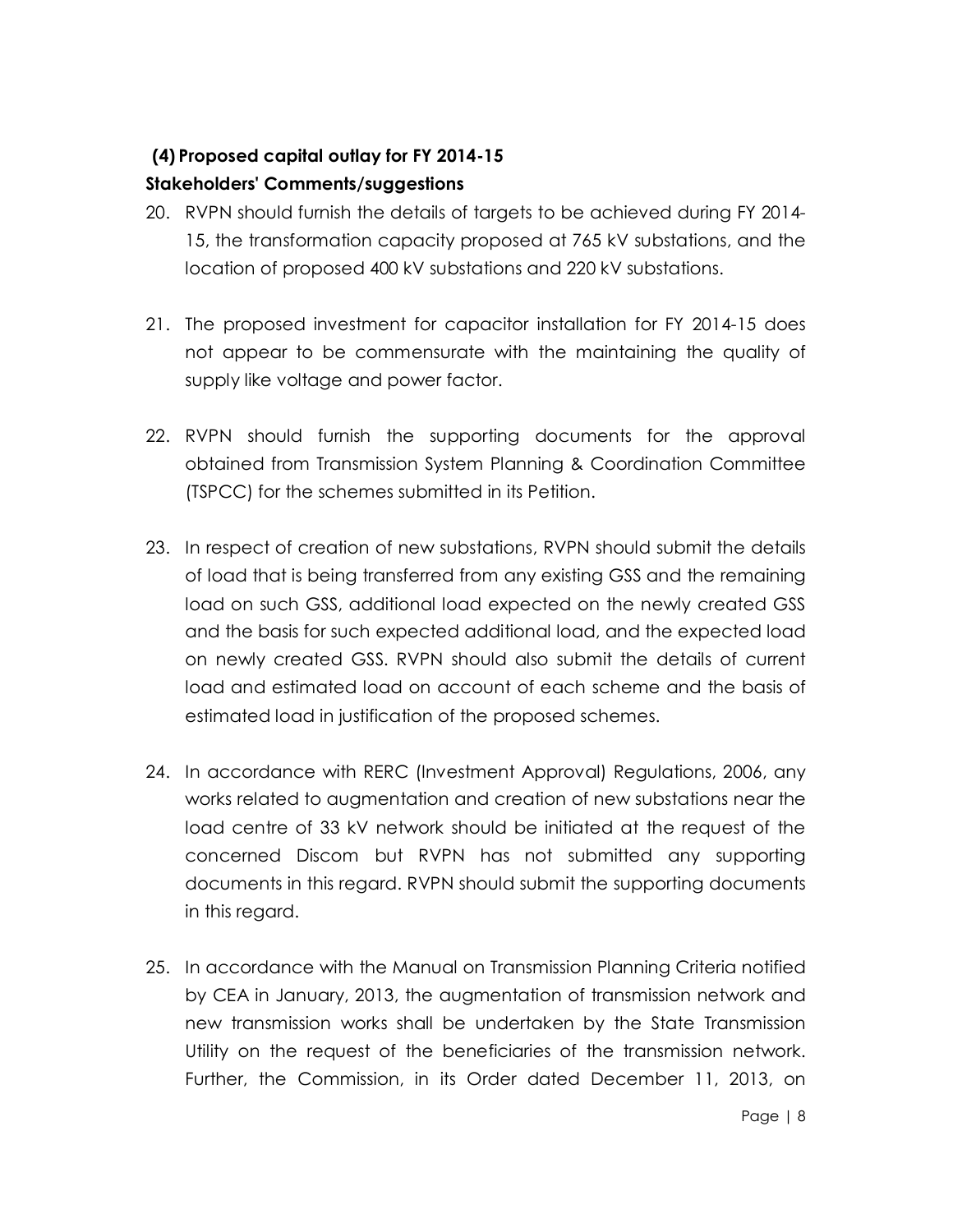approval of Investment Plan for RVPN for FY 2013-14, directed RVPN to ensure that the transmission system should be planned optimally keeping in view the Manual on Transmission Planning Criteria notified by CEA in January, 2013 and concerns expressed by the stakeholders. The Petition filed by RVPN indicates that the proposed Investment Plan for FY 2014-15 is not on these lines as no supporting documents in this regard have been submitted.

- 26. In the capital cost ascertained/determined by the Commission, certain amount for connectivity has also been prescribed on per MW basis. RVPN has not submitted this amount and therefore this amount needs to be reduced from the investment made for the purpose.
- 27. RVPN has proposed investment of Rs. 10 Crore towards new schemes at 132 kV levels, which are yet to be identified. RVPN should not be allowed to make this investment.
- 28. RVPN has proposed capital investment towards carried over liabilities in the Investment Plan for FY 2014-15. In this regard, RVPN should submit the details of GSS-wise and Line-wise amount of carried over liabilities along with the year for which such liabilities pertain to.
- 29. For the scheme "Upgradation of existing 132 kV S/C Sikar-Laxmangarh-Fatepur-Ratangarh Line" RVPN has referred to the justification provided for "220/132 kV, 1x100 MVA GSS at Laxmangarh (upgradation)", and it is not clear as to how the first scheme becomes justified with second scheme. RVPN should submit more details in this regard.
- 30. RVPN has submitted that the Detailed Project Reports (DPRs) of EHV Schemes have been submitted to the Commission in accordance with RERC (Investment Approval) Regulations, 2006. In this regard, RVPN should submit the list of schemes for which the DPRs have been submitted to the Commission and the list of schemes approved by the Commission, along with the reference number of the correspondence. RVPN should also submit the observations made by the Commission on the DPRs submitted and compliance with the same.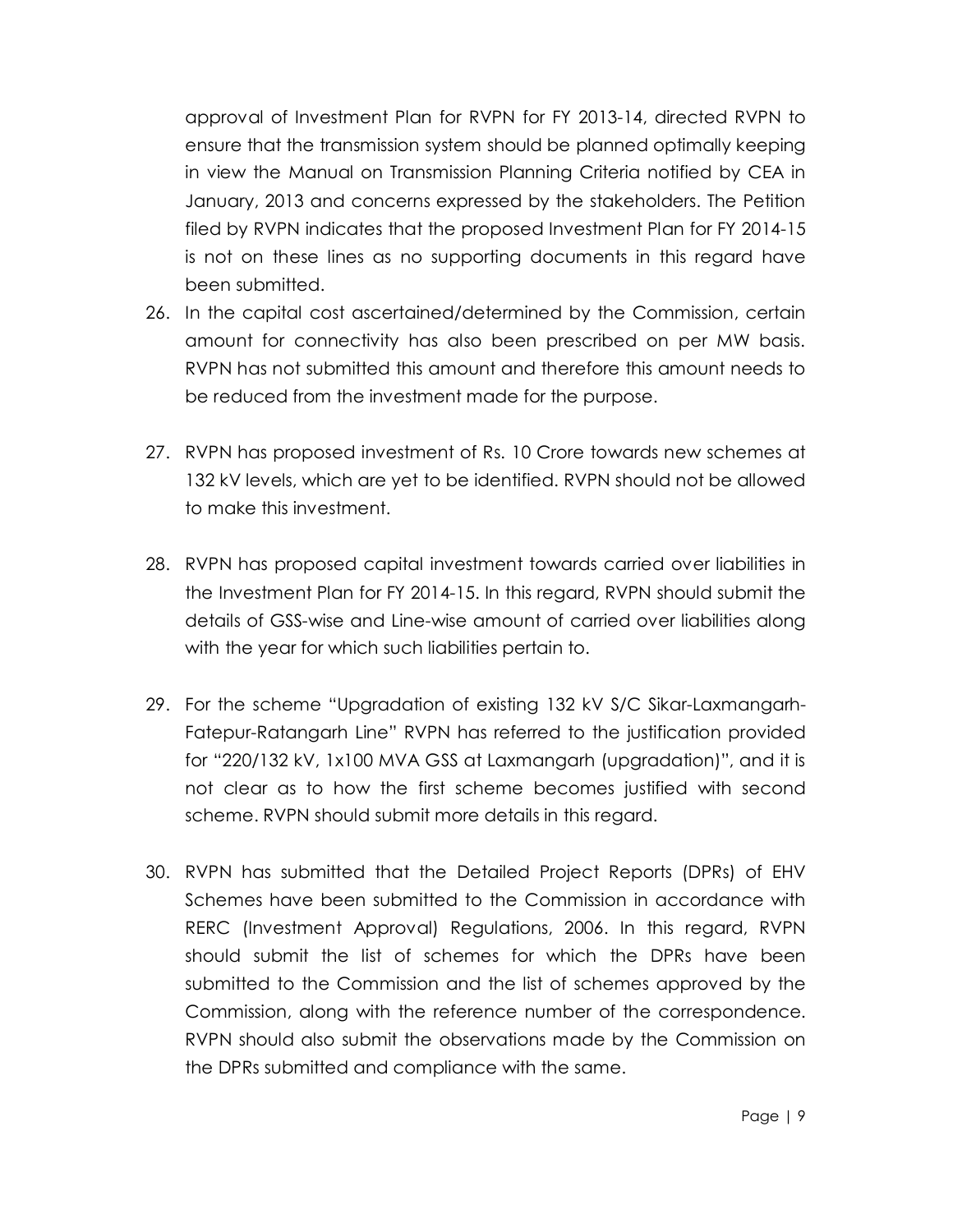- 31. The Commission, in its Order dated August 30, 2011 on approval of Investment Plan for FY 2011-12, directed RVPN to submit the justification for each scheme indicating the load flow study, cost benefit analysis, loss reduction and priority in execution of schemes along with the Investment Plan Petition in future. RVPN has not complied with this directive in its Petition for approval of Investment Plan for FY 2014-15.
- 32. The Commission, in its Order dated August 30, 2011 on approval of Investment Plan for FY 2011-12, directed the Petitioner to implement the Investment Plan in a manner that the incidence on retail tariff gets contained to feasible extent. RVPN should prioritize the schemes based on cost benefit analysis and system requirement and accordingly defer or reschedule the low priority schemes so as to achieve reasonable balance in the system reliability and transmission tariff.
- 33. On comparison of the investment plan approved by the Commission in the MYT Order for the Control Period FY 2009-10 to FY 2013-14 for RVPN, it is observed that RVPN's investments are more than that was approved in the MYT Order. This excess investment is creating unavoidable burden on the Discoms which, in turn, is partly passed on to the consumers and the balance is reflected as loss in their accounts. The maximum loads recorded on January 3, 2014 as against the installed capacity at various Grid Substations indicate underutilization of the same. RVPN should carry out detailed analysis and take corrective action regarding the planning of the transmission system and should use the unutilized capacity of the transformers to meet the proposed demand without further capacity addition.

#### **RVPN's Response**

34. RVPN submitted the physical target proposed during FY 2014-15 which are as under: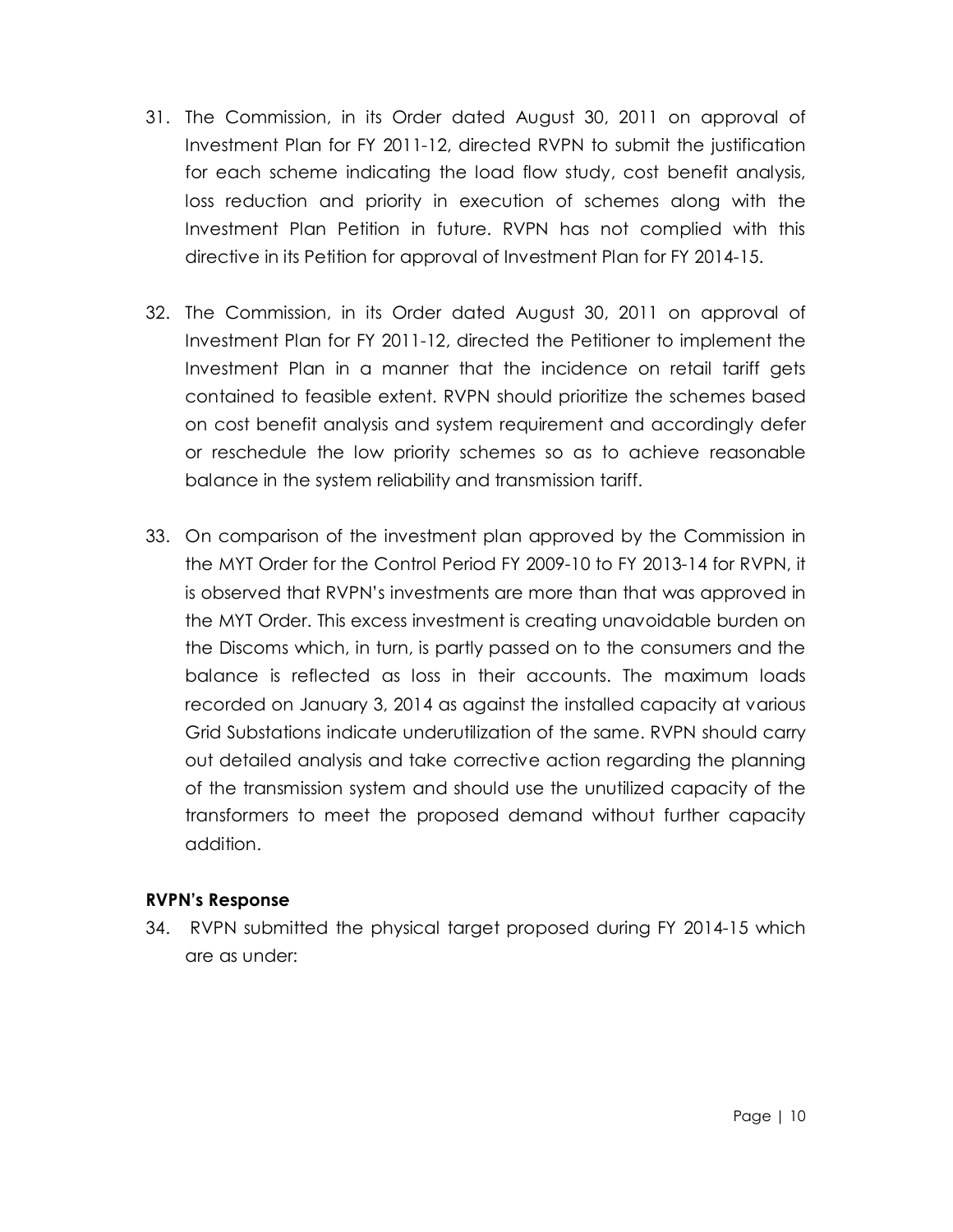| SI. | <b>Works</b>         | <b>Unit</b> | Target (Proposed in petition |
|-----|----------------------|-------------|------------------------------|
| No. |                      |             | No. 437/14) for FY 2014-15   |
| i.  | Transmission:        |             |                              |
|     | -765 kV Lines        | ckm         | 0.00                         |
|     | -765 kV Substations  | <b>MVA</b>  | 3000                         |
|     | -765 kV Substations  | Nos.        | $\overline{2}$               |
|     | - 400 kV Lines       | ckm         | 980                          |
|     | - 400 kV Substations | <b>MVA</b>  | 1260                         |
|     | - 400 kV Substations | Nos.        |                              |
|     | - 220 kV Lines       | ckm         | 750                          |
|     | - 220 kV Substations | <b>MVA</b>  | 920                          |
|     | - 220kV Substations  | Nos.        | 8                            |
|     | - 132 kV Lines       | ckm         | 425                          |
|     | - 132 kV Substations | <b>MVA</b>  | 575                          |
|     | - 132 kV Substations | Nos.        | 20                           |
| li. | Augmentation         | <b>MVA</b>  | 1500                         |
| lii | Capacitor Banks      | <b>MVAR</b> | 150                          |

- 35. RVPN submitted that it has prepared a programme for installing 358.38 MVAR capacitors, for which procurement process has been started. The targets for FY 2014-15 would be reviewed based on commencement of the supply of capacitors and actual field requirement.
- 36. The minutes of various TSPCC meetings have been submitted, wherein TSPCC has approved the various EHV schemes included in RVPN investment plan.
- 37. Details of Load, which are transferred from any existing GSS to newly proposed 132 kV GSS, along with the project report of all the new 132 kV schemes approved by BoD of RVPN are invariably sent to the Commission. Since, detailed project reports of EHV schemes are bulky, therefore, it is not possible to append copy of these project reports with investment plan petition. If any stakeholders desires to have a look at any specific project report, the same may be arranged by RVPN.
- Page | 11 38. RVPN submitted that creation of new 132 kV GSS initiated are at the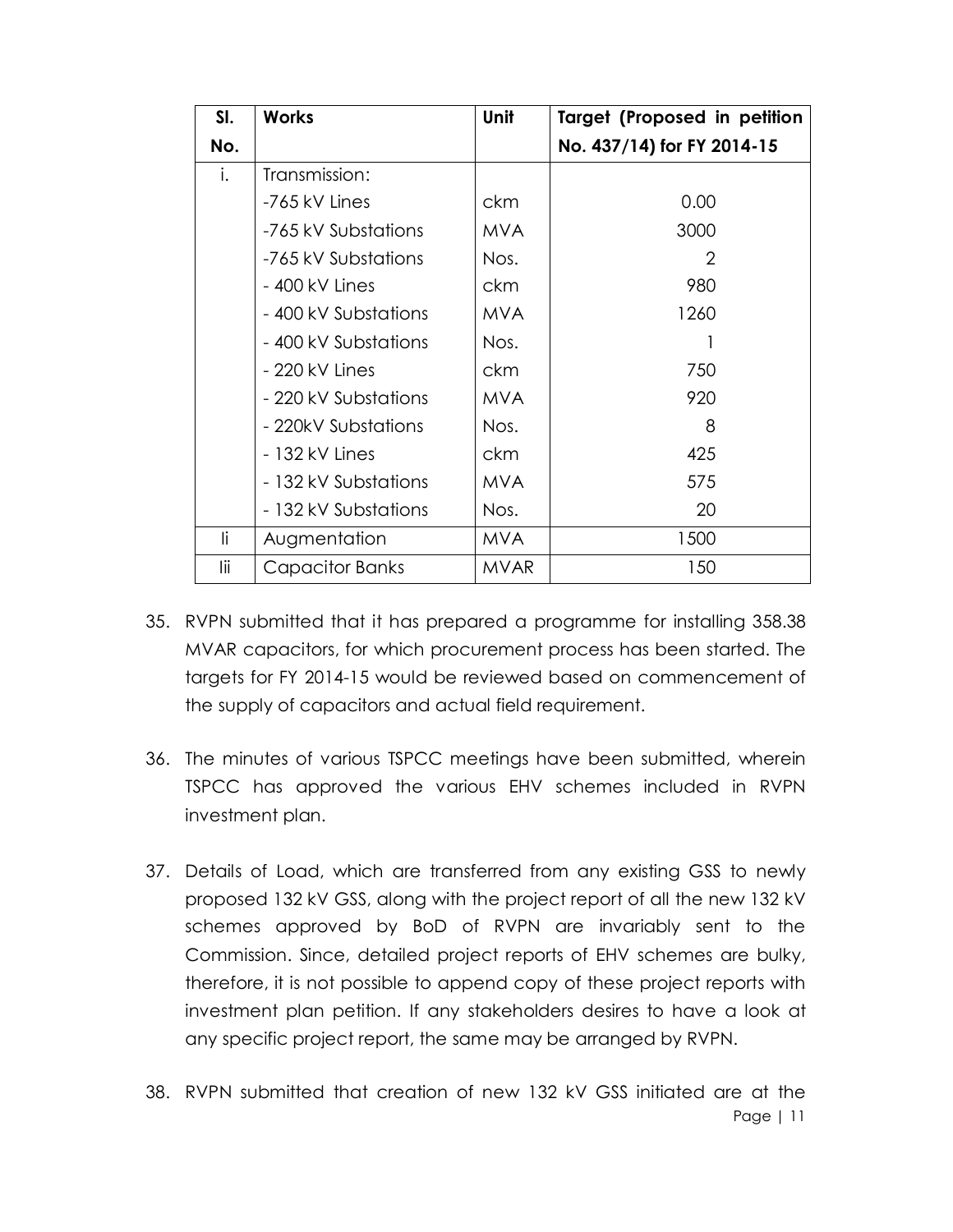request of concerned Discom. If any stakeholder desires to have copy of the request letter from Discom, the same can be provided by RVPN.

- 39. The planning of transmission system always commences on receipt of a proposal from the users, who can be a Generator, Distribution Company, Open Access consumer or a Bulk consumer. All such proposals are included and discussed in the respective project reports.
- 40. For power evacuation schemes relating to generating stations, connectivity charges @ Rs. 2 Lakh/MW are being recovered from developers of Solar and Wind Power. This is as per RERC Tariff Regulations, 2009.
- 41. As regards provision of Rs. 10 Crore for new 132 kV schemes, RVPN submitted that since investment plan petition was filed before the beginning of FY 2014-15, the new 132 kV schemes which are likely to be identified and approved thereafter cannot be included in the investment plan petition. Accordingly, a suitable provision for such new 132 kV schemes is made in the investment plan.
- 42. As regards carried over liabilities, RVPN submitted that the EHV GSS and lines, which are declared commissioned, are not included in the investment plan petition. However, always there are some Civil/Electrical/ Other development and petty works, which are to be completed after the declaration of commissioning. The provision made under the head "Carried over liabilities" is made to carry out such works as mentioned above.
- 43. In the Form-2 of the Investment plan petition, all the EHV works, viz., 765 kV, 400 kV, 220 kV, and 132 kV are indicated separately. The referred 132 kV S/C Sikar-Laxmangarh-Fatepur-Ratangarh Line included under "132kV scheme" is part of the 132 kV interconnection works associated with the scheme of 220 kV GSS at Laxmangarh, which has been indicated under the heading of "220kV Scheme".
- 44. As regards list of DPRs of EHV schemes submitted to the Commission, RVPN has submitted the list of Schemes along with reference letter by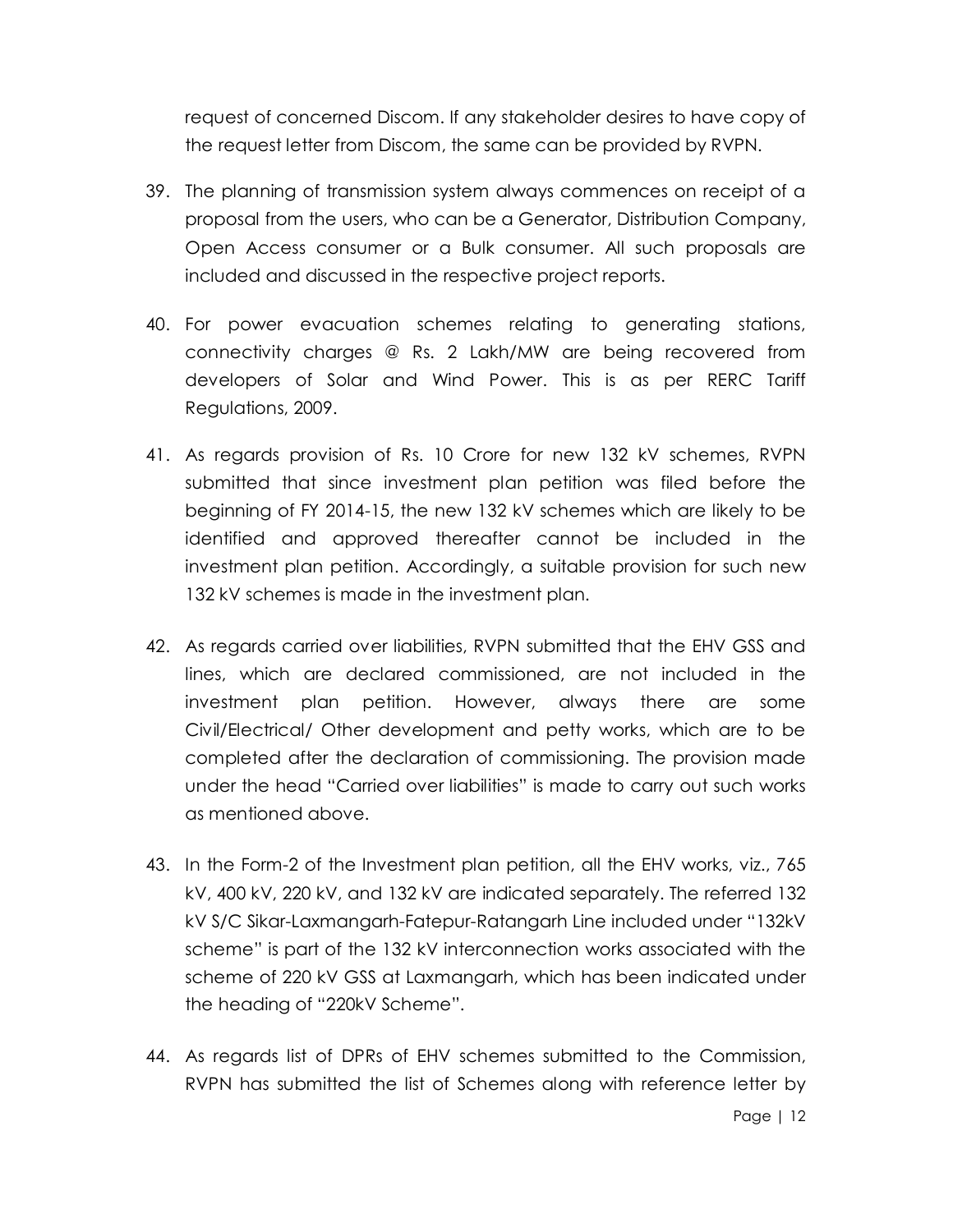which RVPN has submitted the DPRs. RVPN further submitted that no observations have been received from the Commission in respect of DPRs sent. As regards scheme-wise approval, the Commission has already made it clear in the Investment Plan Order for FY 2012-13 dated 25.10.2012, that "*the Commission would be exercising only prudent check on the investment of the licensee and allow/dis-allow expenditure based on such prudent check instead of according project/schemewise approvals*."

- 45. As regards load flow studies, RVPN submitted that load flow studies along with its analysis note for System Strengthening schemes and Power Evacuation schemes is included in respective project report submitted to the Commission. The loss reduction and cost benefit analysis of a scheme is also included in the project report, except for Power Evacuation schemes which is not required as per Regulation 51 of RERC (Investment Approval) Regulations. Further, the priority of a scheme being executed under System Strengthening scheme is decided as per the requirement of field conditions, whereas the works associated with Evacuation system is matched in such a way that the associated transmission system is available six months prior to the commissioning of the generator.
- 46. RVPN submitted that the stakeholder might have compared two sets of data, based on peaks being recorded on different dates and time. In other words, it is not necessary that all the GSS in Rajasthan would be recording their respective peaks at the time of occurrence of System Peak. Since, the time and date of occurrence of these peaks are different, hence, they cannot be compared, To understand whether the transformers installed at a GSS are properly utilized or not, the transformer loading on the day on which the GSS recorded its peak during the year is to be considered.

#### **(5) Transmission Loss**

#### **Stakeholders' Comments/suggestions**

47. Reduction in losses can be achieved by commissioning more number of 220 kV and 400 kV substations and hence, the 8 no. 220 kV substations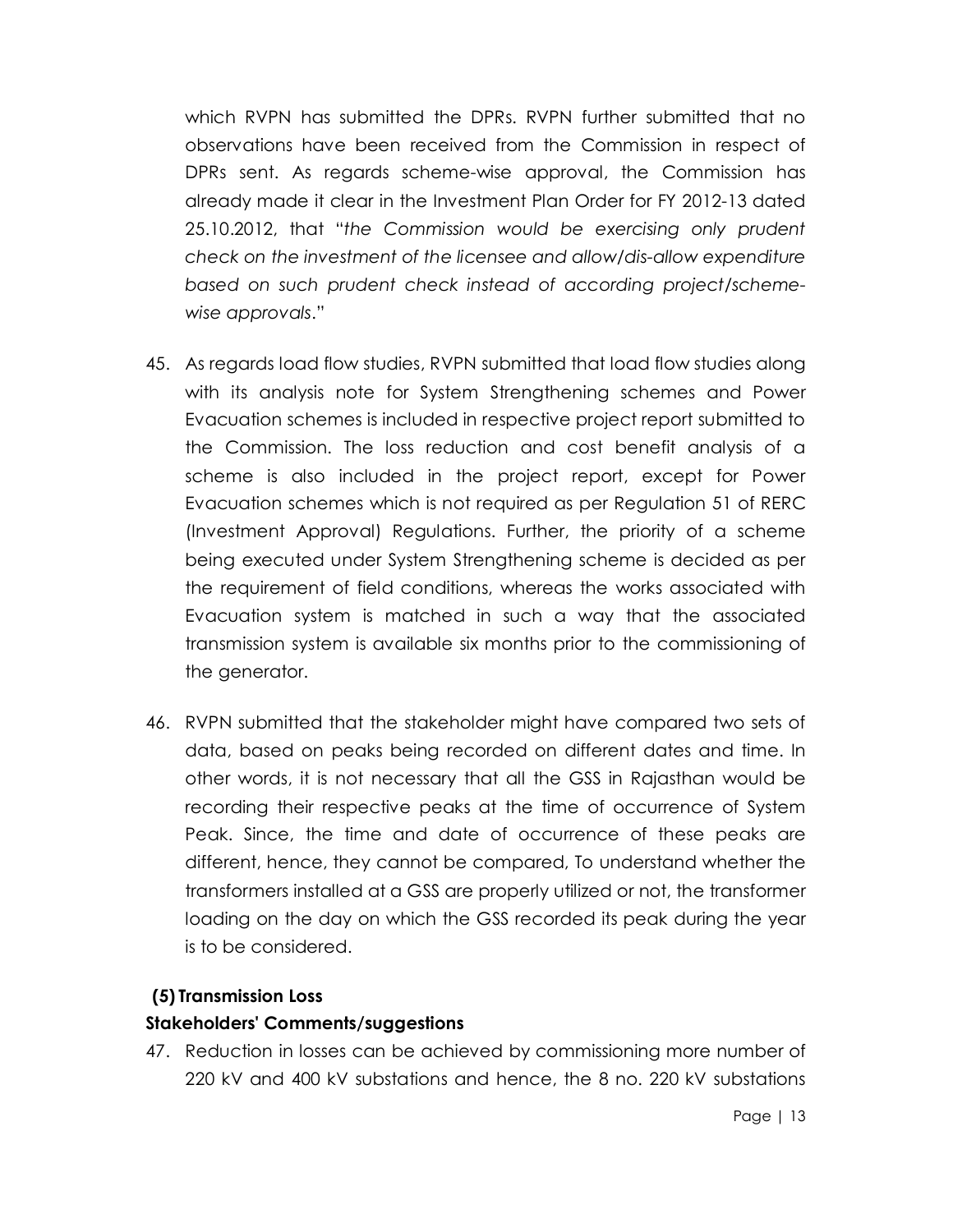envisaged in FY 2013-14 should be completed on priority. The ratio of 132 kV substations to 220 kV substations in Andhra Pradesh is 2.66 (312/117) where the losses are less than 4% and in Rajasthan also, this ratio should be reduced from 4.04 (348/86) so as to bring down the losses below 4%.

48. RVPN should clarify that whether the schemes based on Cost Benefit Analysis relate to loss reduction. RVPN should also submit the expected loss level for FY 2013-14 as against the approved loss level of 4.2% and the target reduction in loss level with the proposed investment of Rs. 750 Crore in FY 2014-15.

#### **RVPN's Response**

- 49. As regards ratio of 132 kV stations to 220 kV stations in Rajasthan, RVPN submitted that in order to feed widely scattered and low density load especially in rural and semi urban areas, more 132 kV lines and 132 kV GSS are required vis-a-vis 220 kV network.
- 50. RVPN submitted that annual energy saving in MU per annum in respect of EHV schemes (wherever applicable) has been indicated in the Form-2 of the Investment Plan Petition. RVPN further submitted that the transmission losses would be reduced as per the limit prescribed by the Commission for FY 2014-15.

# **(6) Expenditure on Evacuation Schemes**

## **Stakeholders' Comments/suggestions**

- 51. In view of the proposed evacuation schemes for the upcoming generation projects in FY 2014-15, RVPN should submit the details of agreements with the Generating Companies along with the expected date of commissioning of the projects. RVPN should also submit if the agreements with such generating companies provide for Bank Guarantee (BG) similar to agreements of RVPN with solar and wind power generators.
- 52. RVPN should submit the status of Banswara Super Critical TPS. RVPN should also submit the status of agreement with RVUN/Generator for the proposed power evacuation scheme from the Banswara Super Critical TPS. In case the agreement is not executed, the TPS may lag behind the evacuation system and the system may not be put to use.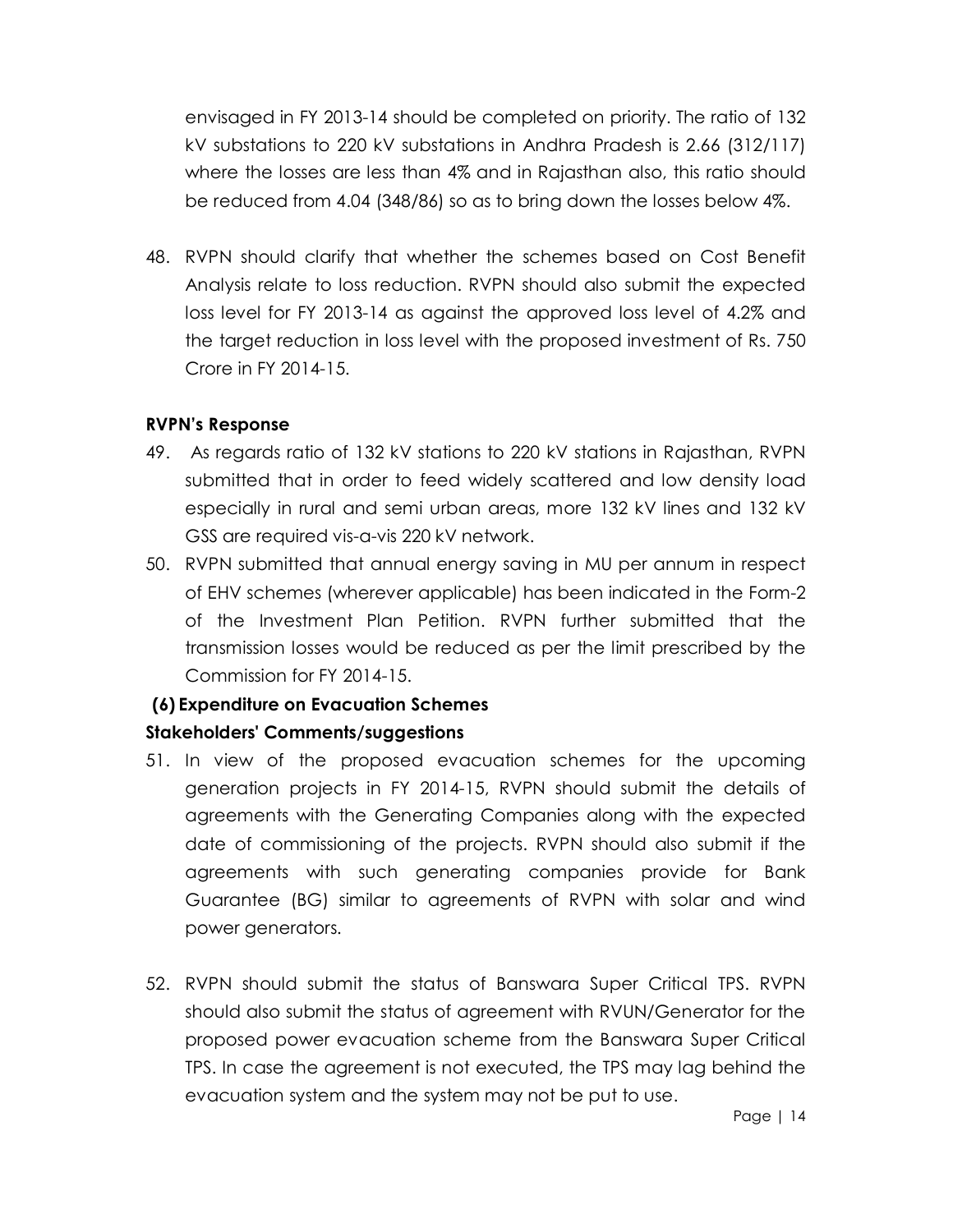- 53. The Commission in its Order dated December 11, 2013 for approval of Investment Plan of RVPN for FY 2013-14, directed RVPN to review the position in respect of transformers and other items, which would remain unutilized because of 765 kV Lines being charged on 400 kV, to see whether their installation could be deferred/postponed. The Commission made such observations considering the fact that the super critical Units of Chhabra, Banswara and Suratgarh TPS were not coming in the near future. RVPN has not submitted any information in this regard. Although, the Commission has not given any approval for the works relating to 765 kV transformer's installation in its earlier Orders, but, RVPN, in its Petition has proposed investment towards 765 kV substations in FY 2014-15. The transformer has already been procured at Phagi for 765 kV GSS, which is not required currently since the system is being charged on 400 kV and capable of handling the evacuated power. This is a clear violation of Commission's directives and the Petitioner is unduly loading the IDC on the consumers.
- 54. The Commission, in its Order dated December 29, 2010 on approval of Investment Plan for FY 2010-11 for RVPN, observed that the RFQ for 2x660 MW Banswara Super Critical TPS are to be revised and only thereafter, the project activities would be initiated. RVPN should submit the present status of RFQ and coal linkage for Banswara Super Critical TPS. RVPN should also indicate reasons to advance the construction of 400 kV GSS Jodhpur and Chittorgarh which are part of Banswara SCTPS evacuation system along with load flow studies of these schemes.
- 55. In view of the facts stated below, the existing 400 kV system may cater the existing as well as the proposed power evacuation and hence, there is no need for developing 765 kV system during FY 2014-15.
- Page | 15 56. RVPN has proposed the investment of Rs. 195 Crore for 765 kV schemes for evacuation system of Chhabra Super Critical TPS (2x660 MW) and Kalisindh Super Critical TPS (2x660 MW). As per the details furnished by RVPN, Kalisindh Unit 1 has already been synchronized on September 17, 2013 and the power is being evacuated on existing 400 kV transmission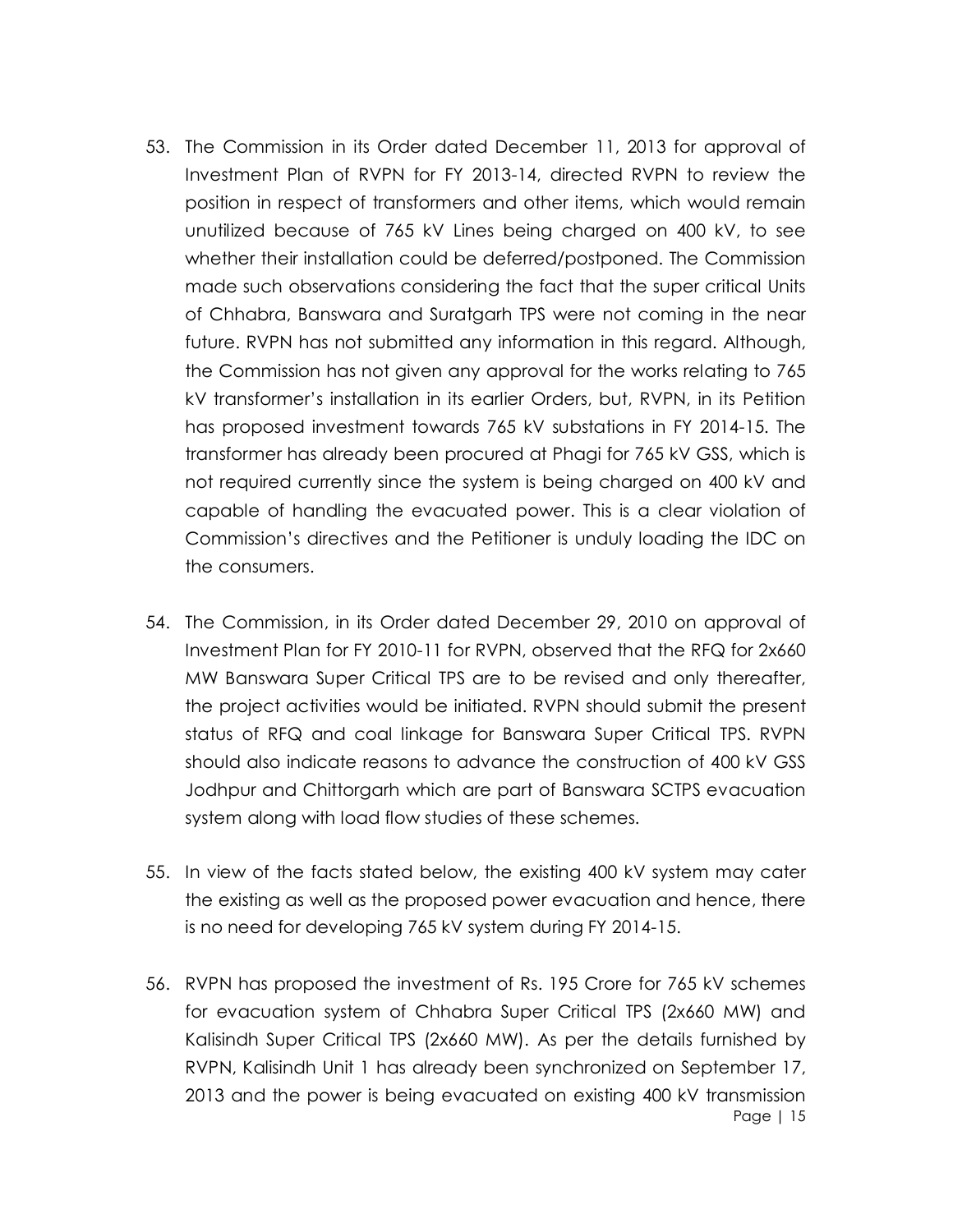system. Chhabra Super Critical TPS is not likely to be completed before FY 2017-18 and hence, the proposed expenditure should not be allowed for FY 2014-15.

- 57. Kawai TPS (2x660 MW) has been commissioned and power is being evacuated by 400 kV Kawai Anta Line commissioned on January 1, 2014 and hence, capital expenditure towards 765 kV substation at Anta for FY 2014-15 for power evacuation from Kawai TPS should not be approved.
- 58. RVPN has proposed the investment of Rs. 127 Crore for power evacuation scheme for Banswara Super Critical TPS (2x660 MW). The Order for Banswara STPS has not yet been placed by RVUN and hence, the capital expenditure towards this scheme should not be approved in FY 2014-15.
- 59. RVPN has proposed the investment of Rs. 138 Crore for power evacuation scheme for Suratgarh Super Critical TPS (660 MW). Suratgarh Super Critical TPS is not likely to be completed before FY 2017-18 and hence, the capital expenditure proposed in FY 2014-15 towards the same should not be allowed.

## **RVPN's Response**

- 60. Transmission Service Agreement (TSA) is being executed with IPPs including (conventional and RE generation). Bank Guarantee is also taken from the generator, which is utilized as penalty for non-utilization of the transmission system. As on date, no TSA has been executed with State-owned generators.
- 61. As regards Banswara Super Critical TPS, RVPN submitted that there is a delay in commissioning of Banswara SCTPS, hence, the works of 400 kV lines from Banswara SCTPS to 400 kV Chittorgarh GSS and 400 kV Debari GSS have also not started. Further, 400 kV Jodhpur (New) GSS and 400 kV Chittorgarh GSS have been delinked from evacuation system as they are essential for meeting the load requirement of the area.
- 62. The completion of 765 GSS is presently far behind the commissioning schedules of the units at Kawai TPS and Kalisindh TPS and therefore, in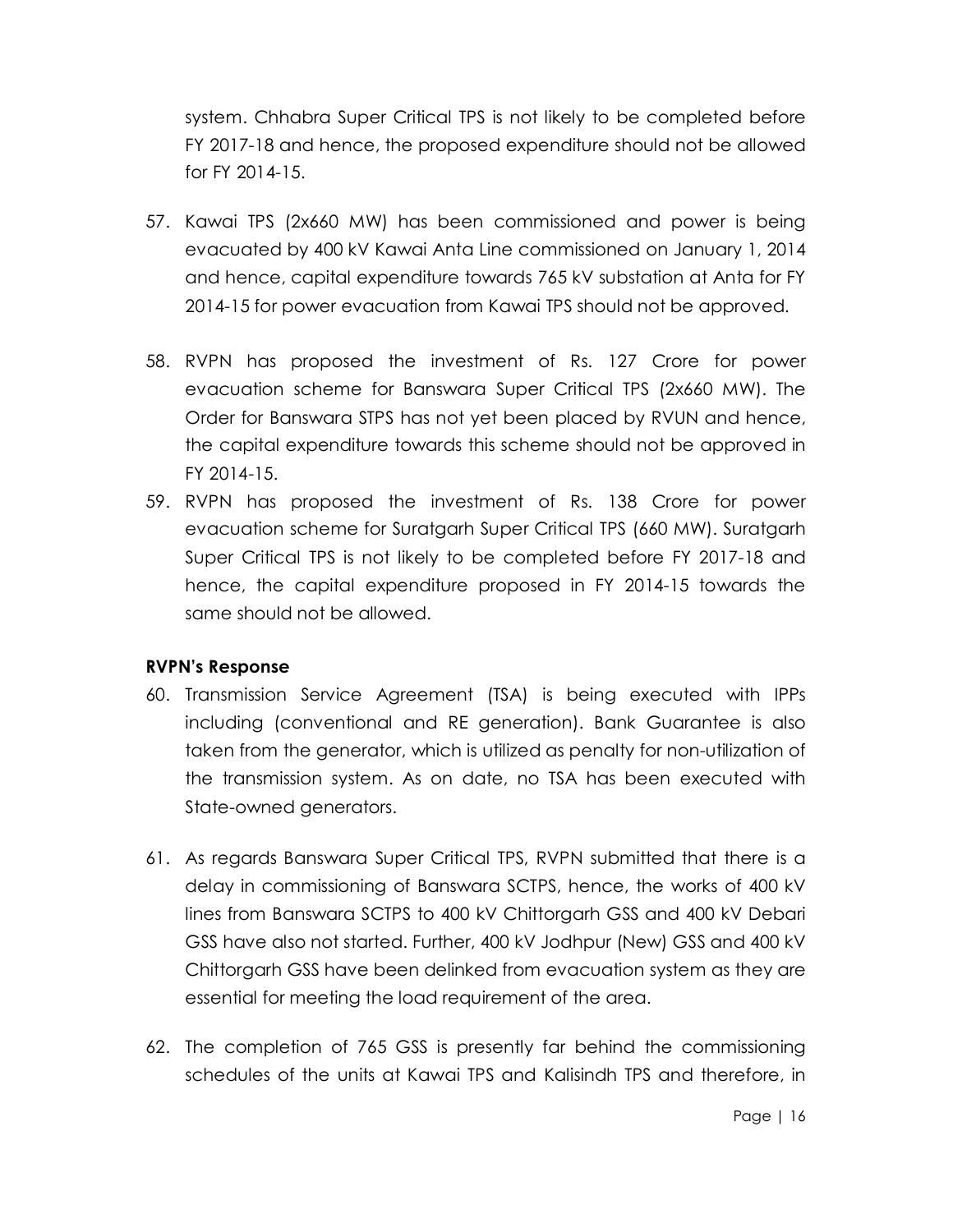order to evacuate the generation, RVPN has made temporary arrangements at both 765 kV Phagi GSS and 765 kV Anta GSS. 400 kV link from Kawai to Bassi (PGCIL) has been temporarily connected by utilizing already constructed 400 kV and 765 kV circuit (Circuit-II) for evacuation of power from Kawai SCTPS (2\*660 MW). Similarly 400 kV link from Kalisindh TPS to Bassi (PGCIL) has been temporarily connected by utilising already constructed 400 kV and 765 kV circuit (Circuit –I) for evacuation power from Kalisindh TPS. Further, on account of delay in commissioning of 765 kV GSS at Anta and Phagi, the available transmission system is not sufficient to meet a contingency and is rendering the system of Northern Region unstable as per the letters of POSOCO, NRLDC, PGCIL, etc.

- 63. RVPN submitted a technical justification note along with load flow studies for advancement of proposed 400 kV GSS at Jodhpur (New) and Chittorgarh. In respect of Banswara Thermal Power Project, RVPN submitted that RFQ shall be issued after the allotment of Coal Linkage/block.
- 64. As regards Chhabra TPS and Kalisindh TPS, RVPN submitted that the scheduled commissioning of 1\*250 MW (Unit 3) at Chhabra TPS is in FY 2014-15, while the 2\*600 MW at Kalisindh TPS are expected to be commissioned in April 2014 and June 2014, and 1\*250 MW (Unit-4) at Chhabra is also expected to be commissioned in June 2014.
- 65. As regards Kawai TPS, RVPN submitted that presently, a temporary evacuation arrangement through 400 kV Kawai-Anta-Phagi-Bassi (PGCIL) line and 400 kV S/C Kawai-Chhabra TPS line has been made for evacuation of power from 2\*600 MW Kawai TPS. The injection from Kawai TPS has been allowed subject to the condition that the IPP would back down the generation in case of outage of either of 400 kV S/C Chhabra TPS-Hindaun line or 400 kV S/C Chhabra TPS- Bhilwara line. This condition clearly indicates the inadequacy of the temporary arrangement on 400 kV voltage level under emergent conditions. As per direction of POSOCO/NLDC, due to constraint in transmission system, SPS has been installed at Kawai SCTPS and Chhabra TPS. Further, with 3020 MW at bar in FY 2014-15, the commissioning of 765 kV transmission system has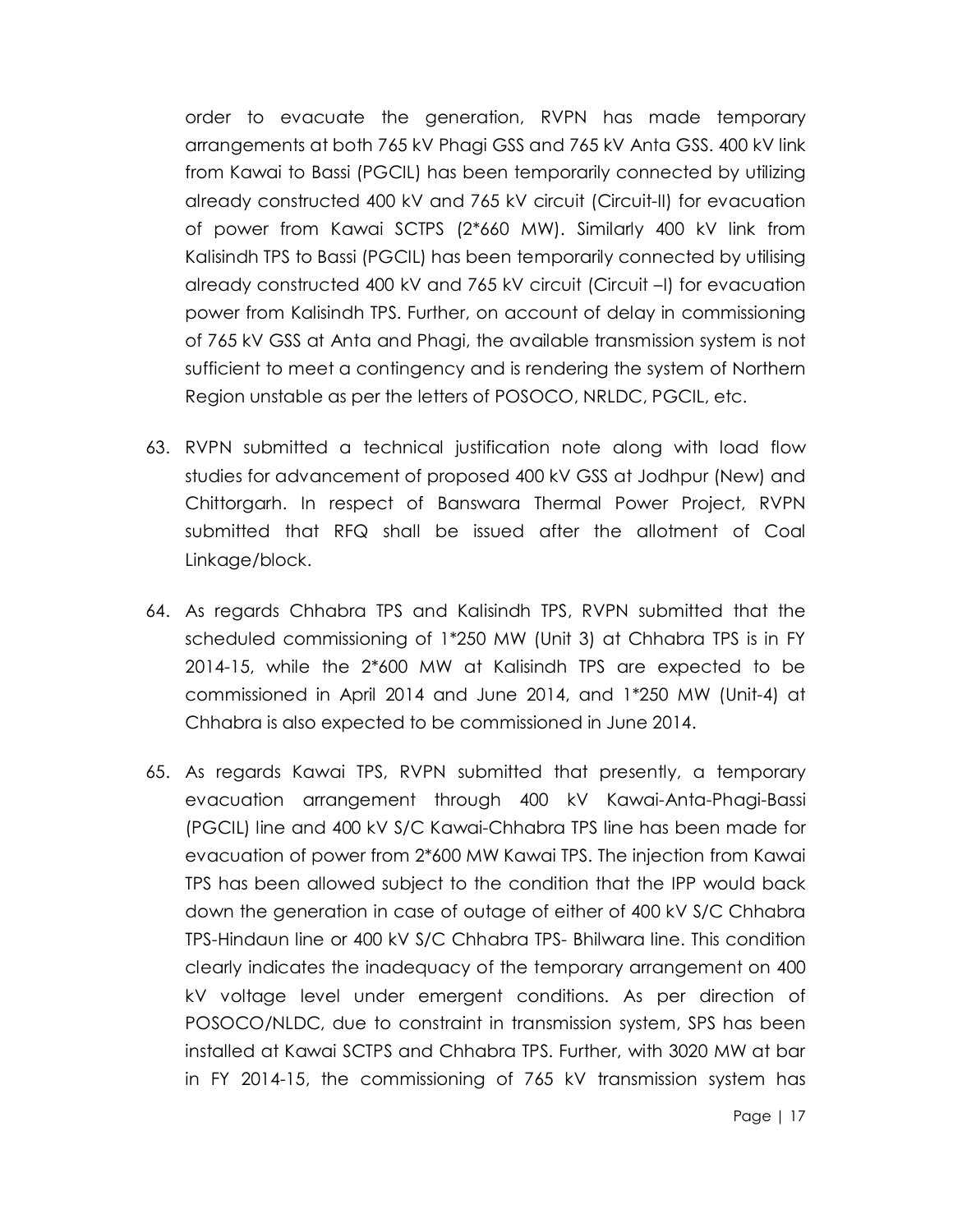become inevitable.

- 66. As regards Banswara Super Critical TPS, RVPN submitted that power evacuation scheme included transmission lines directly emanating from generating project and onward transmission system to feed the anticipated load growth in the adjoining areas. Therefore, on account of delay in commissioning of units at Banswara SCTPS, the execution of works related to dedicated transmission system were deferred by RVPN subject to commissioning of Units at Banswara SCTPS. However, the onward transmission system, viz., 400 kV D/C Ajmer-Bhilwara-Chittorgarh with 400 kV GSS at Chittorgarh and 400 kV GSS at Jodhpur (New) with LILO of 400 kV S/C Jodhpur-Merta line, which were essentially required as per the load growth in the areas and system requirements, have been considered in the Investment Plan.
- 67. As regards investment proposed for Suratgarh Super Critical TPS, RVPN submitted that the execution of works related to dedicated transmission line, i.e., 400 kV D/C STPS-Bikaner line, was deferred by RVPN subject to commissioning of units at Suratgarh SCTPS. However, 400 kV GSS at Babai along with 400 kV D/C STPS-Babai line and 400kV S/C Bikaner-Merta line, which were essentially required as per the load growth in the areas and system requirements, have been considered in the Investment plan. Furthermore, 400 kV GSS at Babai along with 400 kV D/C STPS-Babai line would also improve system stability at Suratgarh TPS, reduce system losses and help to feed load of Jhunjhunu and Khetri areas and load growth in the adjoining areas. Furthermore, in the Suratgarh area, there is a possibility of simultaneous outage of number of transmission lines in foggy season and existing transmission system is not sufficient to meet "'N-1-1" contingency. Under this condition 400 kV D/C STPS-Babai line would be helpful for power transmission system.

# **(7) Evacuation/Transmission system for Renewable Energy Power Plants Stakeholders' Comments/suggestions**

Page | 18 68. RVPN should submit the proposed physical targets to be achieved in FY 2014-15. RVPN should claim depreciation only if the system is put to use. RVPN should submit the proposed physical targets in respect of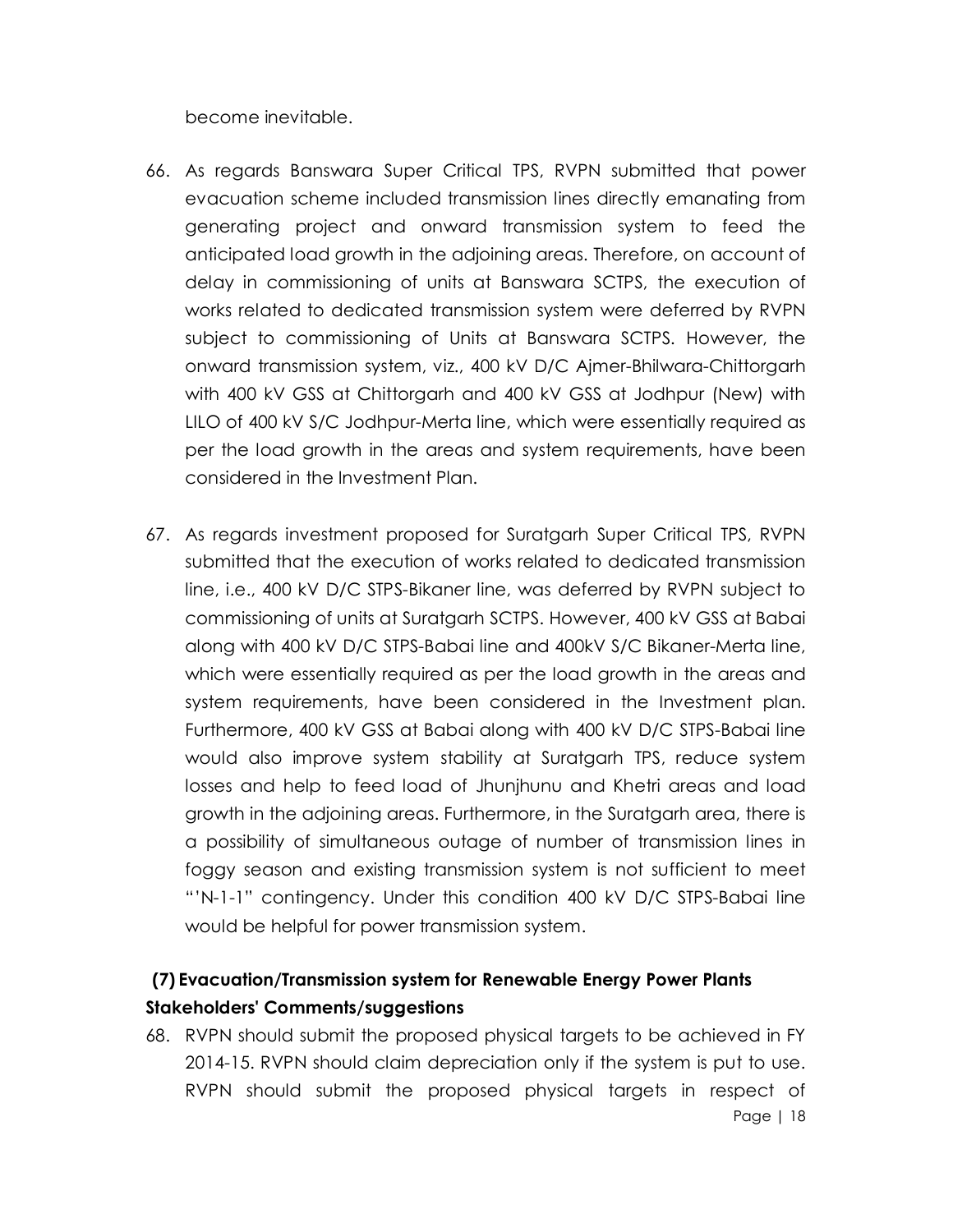proposed investment of Rs. 150 Crore at Bhadla in respect of 220/132 kV and 132/33 kV transformers and associated equipment. RVPN should also submit the total line length of 400 kV Bhadla-Bikaner Line for which the total cost has been submitted as Rs. 426 Crore and physical target has been submitted as 360 km in FY 2014-15.

- 69. The Commission, in its Order dated October 25, 2012 on approval of Investment Plan for FY 2012-13, observed that the execution of evacuation schemes on the basis of assessment made by RREC might lead to idling of transmission capacity due to non completion of RE projects with resultant undue burden on the consumers and this needs to be avoided. RVPN proposed the investment of Rs. 55 Crore for construction of 20 No. 132/33 kV, 1 x 20/25 MVA capacity grid substation and 500 km of 132 kV D/C Line. RVPN has further submitted that the location of GSS has to be identified later in consultation with the field offices of RVPN/RREC. RVPN should submit how the load has been ascertained without identifying the location of GSS. The proposed investment of Rs. 55 Crore for evacuation from solar and wind power projects is not based on valid reasoning and should not be considered until the developer executes PPA with the Discoms, as going ahead based on the project approval by RREC is not justified.
- 70. The transmission lines constructed on the request of RREC or investor for the power evacuation from the new solar and wind projects may not be required for fulfilment of RPO by the distribution licensees. RVPN should undertake the projects only on specific request from the State distribution licensees.
- 71. The Discoms in Rajasthan have already met their RPO for FY 2013-14 with the existing transmission system and new transmission system is not required for FY 2014-15 for evacuation of RE power to the Discoms. The proposed schemes for power evacuation from RE projects for FY 2014-15 shall be utilized for exporting to other States and hence, either the capital expenditure of these projects should not be approved or should not be allowed in the ARR of RVPN. The Tariff may be decided separately for Rajasthan Discoms, if required.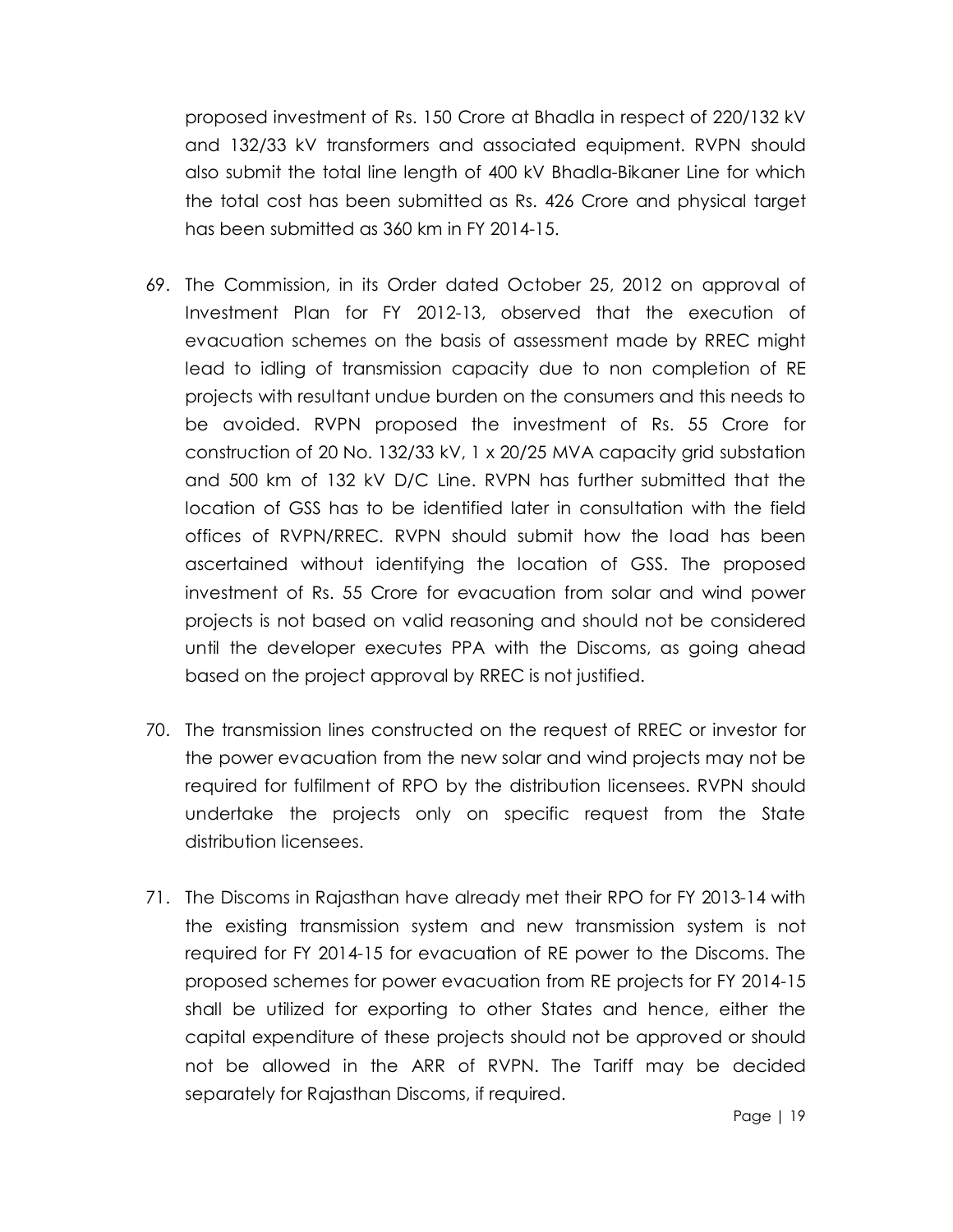#### **RVPN's Response**

- 72. As regards Transmission system for new Solar and Wind power plants in Jaisalmer, Barmer and Jodhpur Districts, RVPN submitted that it is expected that 220/132 kV, 1\*160 MVA transformer and 132/33 kV, 1\*40/50 MVA transformer shall be commissioned by RVPN at Bhadla during FY 2014-15. Further, 400 kV Bhadla-Bikaner line is also scheduled to be commissioned during FY 2014-15.
- 73. As regards Evacuation System for New Solar and Wind Power Projects, RVPN submitted that as on 31.3.2014, 692.5 MW Solar Power Projects are connected with the grid against the sanctioned capacity of 1374.12 MW. Remaining 681.62 MW Solar Power Projects are in the process of finalizing their agreements with either Discoms or NVVNL/SECI as per their categories. Further, 2746 MW of wind power project have been commissioned. There are evacuation constraints at 400/220 kV Akal GSS, 220/132 kV Amarsagar GSS, 132 kV PS-2 GSS, 132 kV PS-3 GSS, 132 kV Kolayat GSS, 220 kV Gajner GSS and 220 kV Pratapgarh GSS, either on account of inadequate transformer capacity at the GSS or on account of constraint in transmission lines. Due to over loading of 2\*315 MVA, 400/220 kV transformers, third 1\*315 MVA transformer was diverted from Chittorgarh to Akal kV GSS. Fourth 1\*500 MVA 400/220 kV transformer is to be installed at 400 kV GSS Akal for evacuation of wind power projects to be commissioned during FY 2014-15. At new 220 kV Ramgarh GSS, since the approved transmission system is not yet commissioned, therefore, the connected Solar Power Projects are utilizing the evacuation system of Ramgarh GTPS and at 220 kV Bhadla GSS. The connected Solar PP are being evacuated by temporarily charging 220 kV D/C Bhadla-Bap line on 33 kV voltage level. Hence, the observation of stakeholders that additional transmission lines for evacuation of RE power is not required is without considering the ground reality.
- Page | 20 74. Although, Rajasthan Discoms are of the view that the RPO for FY 2013-14 has already been met and no new- transmission system for 2014-15 is required but RE power injected into Rajasthan system would be totally utilized in Rajasthan only and then by displacement, Rajasthan Discom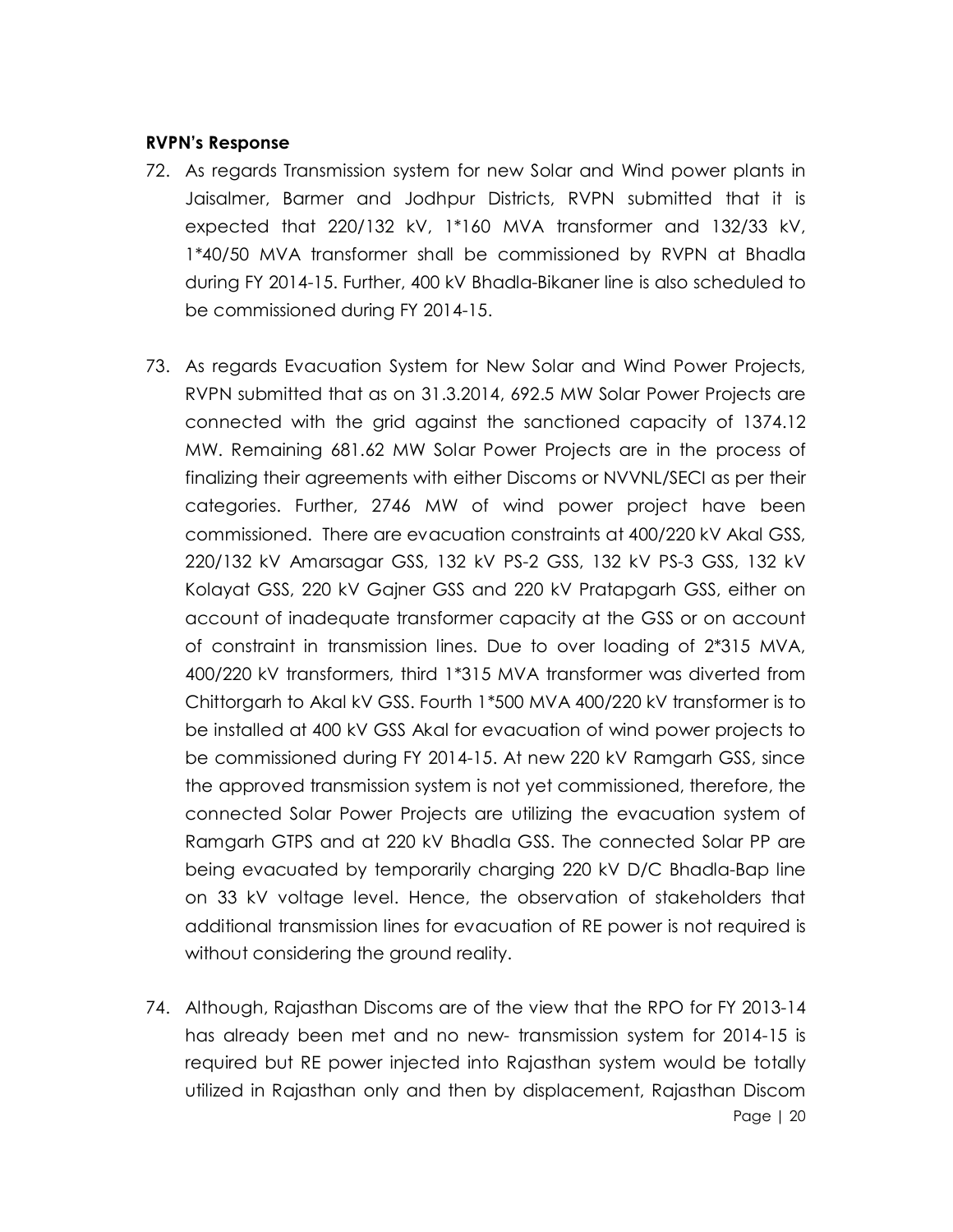would surrender their share in generating projects located outside the State. So, the transmission system is definitely required to evacuate the generation from Solar/wind power projects to the load centres of Rajasthan. Since, Rajasthan Discoms are actually using the solar/wind power and these transmission lines are used to feed their load centres, Rajasthan Discoms are required to pay transmission charges as decided by the Commission.

### **(8) Augmentation works**

#### **Stakeholders' Comments/suggestions**

75. RVPN should submit the list of augmentation works indicating the present capacity of various transformers and the load thereon, additional capacity proposed to be installed and the expected additional load thereon in respect of augmentation of capacity of existing GSS and Lines.

### **RVPN's Response**

76. RVPN has submitted the details of Augmentation Programme for FY 2013- 14 along with the peak load details.

# **(9)Investment on shared generation projects**

## **Stakeholders' Comments/suggestions**

77. RVPN, in its Petition, has submitted that the investment towards shared generation projects would be made as per the Commission's directions. The Commission, in its Order dated December 11, 2013 on approval of Investment Plan of RVPN for FY 2013-14, had clearly given the reasons for not examining the Investment plan of shared generation projects and had clearly stated that such matter falls under the jurisdiction of CERC. It is not clear as to what directions RVPN seeks from the Commission in this regard. The interpretation of RVPN's submission is that the investment towards the shared generation projects would be made in spite of the fact that the Commission is not examining such investments.

## **RVPN's Response**

78. As regards investment towards the shared generation projects, RVPN submitted that as per BBMB an amount of Rs. 26.25 Crore has been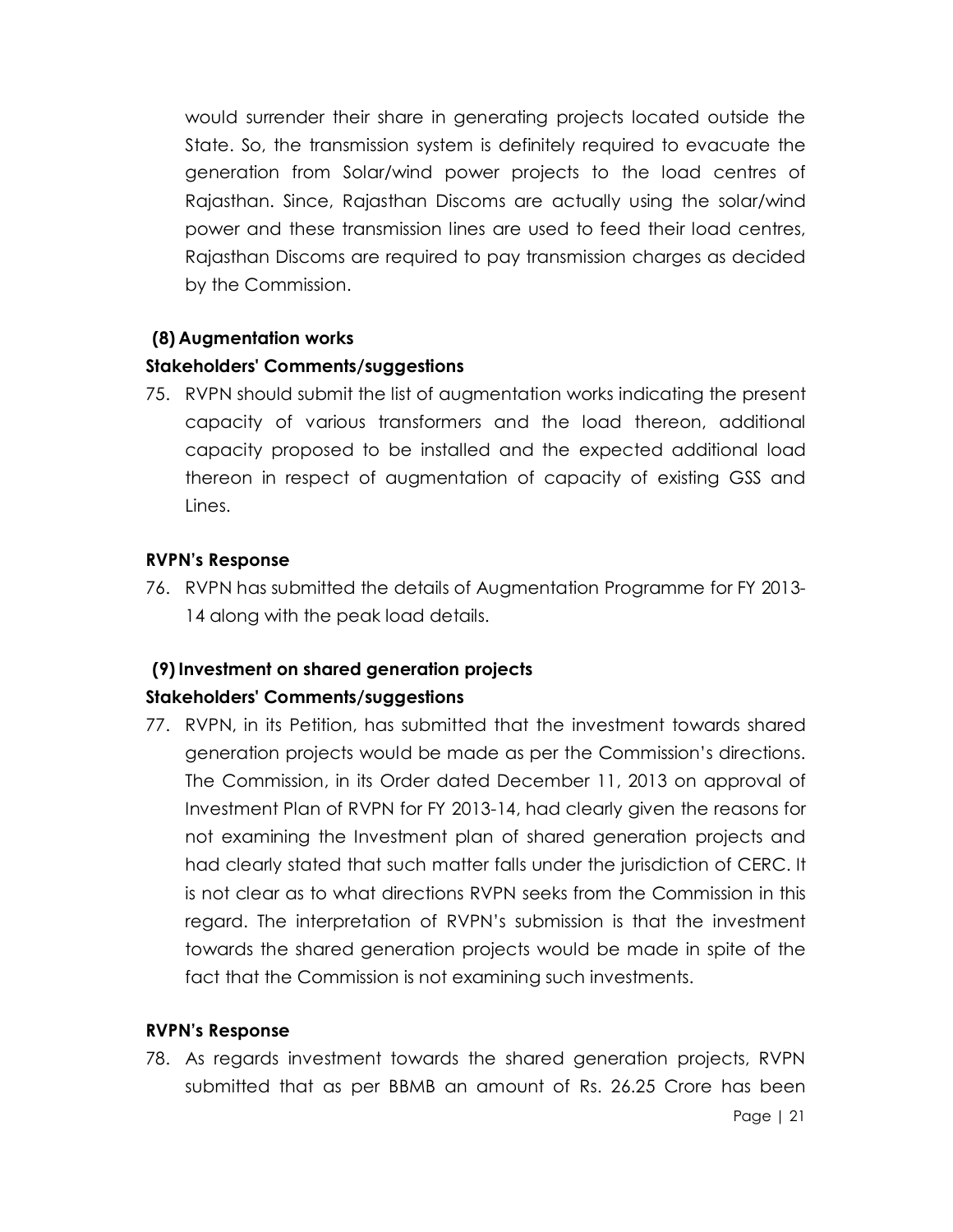worked-out as RVPN's share for capital works, based on the amount approved by Budget Sub-committee for FY 2014-15 in the meeting held on 03.01.2014 of partner States, keeping in view the past expenditure on capital works. RVPN has envisaged capital expenditure of Rs. 20 Crore for partnership projects. However, appropriate action in the matter as per the Commission's direction will be taken-up in due course of time.

#### **(10) System Load**

#### **Stakeholders' Comments/suggestions**

- 79. RVPN, in its reply to stakeholder's comments during the proceedings of approval of Investment Plan for FY 2013-14, submitted that the planning of evacuation system associated with a generating station is based on the total installed capacity of the generating station and hence, the capacity of 13000 MW was considered essential to cater to the expected installed capacity of 13724 MW in FY 2013-14. This contention of RVPN is not maintainable as the total load on the transmission network is based on the Plant Load Factor (PLF) and not on the total installed capacity. The PLF for coal based thermal generating stations is 80%, PLF for lignite fired thermal generating stations is 70% - 80%, and PLF for gas based thermal generating stations is 70%. The CUF of solar projects is 20% - 22%. The PLF of Giral TPS is less than 40% and Ramgarh Gas Power Station has been facing fuel problems. Hence, planning the transmission system on connected load/installed capacity is not justified.
- 80. RVPN has submitted the peak demand recorded up to January, 2014 as 9936 MW while the Discoms have submitted the same as 9500 MW. The projections made by the Petitioner are on the higher side. With the escalation rate of 9.75% as considered by the Commission, the estimated peak demand at the end of FY 2016-17 would be 12558 MW as against the estimated peak demand of 13886 MW by RVPN. Chhabra STPS and Suratgarh STPS would be operational only after FY 2017-18 and in such circumstances, the proposed Investment Plan is on a much higher side and has to be disallowed to a great extent.
- Page | 22 81. In respect of peak demand of 9936 MW, RVPN should submit the date and time on which this peak demand has been recorded, peak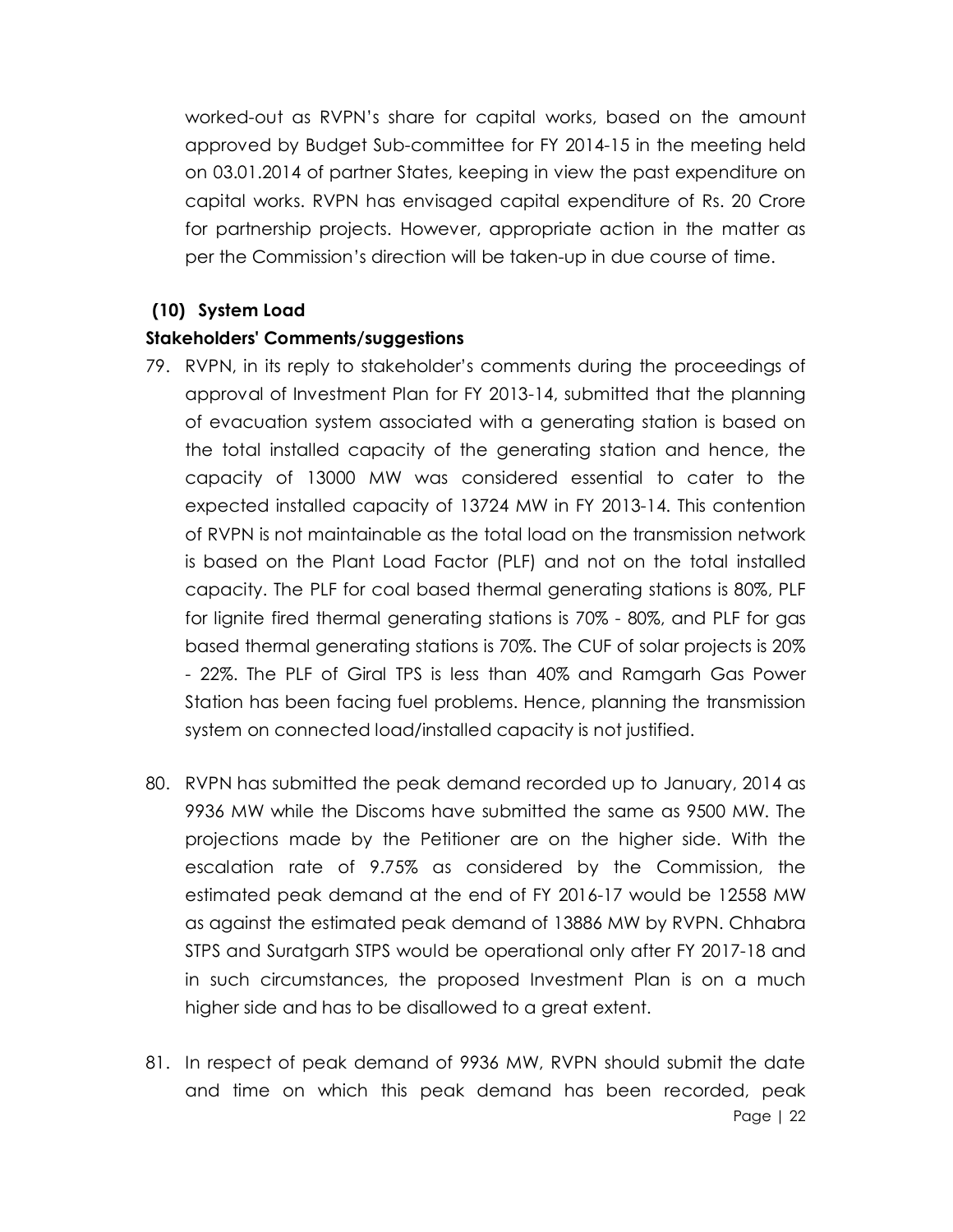demand at each delivery point of each Discom at that time, the peak demand of four block hours prior to and one block hour after the stated peak demand and the same details regarding the second highest peak demand recorded.

- 82. RVPN, during the proceedings of approval of Investment Plan for FY 2012-13, submitted the anticipated demand for FY 2016-17 as 16000 MW considering the supply to agricultural consumers in 2 blocks. RVPN, in its Petition for approval of Investment Plan for FY 2014-15, has submitted the anticipated demand for FY 2016-17 as 13886 MW, which means that the works undertaken with the anticipated demand of 16000 MW for FY 2016-17 are in excess. RVPN should submit the justification for the same.
- 83. The Commission, in its Order dated October 25, 2012 on approval of Investment Plan for FY 2012-13, held that the works to be included in the Investment Plan need to be based on realistic peak demand. The Investment Plan was proposed for 13000 MW by RVPN for FY 2013-14 while the actual peak demand recorded during FY 2013-14 was only 10038 MW. The expected generation capacity addition during FY 2014- 15 is 1200 MW from Kalisindh Super Critical TPS and hence, there is no requirement of transmission capacity addition which has already been designed for 13000 MW. RVPN has not submitted the expected demand in FY 2014-15 and the actual demand registered for FY 2013-14 in the absence of which, the proposed works for FY 2014-15 could not be justified. The proposed Investment Plan does not indicate the current transmission capacity, generation capacity addition in FY 2014-15 and proposed addition in transmission system capacity. RVPN should not be allowed investment for new works/system improvement schemes.

#### **RVPN's Response**

84. As regards planning of the Transmission system, RPVN submitted that the planning transmission system is not based on Energy (IC\*PLF\*Hours) available from the generators but on the installed capacity of the generators. As generator can operate on 100%, 70% or 20% PLF, the total installed capacity of generator is considered to optimally plan the evacuation system.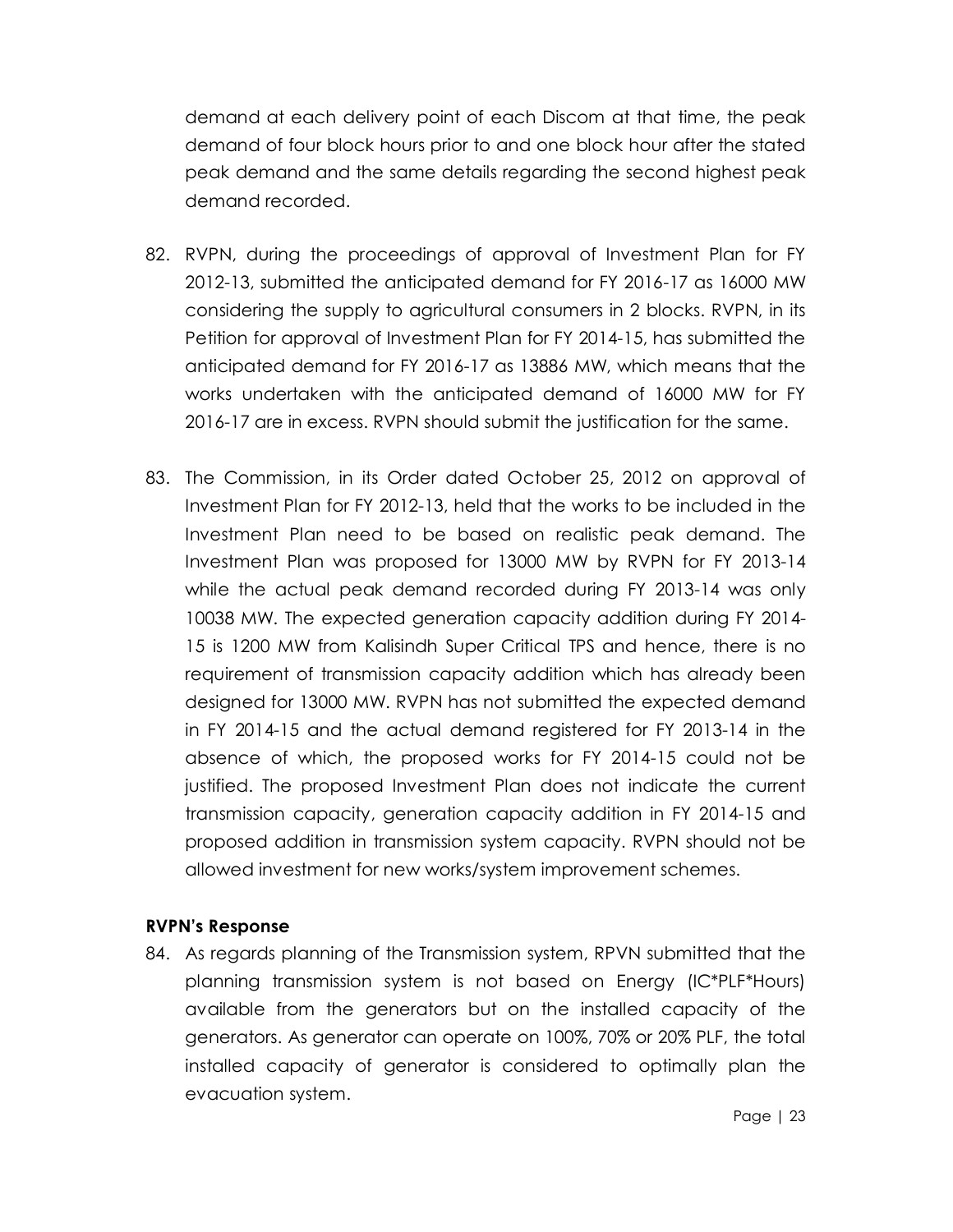- 85. As regards details asked by the stakeholder, RVPN submitted the date and time on which peak demand has been recorded, peak demand at each delivery point of each Discom at that time, the peak demand of four block hours prior to and one block hour after the stated peak demand and the same details regarding the second highest peak demand recorded.
- 86. The transmission system proposed for Composite Power Evacuation System of Chhabra Super Critical TPS (2\*660MW) and Kalisindh TPS (2\*600 MW) was based on conditions corresponding to FY 2013-14 for total system load of 13000 MW. Further, for 16000 MW load, the additional proposed system was 765 kV S/C Dahra (pooling S/S)- Alwar line along with augmentation at Dahra, which has not been approved so far. The load flow studies for composite evacuation system was carried out for FY 2013-14 for a total system load of 13000 MW and accordingly transmission system was included in the investment Plan approval.
- 87. RVPN submitted that in FY 2013-14, the installed capacity of generation was 13724 MW, therefore, the load of 13000 MW was essential to maintain the required load-generation balance as per the load flow studies. This load of 13000 MW was not as per CEA's 18th EPS but through load flow studies.

# **(11) Means of finance for the proposed investment for FY 2014-15 Stakeholders' Comments/suggestions**

- 88. In the resources for proposed investment for FY 2014-15, the State Government Equity is shown as Rs. 490 Crore, which is 20% of the proposed investment, while the Equity should have been 30% of the total investment, which works out to Rs. 735 Crore. RVPN should take up this issue with the State Government so as to reduce the interest burden on loans.
- 89. RVPN should submit the supporting documents for the equity contribution of Rs. 430 Crore out of the proposed investment of Rs. 2150 Crore for FY 2014-15.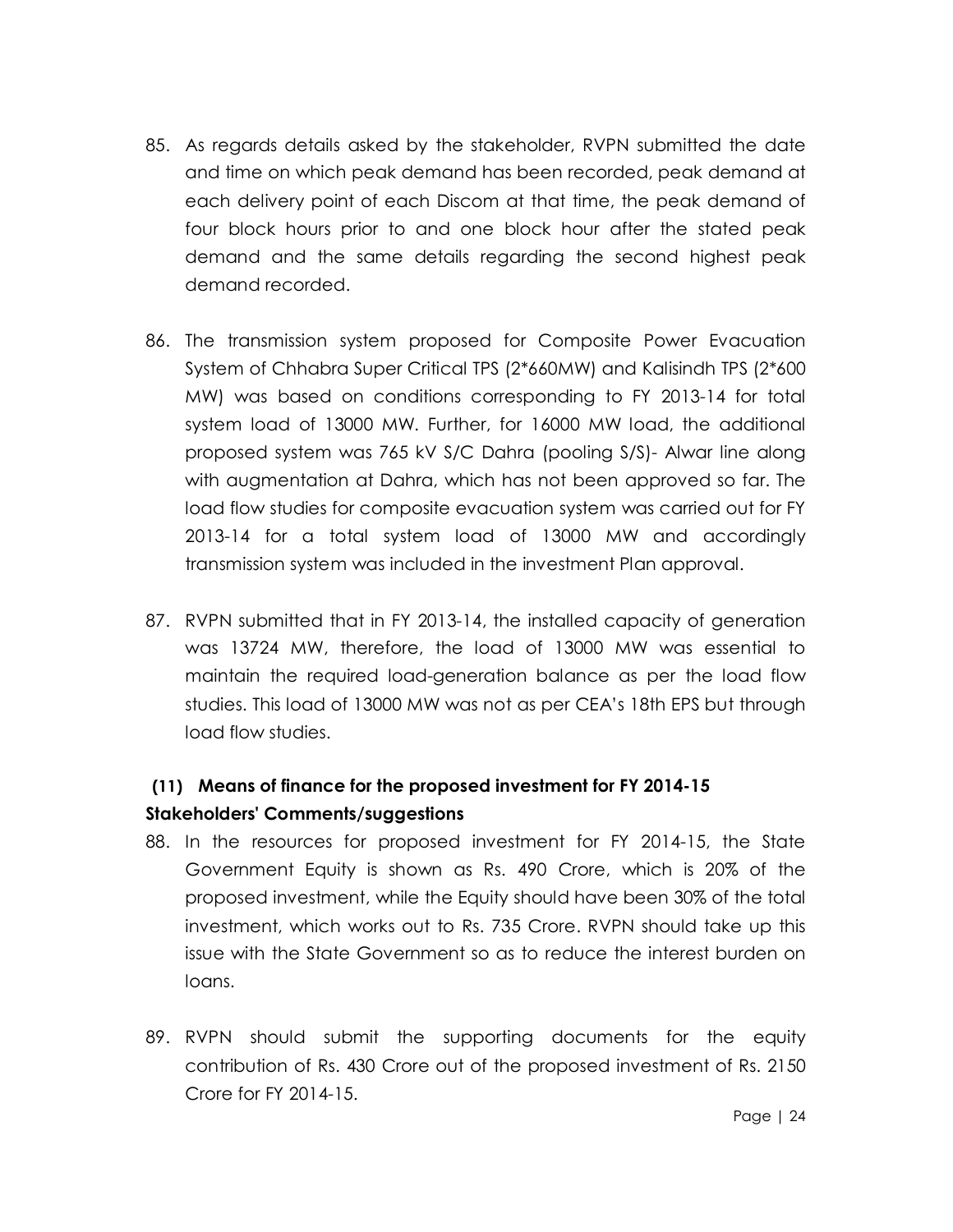#### **RVPN's Response**

90. As regards enhancement of equity from 20% to 30%, RVPN submitted that the matter has already been taken up with the State Government and also discussed at the level of Secretary (Finance). The State Government however has not agreed to allow 30% equity.

## **(12) Competitive Bidding**

### **Stakeholders' Comments/suggestions**

91. The Commission, in its Order dated December 11, 2013 on approval of Investment Plan for FY 2013-14, has dealt with the issue of competitive bidding for transmission projects. RVPN, in its reply, has submitted that the Commission has to issue guidelines to adopt the competitive bidding process. However, the above stated Commission's Order has elaborated on the implementation of transmission projects in the other States under competitive bidding route. Also, the State Government of Rajasthan has constituted a State Level Empowered Committee to identify the projects to be developed through private sector participation. The State Government has also constituted Bid Process Coordinator (BPC) for this purpose. It is also envisaged that projects costing less than Rs 200 Crore may be implemented through Regulated Tariff Mechanism. RVPN should take up such schemes to the Commission for implementation through competitive bidding route.

#### **RVPN's Response**

92. RVPN has submitted the relevant information on PPP based Transmission Projects.

#### **(13) Energy Assessment**

## **Stakeholders' Comments/suggestions**

Page | 25 93. The Energy Department, Government of Rajasthan, vide its Order dated October 19, 2010 constituted an Energy Assessment Committee in pursuance to Clause 3.3 of RERC (Power Purchase & Procurement Process of Distribution Licensee) Regulations, 2004 for annual assessment of availability and demand, and finalization of unrestricted maximum demand and energy requirement for each Discom for the following 12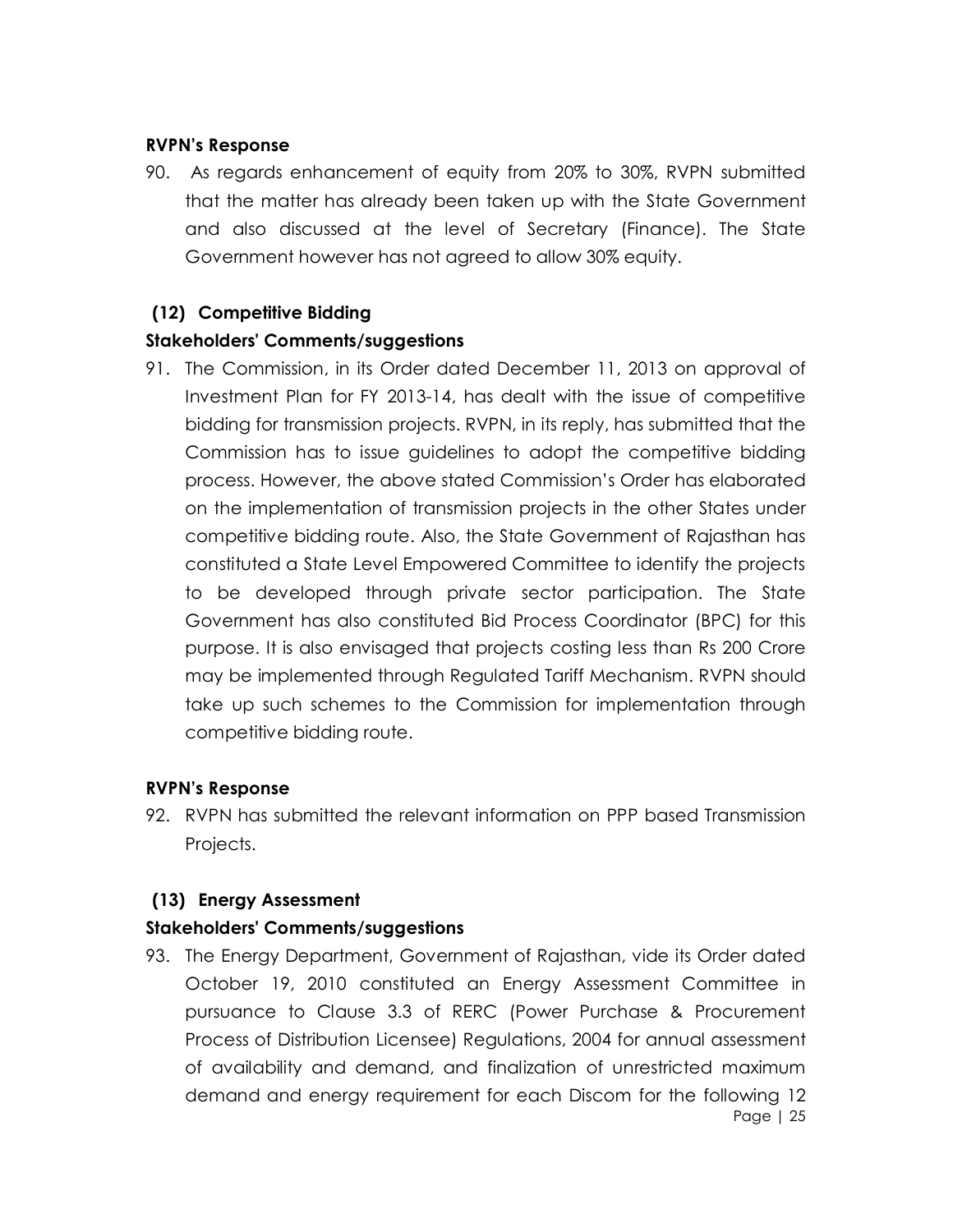months and for following 5 years. It has also been mentioned in the above said Order that this Committee shall recommend the additional generation and power purchase or their curtailment. RVPN should submit the supporting documents for the latest assessment of the said Committee.

#### **RVPN's Response**

94. RVPN has submitted the minutes of Energy Assessment Committee meeting dated 29.01.2014.

## **(14) Transmission Tariff**

## **Stakeholders' Comments/suggestions**

95. Among the States of Andhra Pradesh, Madhya Pradesh and Rajasthan, which are comparable in reference to transmission network and installed generation capacity, the transmission tariff of Rajasthan is higher, which is considerably affecting the Discoms of the State. RVPN should consider this aspect.

## **RVPN's Response**

- 96. Rajasthan is the largest State with very low load density (2.49 MW/100 Sq. Km) and the low load is highly scattered, which requires laying of long 132 kV transmission network instead of 33 kV network. Secondly, the industrial load pockets in the Rajasthan are also scattered and far away from generating stations. Thirdly, central sector allocation to MP and AP are comparatively more from the plants located in those States, while for Rajasthan, allocation from central sector projects are more from projects located outside the State, thus, leading to additional transmission burden. Following are some of the other reasons for higher transmission charges in Rajasthan:
	- i). The liability of Pensionery benefit of all companies vests with RVPN
	- ii). Higher interest burden
	- iii). Lesser Govt. support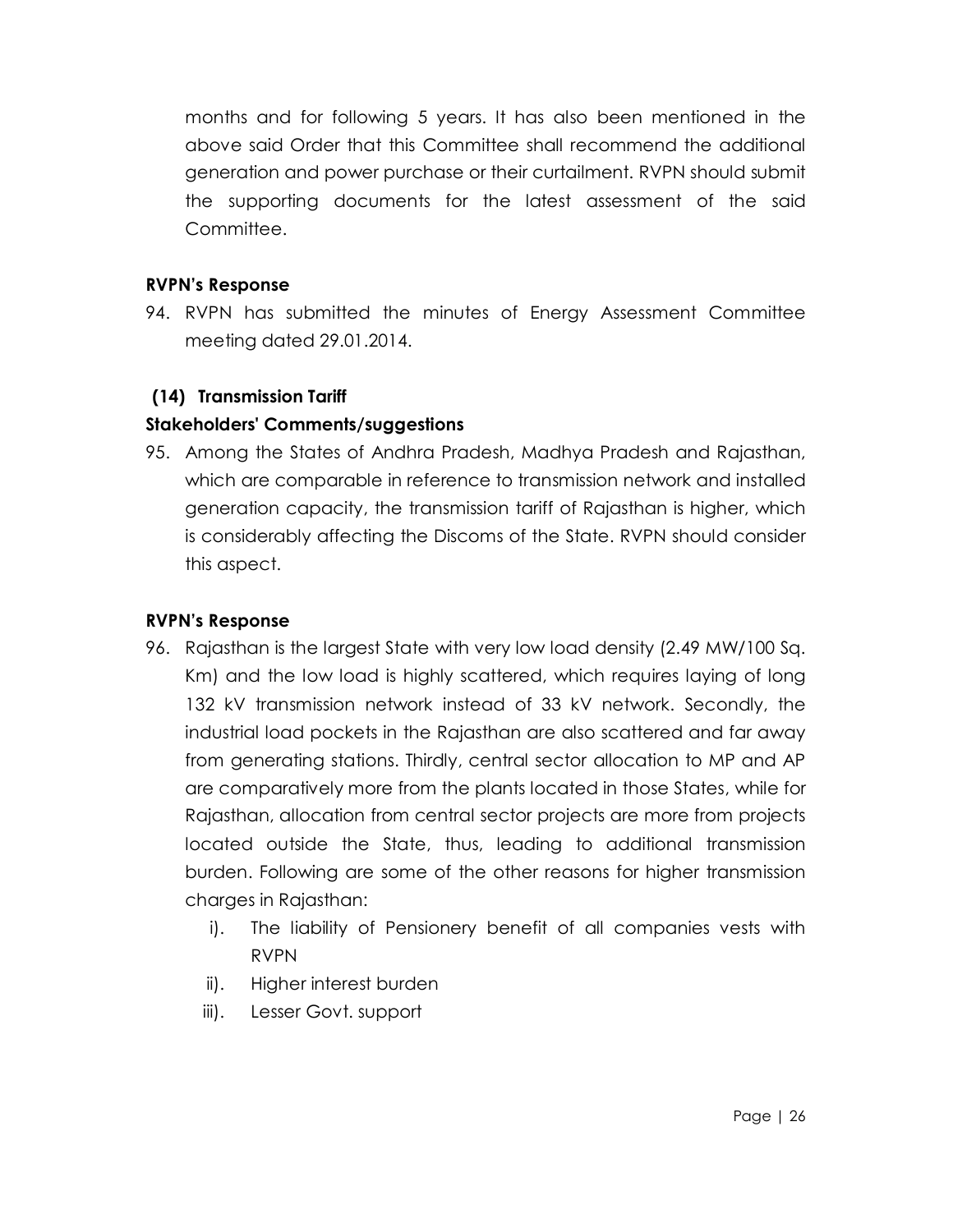#### **(15) Other Issues**

- 97. RVPN should submit the list of all EHV Lines and GSS with details of maximum and minimum load occurred thereon during FY 2013-14.
- 98. RVPN should submit the power map showing the existing EHV Lines and GSS, proposed Lines and GSS in the Investment Plan for FY 2014-15 and the Lines and GSS under execution under the previously approved Investment Plans.
- 99. RVPN should submit the latest Pragati Prativedan for FY 2013-14.

#### **RVPN's Response**

100. RVPN submitted the GSS wise peak load, Power map and Pragati Prativedan of FY 2013-14.

### **C. Truing-up FY 2011-12 and FY 2012-13**

### **(16) O&M expenses**

## **Stakeholders' Suggestions/Comments**

- 101. There is an increase of 62% and 98% in O&M expenses provided by the Petitioner over and above the amount approved in Tariff Order for FY 2011-12 and FY 2012-13, respectively. They requested the Commission to verify the submission of the Petitioner regarding O&M expenses as it will impact the ARR of Distribution utilities of Rajasthan and subsequently, the consumers of the State.
- 102. As O&M expenses are controllable, so treatment for FY 2011-12 and FY 2012-13 should be done as per Clause 10(2) of MYT Regulations, 2009.
- 103. The Petitioner should submit the computation for normative O&M expenses and a comparison with actual O&M expenses for FY 2011-12.
- 104. Figures of employee expenses for FY 2011-12 in Table-1 of Page 16 of ARR Petition, are not matching with the Audited Accounts, so the petitioner should submit the basis of same.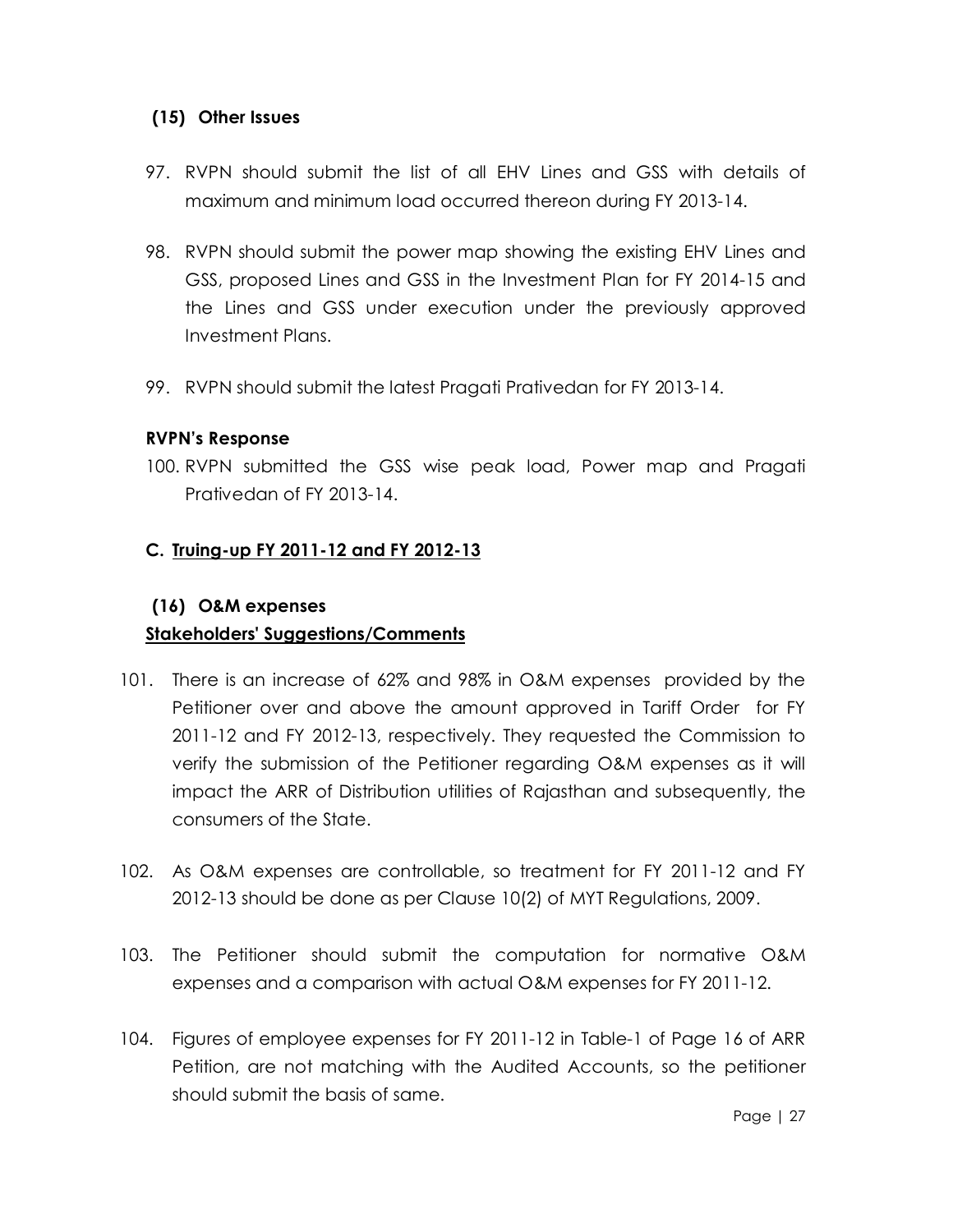105. True-up should be based on actual cost not on provisions. Provision for terminal benefit of Rs. 358.52 Crore and Rs. 473.62 Crore under Employee Benefit Schedule-28 of Audited Accounts for FY 2011-12 and FY 2012-13, respectively, is on higher side.

#### **RVPN's Response**

- 106. RVPN submitted that the norms for O&M expenses specified under RERC Tariff Regulations, 2009 cover expenses towards (i) Repair & Maintenance; (ii) Employee expenses; and (iii) Administrative & General Expenses. The norms prescribed for O&M expenses under RERC Tariff Regulations, 2009 are based on assets like ckt-km length of Transmission lines, Sub-Station's MVA, and number of feeder bays. The actual O&M expenses were higher than the norms prescribed under RERC Tariff Regulations, 2009 mainly because the norms do not fully cover the terminal benefit provisioning for AS-15 under employee cost. The increase in employee expenses was due to mandatory provision to be made for terminal benefits under AS-15 after FY 2007-08, which is beyond the control of licensee, therefore, the Commission is requested to allow the actual expenses as per Audited Annual Accounts for FY 2011-12. Further it is submitted that a review petition for review of O&M charges, viz., *"Petition seeking revision of norms for O&M expenses specified under Regulation 98 read with Regulation 25 of RERC Tariff Regulations 2009 under Regulation 133 of the Rajasthan Electricity Regulatory Commission (Terms and Conditions for Determination of Tariff) Regulations 2009" has been filed*. The Commission on June 25, 2013 decided that it would give due consideration to these while finalizing the next MYT Regulations to be effective from FY 2014-15. The Commission has revised the O&M charges per ckt-km, MVA capacity and Bays in the recent RERC Tariff Regulations, 2014 for the MYT Control Period from FY 2014-15 to FY 2018-19 notified on 24.02.2014. However, it is felt that the same are still inadequate.
- 107. As regards the computation of normative O&M expenses and a comparison with actual O&M expenses for FY 2011-12, the Petitioner in Form 2.1 has submitted calculation of O&M Expenses as per norm laid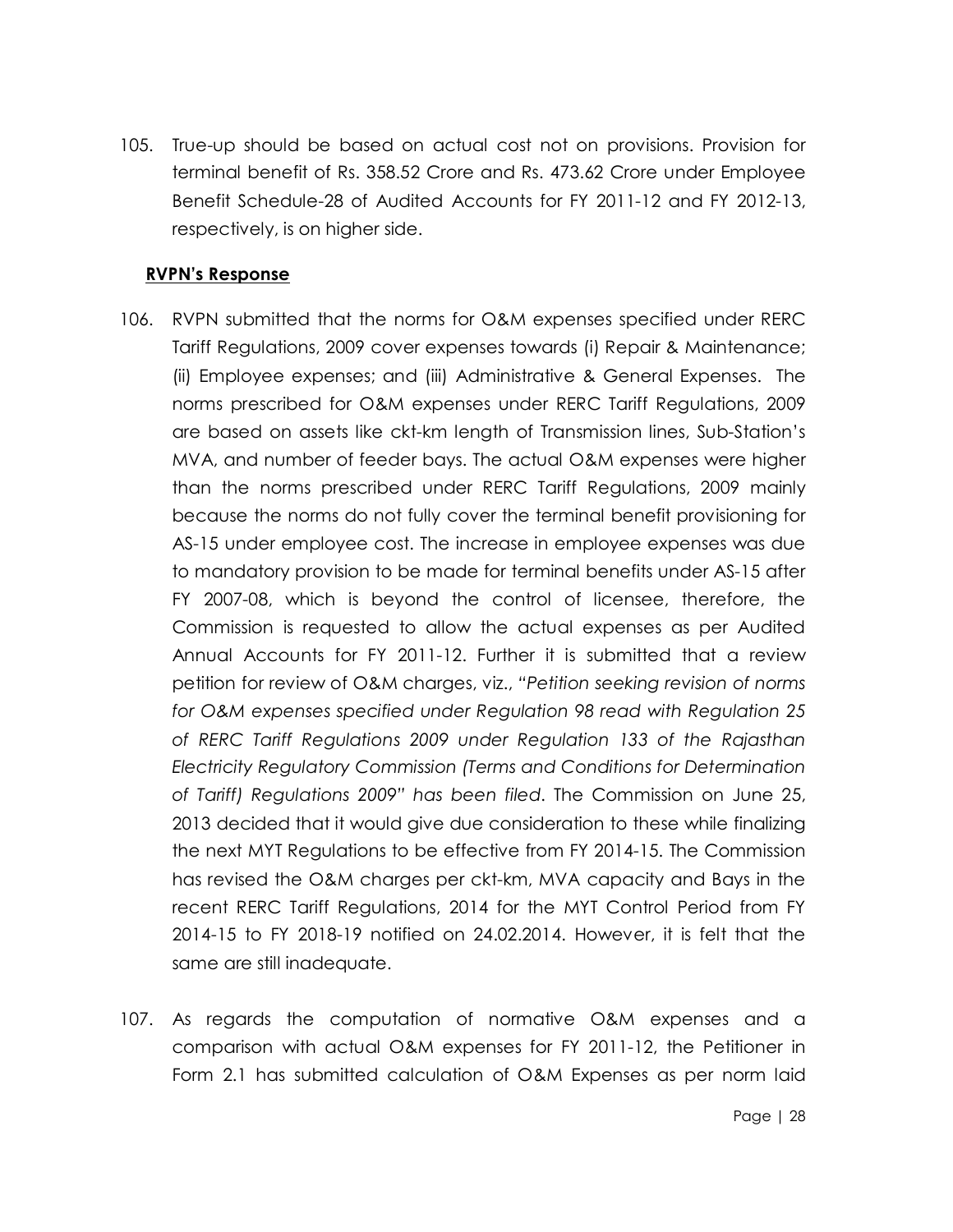down by the Commission in Tariff Regulations, 2009 and also actual expenses.

108. RVPN further submitted that the employee expenses shown in Table-1 Page 16 of the Petition as Rs.1000.46 Crore includes Rs. 380 Crore towards additional contribution towards Pension & Gratuity as well as Rs. 313.03 Crore towards provisioning for AS-15, therefore, the actual amount for O&M expenses is Rs. 307.429 Crore, only.

#### **(17) Depreciation**

#### **Stakeholders' Suggestions/Comments**

- 109. As per Schedule-12 of Audited Accounts for FY 2011-12, the total depreciation charged is Rs 256.91 Crore whereas as per the Petition for three businesses, i.e., Transmission function, SLDC and Partnership Generation, it works out to Rs 258.70 (252.644+0.40+5.665). In FY 2012-13, depreciation claimed in the Petition and that appearing in the Audited Accounts of FY 2012-13 is also different. The Petitioner should clarify the variances.
- 110. The Petitioner should clarify whether the Gross Fixed Assets as shown in the Schedule 12 of Audited Accounts for FY 2011-12 and FY 2012-13 are inclusive of Gross Fixed Assets of Shared Generation Projects or not.
- 111. The Petitioner should also clarify whether the cost of burnt/damaged transformers has been reduced from Gross Fixed Assets of FY 2011-12 and FY 2012-13.

#### **RVPN's Response**

- 112. RVPN submitted that:
	- a. The amount of Rs. 258.70 Crore includes prior period expenditure of Rs. 1.80 Crore and net depreciation is Rs. 256.91 Crore
	- b. The gross assets shown in schedule -12 of Audited Accounts for FY 2011-12 are inclusive of assets of shared projects.
	- Page | 29 c. Generally, the failed transformers are repaired after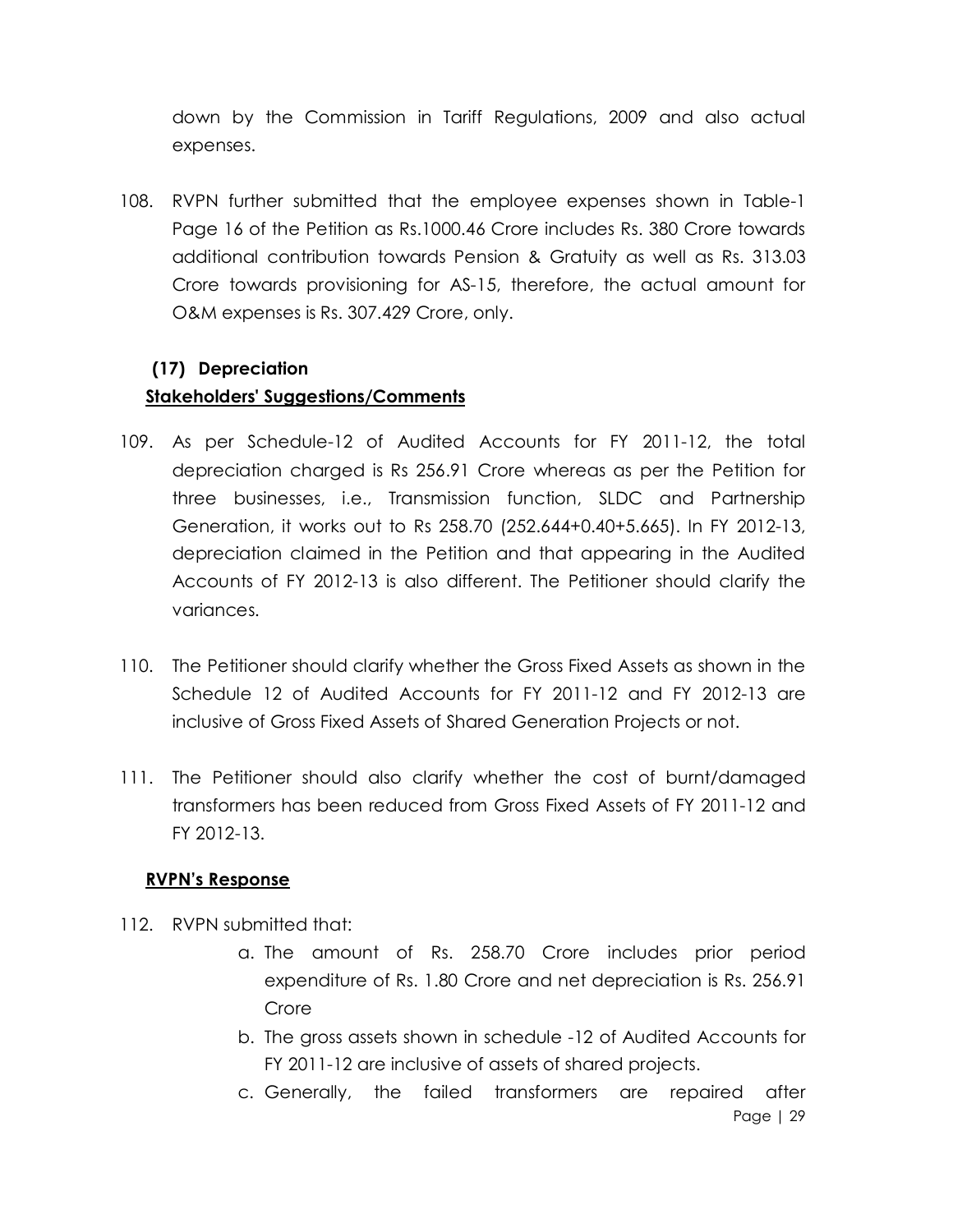examination & Testing and put to use at other GSS as and when required.

113. RVPN submitted that the calculation of depreciation for FY 2011-12 has been done on straight line method at the rates/useful life notified by the Forum of Regulators on 23.06.2006 in pursuance to Para 5.3(c ) of the Tariff Policy issued by the Ministry of Power, GOI on 06.01.2006 except in case of Partnership projects. This is lower than the rate specified in the present RERC Regulations. Thus, RVPN has charged lower amount of depreciation resulting in lower transmission charges. RVPN is not claiming depreciation on assets whose 90% cost has been recovered from the depreciation. From FY 2014-15, it will compute the depreciation as per RERC Tariff Regulations, 2014 and will charge higher depreciation for first 12 years.

# **(18) Additional contribution towards Gratuity and Pension Stakeholders' Suggestions/Comments**

114. The Petitioner should provide the details of actual contribution to Pension and Gratuity fund trust other than Rs 380 Crore and Rs. 425 Crore approved by the Commission for FY 2011-12 and FY 2012-13 with documentary proof.

## **RVPN's Response**

115. RVPN submitted that the amount has been paid to the trust in full and it is making regular payments as per rules.

## **(19) Interest and Finance Charges Stakeholders' Suggestions/Comments**

116. The increase in interest and finance charges for FY 2011-12 and FY 2012-13 is because of old outstanding recoverable from Ajmer Discom and GOR subsidy amount. Therefore, the interest on any outstanding should be recovered along with outstanding amount from the concerned agencies. This burden cannot be allowed to be passed on to the Discoms and in turn to the consumers. Therefore, the Petitioner needs to indicate the efforts made to recover the dues from Ajmer Discom and the State Govt.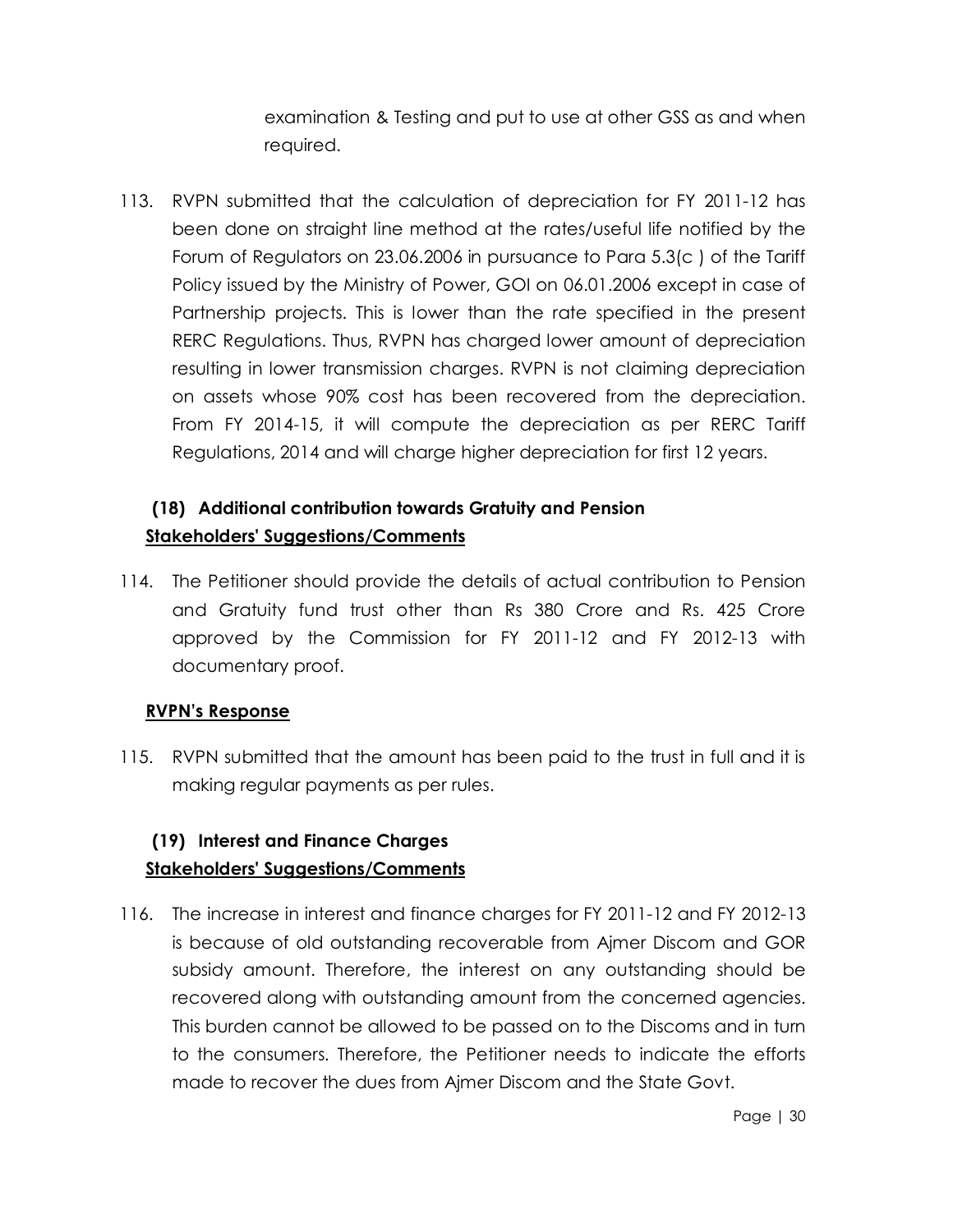- 117. For FY 2011-12 and FY 2012-13:
	- a. No interest on any short-term loan other than working capital should be allowed.
	- b. No interest on account of outstanding with Ajmer Discom and GoR would be admissible.
	- c. No interest on advances to SPV companies should be allowed.

## **RVPN's Response**

- 118. The increases in interest and finance charges are on account of additional borrowings for meeting debt-service obligations because of old outstanding receivables of Ajmer Discoms and GoR subsidy amount and increase in investment plan. The matter is regularly being taken up with AVVNL authorities. The matter has also been taken up with the State Government to release deferred subvention receivables. The Finance Department, Govt. of Rajasthan has principally agreed to release the amount in four equal instalments per year commencing from FY 2014-15 in the shape of equity but RVPNL has requested to release the amount in the shape of subvention/ subsidy due to accounting complication. Thus, the matter has already been taken up with AVVNL authorities and State Govt. Pursuance is being made regularly to settle the outstanding dues. The copies of correspondence have already been submitted.
- 119. RVPN submitted that:
	- a. Interest on short-term loan has been shown in working capital interest.
	- b. RVPN has not charged any interest on account of outstanding of Ajmer Discom and GoR.
	- c. It has not charged any interest on advances to SPV.

## **(20) Interest on Working Capital**

## **Stakeholders' Suggestions/Comments**

120. Interest on working capital claimed is more than double than that approved by the Commission in its Tariff Order for FY 2011-12.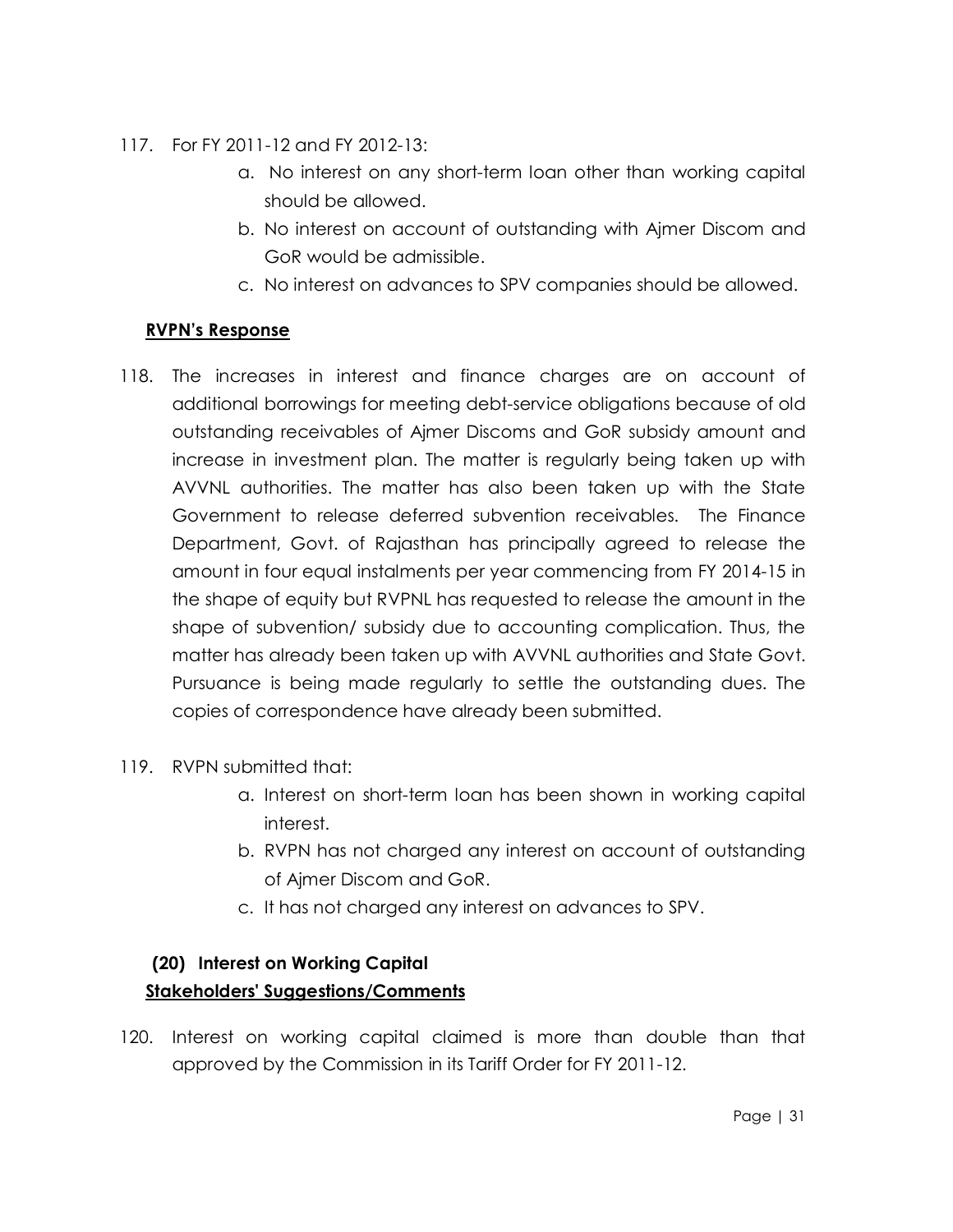121. The Petitioner is capitalising the inventory/spares required for O&M purposes. Thus, capital cost of the works is increased to that extent and this cost is considered for loan requirement. This increases the interest and depreciation. Further, in working capital, 15% of O&M expenses towards Maintenance Spares is also taken. The Commission is requested to disallow the component of Maintenance Spares, which is 15% of O&M while determining working capital requirement.

## **RVPN's Response**

122. Actual interest on working capital requirement is Rs. 74.357 Crore against Rs. 34.780 Crores as per norms allowed in RERC Tariff Order dated 23.12.2011. The increase in working capital interest was also due to increased O&M expenses and non-timely payment by Discoms. In order to meet out the expenditure, due to non-payment the Petitioner has to resort to short-term borrowings, which further increases the interest cost. Further, the increase in working capital requirement is also due to increase in O&M expenses, provisioning due to AS-15.

# **(21) Recovery of Transmission Charges Stakeholders' Suggestions/Comments**

- 123. The Petitioner has recovered additional net transmission charges of Rs 259 Crore from Discoms against the net transmission charges of Rs 1661 Crore approved in the Tariff Order for FY 2012-13, without prior approval of the Commission. The Petitioner may explain the same.
- 124. Income from Open access has been shown as Rs. 102.30 Cr against Rs 1.14 Cr approved in the Tariff Order for FY 2012-13. Probably, the income was not correctly assessed while filing the Petition for Long-Term Open Access consumers.

#### **RVPN's Response**

125. RVPN submitted that it has raised the bills as per the Para no. 305 of the Tariff Order for FY 2013-14 dated 10.01.2013.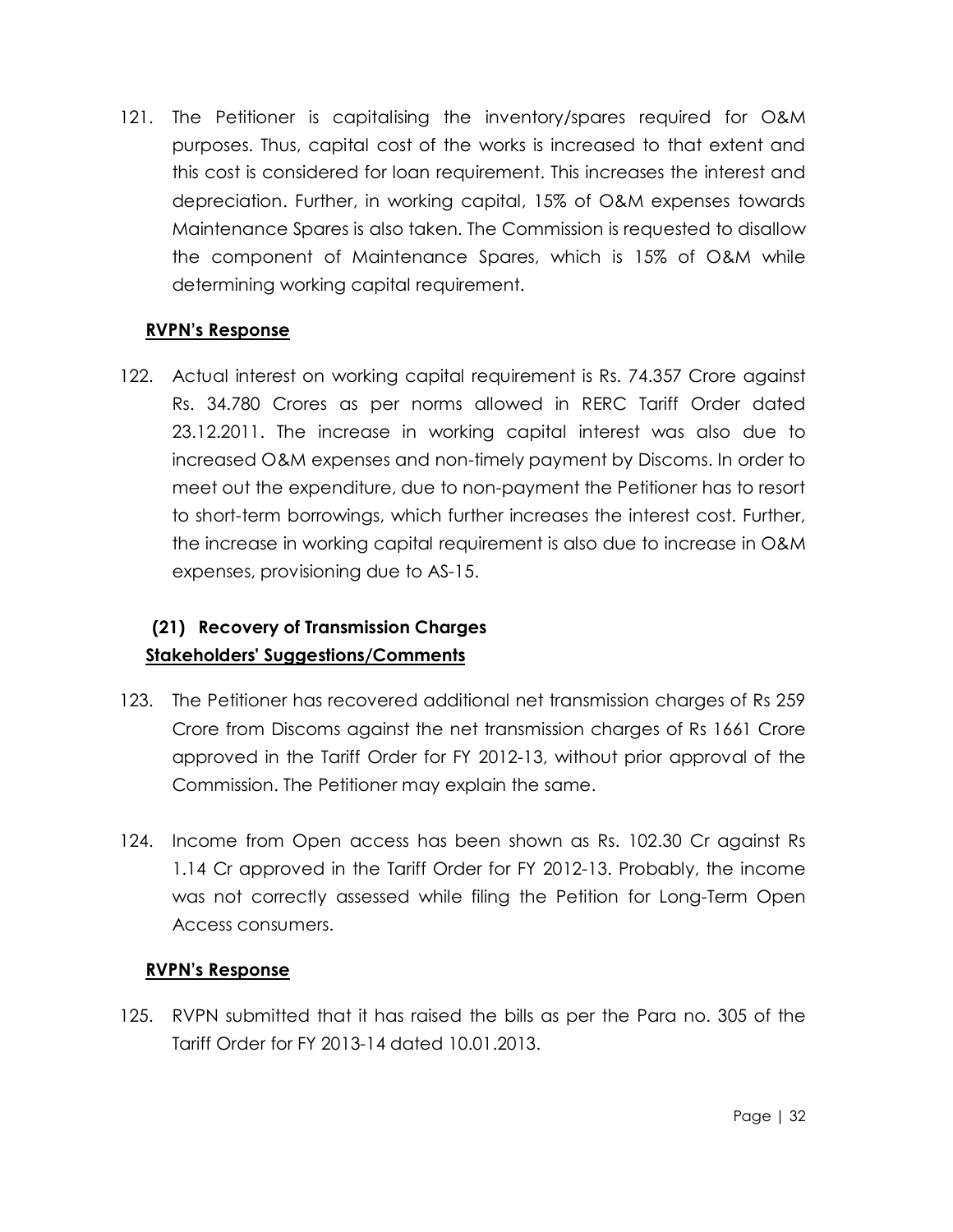126. RVPN submitted that income from Open Access of Rs 102.30 Crore for FY 2012-13 is as per books of accounts. These charges were based on estimate only, but billed on actual.

### **(22) Incentive**

### **Stakeholders' Suggestions/Comments**

127. The Petitioner should submit the Standards of Performance for FY 2011-12 to claim amount of incentive from the Discoms. However, from the Standards of Performance given for FY 2012-13, it is observed that the performance had been sub-standard, though the availability has been higher than target.

### **RVPN's Response**

- 128. The standards of performance was attached at Annexure-H to the Petition. As regards Voltage Variation Index, RVPN submitted that the voltage variation in the 400 kV / 220 kV systems cannot be controlled as these levels are connected to the Regional Grid. As a result, the voltage variation in the 132 kV System cannot be controlled, which causes further variation at 33 kV / 11 kV level also. As regards Current imbalance, this is due to the loading pattern particularly when single phasing is resorted to.
- 129. As per RERC Tariff Regulations, 2009 incentive is based on system availability only. The amount has already been billed.

### **(23) Transmission Losses Stakeholders' Suggestions/Comments**

130. The Petitioner should submit the actual transmission losses for FY 2012-13.

#### **RVPN's Response**

131. The transmission losses for FY 12-13 have been shown on provisional basis because the verified energy data from Discoms has not been received.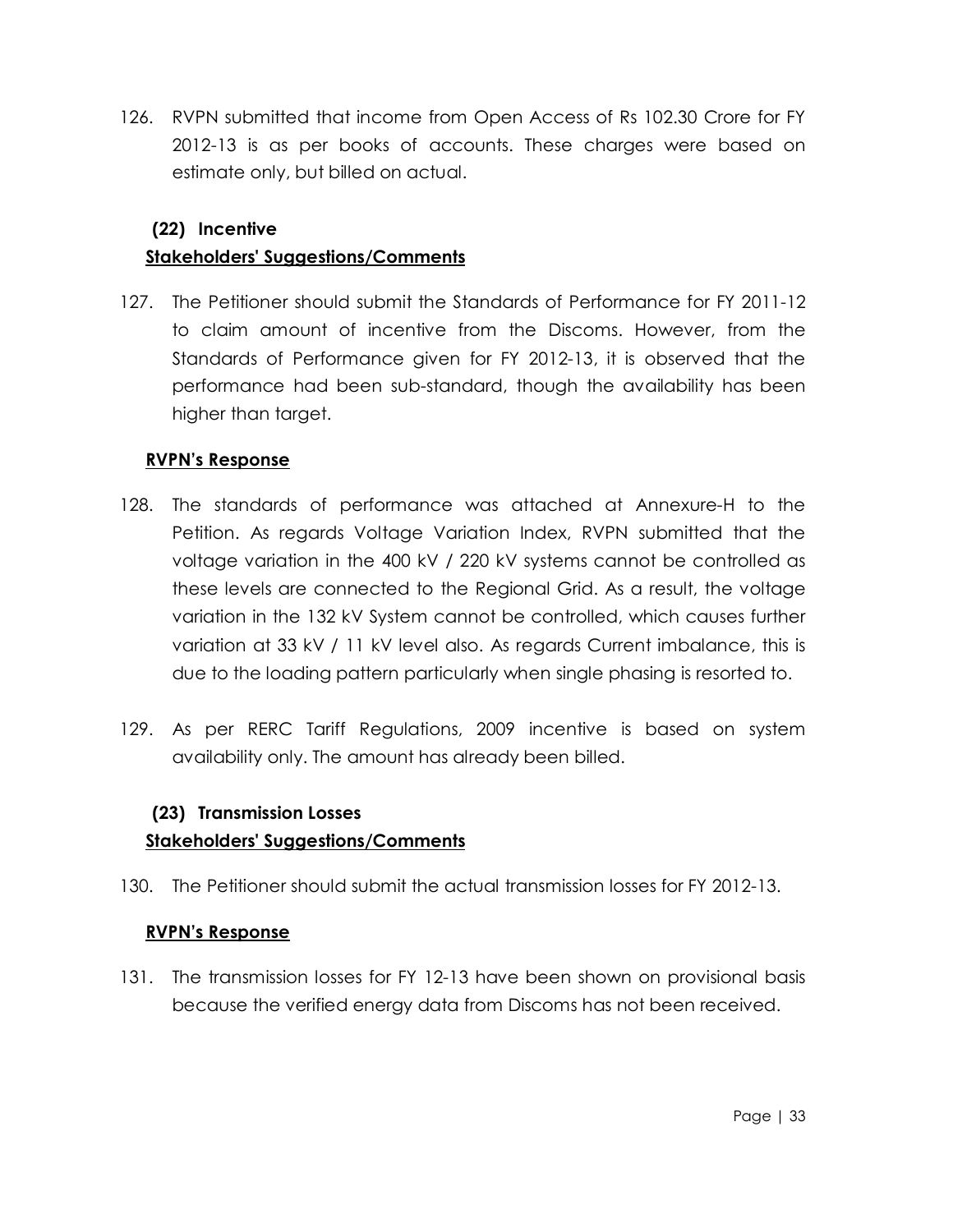# **(24) Burnt Transformers Stakeholders' Suggestions/Comments**

132. The Petitioner should provide the details of number of transformers burnt and damaged with MVA capacity of each transformer and their voltage ratio as well, depreciation cost of such transformers, details of new transformer replaced with burnt one, name of GSS at which such transformer exists and whether the claim of such incident has been filed and recovered from the concerned insurance company, for FY 2011-12 and FY 2012-13.

## **RVPN's Response**

133. RVPN submitted the details of burnt transformers for FY 2011-12 and FY 2012-13. However, the other details can be finalized only after the transformer is either repaired or auctioned. No Insurance cover has been taken for transformers and therefore, no claim has been filed.

## **(25) SLDC Charges**

## **Stakeholders' Suggestions/Comments**

134. The Petitioner should provide the details of charges paid to NLDC and other agencies with copies of relevant documents. Further, CERC must have done True-up of RLDC/NLDC for FY 2011-12 and FY 2012-13. The Petitioner may provide the reference of such True-ups and also inform if any debit/credit has been received on such account and if so, whether the same has been adjusted in the present True-ups Petition.

## **RVPN's Response**

135. The Charges to NLDC are paid monthly against bills received and the annual charges are shown at Schedule- 26 of the Audited Accounts for FY 2011-12 and FY 2012-13. Truing up is done by CERC and necessary adjustments are made by NLDC.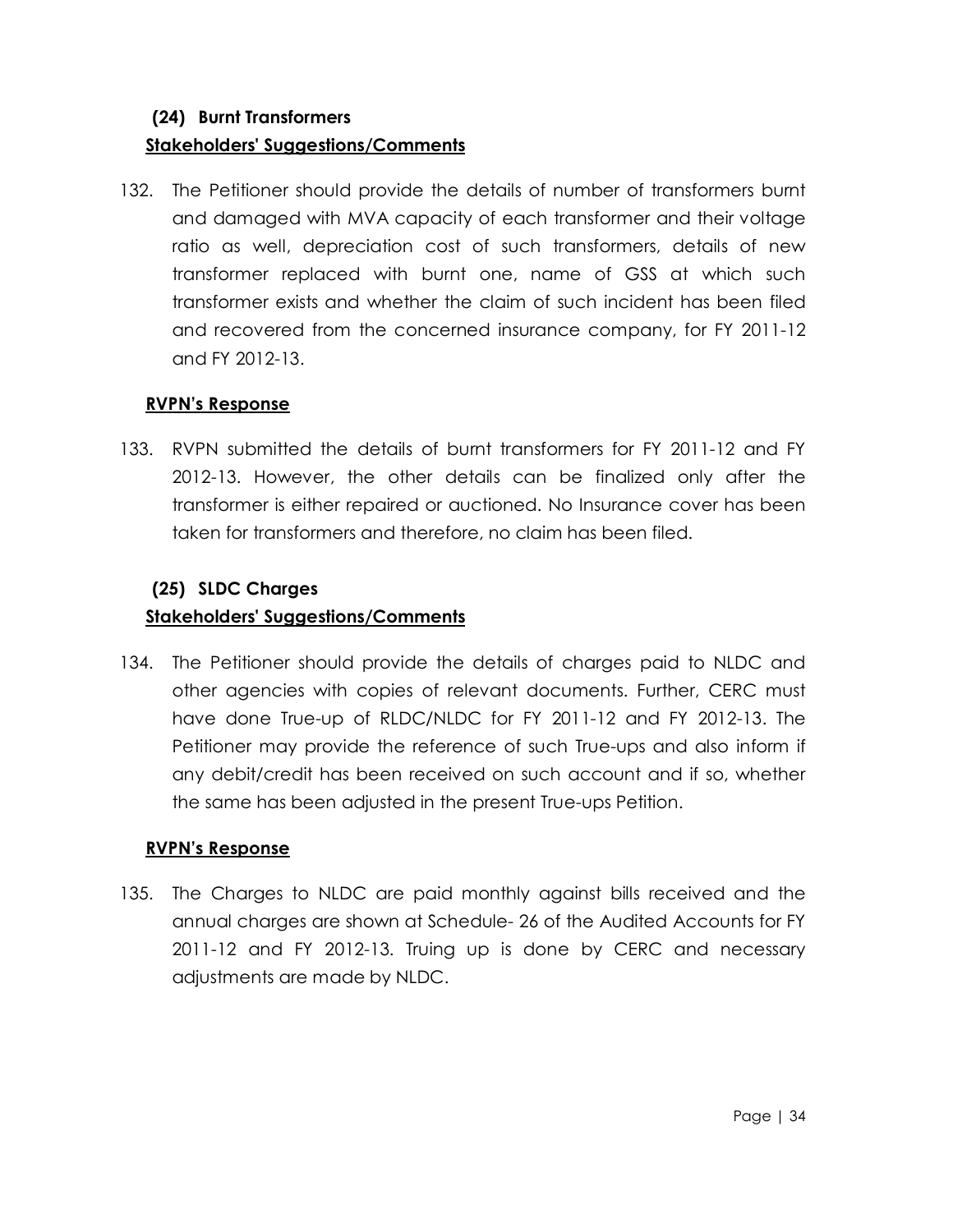# **(26) Partnership Generation Projects Stakeholders' Suggestions/Comments**

136. The Petitioner has not submitted any information about actual expenditure of the agency operating partnership projects, which should be provided for FY 2011-12 and FY 2012-13.

#### **RVPN's Response**

137. RVPN submitted the copies of the annual summary of Receipt and Expenditure for FY 2011-12 and FY 2012-13.

### **D. ARR for FY 2014-15**

## **(27) Regulatory Asset Stakeholders' Suggestions/Comments**

- 138. The Petitioner in its Tariff Petition for FY 2014-15 has requested for the creation of regulatory assets to carry forward the losses of around Rs.1629.21 Crore of the transmission utility as on 31 March, 2013 and has requested to liquidate the above mentioned amount in ten instalments. The Commission should not to allow the creation of Regulatory assets and its liquidation as it will burden the State Discoms in terms of transmission tariff and subsequently impact the consumers of the State.
- 139. No carry forward of accumulated losses should be allowed for amounts that have been previously disallowed by the Commission.
- 140. Terminal benefit liability up to 20.7.2000 has already been provided fully. Pending liability as reflected in actuarial valuation of 03.01.2011 was Rs. 3150.71 Crore – Rs. 1270.49 Crore = Rs. 1880.22 Crore (vide order dated 23.12. 2011), out of which, Rs. 1578 Crore have already been provided and balance is Rs. 302 Crore. Thus, loss of Rs.1634 Crore cannot be on this account. Further, it cannot be due to total losses since as per truing up already carried out up to FY 2010-11 (vide orders dated 23. 12.2011 and 10.1. 2013) and truing up particulars as per FY 2010-11 petition, there was no loss to the Petitioner. Thus, creation of regulatory assets does not appear to be appropriate.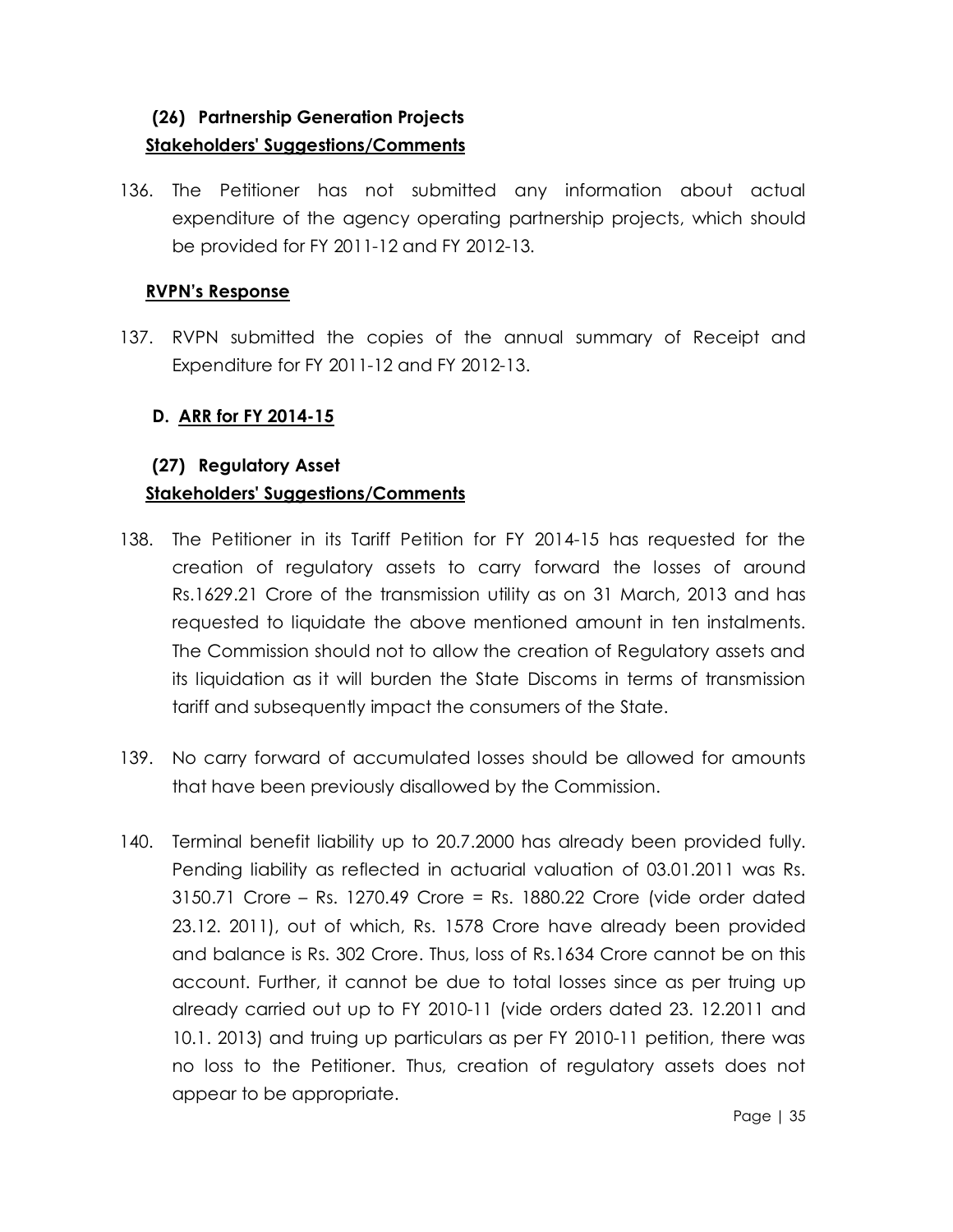#### **RVPN's Response**

141. RVPN submitted that the Annual Audited Accounts of RVPN had been prepared on no loss no profit basis upto FY 2007-08. The additional contribution as allowed by the Commission has been paid to the Pension and Gratuity Trust every year. After considering the Trust Assets, the provisions (as per AS-15) have been created for the net obligations towards pension, gratuity and leave encashment liability on the basis of actuarial valuation reports of RVPN as well as towards the liability of RVPN for active employees of other successor Companies as on 19.7.2000 as notified in the Transfer Scheme. The creation of provisions for terminal benefits (as per AS-15) during the period FY 2008-09 to FY 2012-13 mainly caused accumulation of losses amounting to Rs. 1629.21 Crore upto 31.3.2013. To bridge this gap, it has requested in ARR for creation of regulatory assets for carry forward loss of Rs. 1629.21 Crore and liquidating the same in ten equal yearly instalments in ARR commencing from FY 2014-15.

# **(28) O&M expenses Stakeholders' Suggestions/Comments**

- 142. In Form 2, details of length of lines, MVA capacities and number of bays for FY 2013-14 has been submitted on estimation basis. The Petitioner should provide the actual figures for FY 2013-14.
- 143. There is an increase of 32% in O&M expenses projected by the Petitioner over revised estimates for FY 2013-14. They requested the Commission to verify the submission of the Petitioner regarding O&M expenses as it will impact the ARR of Distribution utilities of Rajasthan and subsequently the consumers of the State.
- 144. As regards the Petitioner's claim that normative O&M charges as per Regulations do not include the O&M for 33 kV and 11 kV bays, stakeholders submitted that the Petitioner should justify the difficulties in running the system with normative O&M charges as per Regulations and put forth the extra demand.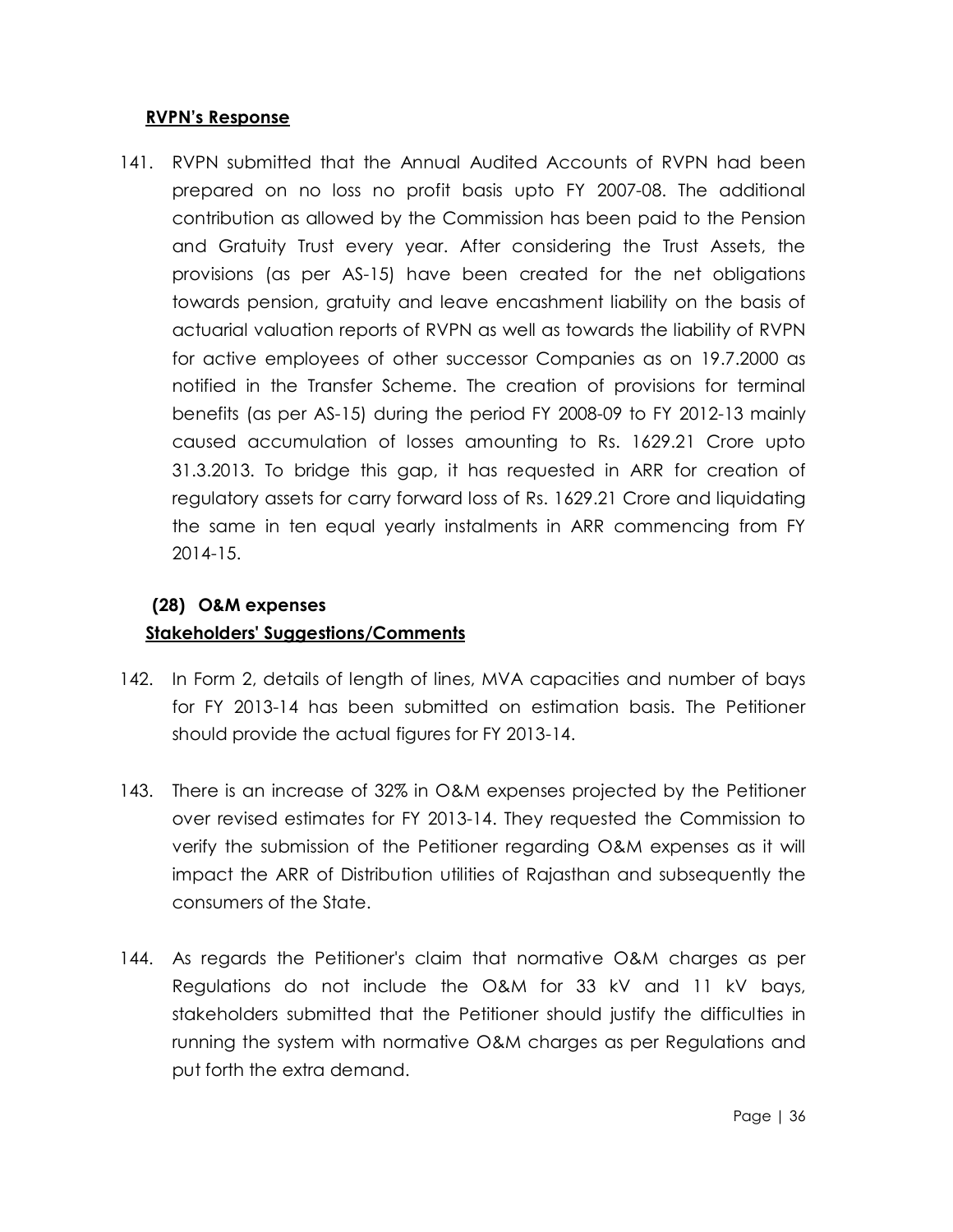#### **RVPN's Response**

145. RVPN submitted that the information given in Form 2, viz., details of length of lines, MVA capacities and number of bays for FY 2013-14 is on actual basis only. The information for FY 2014-15 is based on anticipated addition only.

# **(29) Depreciation Stakeholders' Suggestions/Comments**

146. The Petitioner has been avoiding segregation of assets into those which have completed 12 years and those which have not completed 12 year life as on 31st March of the year. Therefore, it is requested to the Commission that deduction of 20% be made till such details are provided.

## **RVPN's Response**

147. RVPN submitted that from FY 2014-15, it will calculate the depreciation as per the RERC Tariff Regulations, 2014, based on higher depreciation during first 12 years and lower depreciation for remaining useful life. For assets added before FY 2014-15 the depreciation is being calculated at a lower rate than that notified in Regulations 2014. Further, depreciation is claimed up to 90% value of the assets.

# **(30) Additional contribution towards Gratuity and Pension Stakeholders' Suggestions/Comments**

148. The petitioner should clarify whether there is no requirement for Pension and Gratuity as amount for Pension and Gratuity during FY 2014-15 has been shown as zero in the ARR Petition.

## **RVPN's Response**

149. RVPN submitted that presently it does not anticipate any claim towards additional contribution to Pension and Gratuity and therefore, has considered the same as Nil in the Petition for FY 2014-15.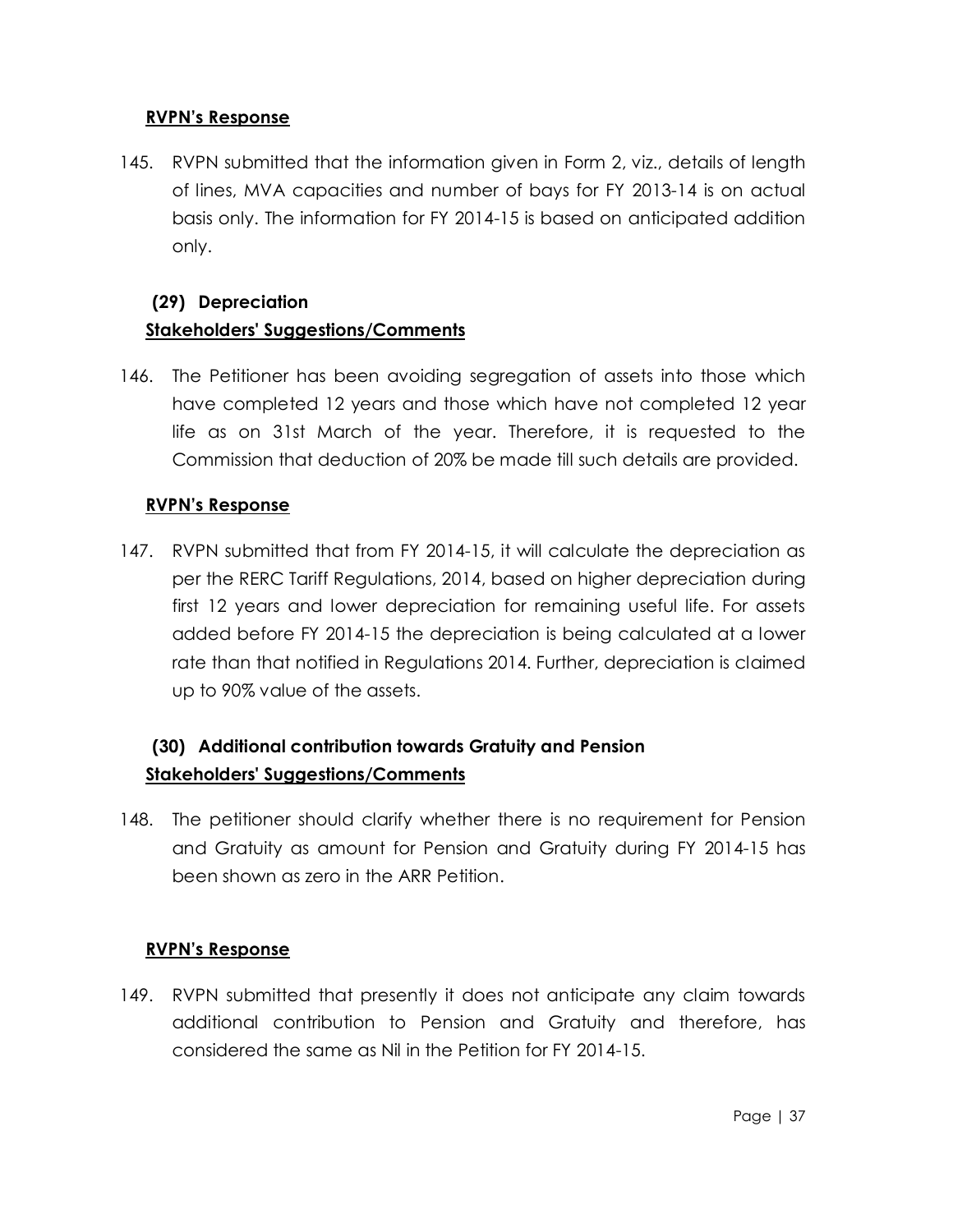# **(31) Interest and Finance Charges Stakeholders' Suggestions/Comments**

150. Stakeholders submitted that:-

- a. The Petitioner should provide the details of long-term and shortterm loans (other than working capital).
- b. No interest on any short-term loans should be allowed to the Petitioner.
- c. No interest on advances to SPV companies should be allowed.
- d. No interest on additional borrowings because of old outstanding recoverable from Ajmer Discom and GOR subsidy amount should be allowed.
- e. No interest on loan obtained for meeting the Revenue gap should be allowed.

## **RVPN's Response**

- 151. RVPN submitted that:
	- a. Details of long-term and short-term loans are submitted to the Commission.
	- b. Interest on short-term loan has been shown in working capital
	- c. It has not charged any interest on advances to SPV.
	- d. It has not charged any interest due to old outstanding of GOR
	- e. It has not charged any interest on the outstanding amount.

## **(32) Interest on Working Capital**

#### **Stakeholders' Suggestions/Comments**

152. Interest on working capital should be allowed on normative basis only. While calculating working capital, the component of 15% of O&M expenses for Maintenance Spares may not be considered.

#### **RVPN's Response**

Page | 38 153. RVPN submitted that the inventory in stores is kept as capitalized and as and when transferred for use as spare, the booking is changed in proper head. Further, the spares inventory lying at various GSS are not capitalized. Hence, the Petitioner should be allowed to include in working capital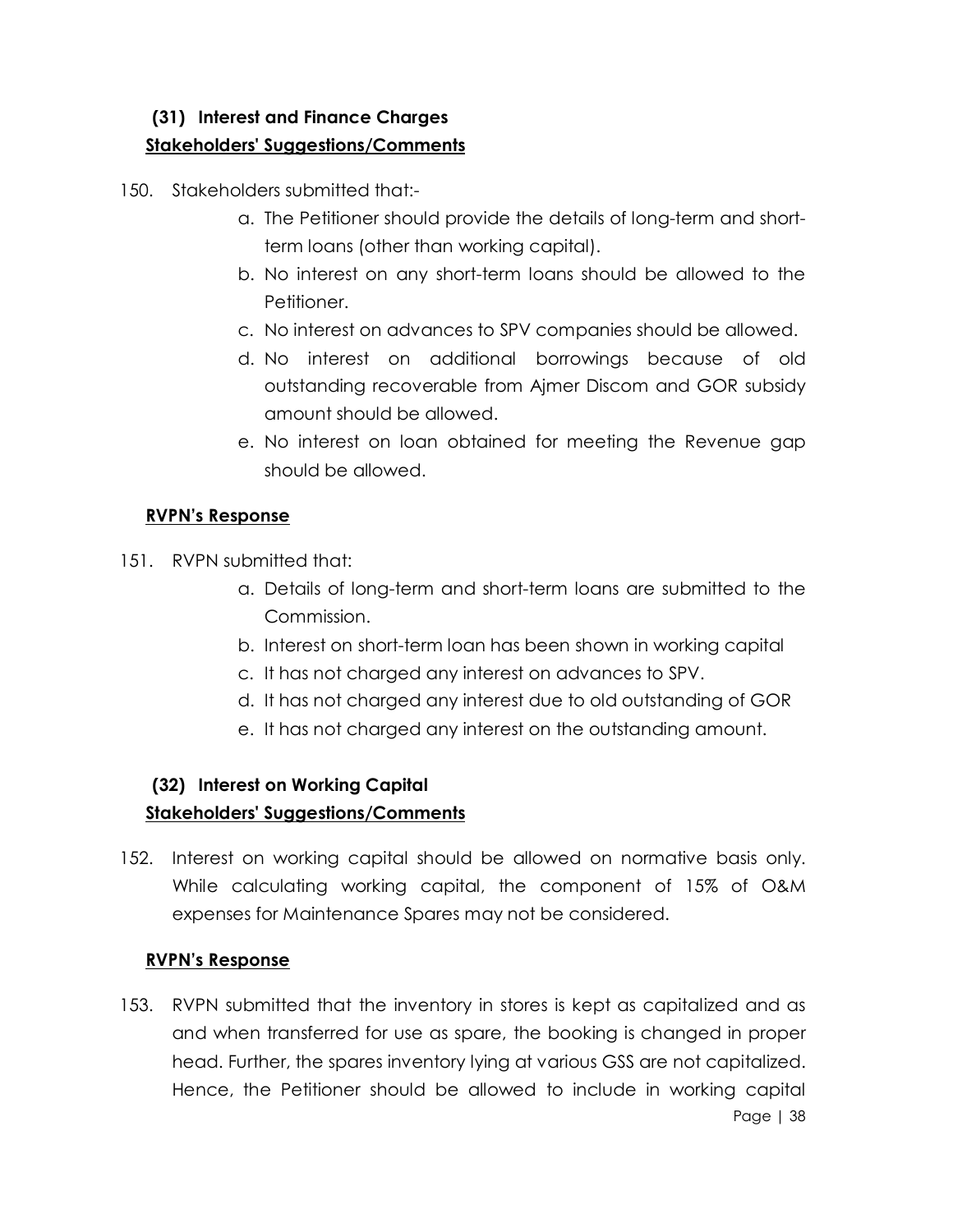requirement, 15% of O&M expenses for maintenance spares as per norms.

## **(33) Return on Equity**

## **Stakeholders' Suggestions/Comments**

- 154. As per the Financial Restructuring Plan, 2005 approved by GoR (reviewed during November/December 2012), the Discoms are expected to achieve financial break even after FY 2016-17. Hence, the Commission should disallow any RoE claimed by the Petitioner until the entire sector achieves break even, i.e., post FY2016-17.
- 155. Earlier, the Petitioner has been stating that it is not claiming RoE as per direction of GoR. The Petitioner may clarify if it has any direction from GoR in this regard.

## **RVPN's Response**

156. It has not claimed Return on Equity (RoE) for earlier financial years. As per RERC Tariff Regulations, 2014, the Petitioner can claim RoE @ 15.5%, however, in the ARR Petition, it has claimed Return on Equity @ 5% only for FY 2014-15.

## **(34) Other Expenses**

## **Stakeholders' Suggestions/Comments**

157. Details of other expenses may be provided. The Commission may allow 50% of other expenses as allowed in the previous ARR Order.

#### **RVPN's Response**

158. RVPN submitted that the other expenses are based on assumptions only and detailed break up is not possible at this stage. The same will be reflected in truing up.

## **(35) Recovery of Transmission Charges Stakeholders' Suggestions/Comments**

159. In order to encourage development of solar power projects in Rajasthan,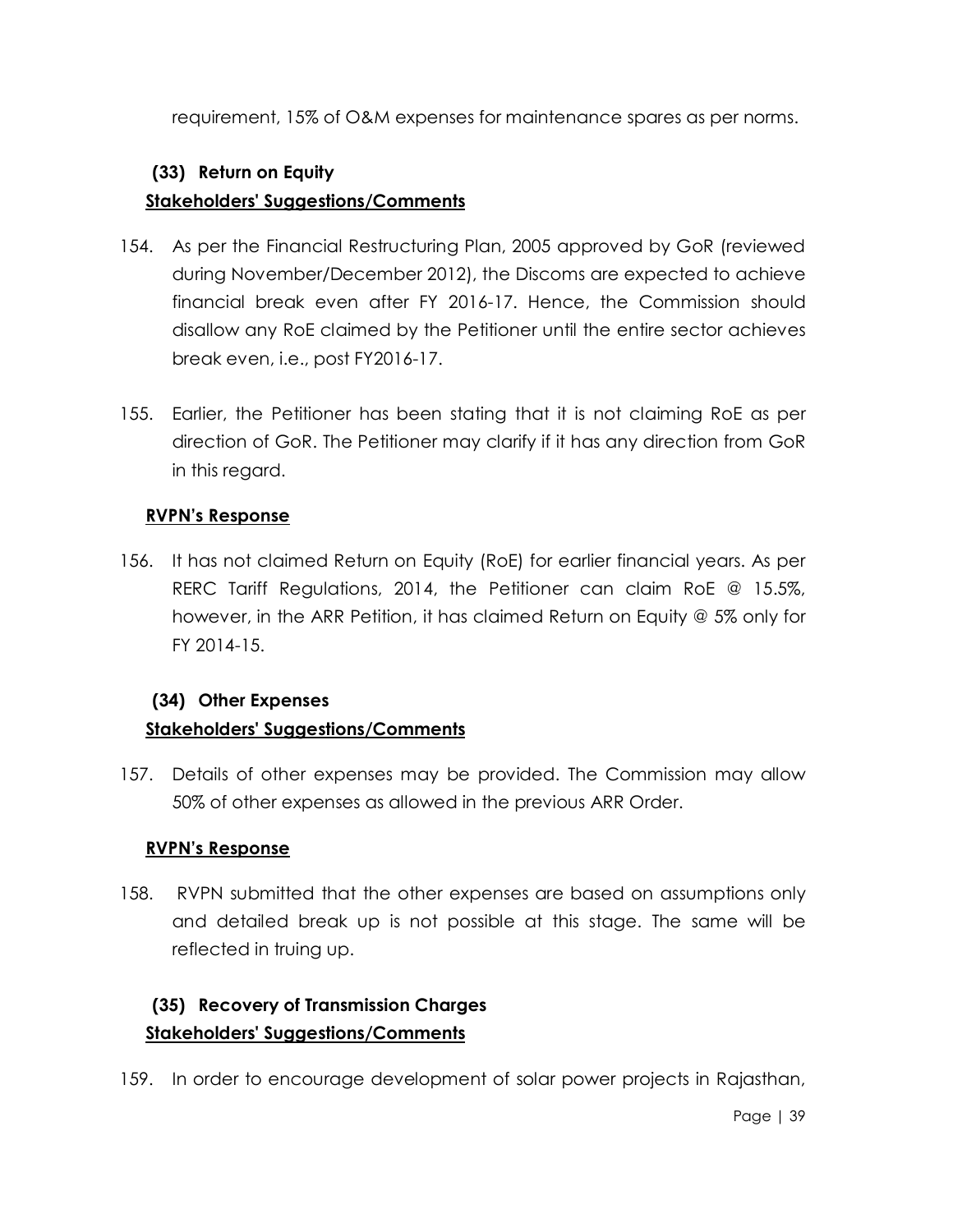the Commission may consider the following request:

- a. Full exemption of Transmission Charges and losses for the solar projects commissioned up to 30.6.2017 as per CERC Regulations
- b. Rationalization of transmission charges based on total energy transmitted in the system (Conventional + Non-Conventional) instead on per MW basis for the solar projects commissioned after 30.06.2017.
- 160. To fulfil the dream of our government for 25000 MW in next five years and for energy independence the only way is to set up solar projects under open access scheme and Rajasthan is most suitable location in India for establishment of solar plants. Rajasthan would be benefited greatly if huge investment is injected in the State. The Commission may therefore consider to wave the transmission charges completely on solar projects.

## **RVPN's Response**

161. RVPN submitted that it is in the purview of the Commission only to specify type of charges to be levied on renewable energy generators. However, in case any benefit is allowed, as prayed for, it will result in additional financial burden on the end consumers.

## **(36) Connectivity Charges**

## **Stakeholders' Suggestions/Comments**

162. The Commission may disallow the proposal of the Petitioner for connectivity charges of Rs. 76.75 Crore, which is in addition to Rs.713.34 Crore of O&M expenses projected for FY 2014-15, as it impacts the ARR of Discoms and subsequently burdens the already financially weak distribution companies of the State.

## **RVPN's Response**

163. RVPN submitted that Regulation 65(c) of RERC Tariff Regulation, 2014 dealing with O&M expenses does not specify any O&M expenses for the feeder bays of 33 kV and 11 kV being maintained by RVPN for Discoms. The number of bays at these voltage levels are constantly increasing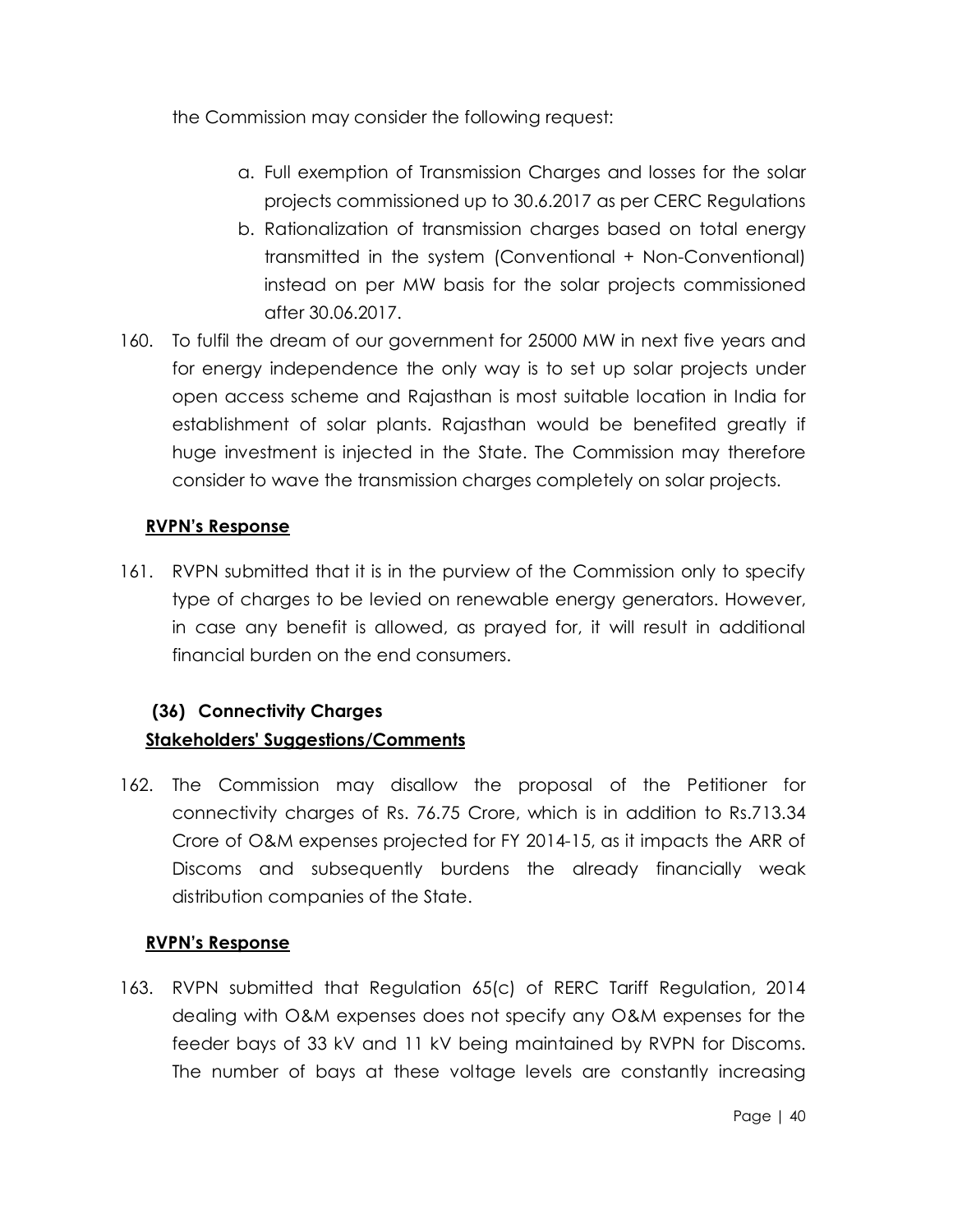based on the demand of customers / energy producers. Thus, the full O&M charges are not being accounted for in the ARR and Tariff Petition, whereas considerable expenditure is being incurred for O&M of 33 KV and 11 kV bays at various Grid Sub stations. For the operation and maintenance of these feeder bays along with switchgear & other components, it has to incur additional expenses.

# **(37) Transmission Losses Stakeholders' Suggestions/Comments**

- 164. The Petitioner should submit the transmission loss reduction target and measures proposed to strengthen transmission system for the MYT Control Period starting from FY 2014-15 to FY 2018-19.
- 165. The losses submitted in the ARR petition in Table 30 from FY 2009-10 to FY 2013-14 are reduced in a year and increase in subsequent year. Increase in losses shows poor cost benefit ratio in respect of Investment made for augmentation of transformers capacity and strengthening of transmission system. The petitioner may provide justification in this respect.

## **RVPN's Response**

- 166. RVPN submitted that in order to strengthen the transmission system as per the emerging load, new lines/GSS are planned, which further helps in keeping the loss within limits.
- 167. The factors attributed for increase in actual transmission loss in RVPN InSTS are summarized below:
	- a) The load pattern indicates that consumption pattern of energy in Rajasthan has changed and more energy during peak hours is being consumed due to higher urbanization.
	- b) The loading on transmission lines created for Wind and Solar Generating Units is not constant and generally lightly loaded except during full generation periods.
	- c) The share of power from wind and renewable sources in Rajasthan in the total power has increased resulting into higher losses.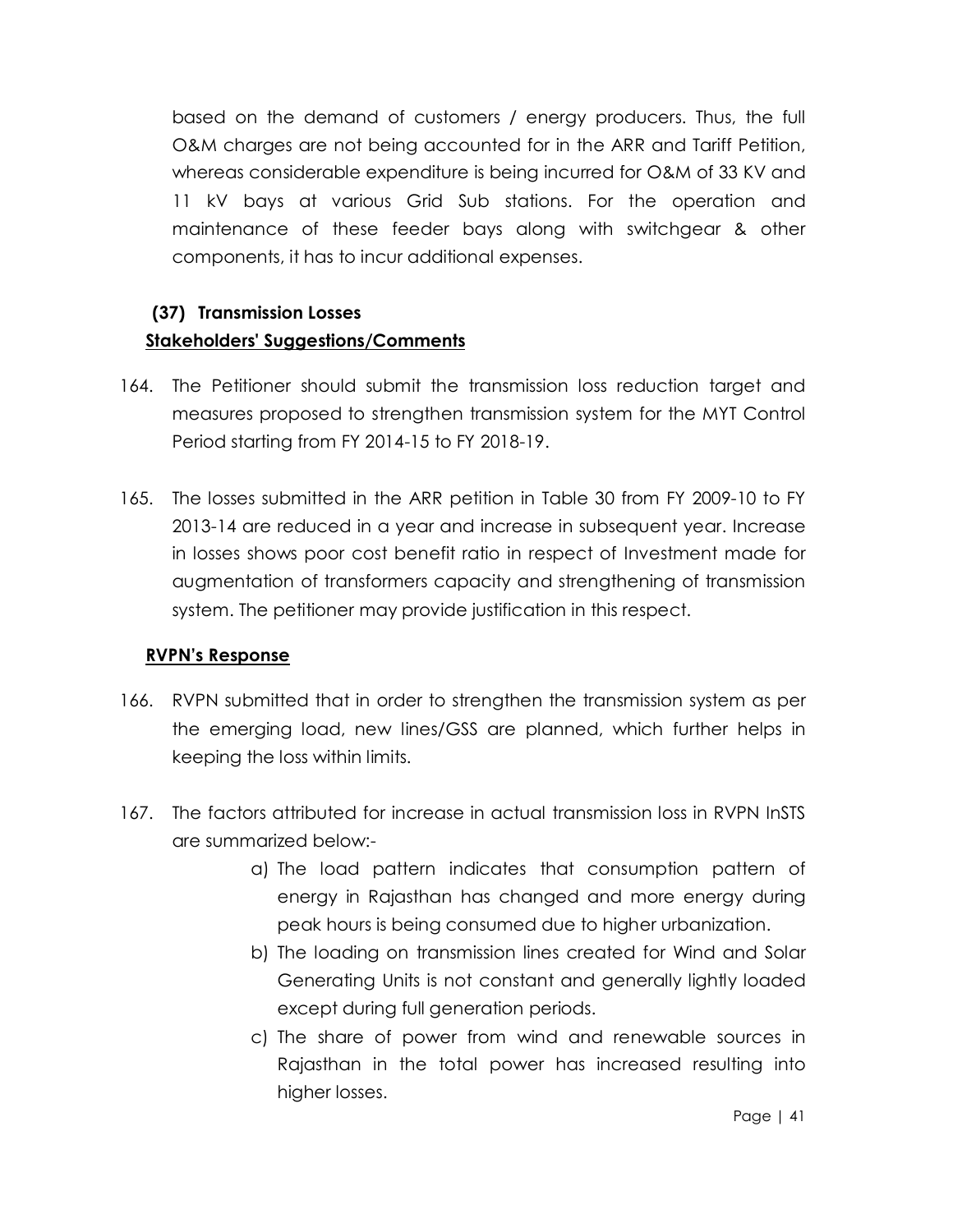# **(38) Projection of Peak Demand and Energy Requirement Stakeholders' Suggestions/Comments**

- 168. The actual peak recorded has always been lower than proposed by the Petitioner for determination of tariff. It is in the range of 83% to 93% of the proposal. Thus if actual peak is taken the tariff admissible to the petitioner would be higher, whereas, it is lower on the basis of projections. Due to this, recovery from Long Term Open Access Consumer remains lower. Therefore, this should be taken care of, while deciding tariff for FY 2014-15 in Rs/ KW/Month. It is further submitted that the energy requirement of Discoms is different than the Petitioner's projected energy requirement, therefore, it is requested to the Commission to consider the difference in requirement of the Petitioner and Discoms projections, while working out energy charges in paisa/unit for Short Term Open Access Consumers.
- 169. The petitioner should submit the Transmission Service Agreement (TSA) signed with Discoms and also the details of TSA's signed with Long-term Open Access consumers as the expected total power shown to be transmitted as 11442.42 MW appears on higher side.
- 170. The Petitioner should clarify the method of assessment of contract demand if TSA has not been executed with the Discoms.
- 171. The Petitioner should submit break-up of energy flow due to Long-term Open Access consumers and Short-term Open Access consumers.

## **RVPN's Response**

- 172. The peak demand and energy requirement has been taken from the data supplied by the Discoms.
- 173. RVPN has submitted the necessary details.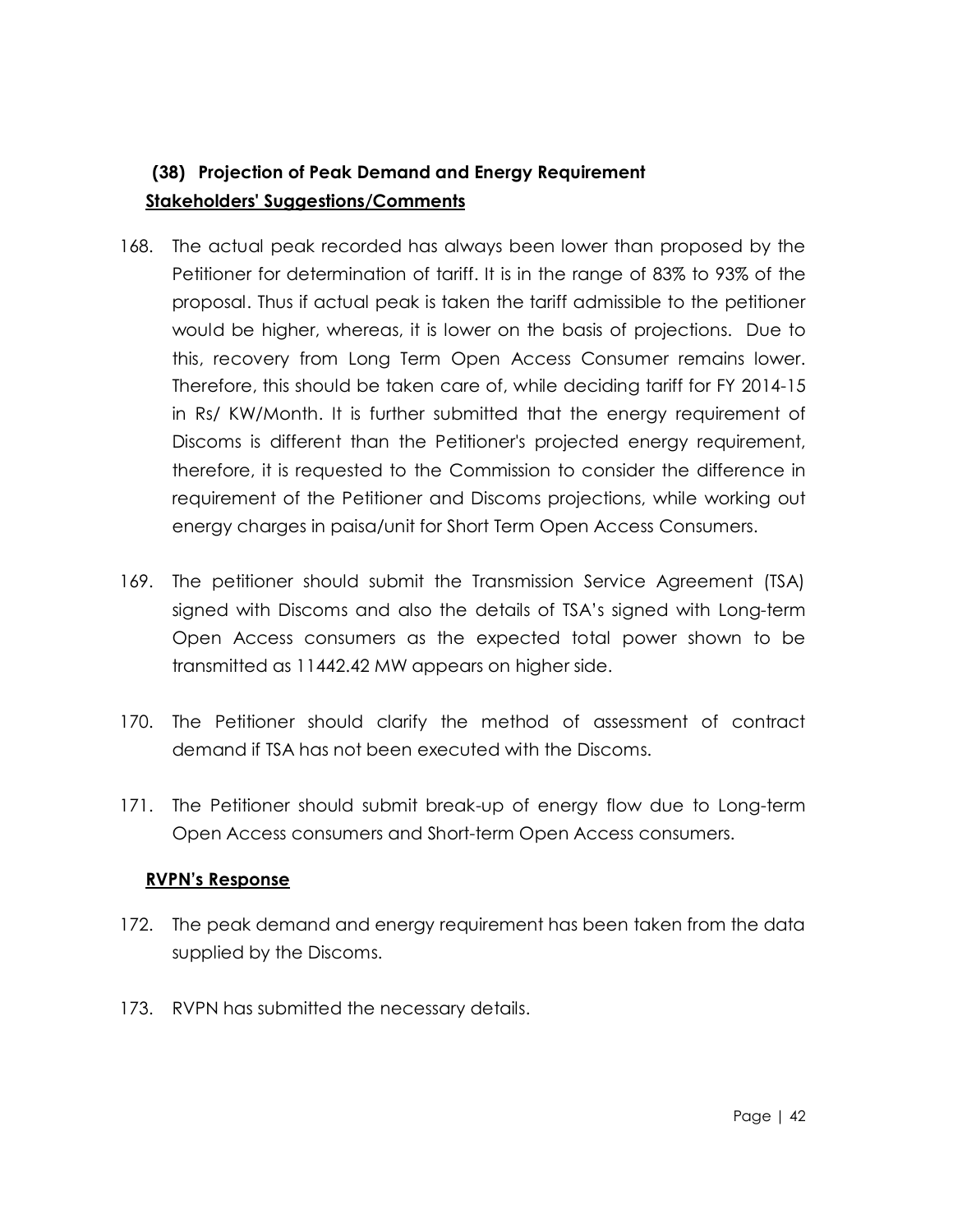# **(39) Proposal for recovery of Open Access Charges Stakeholders' Suggestions/Comments**

174. The Petitioner should submit actual revenue from Short Term open access consumers and Long Term Open Access Consumers separately for FY 2012-13 and FY 2013-14 and revenue projected for FY 2014-15.

### **RVPN's Response**

175. RVPN submitted the bifurcation of revenue from LTOA and STOA consumers for FY 2012-13 and FY 2013-14.

# **(40) Compliance to directives Stakeholders' Suggestions/Comments**

- 176. Petitioner should submit a copy of latest communications regarding settlement of outstanding dues with AVVNL and GoR,
- 177. Petitioner should submit a copy of draft Agreement regarding TSA between the Petitioner and Discoms.
- 178. Petitioner should submit a clarification regarding claiming of incentive only from the Discoms and not from Long-term Open Access consumers.
- 179. The details of Long-term Open Access consumers should be provided along with the sample copy of TSA signed.

#### **RVPN's Response**

- 180. RVPN submitted that:
	- a. The compliance to the directives has been submitted to the Commission in reply to data gaps.
	- b. The TSA between RVPN and Discoms is under the process of finalization.
	- c. Incentive from LTOA is being claimed. The incentive is based on system availability.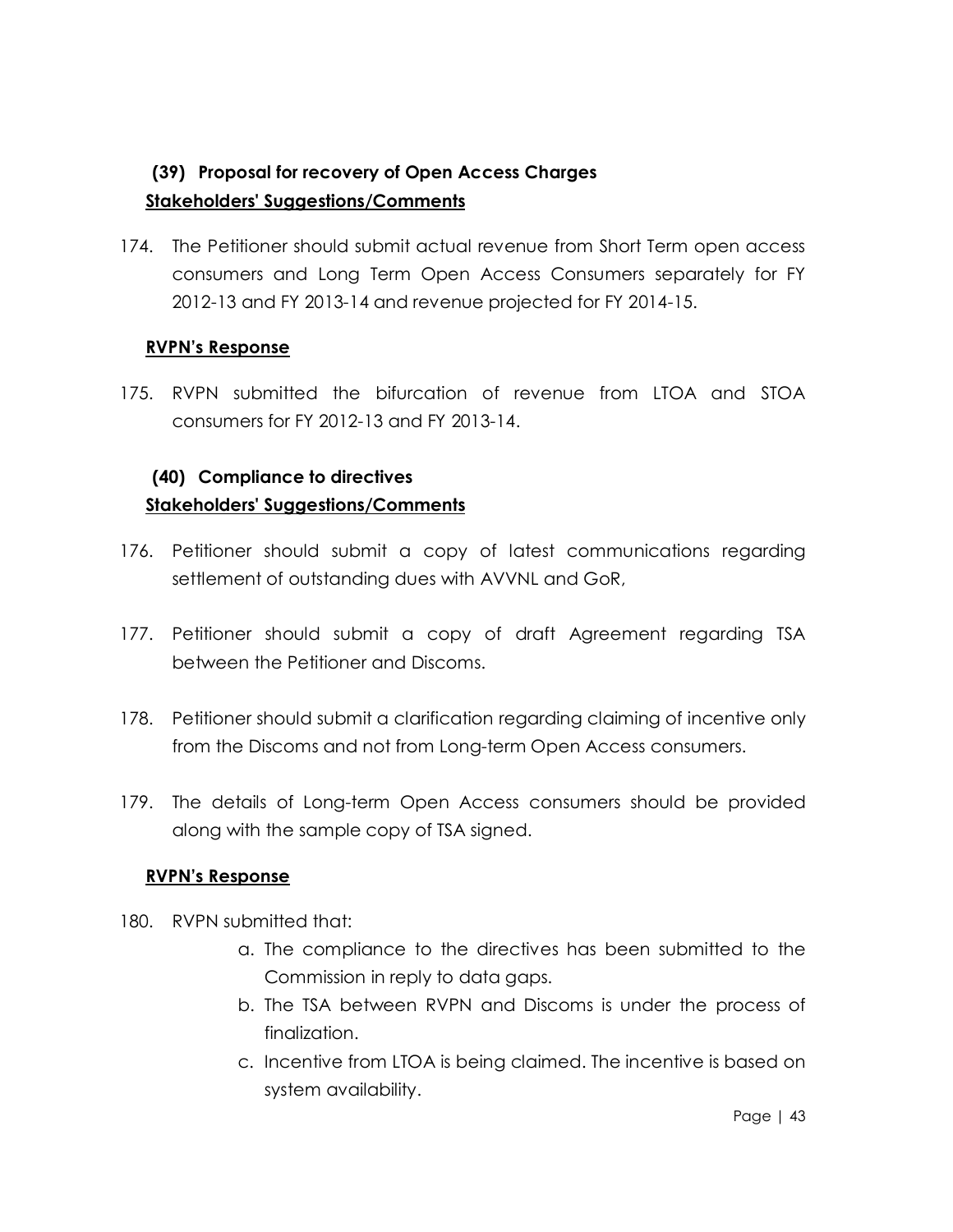d. RVPN submitted the details of Long-term Open Access consumers along with the capacities contracted.

# **(41) Burnt/Damaged Transformers Stakeholders' Suggestions/Comments**

181. The Petitioner should provide the loss incurred due to transformer failure of 400kV in Jodhpur. The Petitioner should also submit the technical report of failure and measures taken to stop such incidents in future.

## **RVPN's Response**

- 182. RVPN submitted that:
	- a. The protection system of RVPN has been upgraded by providing numerical relays to minimize the failure of equipments.
	- b. Operation and maintenance manual is made available with all the In-charge of GSS for the purpose of maintaining the equipments installed at their Grid Sub Stations.
	- c. A Safety Manual has been made available at the Grid Sub Stations for follow up by the engineers and technical staff to minimize the probability of accidents and hazards. The field officers have regularly been advised for following the guidelines given in the Safety Manual.
	- d. A scheduled maintenance programme in respect of transformers, circuit breakers and other equipments is being done to restrict failure of equipment.
	- e. The regular training to the engineers is given in house as well as at other training centres.

## **(42) Protection Wing**

## **Stakeholders' Suggestions/Comments**

183. The Petitioner should provide details of work done to empower protection wing.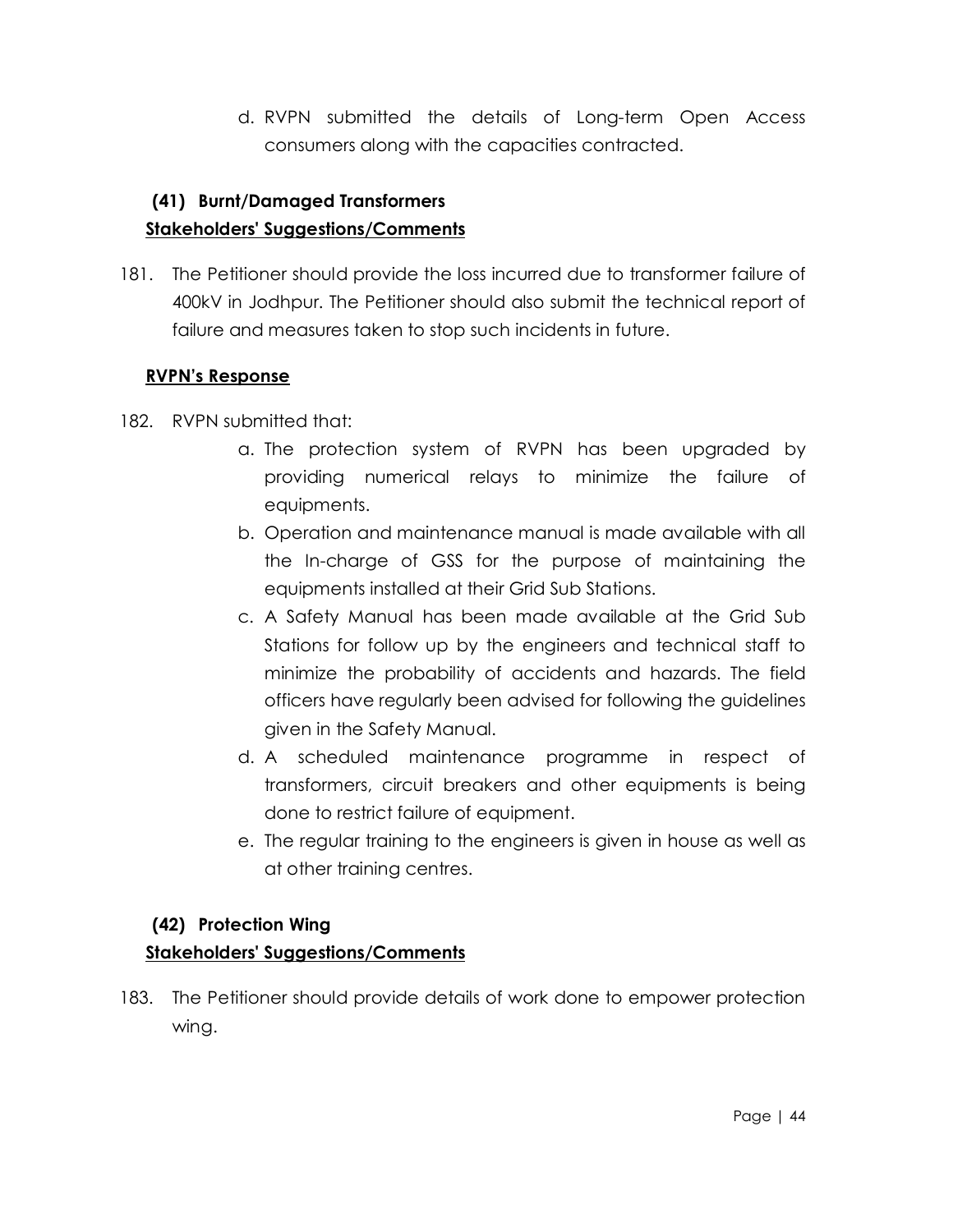#### **RVPN's Response**

184. RVPN submitted that vide Order No. P.4 (7)Urja/2011 dated 25.08.2011, Govt. of Rajasthan had specified norms for creation of new Sub-divisions, Divisions and Circles in protection wing as under:

> One new Sub-division shall be created after addition of 15 Nos. new Grid Sub Stations and one Division after addition of 45 Nos. new Grid Sub Stations, which will restrict the extra burden of Protection on Sub – division / Division.

185. Training is also given to engineers in-house and outside to update their knowhow with the latest development in technology.

### **(43) ISO 9000**

### **Stakeholders' Suggestions/Comments**

186. The Petitioner should provide the details of cost incurred in getting ISO 9000 certification and benefits realised due to it.

#### **RVPN's Response**

187. RVPN submitted that it has incurred an expenditure of Rs. 10 Lakh during 2005 to 2014 on consultant's fees and certifying body etc. It has mainly benefitted in terms of proper documentation, Standardization and quality management as per ISO 9001.

# **(44) Network Access charge Stakeholders' Suggestions/Comments**

188. The Petitioner has proposed to recover Network Access charges from Discoms based on fixed monthly charges as provided in Regulation 66(1)(a) on the basis of % allocation of capacity to Discoms. Network Access Charge under Regulation 66(1) (a) is the fixed charge corresponding to cost recovery for Connection Assets and will not cover the transmission charges for entire assets.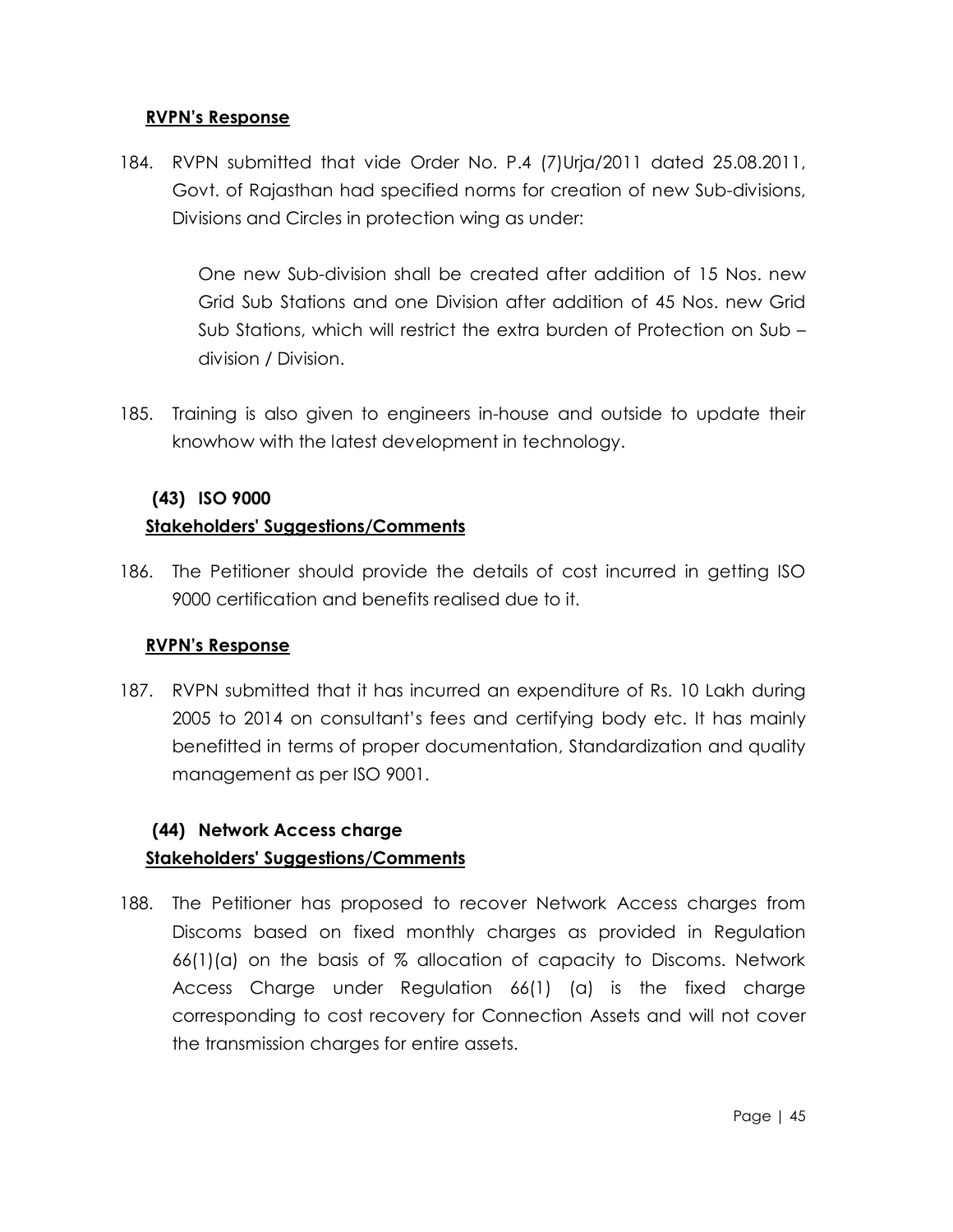#### **RVPN's Response**

- 189. RVPN submitted that the Commission in Tariff Regulations, 2014 has defined Network Access Charge as "Fixed charge corresponding to cost recovery for connection Assets".
- 190. RVPN further submitted that the Commission in Tariff Orders is specifying transmission charges for Discoms in terms of Rs./kW/Month based on MW contracted capacity. The annual transmission charges (ATC) is fixed in nature and requires to be levied from users of InSTS like Discoms and LTOA in proportion to their allocation in contracted capacity. In absence of any Firm TSAs with Discoms, the annual transmission charges for Discoms as determined by the Commission are recovered on monthly basis in the ratio of allocation of power by the Government of Rajasthan vide notification dated 29.9.2011. The allocation to each Discom and monthly transmission charges recoverable in FY 2014-15 are detailed at Para 3.32 and Para 3.33 of the Petition. The recovery of transmission charges from Open Access consumers are however, proposed on the basis of actual capacity in Rs./kW/Month or Paisa/kWh (as the case may be), which is subject to Truing-up based on Audited Accounts. The transmission capacity of 11017 MW for Discoms has been taken from their projections for FY 2014-15. RVPN submitted that the TSA between RVPN and Discoms is under the process of finalization.

## **(45) Others**

## **Stakeholders Suggestions/Comments**

191. The petitioner should provide the copy of "Pragati Prativedan" of FY 2011- 12 and FY 2012-13.

## **RVPN's Response**

192. RVPN submitted the copy of "Pragati Prativedan" of FY 2011-12 and FY 2012-13.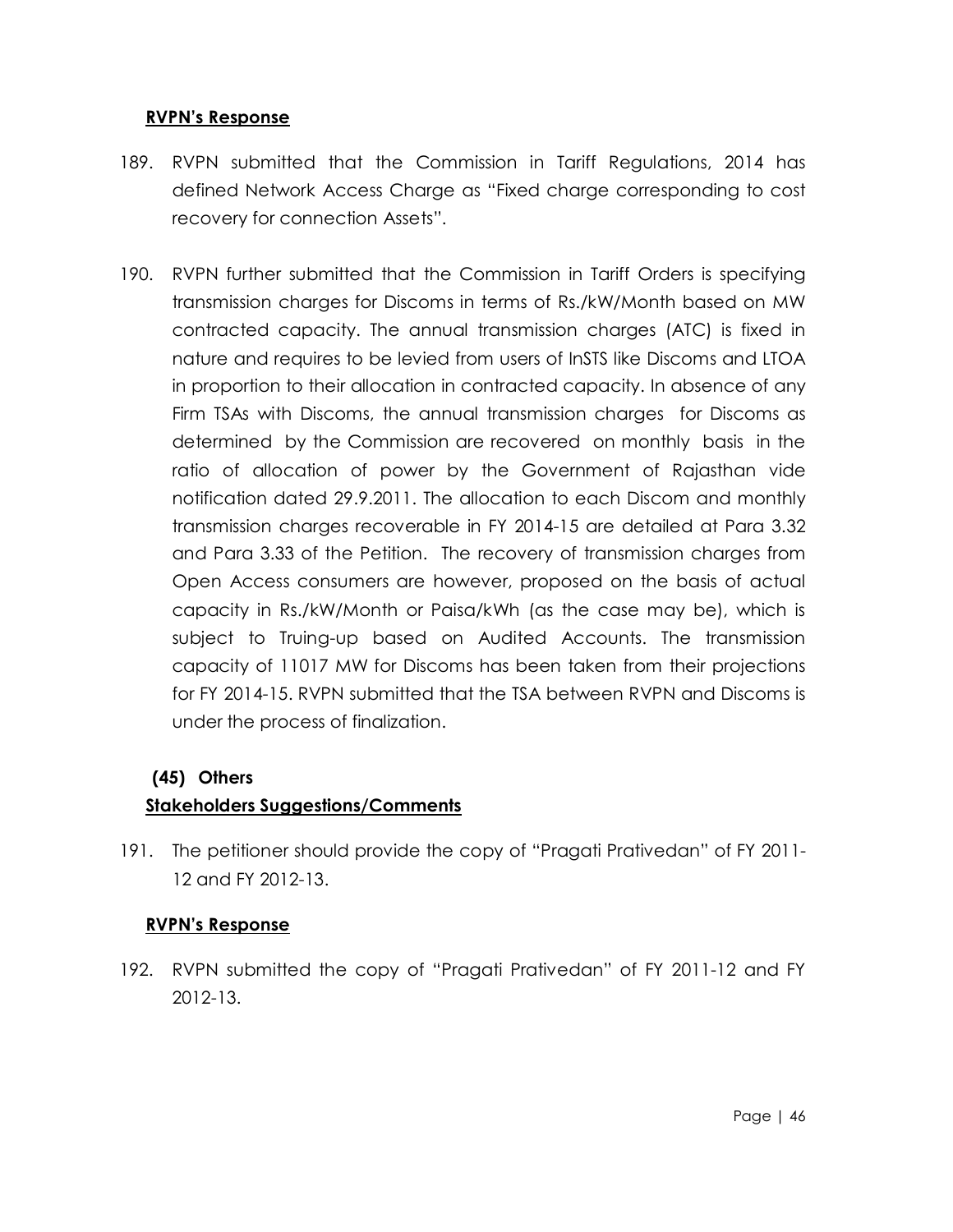### **Section – 2: Analysis of Investment Plan for FY 2014-15**

### **Proposed plan and Commission's approval:**

193. RVPN had initially submitted the investment plan for FY 2014-15 for approval of the Commission as under:

| Table 4: Details of the investment plan submitted (Rs Crore) |  |
|--------------------------------------------------------------|--|
|--------------------------------------------------------------|--|

| SI. No.        | Head                                           | <b>Outlay (Tentative)</b> |
|----------------|------------------------------------------------|---------------------------|
|                | <b>Generation (Shared Generating Projects)</b> | 20                        |
| $\overline{2}$ | Transmission Works including SLDC<br>function  | 2430                      |
|                | Total                                          | 2450                      |

194. However later on, petitioner has submitted the revised Investment Plan, based on the review and re-assessment of physical progress of the various EHV works and requirement of evacuation schemes. The Petitioner further submitted that although the number of schemes and their technical details remain the same as mentioned in the earlier Investment Plan petition, the phasing of expenditure on the schemes has been changed resulting in reduced investment. Accordingly, the revised investment plan submitted for the FY 2014-15 for approval of the Commission is as under:

**Table 5: Details of the Revised Investment Plan submitted (Rs Crore)**

| SI. No. | Head                                          | <b>Outlay (Tentative)</b> |
|---------|-----------------------------------------------|---------------------------|
|         | Transmission Works including SLDC<br>function | 1810                      |
|         | Total                                         | 1810                      |

195. The Commission has analyzed the actual investments made by the Petitioner vis-à-vis plan approved for last 3 years and Capitalisation booked in the Audited Accounts as under: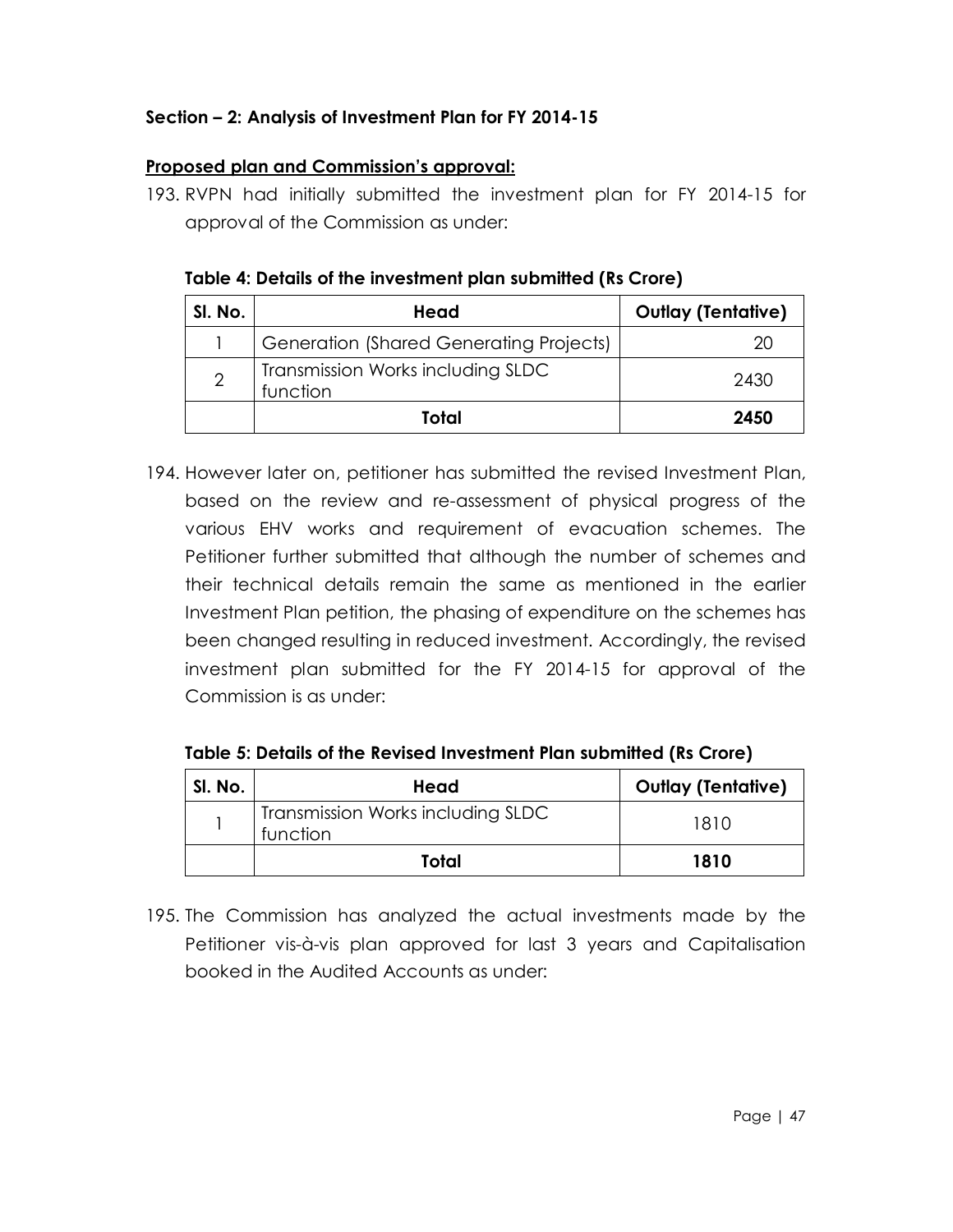| S.<br>No.      | <b>Description</b>                           | FY 2011-12 | FY 2012-13 | FY 2013-14<br>(As per<br><b>Tariff</b><br>Order) | Average<br>of Last 3<br>Year |
|----------------|----------------------------------------------|------------|------------|--------------------------------------------------|------------------------------|
|                | Approved in<br>investment Plan<br>Order      | 2,450      | 2,224      | 2,150                                            | 2,275                        |
| $\overline{2}$ | Actual investment<br>done                    | 1,869      | 2,241      | 1,627                                            | 1,912                        |
| 3              | Capitalisation as<br>per Audited<br>Accounts | 1,193.66   | 1,124.84   | 2,164.00*                                        | 1,494.16                     |

**Table 6: Approved and Actual investment for last 3 years (Rs. Crore)**

**\****As per Commission's Tariff Order dated 09.01.2014 for FY 2013-14*

196. Thus, the actual average investment over the last three years has been Rs. 1912 Crore, as against Rs. 1810 crore projected by RVPN for FY 2014- 15. Considering the position discussed in the preceding paras and the actual average investments vis-a-vis amount approved by the Commission in past three years, actual Capitalisation booked in Audited Accounts, and the concerns expressed by the stakeholders, the Commission considers it appropriate to allow only 85% of the envisaged investment plan of Rs.1810 Crore, i.e, around Rs. 1539 Crore, for the present (which is slightly lower than the actual investment made in FY 2013-14). Accordingly, the approved investment plan for the present would be as under:

| SI. No.   Particulars                         | Proposed | Approved |
|-----------------------------------------------|----------|----------|
| Transmission Works including SLDC<br>function | 1810     | 1539     |

**Table 7: Approved investment plan for FY 2014-15 (Rs. Crore)**

197. However, if RVPN incurs actual expenditure more than what is approved in this order RVPN may seek a revision with reasons and the Commission may consider the same subject to verification of actuals and prudence check.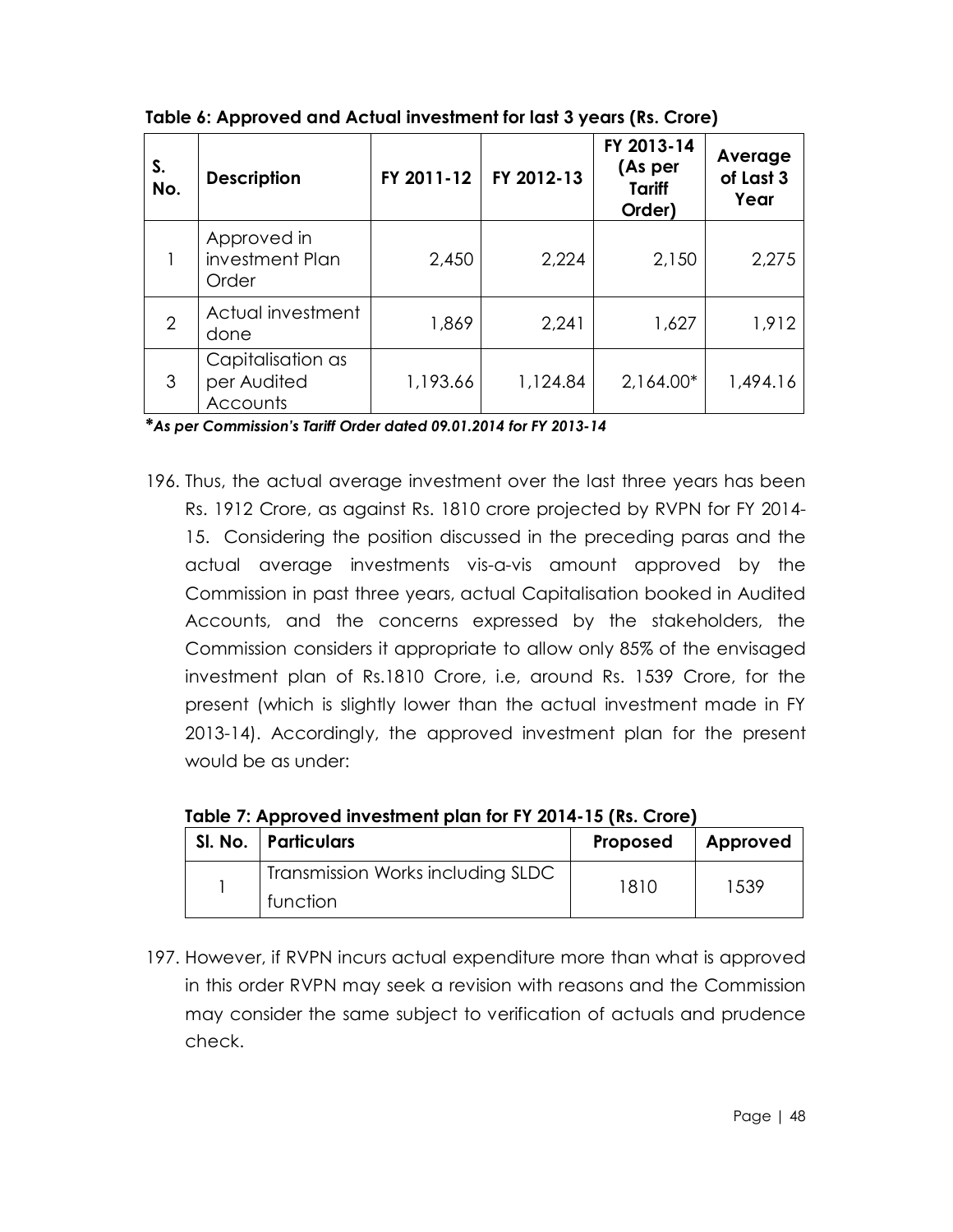#### **Section – 3: Analysis of True-up of ARR for FY 2011-12**

- 198. RVPN has submitted the Petition for Truing-up of ARR for FY 2011-12 for Transmission, SLDC and Partnership Projects on the basis of Audited Accounts of FY 2011-12.
- 199. The Commission has observed that despite repeated directions, RVPN has not segregated the accounts for all the three functions for the purpose of Truing up. RVPN has submitted the segregated Audited Accounts for SLDC Function but the Audited Accounts for Transmission and Partnership function are still not segregated. The issue has also been deliberated at length by some of the stakeholders. RVPN is therefore once again directed to segregate the accounts for the Transmission function, SLDC function and Partnership function, while submitting true up petition for FY 13-14 and ARR petition for FY 15-16 without fail.
- 200. The Commission has relied on the information provided under the various schedules of the Audited Annual Accounts of RVPN for FY 2011-12 and information furnished in the various replies for the purpose of Truing-up of the ARR for Transmission function, SLDC and Partnership Projects.
- 201. The Commission observes that RVPN in its true up petition and in the forms for deviation analysis submitted with the Petition, has quantified the deviation by way of surplus/deficit. RVPN has indicated all the heads of expenditure as uncontrollable. The Commission observes that a major deviation has taken place in O&M expenses which includes provisioning of terminal benefit as per AS-15.
- 202. The Commission also observes that as per Regulation 8(3)(a) of RERC Tariff Regulations 2009, the Annual Performance Review would comprise of a comparison of audited performance with the approved forecast, and the truing up expenses and revenue is subject to prudent check, which has been kept in view while finalizing this Order.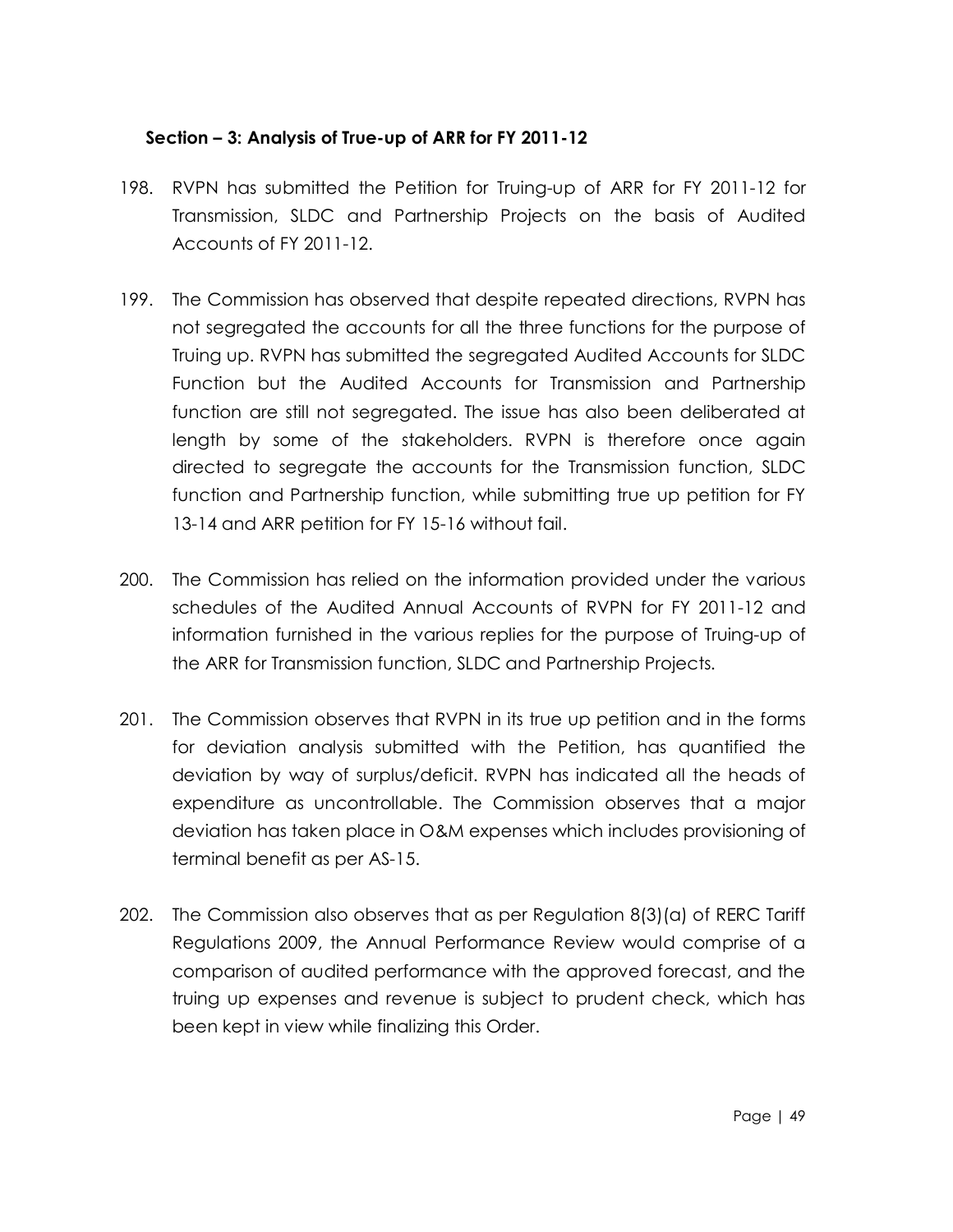#### **Transmission Function**

#### **Operations and Maintenance (O&M) Expenses:**

203. The O&M expenses approved by the Commission for FY 2011-12 were Rs 366.59 Crore and RVPN has claimed Rs 593.31 Crore as O&M expenses. Petitioner has also submitted the breakup of O&M expenses considering terminal benefits as under:

## **Table 8: Break-up of actual O&M expenses for FY 2011-12 submitted (Rs. Crore)**

| S.<br>No.      | <b>Particulars</b>                                       | As per<br>petition |
|----------------|----------------------------------------------------------|--------------------|
|                | Repairs & Maintenance                                    | 38.12              |
| $\overline{2}$ | <b>Employee Costs</b>                                    | 1000.46            |
| 3              | <b>Administration &amp; Other Expenses</b>               | 54.75              |
| 4              | Less: Additional Contribution towards Pension & Gratuity | 380.00             |
| 5              | Less: Capitalisation of O&M                              | 120.03             |
| 6              | Net O&M Expenses (1+2+3-4-5)                             | 593.31             |

- 204. O&M expenses comprise of employee expenses, repair and maintenance and administrative and general expenses. As per RVPN's Audited Accounts, employee costs is a major component of expenditure. The Petitioner submitted that the norms prescribed for O&M expenses under RERC Tariff Regulations, 2009, are based on assets like ckt-km length of transmission lines, Sub-station's MVA, and number of feeder bays. The actual O&M expenses were higher than admissible as per norms prescribed under RERC Tariff Regulations, 2009, mainly because the norms do not fully cover the terminal benefit provisioning for AS-15 under employee costs. The Petitioner added that increase in employee costs is on account of adoption of AS-15, which is beyond its control. As per Schedule-28 of the Audited Accounts, the terminal benefits alone amounts to Rs 358.52 Crore, which is 60% of total O&M expenses.
- 205. The Commission in this True-up Order for FY 2011-12, has approved O&M expenses as per Regulation 8(7) and Regulation 10 of the Tariff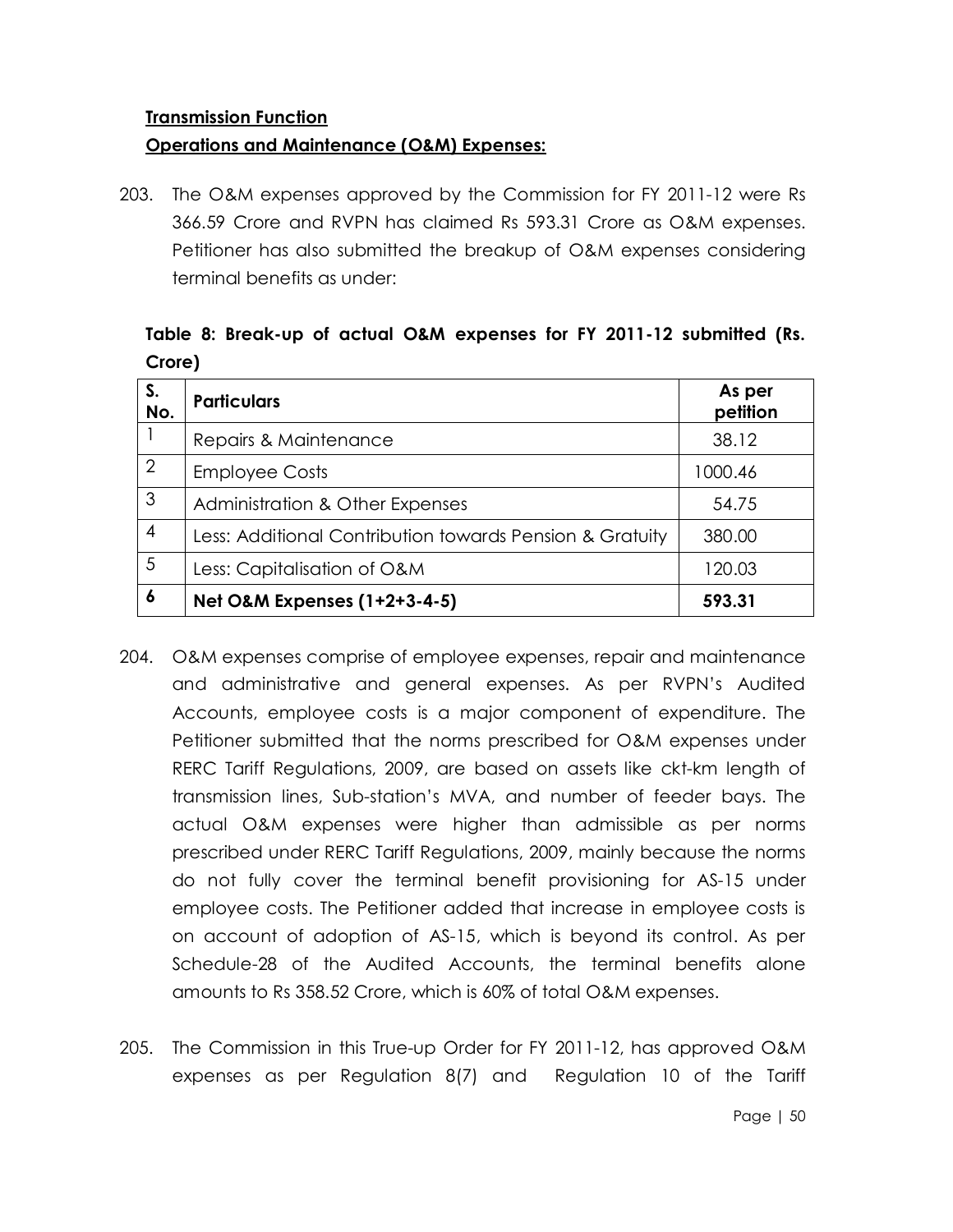Regulations, 2009, which specifies that:

## *"(8) Annual Review of Performance*

*.................*

*(7) Some illustrative variations or expected variations in the performance of the applicant which may be attributed by the Commission to controllable factors include, but are not limited to, the following:*

*........................ (g) Variation in operation & maintenance expenses; ............."*

- *206. Hence, O&M expenses are controllable in accordance with RERC Tariff Regulations, 2009.*
- *207. Further, Regulation 10 of the RERC Tariff Regulations, 2009 specifies that:*

## *"10. Sharing of Gains and Losses on account of Controllable factors*

*(1) The approved aggregate gain to the Applicant on account of controllable factors shall be dealt with in the following manner: (a) 50% of such gain shall be passed on as a rebate in tariffs over such period as may be specified in the Order of the Commission; (b) The balance amount of gain may be utilized at the discretion of the Applicant.*

*(2) The approved aggregate loss to the Applicant on account of controllable factors shall be dealt with in the following manner: (a) 50% of the amount of such loss may be passed on as an additional charge in tariffs over such period as may be specified in the Order of the Commission under; and (b) The balance amount of loss shall be absorbed by the Applicant."*

208. Regulation 25(4) of RERC Tariff Regulations, 2009 specifies as under:

*"Normative O&M expenses allowed at the commencement of the Control Period (i.e. FY 2009-10) under these Regulations shall be escalated at the rate of 5.72% per annum. Further, the same shall*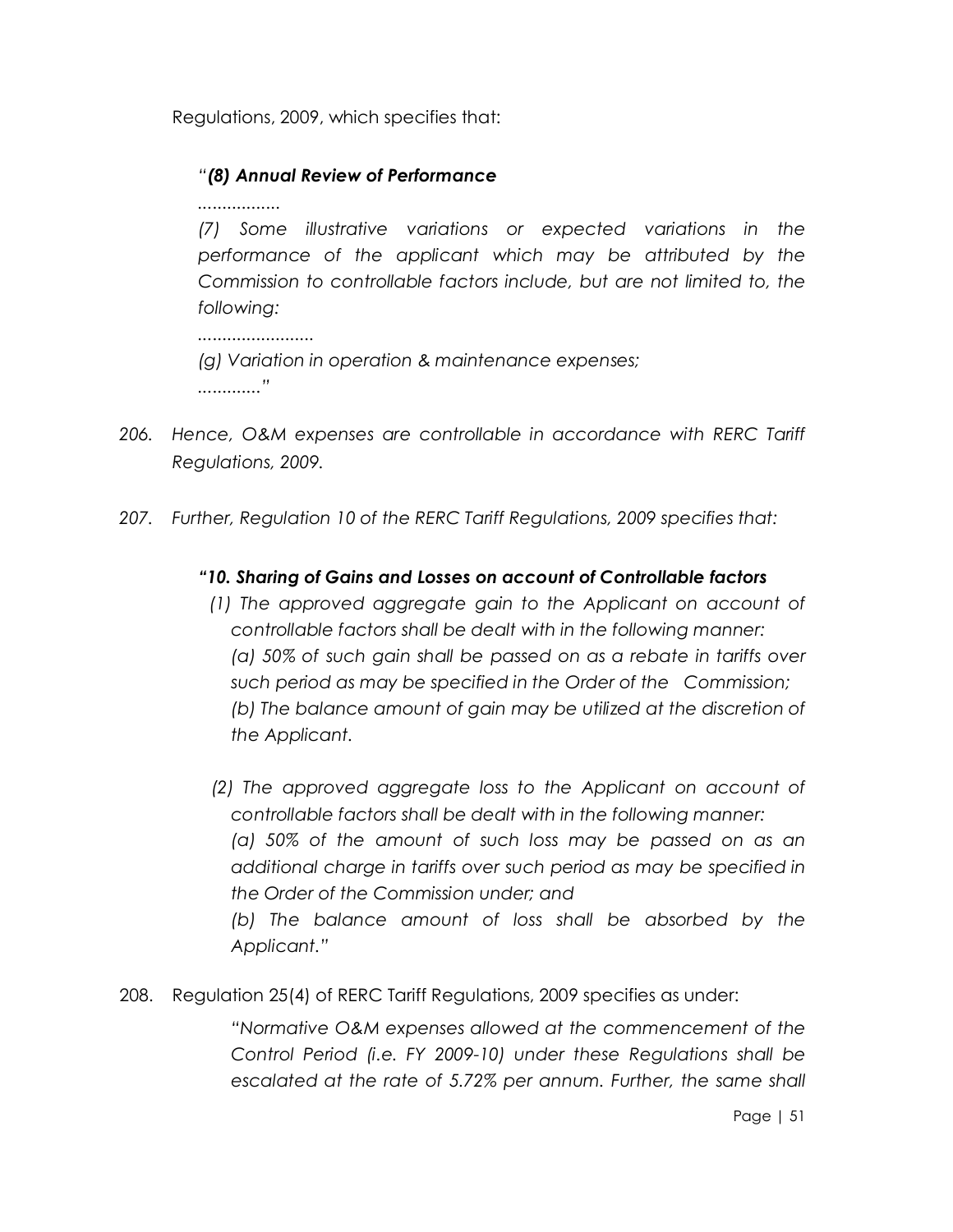*be subject to revision on account of annual escalation linked to WPI in the subsequent years for the purpose of true-up."*

- 209. The Commission has approved the O&M expenses for FY 2011-12 considering the normative O&M expenses for FY 2009-10 as specified in RERC Tariff Regulations, 2009 and escalating the same with the escalation rate of 19.35% based on the increase in WPI for FY 2011-12 over FY 2009-10.
- 210. The O&M expenses computed by the Commission based on norms for True up are as shown in the Table below:

|                                                                        |           | Circuit Basis (ckt km) |          |          |          | Feeder bay basis (Nos.) |           |        |         |
|------------------------------------------------------------------------|-----------|------------------------|----------|----------|----------|-------------------------|-----------|--------|---------|
| <b>Particulars</b>                                                     | 765<br>KV | 400 KV                 | 220 KV   | 132 KV   |          | 765<br>KV               | 400<br>KV | 220 KV | 132 KV  |
| Opening                                                                | 0.00      | 2659.94                | 10661.84 | 13851.70 | 38284.50 | 0.00                    | 29.00     | 486.00 | 1910.00 |
| Addition                                                               | 0.00      | 244.81                 | 481.17   | 465.06   | 6163.00  | 0.00                    | 0.00      | 27.00  | 123.00  |
| Deletion                                                               | 0.00      | 0.00                   | 0.00     | 0.00     | 0.00     | 0.00                    | 0.00      | 0.00   | 0.00    |
| Closing                                                                | 0.00      | 2904.75                | 11143.01 | 14316.76 | 44447.50 | 0.00                    | 29.00     | 513.00 | 2033.00 |
| Average                                                                | 0.00      | 2782.35                | 10902.42 | 14084.23 | 41366.00 | 0.00                    | 29.00     | 499.50 | 1971.50 |
| Rates<br>escalated as<br>per WPI<br>escalation<br>(Rs.<br>Lakh/ckt-km) | 1.29      | 0.81                   | 0.32     | 0.19     | 0.50     | 75.26                   | 50.18     | 6.99   | 4.75    |
| Normative<br>O&M for FY<br>2011-12 (Rs.<br>Crore)                      | 0.00      | 22.58                  | 35.13    | 26.90    | 207.36   | 0.00                    | 14.55     | 34.94  | 93.65   |
| <b>Total</b><br><b>Normative</b><br><b>O&amp;M (Rs.</b><br>Crore)      | 435.11    |                        |          |          |          |                         |           |        |         |

**Table 9: The O&M expenses based on norms for True up of FY 2011-12**

211. The actual O&M expenses indicated by RVPN are Rs. 593.31 Crore which includes Rs. 358.52 Crore towards terminal benefits (pension and gratuity) and according to reply furnished by RVPN, out of Rs. 358.52 Crore, Rs. 313.03 Crore are towards provisioning as per AS-15. Thus according to RVPN O&M expenses excluding pension and gratuity are Rs. 593.31 Crore (-) Rs. 358.52 Crore=Rs. 234.79 Crore. As emerges from above table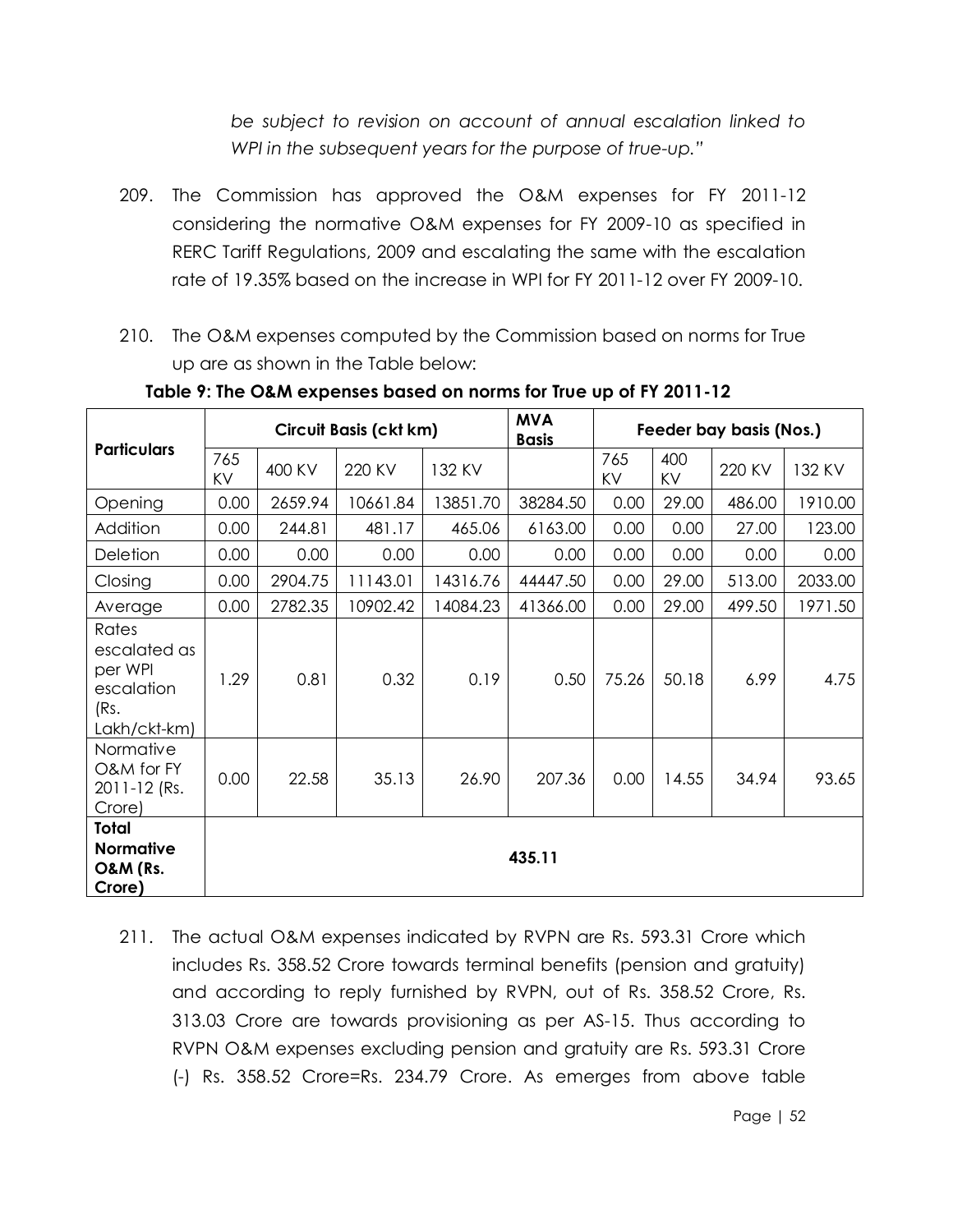normative O&M works out Rs. 435.11 Crore. Therefore an amount of Rs. 200.32 Crore is available for appropriation towards pension and gratuity.

212. As O&M expenses are controllable in accordance with RERC Tariff Regulations, 2009, the Commission has computed the sharing of gain/loss in accordance with Regulation 10 of the RERC Tariff Regulations, 2009. The O&M expenses approved by the Commission for True up are as under:

**Table 10: The O&M expenses approved by the Commission for True up of FY 2011-12**

| <b>Particulars</b>                        | <b>Actual</b> | <b>Normative</b> | (Gain) /<br>Loss | 50%<br><b>Sharing</b> | Net<br>entitlement |  |
|-------------------------------------------|---------------|------------------|------------------|-----------------------|--------------------|--|
| <b>Total Normative</b><br>O&M (Rs. Crore) | 593.31        | 435.11           | 158.20           | 79.10                 | 514.21             |  |

213. Thus total payment being allowed under terminal benefit is Rs. 279.42 Crore (Rs. 200.32 Crore + Rs. 79.10 Crore). Therefore the Commission has allowed more than 78% of provision made in pension and gratuity by RVPN for FY 2011-12. RVPN is directed to remit this amount to the pension and gratuity trusts after adjusting the amount already remitted for FY 2011- 12 within a period of 3 months and report to the Commission. RVPN is further directed that while submitting true up petition in future a certificate indicating the amount remitted to pension and gratuity trusts be attached with the petition.

#### **Depreciation:**

214. RVPN has claimed Rs 252.64 Crore as depreciation charges for the purpose of True up for FY 2011-12. RVPN has also submitted CD indicating details of the asset register and the rates of depreciation adopted for the same. The Commission observes that although the rates of depreciation shown in Form T 3, submitted by RVPN with reply dated 11.08.2014, are as per RERC Tariff Regulations, 2009, but for the purpose of calculation of depreciation, different rates have been applied in Audited Accounts. The Commission observes that average rate of depreciation as claimed is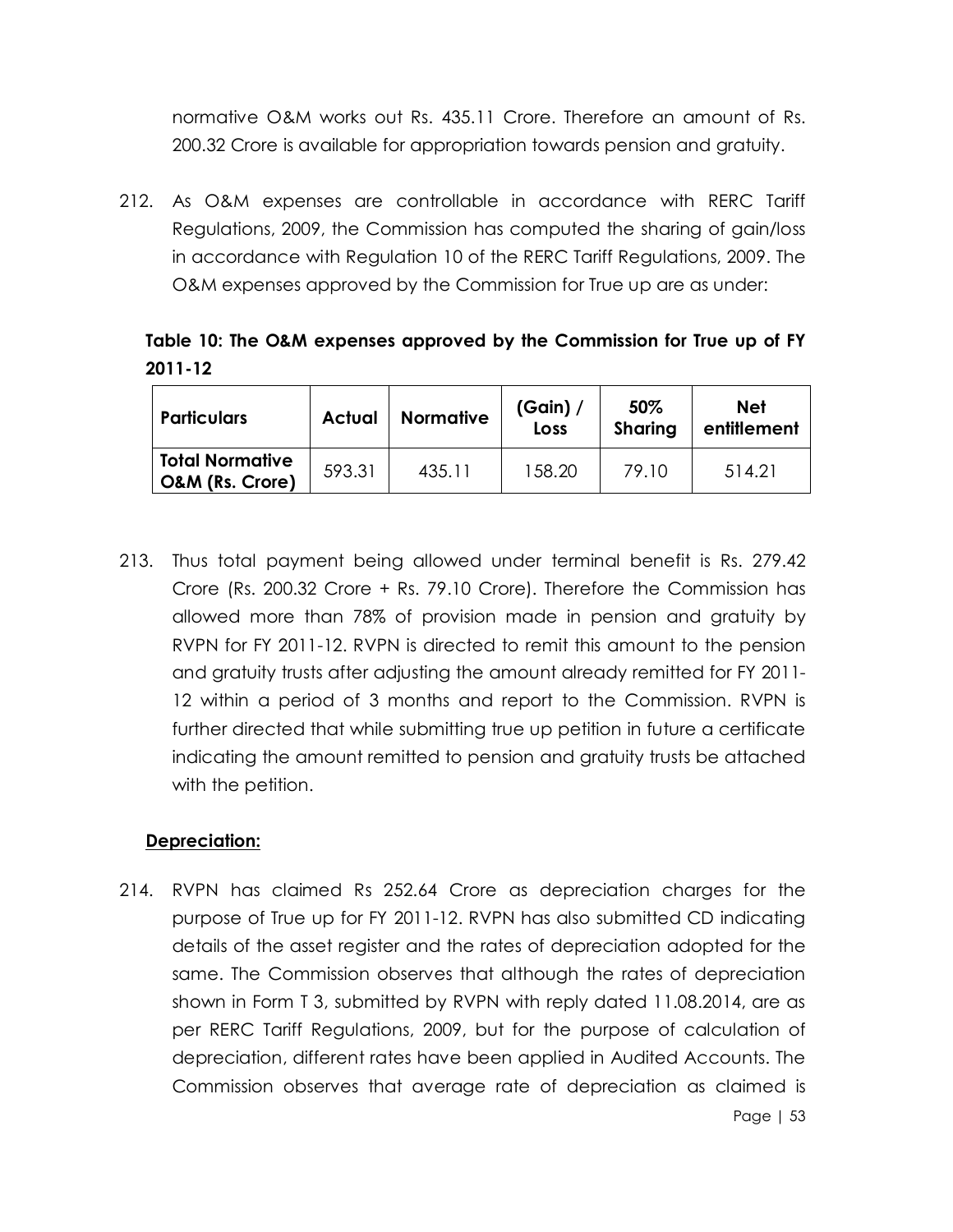worked out as 2.90%. The Commission finds no objection in accepting the depreciation claimed by RVPN, since the same is lower than that was approved in Tariff Order for FY 2011-12. Accordingly, Depreciation charges approved by the Commission as per Audited Accounts for Truing up of FY 2011-12 are as under:

| Table 11: Depreciation charges approved by the Commission for Truing up of |  |
|----------------------------------------------------------------------------|--|
| <b>FY 2011-12 (Rs. Crore)</b>                                              |  |

| <b>Particulars</b>  | <b>Approved in Tariff</b><br>Order | As per Petition | Approved for<br><b>True Up</b> |
|---------------------|------------------------------------|-----------------|--------------------------------|
| <b>Depreciation</b> | 305.85                             | 252.64          | 252.64                         |

#### **Interest and Finance Charges**

- 215. RVPN has claimed Rs 436.95 Crore as interest and finance charges excluding interest on working capital requirement against the interest and finance charges of Rs 422.66 Crore approved in the Tariff Order for FY 2011-12. The petitioner submitted that increase in interest and finance charges is on account of additional borrowing made for meeting debtservice obligations because of old outstanding receivables of Ajmer Discom and GoR subsidy amount. The petitioner in reply dated 11.08.2014 also submitted the details of interest paid on short term loans as Rs. 102.53 Crore for FY 2011-12.
- 216. The Commission has worked out the normative interest and finance charges as per Regulation 22 of RERC Tariff Regulation, 2009. The Commission has worked out the opening balance of long-term loan pertaining to GFA for FY 2011-12 considering opening balance of longterm loan from Audited Accounts and reducing the debt corresponding to 80% of the Capital Works in Progress (CWIP) i.e. 80% of CWIP, as the opening balance of long term loan includes the loan towards the Fixed Assets as well as Capital Works in Progress.
- Page | 54 217. The Commission has considered a debt:equity ratio of 80:20. Thus 80% of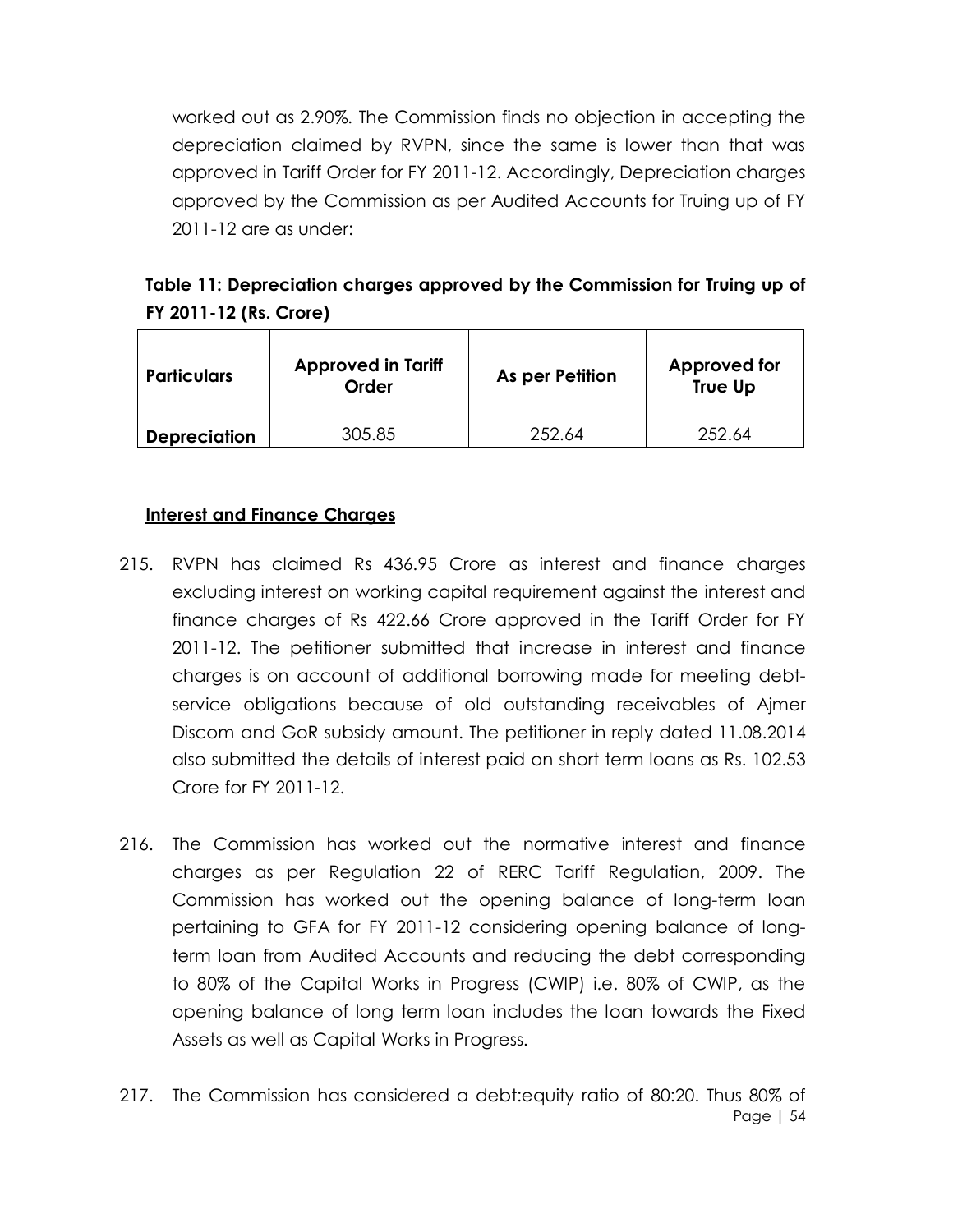the capitalisation done during the year has been considered to be financed through loan and balance 20% has been considered to be financed through equity contributions. The portion of capitalisation financed through consumer contributions has been separated as the depreciation and interest thereon would not be charged to the consumers. As per Audited Accounts consumer contribution is Rs 21.39 Crore.

- 218. The allowable depreciation for the year has been considered as normative loan repayment. The average interest rate of 10.52% has been considered as submitted by the Petitioner for computing the interest. The Commission has considered other finance charge for FY 2011-12 as per Audited Accounts.
- 219. Considering the above, the net interest and finance charges on long term loan are as under:

## **Table 12: Consolidated Interest and finance charges on Long Term Loans for FY 2011-12 (Rs. Crore)**

| <b>Particulars</b>                                        | Reference           | Approved |
|-----------------------------------------------------------|---------------------|----------|
| Opening Loan balance                                      | A                   | 3463.90  |
| Capitalisation during the year                            | B                   | 1193.66  |
| Consumer contribution                                     | С                   | 21.39    |
| Net Capitalisation during the<br>year                     | $D = B - C$         | 1172.27  |
| Loan Addition (80% of<br>Capitalisation)                  | E=D*80%             | 937.81   |
| Less: Repayments (Depreciation<br>allowable for the year) | F                   | 258.71   |
| Closing Loan balance                                      | $G = A + E - F$     | 4143.00  |
| Average Loan                                              | $H = Average(A, G)$ | 3803.45  |
| Weighted average rate of<br>interest                      |                     | 10.52%   |
| <b>Interest on Long Term Loans</b>                        | $J=I^*H$            | 399.96   |
| <b>Other Finance Charges</b>                              | ĸ                   | 12.52    |
| <b>Total Interest on Long Term</b><br>Loans               | L=J+K               | 412.48   |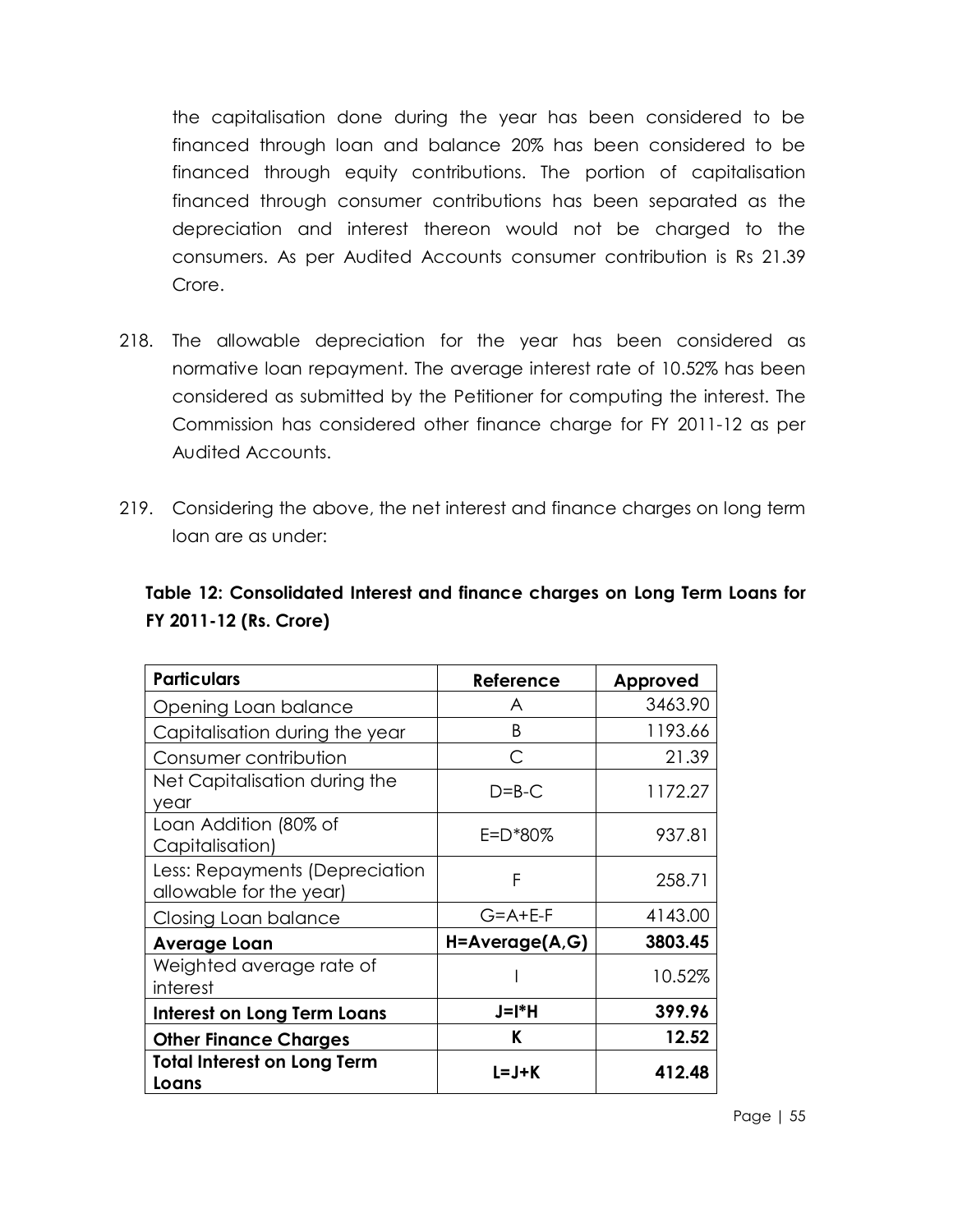220. As the net interest and finance charges computed are based on consolidated Audited Accounts, the Commission has reduced the amount of interest and finance charges of SLDC and Partnership functions. The net interest and finance charges approved for the Transmission Function is shown in the table below:

|                      |  |  |  |  | Table 13: Net Interest and Finance charges Allocated to the Transmission |
|----------------------|--|--|--|--|--------------------------------------------------------------------------|
| function (Rs. Crore) |  |  |  |  |                                                                          |

| <b>Particulars</b>                                             | <b>Derivation</b> | Amount |
|----------------------------------------------------------------|-------------------|--------|
| Net Interest and Finance charges                               |                   | 412.48 |
| SLDC Interest charges                                          |                   | 0.35   |
| Partnership interest charges                                   |                   | 5.34   |
| <b>Net Transmission Interest and</b><br><b>Finance charges</b> | $D = A - B - C$   | 406.80 |

#### **Interest on Working Capital**

221. As per audited accounts RVPN has claimed actual interest on working capital as Rs. 74.36 Crore as against Rs. 34.78 Crore approved in Tariff Order for FY 11-12 stating that norms prescribed do not cover actual requirement for short term borrowing. In the Form T 2.5, RVPN submitted the normative interest on working capital as Rs. 44.77 Crore. RVPN in deviation analysis Form T-12 submitted the reason for this deviation as higher borrowing for short-term working capital. In reply dated 21.08.2014, RVPN submitted that it is not possible to provide the impact of interest on account of dues from Ajmer Discom and GoR in quantitative terms, however, whatever amount is received in a particular year short-term loan to that extent will reduce and interest burden on the same shall reduce as well. As Interest on working capital is controllable as per Regulation 8(7) of the Tariff Regulations, 2009, the Commission has to compute the sharing of interest on working capital in accordance with Regulation 10 of the RERC Tariff Regulations, 2009. However, the RVPN's increase in short-term borrowing is on account of old outstanding receivables of Ajmer Discoms and GoR subsidy amount, the Commission does not find the higher interest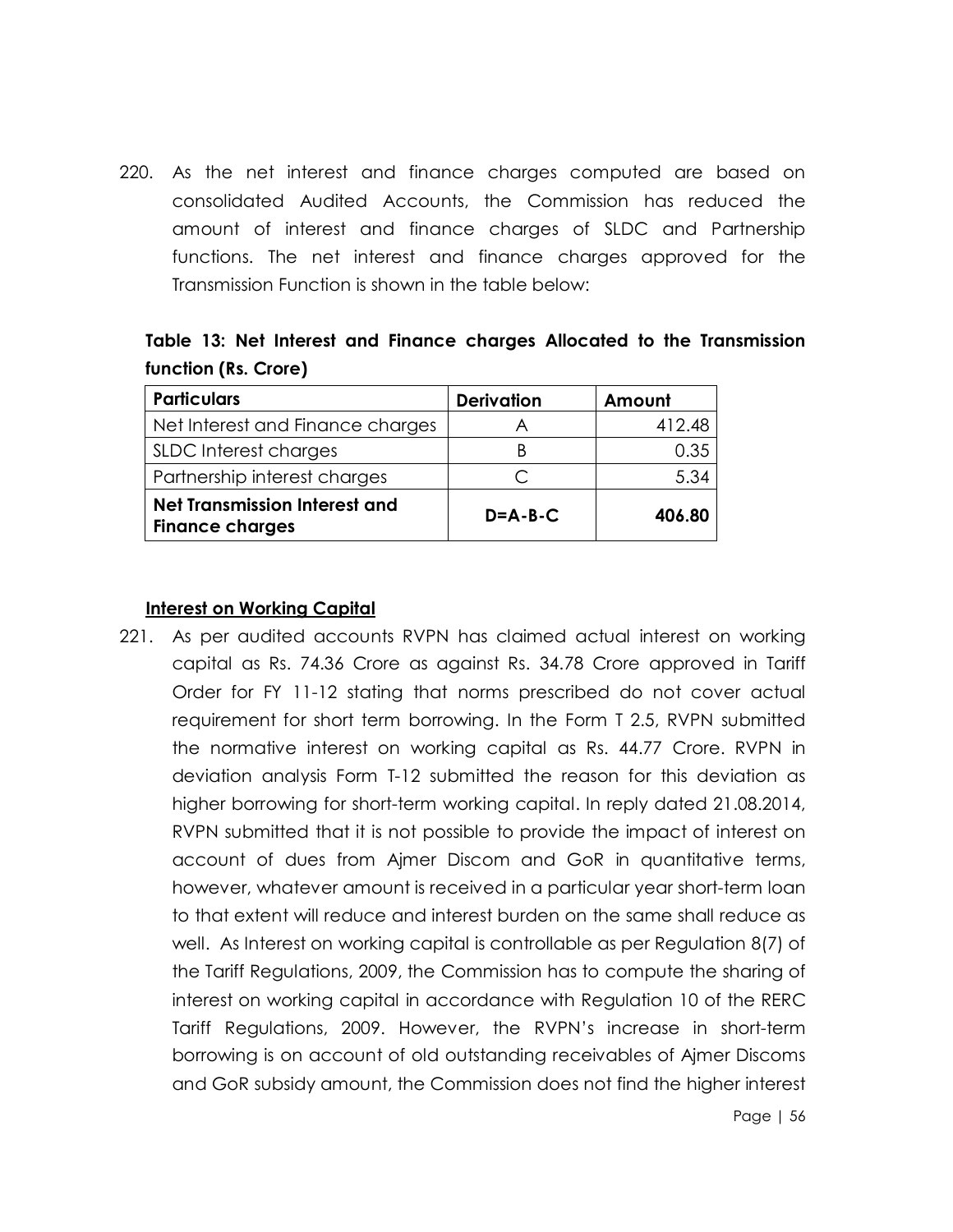on working capital as legitimate. Therefore, the Commission has not considered the sharing of the same and only normative interest on working capital has been approved.

- 222. The Commission has computed the normative interest on working capital in accordance with Regulation 28 of the RERC Tariff Regulations, 2009, which specifies that the interest on working capital shall be on normative basis and shall be equal to the short-term Prime Lending Rate of State Bank of India as on April 1 of the relevant year i.e. 1st April 2011, which is 13.00% per annum.
- 223. The interest on working capital approved by the Commission is as under:

**Table 14: Interest on Working Capital approved by the Commission for Truing up of FY 2011-12 (Rs. Crore)**

| S. No.         | <b>Particulars</b>                                      | Approved<br>in Tariff<br>Order | As per<br><b>Petition</b> | True Up |
|----------------|---------------------------------------------------------|--------------------------------|---------------------------|---------|
|                | O&M Expenses (1 Month)                                  |                                |                           | 36.26   |
| $\overline{2}$ | Maintenance Spares (15% of<br><b>O&amp;M)</b>           |                                |                           | 65.27   |
| 3              | Receivables based on target<br>availability (1.5 Month) |                                |                           | 174.81  |
| 4              | <b>Total Working Capital</b>                            |                                |                           | 276.33  |
| 5              | Interest Rate                                           |                                |                           | 13.00%  |
| 6              | <b>Interest on Working Capital</b>                      | 34.78                          | 74.36                     | 35.92   |

## **Additional Contribution to Pension and Gratuity and Staff Terminal Benefits**

224. RVPN has claimed Rs 380 Crore as additional contribution towards pension and gratuity, which is the same as that approved by the Commission in the Tariff Order for FY 2011-12. The Commission observes that as per Audited Accounts of FY 2011-12, these expenses are Rs 380 Crore. Therefore, the Commission allows Rs 380 Crore towards additional contribution for pension and gratuity, as claimed by RVPN for Truing up of FY 2011-12 as under: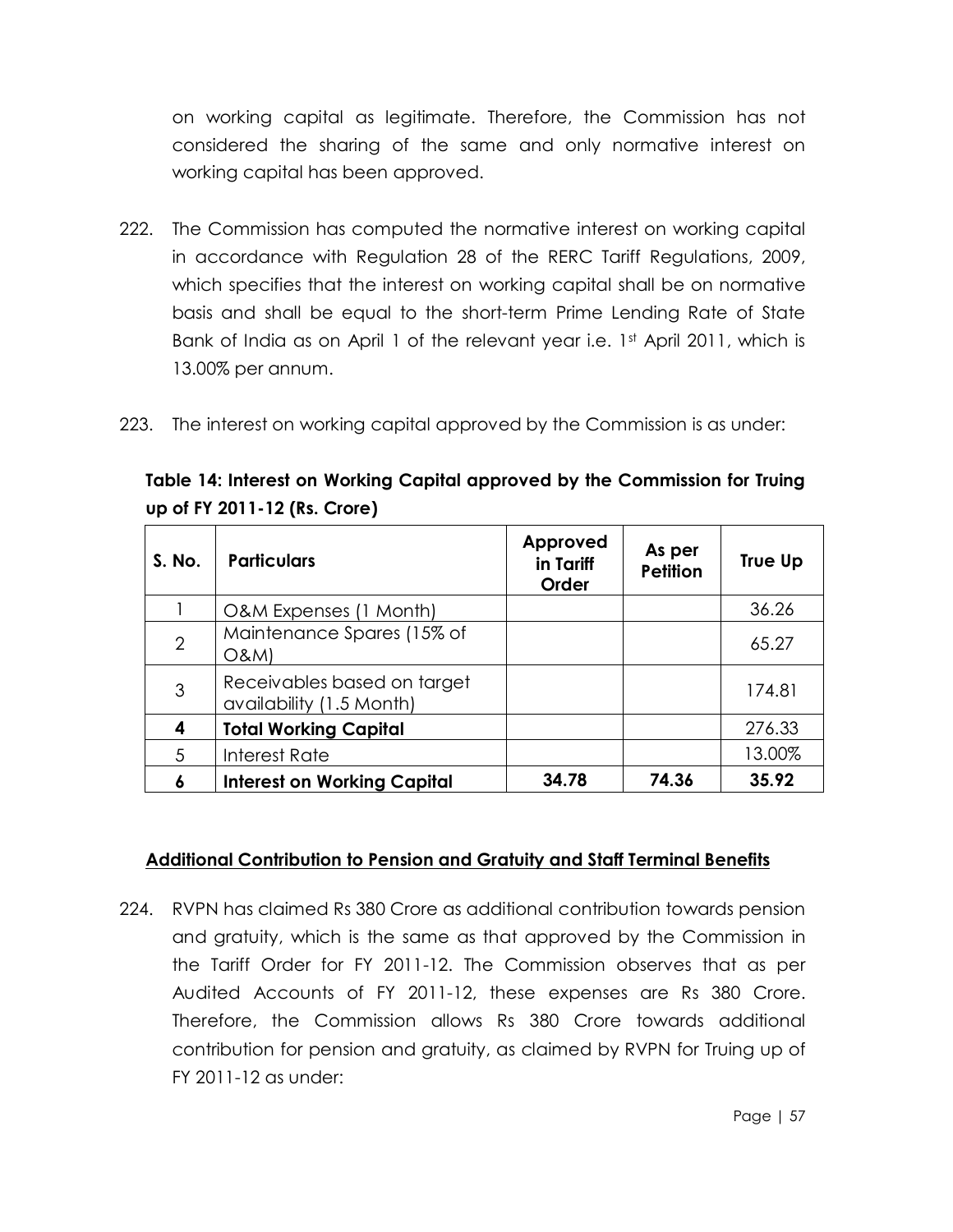# **Table 15: Approved additional Contribution to Pension and Gratuity in truing up of FY 2011-12 (Rs. Crore)**

| <b>Particulars</b>                                                           | Approved in<br><b>Tariff Order dated</b><br>Dec 23, 2011 | As per<br><b>Petition</b> | As per<br><b>Audited</b><br><b>Accounts</b> | Approved<br>for True up |
|------------------------------------------------------------------------------|----------------------------------------------------------|---------------------------|---------------------------------------------|-------------------------|
| <b>Contribution to Pension</b><br>and Gratuity (as per AS-<br>15 provisions) | 380                                                      | 380                       | 380                                         | 380                     |

### **Other Income and Expenses:**

225. The Commission has considered Other Income (including revenue from subsidy and grants and non-tariff income) and other expenses (including prior period expenses, extraordinary items & fringe benefit tax), etc., on the basis of actual as per the Audited Accounts of FY 2011-12 and accordingly approves as under :

# **Table 16: Approved Other Expenses and Other Income in Truing up of FY 2011-12 (Rs. Crore)**

| <b>Particulars</b>    | <b>Approved in Tariff</b><br>Order dated Dec 23,<br>2011 | As per<br><b>Petition</b> | As per<br><b>Audited</b><br><b>Accounts</b> | Approved<br>for True<br>UD |
|-----------------------|----------------------------------------------------------|---------------------------|---------------------------------------------|----------------------------|
| <b>Other Expenses</b> | 65.78                                                    | 20.83                     | 20.83                                       | 20.83                      |
| <b>Other Income</b>   | 39.00                                                    | 133.34                    | 132.86                                      | 132.86                     |

#### **Incentive for System Availability**

226. RVPN has claimed incentive amounting to Rs. 26.44 Crore for FY 2011-12 from Discoms on achieving annual transmission system availability above the target availability of 98%, as per provision of Regulation 105 of RERC Tariff Regulations, 2009. RVPN has separately claimed the same as incentive is admissible over and above the ARR and hence, the Commission has not included the same in ARR. The Commission approves incentive for achieving system availability above the target Availability for FY 2011-12 as under: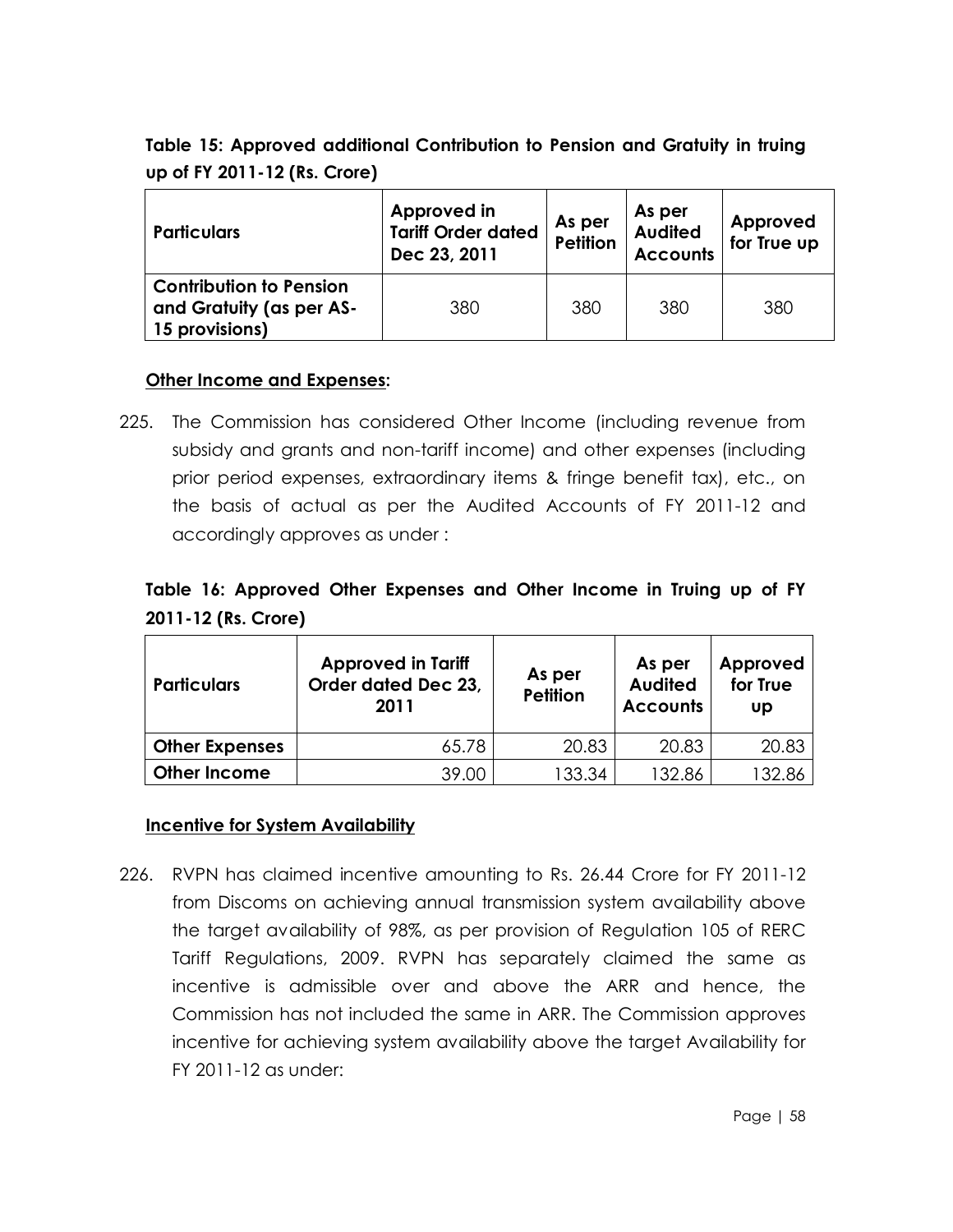**Table 17: Approved Incentive for achieving Availability above the target Availability for FY 2011-12 (Rs. Crore)**

| <b>Particulars</b><br><b>Actual</b><br>(%)   |        | <b>Ceiling Limit as</b><br>per Regulations | <b>Normative</b><br>Target (%) | Approved<br><b>ARR of RVPN</b><br>after Truing<br>Up | <b>Incentive</b> |
|----------------------------------------------|--------|--------------------------------------------|--------------------------------|------------------------------------------------------|------------------|
| <b>Average System</b><br><b>Availability</b> | 99.86% | 99.75%                                     | 98%                            | 1477.55                                              | 26.38            |

227. The above incentive shall be paid to RVPN by Discoms and Long Term Open Access Customers.

### **True-up of Transmission function for FY 2011-12**

228. Based on above discussions and data provided by RVPN, Truing up of Transmission Function for FY 2011-12 is summarized as under:

| S.<br>No.      | <b>Particulars</b>                                    | Approved in<br>Tariff Order dt.<br>Dec 23, 2011 | As per<br><b>Petition</b> | <b>Allowed</b><br>after truing<br>Up |
|----------------|-------------------------------------------------------|-------------------------------------------------|---------------------------|--------------------------------------|
|                |                                                       |                                                 | $\mathbf{2}$              | 3                                    |
|                | <b>Expenditure</b>                                    |                                                 |                           |                                      |
|                | Operation & Maintenance<br><b>Expenses</b>            | 366.59                                          | 593.31                    | 514.21                               |
| $\mathcal{P}$  | Depreciation                                          | 305.85                                          | 252.64                    | 252.64                               |
| 3              | Interest and Finance<br>Charges (Less Capitalisation) | 422.66                                          | 436.95                    | 406.80                               |
| 4              | Interest on Working Capital                           | 34.78                                           | 74.36                     | 35.92                                |
| 5              | Additional Contribution to<br>Pension and Gratuity    | 380.00                                          | 380.00                    | 380.00                               |
| 6              | Other Expenses                                        | 65.78                                           | 20.83                     | 20.83                                |
| $\overline{7}$ | Truing-up FY 2008-09<br>(surplus)/Gap                 | $(39.73)^{*}$                                   | 0.00                      | (39.73)                              |
| 8              | <b>Total expenditure</b>                              | 1535.93                                         | 1758.08                   | 1570.67                              |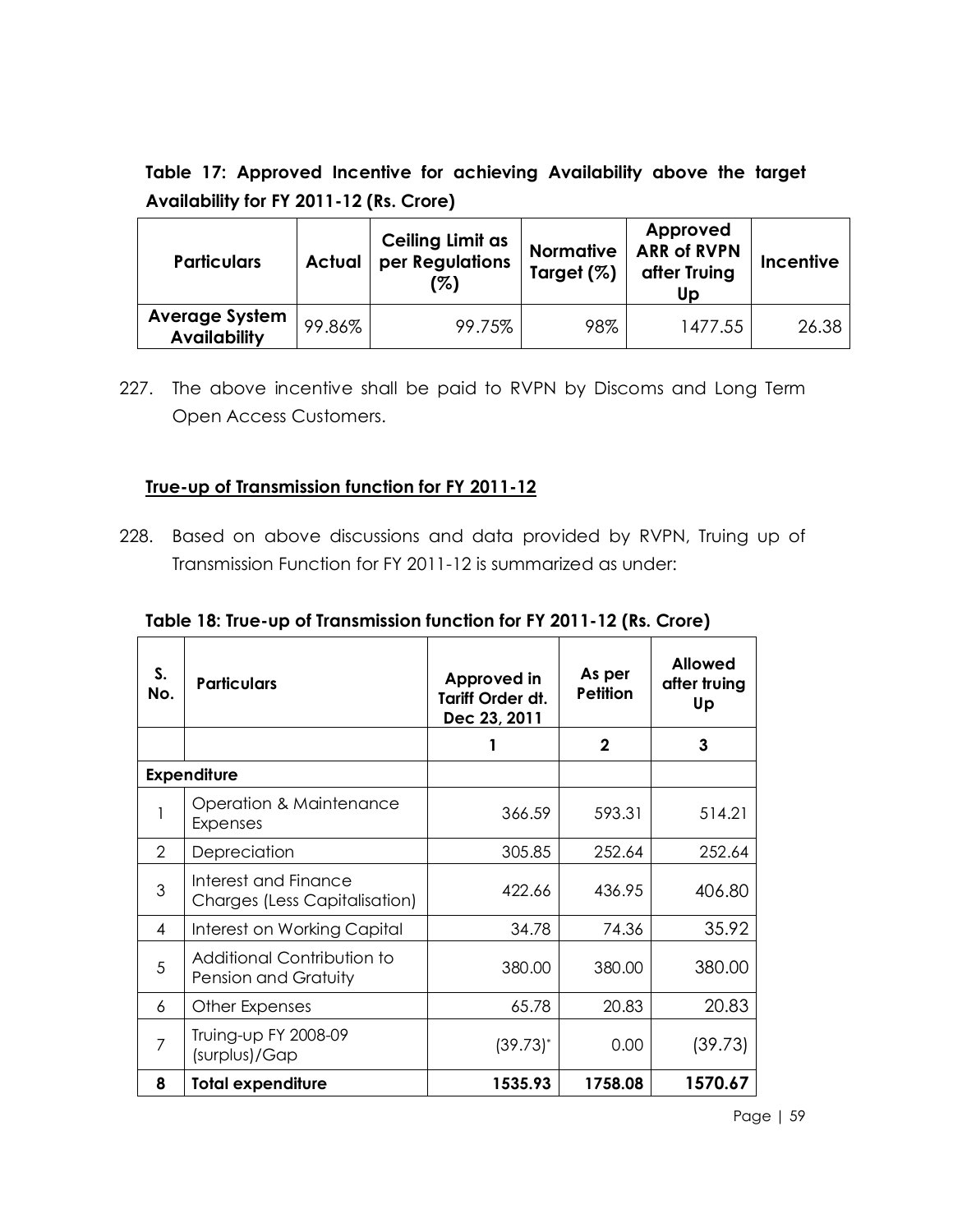| S.<br>No. | <b>Particulars</b>                        | Approved in<br><b>Tariff Order dt.</b><br>Dec 23, 2011 | As per<br><b>Petition</b> | <b>Allowed</b><br>after truing<br>Up |
|-----------|-------------------------------------------|--------------------------------------------------------|---------------------------|--------------------------------------|
|           |                                           |                                                        | 2                         | 3                                    |
| Revenue   |                                           |                                                        |                           |                                      |
| 9         | Revenue from Transmission<br>tariff       | 1496.93                                                | 1562.74                   | 1562.74**                            |
| 10        | Other Income                              | 39.00                                                  | 133.34                    | 132.86                               |
| 11        | <b>Total revenue</b>                      | 1535.93                                                | 1696.08                   | 1695.60                              |
| 12        | <b>Total revenue-Total</b><br>expenditure | 0                                                      | (62.00)                   | 124.93                               |

<sup>\*</sup> As per corrigendum dt. 06.08.2012 to tariff order dt. 23.12.2011

\*\* Excluding Incentive

229. The treatment of the Surplus, amounting to Rs. 124.93 Crore on account of Truing-up of Transmission function for FY 2011-12 is dealt later in this order.

## **SLDC Function**

230. The Commission has approved normative Interest on Working capital, while other components have been approved as per Audited Accounts.

## **Interest on Working Capital**

- 231. The Commission has observed that RVPN has not claimed any interest on working capital for FY 2011-12. Therefore, the Commission has approved the normative interest on working capital in accordance with Regulation 28 of the RERC Tariff Regulations, 2009, which specify that the interest on working capital shall be on normative basis and shall be equal to the short-term Prime Lending Rate of State Bank of India as on April 1 of the relevant year i.e. 1st April 2011 which is 13.00% per annum.
- 232. The interest on working capital approved by the Commission is as under: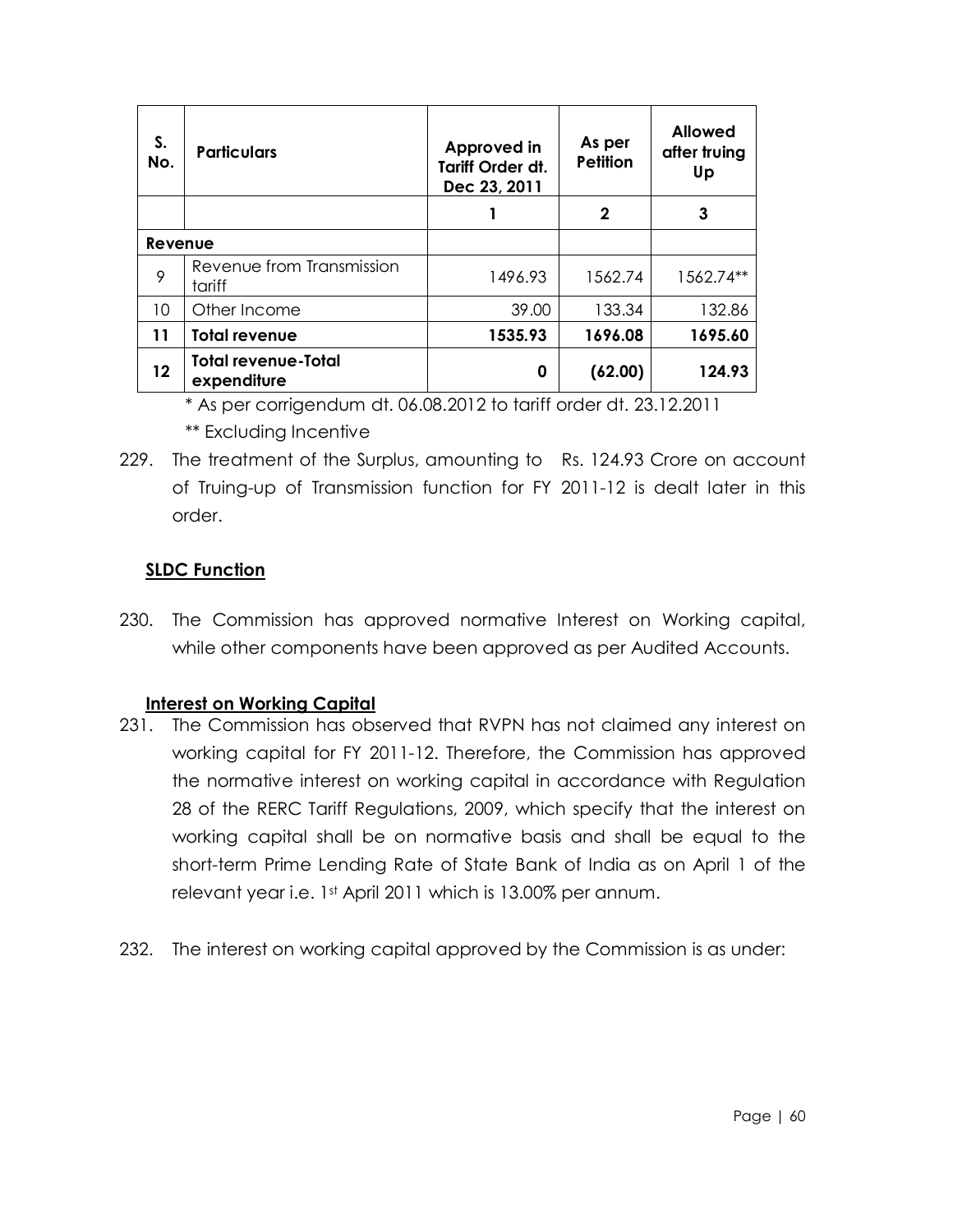**Table 19: Interest on Working Capital approved by the Commission for Truing up of FY 2011-12 (Rs. Crore)**

| S. No.         | <b>Particulars</b>                                | Approved<br>in Tariff<br>Order | As per<br><b>Petition</b> | True Up |
|----------------|---------------------------------------------------|--------------------------------|---------------------------|---------|
|                | O&M Expenses (1 Month)                            |                                |                           | 0.77    |
| $\overline{2}$ | Maintenance Spare (15% of<br>O&M                  |                                |                           | 1.38    |
| 3              | Receivables on target<br>availability (1.5 Month) |                                |                           | 3.05    |
| 4              | <b>Total Working Capital</b>                      |                                |                           | 5.20    |
| 5              | Interest Rate                                     |                                |                           | 13.00%  |
| 6              | <b>Interest on Working Capital</b>                | 1.06                           | 0.00                      | 0.68    |

233. Based on the above, Audited Accounts and data provided by RVPN, Truing up of SLDC Function approved by the Commission for FY 2011-12 is summarized as under:

| Table 20: Approved True-up of SLDC function for FY 2011-12 (Rs. Crore) |  |  |  |
|------------------------------------------------------------------------|--|--|--|
|                                                                        |  |  |  |

| S. No.         | <b>Particulars</b>                                       | <b>Approved in</b><br><b>Tariff Order</b><br>dated Dec<br>23, 2011 | As per<br><b>Petition</b> | <b>Net</b><br>entitlement |
|----------------|----------------------------------------------------------|--------------------------------------------------------------------|---------------------------|---------------------------|
|                |                                                          |                                                                    | $\mathbf{2}$              | 3                         |
| 1              | Operation &<br>Maintenance<br>Expenses                   | 11.48                                                              | 9.20                      | 9.20                      |
| $\overline{2}$ | Depreciation                                             | 3.15                                                               | 0.40                      | 0.40                      |
| 3              | Interest and Finance<br>Charges (less<br>capitalization) | 2.89                                                               | 0.34                      | 0.35                      |
| 4              | Interest on Working<br>Capital                           | 1.06                                                               | 0.00                      | 0.68                      |
| 5              | <b>SLDC Operational</b><br>Expenses                      | 18.62                                                              | 14.93                     | 14.93                     |
| 6              | Return on Equity                                         | 0.00                                                               | 0.00                      | 0.00                      |
| 7              | <b>Prior Period Credits/</b><br><b>Debits</b>            | 0.00                                                               | 0.00                      | (0.31)                    |
| 8              | Income Tax                                               | 0.00                                                               | 0.00                      | 0.00                      |

Page | 61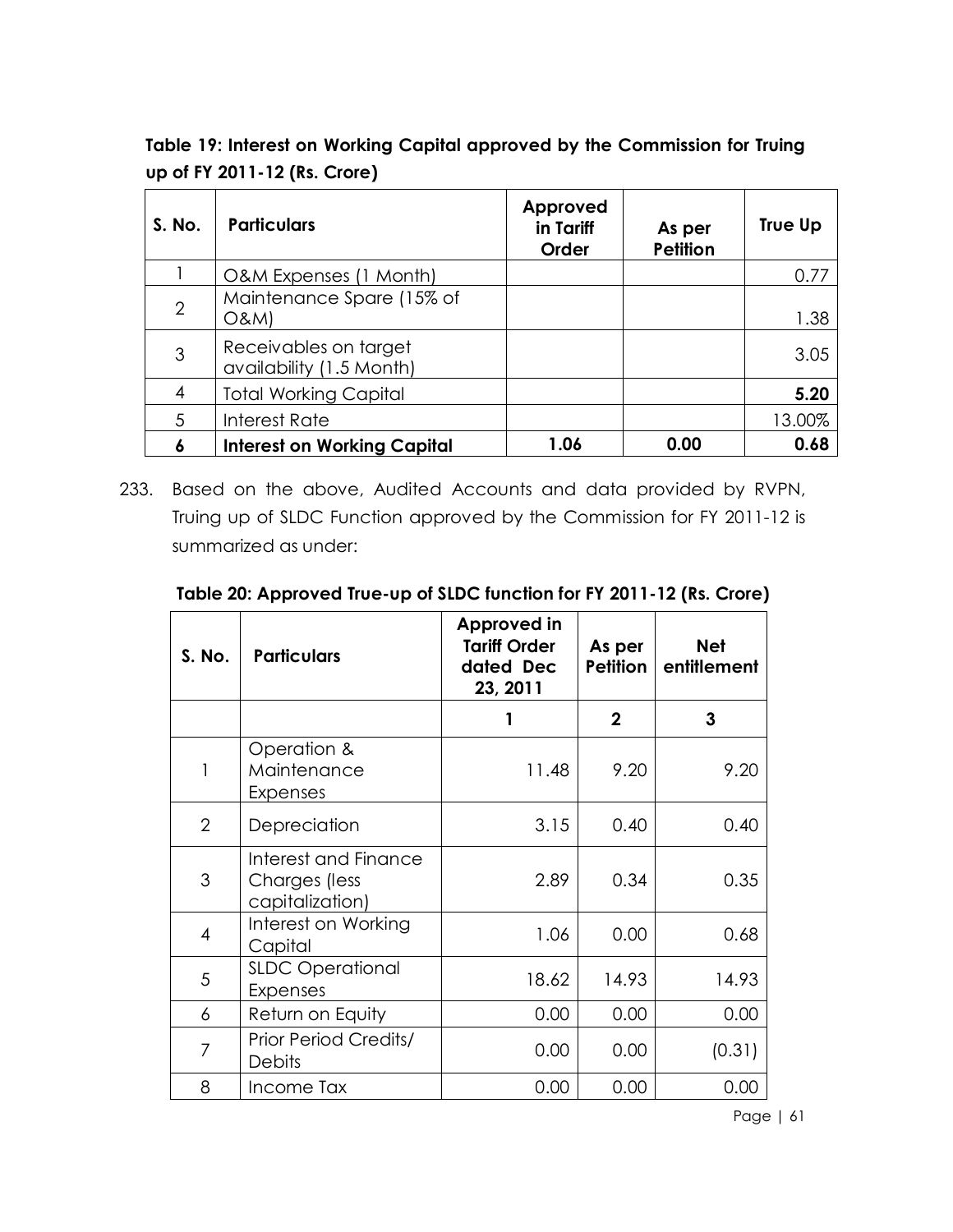| S. No. | <b>Particulars</b>                                                                                                               | Approved in<br><b>Tariff Order</b><br>dated Dec<br>23, 2011 | As per<br><b>Petition</b> | <b>Net</b><br>entitlement |
|--------|----------------------------------------------------------------------------------------------------------------------------------|-------------------------------------------------------------|---------------------------|---------------------------|
|        |                                                                                                                                  |                                                             | $\mathbf 2$               | 3                         |
| 9      | Truing-up FY 2008-09<br>(surplus)/Gap                                                                                            | 8.95                                                        | 0.00                      | 8.95                      |
| 10     | <b>Total Expenditure</b>                                                                                                         | 46.14                                                       | 24.87                     | 34.19                     |
| 11     | Revenue from SLDC<br>charges                                                                                                     | 45.38                                                       | 49.81                     | 49.80                     |
| 12     | Other Income (Non-<br>Tariff income<br>+Income from Open<br>Access +Grants and<br>subsidies +Income<br>from Turnkey<br>projects) | 0.76                                                        | 1.15                      | 0.84                      |
| 13     | <b>Total Revenue</b>                                                                                                             | 46.14                                                       | 50.96                     | 50.64                     |
| 14     | <b>Total Revenue-Total</b><br><b>Expenditure</b>                                                                                 | 0.00                                                        | 26.09                     | 16.45                     |

234. The treatment of the Surplus, amounting to Rs. 16.45 Crore on account of Truing-up of SLDC function for FY 2011-12 is dealt later in this order.

## **Partnership Projects:**

235. The Commission has carried out Truing up of Partnership Projects based on the Audited Annual Accounts of FY 2011-12 and the Petition filed by RVPN. The expenses of partnership projects are shared by the beneficiaries and RVPN has no control over these expenses. Therefore the loss or surplus on this account would be uncontrollable and would be passed on to the Discoms. The Truing up of FY 2011-12 has been summarized as under: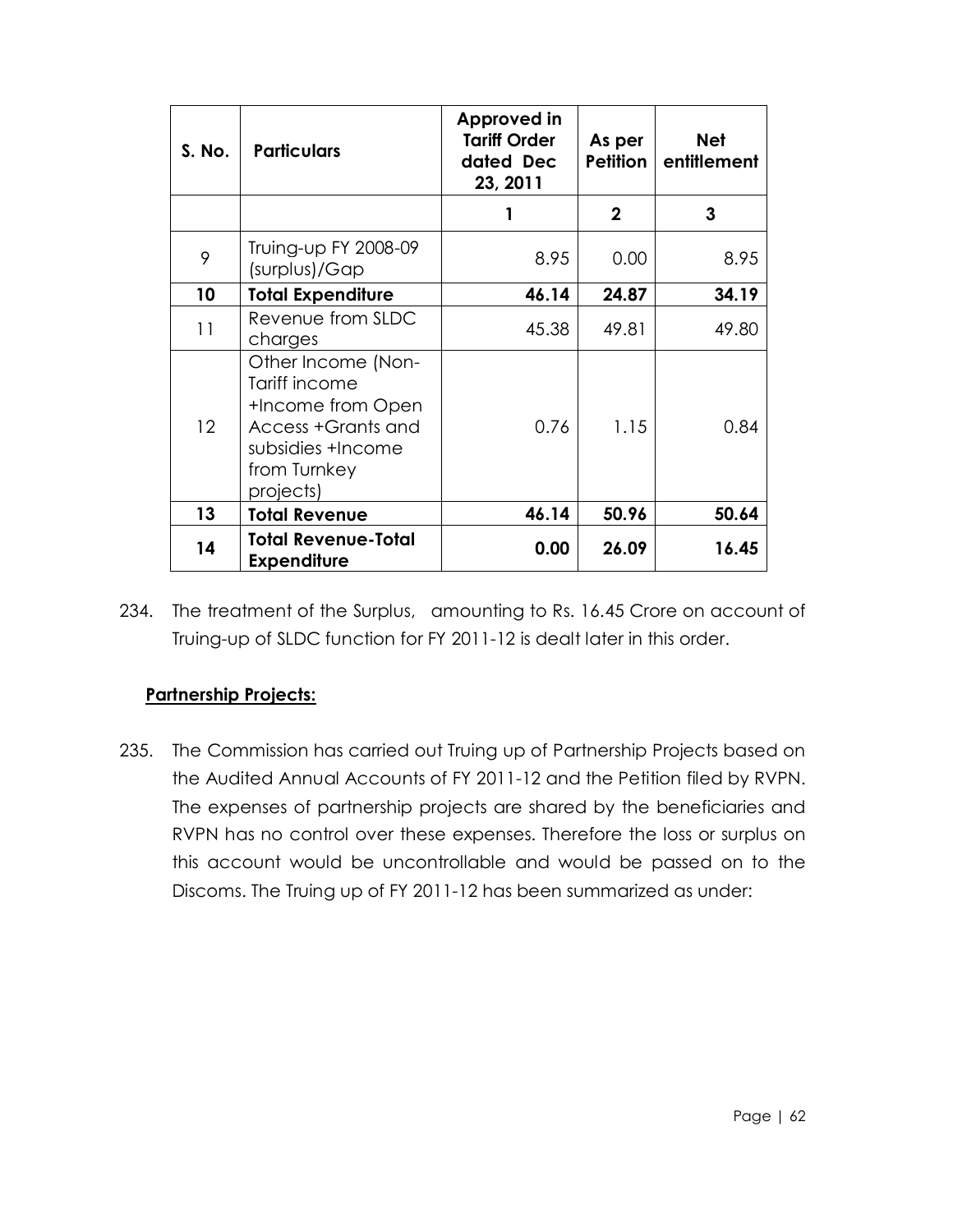| S. No.          | <b>Particulars</b>                                                                                                            | Approved in<br><b>Tariff Order dt.</b><br>Dec 23, 2011 | As per<br><b>Petition</b> | <b>Net</b><br><b>Entitlement</b> |
|-----------------|-------------------------------------------------------------------------------------------------------------------------------|--------------------------------------------------------|---------------------------|----------------------------------|
| <b>Expenses</b> |                                                                                                                               | 1                                                      | $\mathbf 2$               | $\mathbf{3}$                     |
| 1               | Operation &<br>Maintenance Expenses                                                                                           | 105.96                                                 | 143.65                    | 143.65                           |
| $\overline{2}$  | Depreciation                                                                                                                  | 20.51                                                  | 5.67                      | 5.67                             |
| 3               | Interest and Finance<br>Charges (less<br>capitalization)                                                                      | 0.00                                                   | 5.34                      | 5.34                             |
| $\overline{4}$  | Interest on Working<br>Capital                                                                                                | 0.00                                                   | 0.00                      | 0.00                             |
| 5               | <b>Generation fuel Cost</b>                                                                                                   | 147.59                                                 | 188.63                    | 188.63                           |
| 6               | Other Expenses<br>(including prior period<br>expenses, extraordinary<br>items & fringe benefit<br>tax) etc                    | 0.00                                                   | 24.21                     | 24.21                            |
| 7               | True-up for FY 2008-09                                                                                                        | 0.00                                                   | 0.00                      | 0.00                             |
| 8               | <b>Total Expenditure</b>                                                                                                      | 274.06                                                 | 367.49                    | 367.49                           |
| Revenue         |                                                                                                                               |                                                        |                           |                                  |
| 9               | Sale to Other states and<br>Common Pool                                                                                       | 169.75                                                 | 198.49                    | 362.95                           |
| 10              | Revenue from Discoms                                                                                                          | 104.31                                                 | 164.45                    |                                  |
| 11              | Other Income (Non-<br>Tariff income +Income<br>from Open Access<br>+Grants and subsidies<br>+Income from Turnkey<br>projects) | 0.00                                                   | 4.54                      | 4.54                             |
| 12              | <b>Total Revenue</b>                                                                                                          | 274.06                                                 | 367.49                    | 367.49                           |
| 13              | <b>Total Revenue-Total</b><br><b>Expenditure</b>                                                                              | 0.00                                                   | 0.00                      | 0.00                             |

**Table 21: True-up of Partnership projects for FY 2011-12 (Rs. Crore)**

236. After Truing up of Partnership Projects function for FY 2011-12, there is no gain or loss.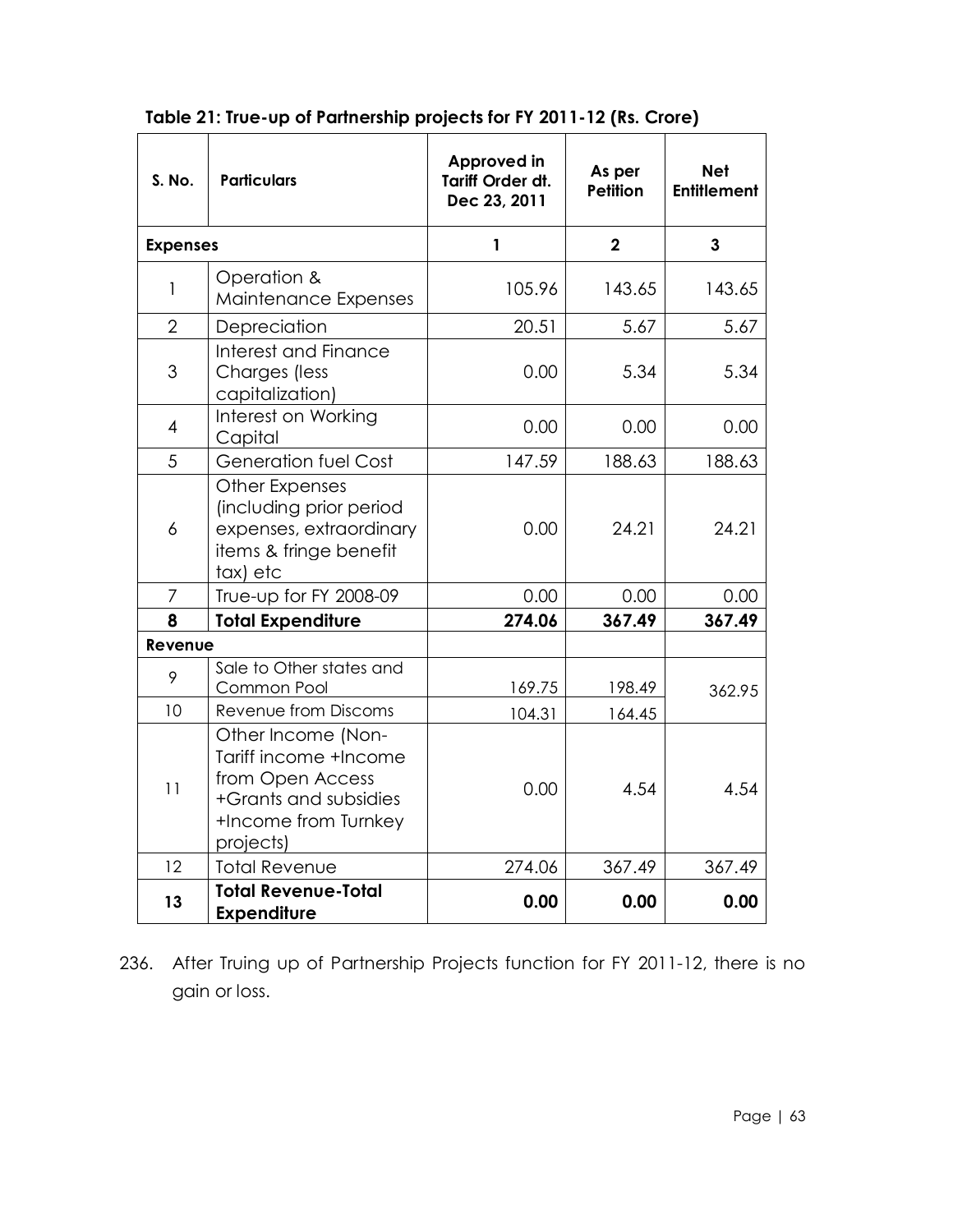#### **Section – 4: Analysis of True-up for Transmission Function for FY 2012-13**

- 237. RVPN has submitted the Petition for Truing-up of ARR for FY 2012-13 for Transmission, SLDC and Partnership Projects on the basis of Audited Accounts of FY 2012-13.
- 238. The Commission has observed that despite repeated directions, RVPN has not segregated the accounts for all the three functions for the purpose of Truing up. RVPN has submitted the Segregated Audited Accounts for SLDC Function but the Audited Accounts of Transmission function and Partnership function are still not segregated. The issue has been deliberated at length by some of the stakeholders. RVPN is, once again directed to segregate the accounts for the Transmission function, SLDC function and Partnership function, while submitting true up petition for FY 13-14 and ARR petition for FY 15-16 without fail.
- 239. The Commission is of the view that Audited Annual Accounts form an important basis for the purpose of verification of the expenses / income for the past year. Therefore, the Commission has relied on the information provided under the various schedules of the Audited Annual Accounts of RVPN of FY 2012-13 and information furnished in the various replies for the purpose of Truing-up of the ARR for Transmission function, SLDC and Partnership Projects.
- 240. The Commission observes that RVPN in its true up petition and in the forms for deviation analysis submitted with the Petition has quantified the deviation by way of surplus/deficit. RVPN has indicated all the heads of expenditure as uncontrollable. The Commission observes that a major deviation has taken place in O&M expenses, which includes provisioning for terminal benefit as per AS 15.
- 241. The True up for FY 2012-13 has been carried out on the same principles that have been followed for Truing-up of FY 2011-12.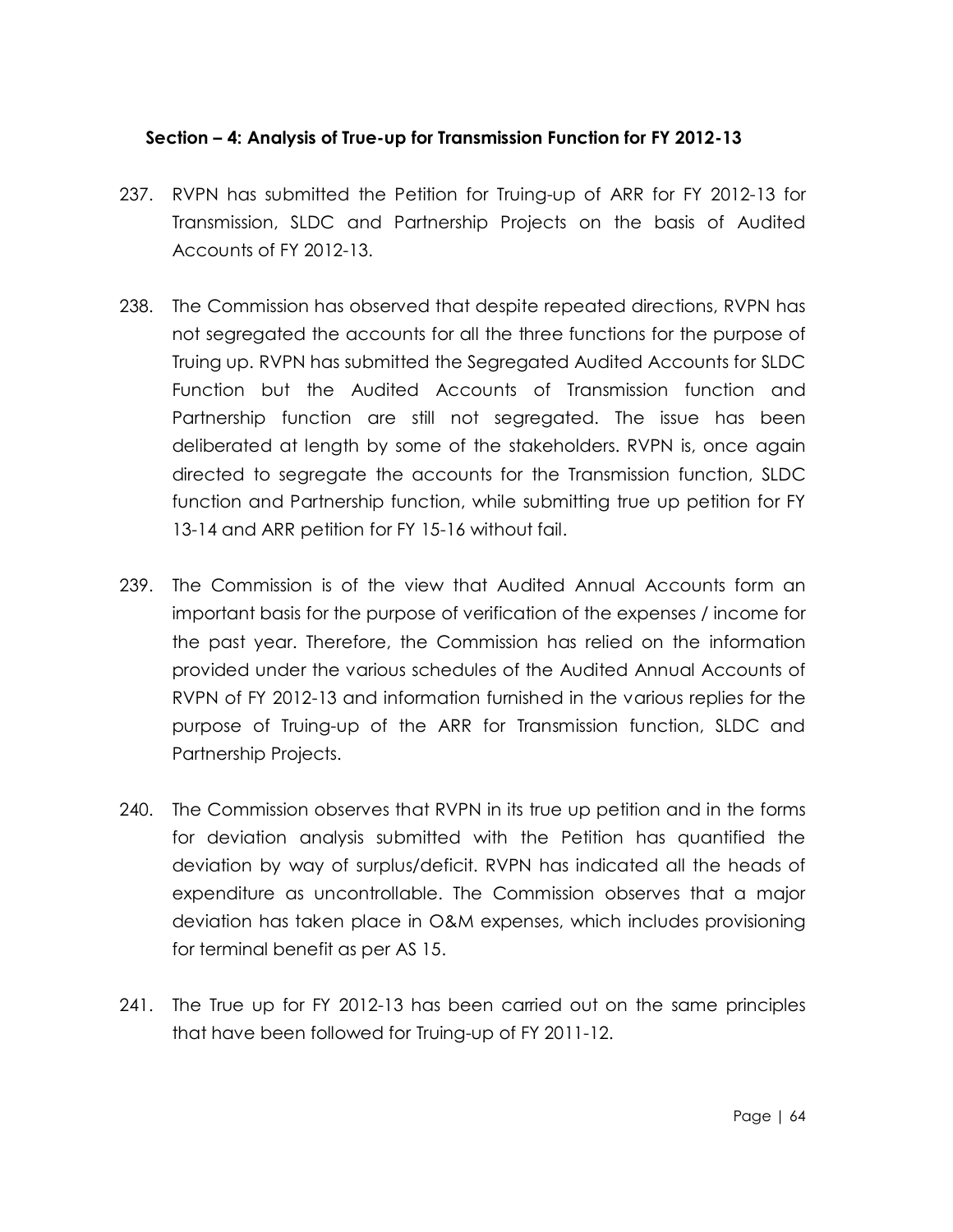#### **Transmission Function**

### **Operations and Maintenance (O&M) Expenses:**

242. The O&M expenses approved by the Commission for FY 2012-13 were Rs 397.12 Crore and RVPN has claimed Rs 785.10 Crore as O&M expenses. The Petitioner has also submitted the breakup of O&M expenses considering terminal benefits as under:

# **Table 22: Break-up of actual O&M expenses for FY 2012-13 submitted (Rs. Crore)**

| S. No.         | <b>Particulars</b>                                         | As per<br><b>Petition</b> |
|----------------|------------------------------------------------------------|---------------------------|
|                | Repairs & Maintenance                                      | 32.69                     |
| $\overline{2}$ | <b>Employee Costs</b>                                      | 1244.04                   |
| 3              | <b>Administration &amp; Other Expenses</b>                 | 73.61                     |
| 4              | Less Additional Contribution towards Pension &<br>Gratuity | 425.00                    |
| 5              | Less Capitalization of O&M                                 | 140.24                    |
| 6              | Net O&M Expense (1+2+3-4-5)                                | 785.10                    |

243. O&M expenses comprise of employee expenses, repair and maintenance and administrative and general expenses. As per RVPN's Audited Accounts, employee expenses are a major component of expenditure. The Petitioner has submitted that the norms prescribed for O&M expenses under RERC Tariff Regulations, 2009 are based on assets like ckt-km length of Transmission lines, Sub-Station's MVA, and number of feeder bays and the actual O&M expenses were higher than admissible as per the norms prescribed under RERC Tariff Regulations, 2009 mainly because the norms do not fully cover the terminal benefit provisioning as per AS-15 under employee costs. The Petitioner has added that increase in employee expenses is on account of adoption of AS-15, which is beyond their control and as per Schedule-28 of the Audited Accounts, the terminal benefits alone amount to Rs 473.61 Crore, which is approx. 60% of total O&M expenses. In this True-up Order for FY 2012-13, the Commission has approved O&M expenses as per Regulation 8(7) and Regulation 10 of the Tariff Regulations, 2009, as detailed in earlier paras.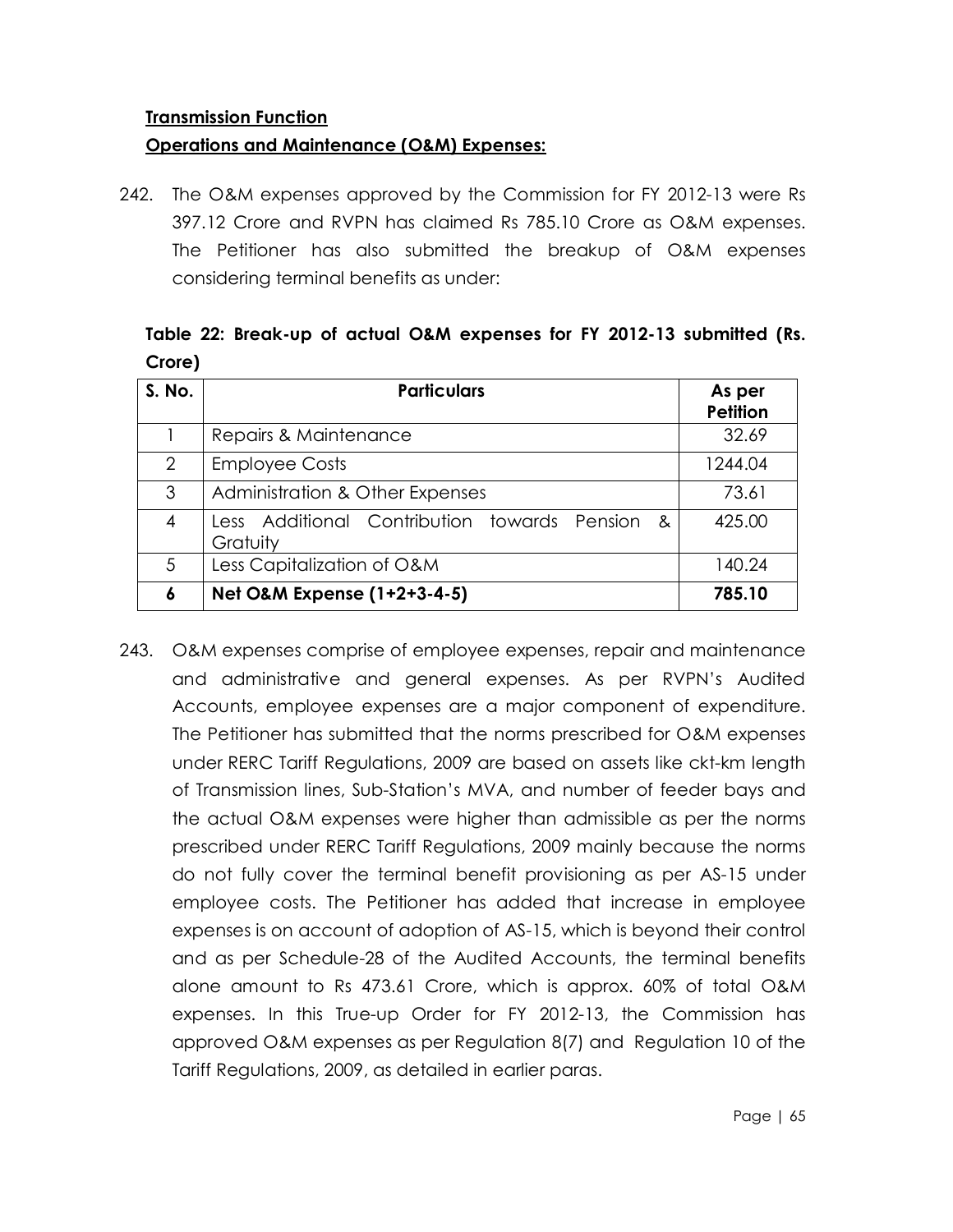- 244. The Commission has approved the O&M expenses for FY 2012-13 considering the normative O&M expenses for FY 2009-10 as specified in RERC Tariff Regulations, 2009 and escalating the same with the escalation rate of 28.13% based on the increase in WPI for FY 2012-13 over FY 2009-10.
- 245. The O&M expenses approved by the Commission based on norms for True up are as under:

|                                                                        |           | <b>MVA</b><br><b>Circuit Basis (ckt km)</b><br>Feeder bay basis (Nos.)<br><b>Basis</b> |          |          |          |           |           |        |         |
|------------------------------------------------------------------------|-----------|----------------------------------------------------------------------------------------|----------|----------|----------|-----------|-----------|--------|---------|
| <b>Particulars</b>                                                     | 765<br>KV | 400 KV                                                                                 | 220 KV   | 132 KV   |          | 765<br>KV | 400<br>KV | 220 KV | 132 KV  |
| Opening                                                                | 0.00      | 2904.75                                                                                | 11143.01 | 14316.76 | 44447.50 | 0.00      | 29.00     | 513.00 | 2033.00 |
| Addition                                                               | 0.00      | 114.21                                                                                 | 662.38   | 464.09   | 3900.00  | 0.00      | 7.00      | 58.00  | 104.00  |
| Deletion                                                               | 0.00      | 0.00                                                                                   | 0.00     | 0.00     | 0.00     | 0.00      | 0.00      | 0.00   | 0.00    |
| Closing                                                                | 0.00      | 3018.96                                                                                | 11805.39 | 14780.85 | 48347.50 | 0.00      | 36.00     | 571.00 | 2137.00 |
| Average                                                                | 0.00      | 2961.86                                                                                | 11474.20 | 14548.80 | 46397.50 | 0.00      | 32.50     | 542.00 | 2085.00 |
| Rates<br>escalated as<br>per WPI<br>escalation<br>(Rs.<br>Lakh/ckt-km) | 1.38      | 0.87                                                                                   | 0.35     | 0.21     | 0.54     | 80.80     | 53.87     | 7.51   | 5.10    |
| Normative<br>O&M for FY<br>2012-13 (Rs.<br>Crore)                      | 0.00      | 25.81                                                                                  | 39.70    | 29.83    | 249.69   | 0.00      | 17.51     | 40.70  | 106.33  |
| <b>Total</b><br><b>Normative</b><br><b>O&amp;M (Rs.</b><br>Crore)      | 509.55    |                                                                                        |          |          |          |           |           |        |         |

**Table 23: O&M expenses approved based on norms for True up of FY 2012-13**

246. The actual O&M expenses indicated by RVPN are Rs. 785.10 Crore which includes Rs. 473.61 Crore towards terminal benefits (pension and gratuity). Thus according to RVPN O&M expenses excluding pension and gratuity are Rs. 311.49 Crore (Rs. 785.10 Crore (-) Rs. 473.61 Crore). As emerges from above table normative O&M works out Rs. 509.55 Crore. Therefore an amount of Rs. 198.06 Crore is available for appropriation towards pension and gratuity.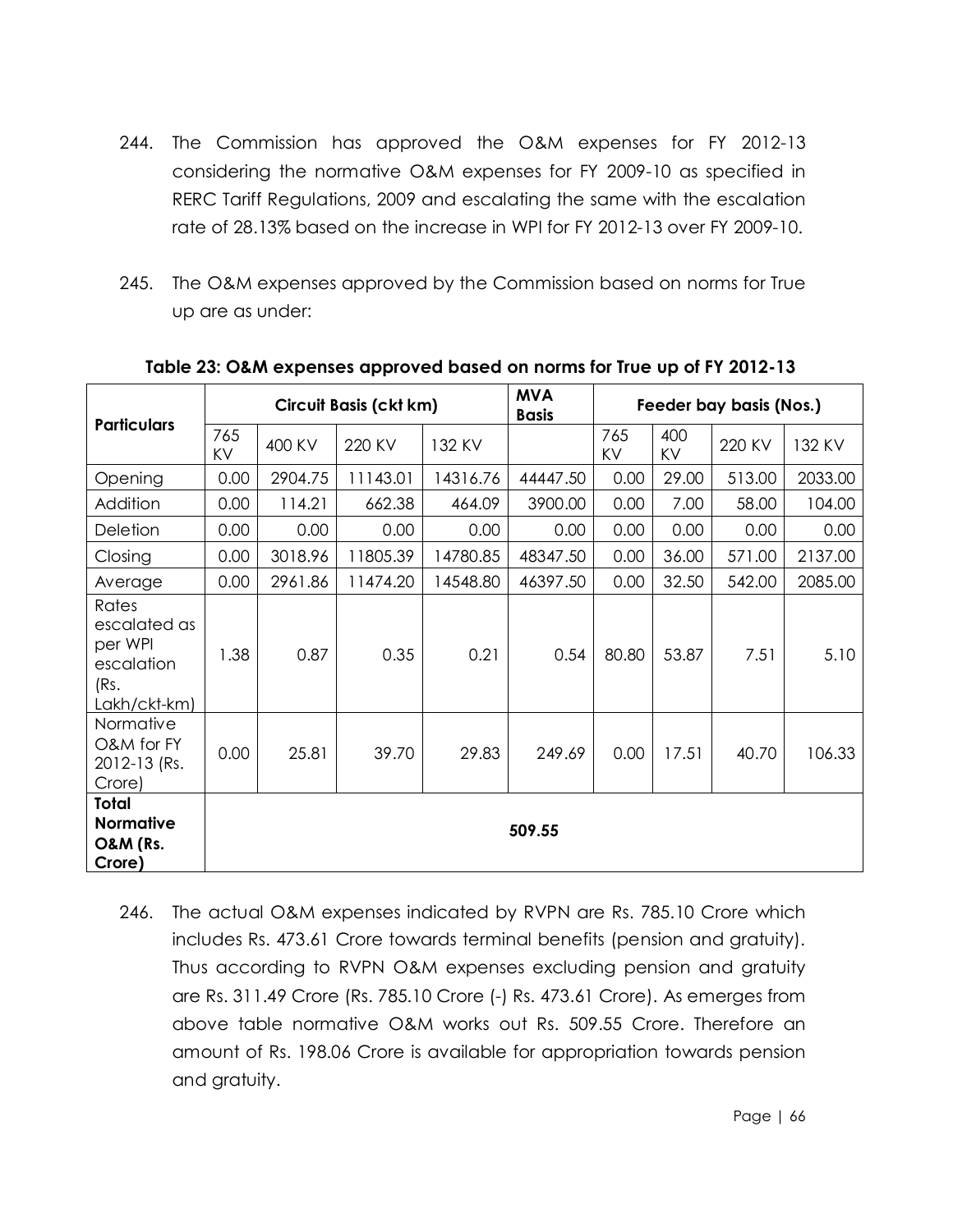247. As O&M expenses are controllable in accordance with RERC Tariff Regulations, 2009, the Commission has computed the sharing of gains/losses in accordance with Regulation 10 of the RERC Tariff Regulations, 2009. The O&M expenses approved by the Commission for True up are as under:

# **Table 24: The O&M expenses approved by the Commission for True up of FY 2012-13 (Rs. Crore)**

| <b>Particulars</b>                       | Actual | <b>Normative</b> | (Gain) $/$<br>Loss | 50%<br>Sharing | <b>Net</b><br>entitlement |
|------------------------------------------|--------|------------------|--------------------|----------------|---------------------------|
| <b>Total Normative</b><br><b>O&amp;M</b> | 785.10 | 509.55           | 275.55             | 137.78         | 647.32                    |

248. Thus total payment being allowed under terminal benefit is Rs. 335.84 Crore (Rs. 198.06 Crore (+) Rs. 137.78 Crore). Therefore the Commission has allowed approx. 71% of provision made in pension and gratuity by RVPN for FY 2012-13. RVPN is directed to remit this amount to the pension and gratuity trusts after adjusting the amount already remitted for FY 2012-13 within a period of 3 months and report to the Commission. RVPN is further directed that while submitting true up petition in future a certificate indicating the amount remitted to pension and gratuity trusts be attached with the petition.

#### **Depreciation:**

249. RVPN has claimed Rs 296.59 Crore as depreciation charges for the purpose of True up. RVPN has also submitted CD indicating details of the asset register and the rates of depreciation adopted for the same. The Commission observes that although the rates of depreciation shown in Form T 3.1 submitted with the Tariff Petition are as per RERC Tariff Regulations, 2009, however, for the purpose of calculation of depreciation, different rates have been applied in the Audited Accounts. The Commission observes that the average rate of depreciation worked out is 2.97%. The Commission finds no objection in accepting the depreciation claimed as the same is lower than approved in Tariff Order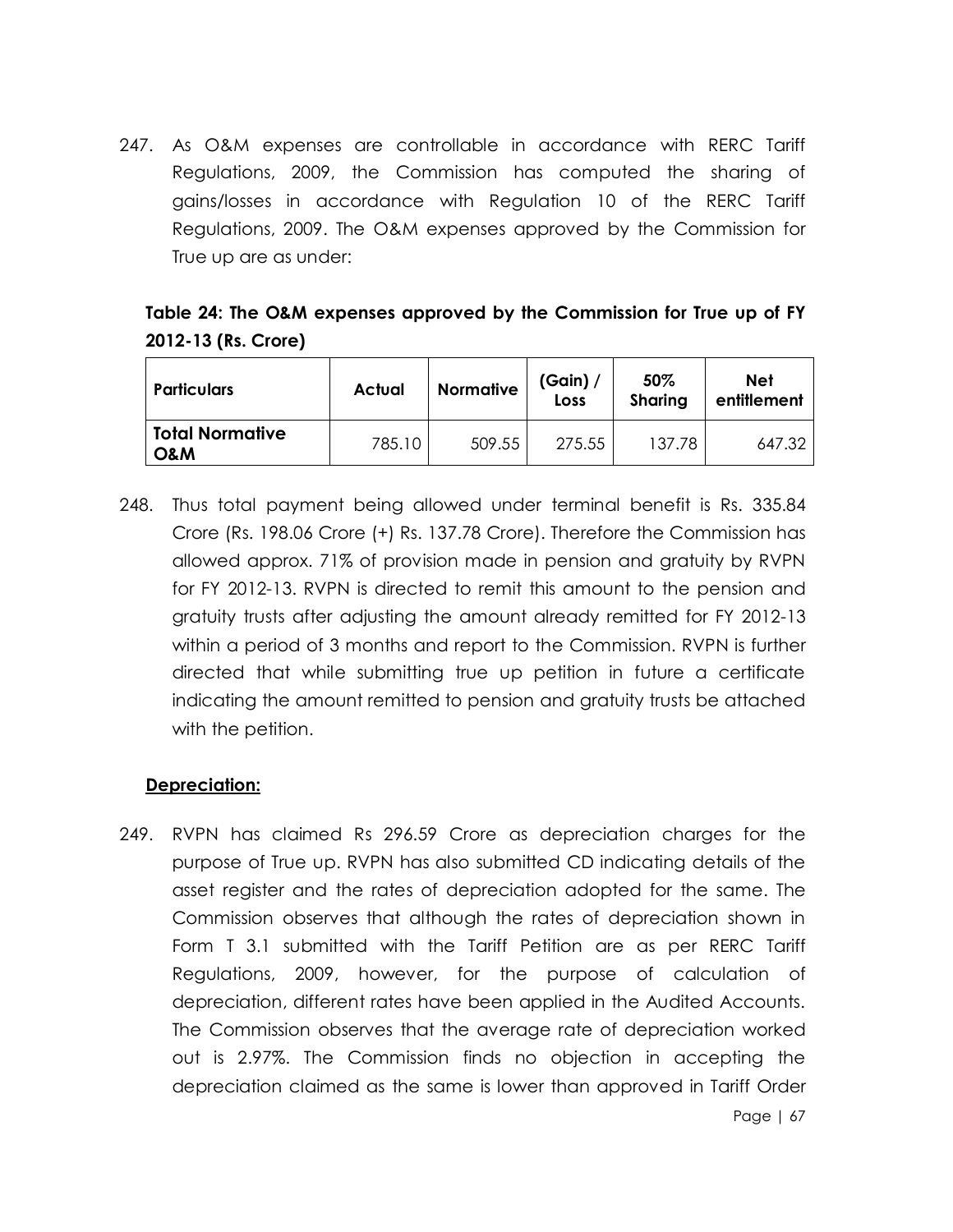for FY 2012-13. Accordingly, Depreciation charges approved by the Commission as per Audited Accounts for Truing up of FY 2012-13 are as under:

| <b>Particulars</b>  | <b>Approved in Tariff</b><br><b>Order</b> | As per<br><b>Petition</b> | <b>Approved for True</b><br>Up |
|---------------------|-------------------------------------------|---------------------------|--------------------------------|
| <b>Depreciation</b> | 356.21                                    | 296.59                    |                                |

| Table 25: Depreciation charges approved by the Commission for Truing up of |  |
|----------------------------------------------------------------------------|--|
| FY 2012-13 (Rs. Crore)                                                     |  |

#### **Interest and Finance Charges**

- 250. RVPN has claimed Rs 610.67 Crore as interest and finance charges excluding interest on working capital requirement against the interest and finance charges of Rs 548.62 Crore approved in the Tariff Order for FY 2012-13. The petitioner submitted that increase in interest and finance charges is on account of additional borrowing taken for meeting debtservice obligations because of old outstanding receivables of Ajmer Discom and GoR subsidy amount. The petitioner in reply dated 11.08.2014 also submitted the details of interest paid on short term loans as Rs. 51.10 Crore for FY 2012-13.
- 251. The Commission has worked out the normative interest and finance charges as per Regulation 22 of RERC Tariff Regulation, 2009. As regards Opening loan pertaining to GFA for FY 2012-13, the Commission has considered the closing loan balance of long-term loan pertains to GFA as approved in the section of Truing-up for FY 2011-12.
- 252. The Commission has considered debt:equity ratio of 80:20. Thus 80% of the assets capitalised in the year has been considered to be financed through loan and balance 20% has been considered to be financed through equity contribution. The portion of capitalisation financed through consumer contributions has been separated as the depreciation and interest thereon would not be charged to the consumer. As per Audited Accounts consumer contribution is Rs 16.01 Crore.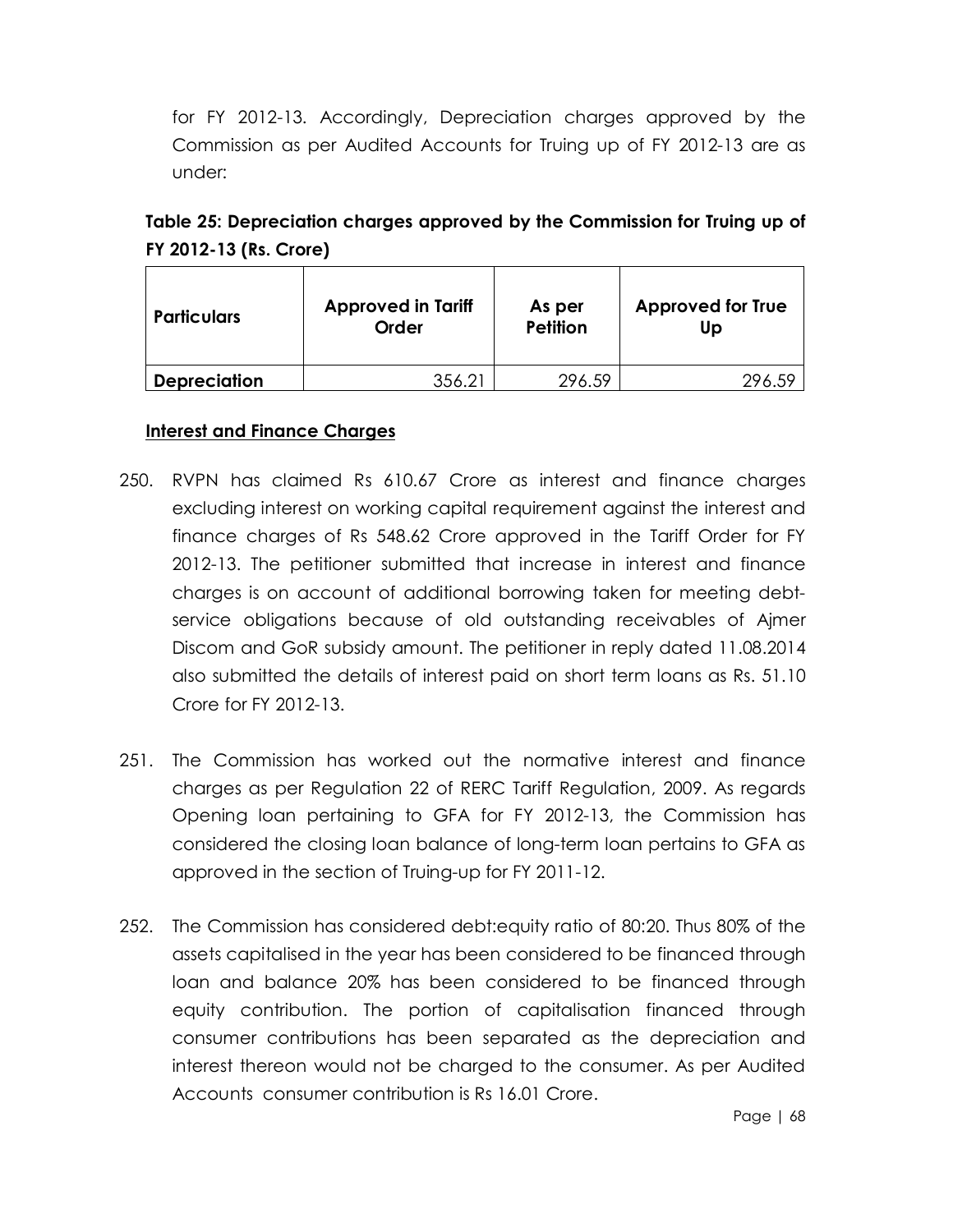- 253. The allowable depreciation for the year has been considered as normative loan repayment. The average interest rate of 11.36% has been considered as submitted by the Petitioner for computing the interest. The Commission has considered other finance charge for FY 2012-13 as per Audited Accounts. The opening balance of long term loan has been considered from closing loan for FY 2011-12 worked out in section of Trueup for FY 2011-12.
- 254. Considering the above, the net interest and finance charge on long term loan is as under:

| <b>Particulars</b>                                        | Reference               | Approved |  |  |
|-----------------------------------------------------------|-------------------------|----------|--|--|
| <b>Opening Loan balance</b>                               | A                       | 4143.00  |  |  |
| Capitalisation during the year                            | <sub>B</sub>            | 1124.84  |  |  |
| Consumer contribution                                     | C                       | 16.01    |  |  |
| Net Capitalisation during<br>the.<br>year                 | $D=B-C$                 | 1108.83  |  |  |
| (80%<br>Addition<br>оf<br>Loan<br>capitalisation)         | $E = D*80%$             | 887.07   |  |  |
| Less: Repayments (Depreciation<br>allowable for the year) | F                       | 302.24   |  |  |
| <b>Closing Loan balance</b>                               | $G = A + E - F$         | 4727.82  |  |  |
| Average Loan                                              | $H = A$ verage $(A, G)$ | 4435.41  |  |  |
| Weighted average<br>Оf<br>rate<br>interest                |                         | 11.36%   |  |  |
| Interest on Long Term Loans                               | $J=I^*H$                | 503.82   |  |  |
| Other Finance Charges                                     | K                       | 39.39    |  |  |
| Total Interest on Long<br><b>Term</b><br>Loans            | $L = J + K$             | 543.21   |  |  |

**Table 26: Consolidated Interest on Long Term Loans for FY 2012-13 (Rs. Crore)**

255. As the net interest and finance charges computed are based on 1consolidated for RVPN, the Commission has reduced the amount of interest and finance charges of SLDC and Partnership functions. Therefore, the net interest and finance charges is shown in the table below: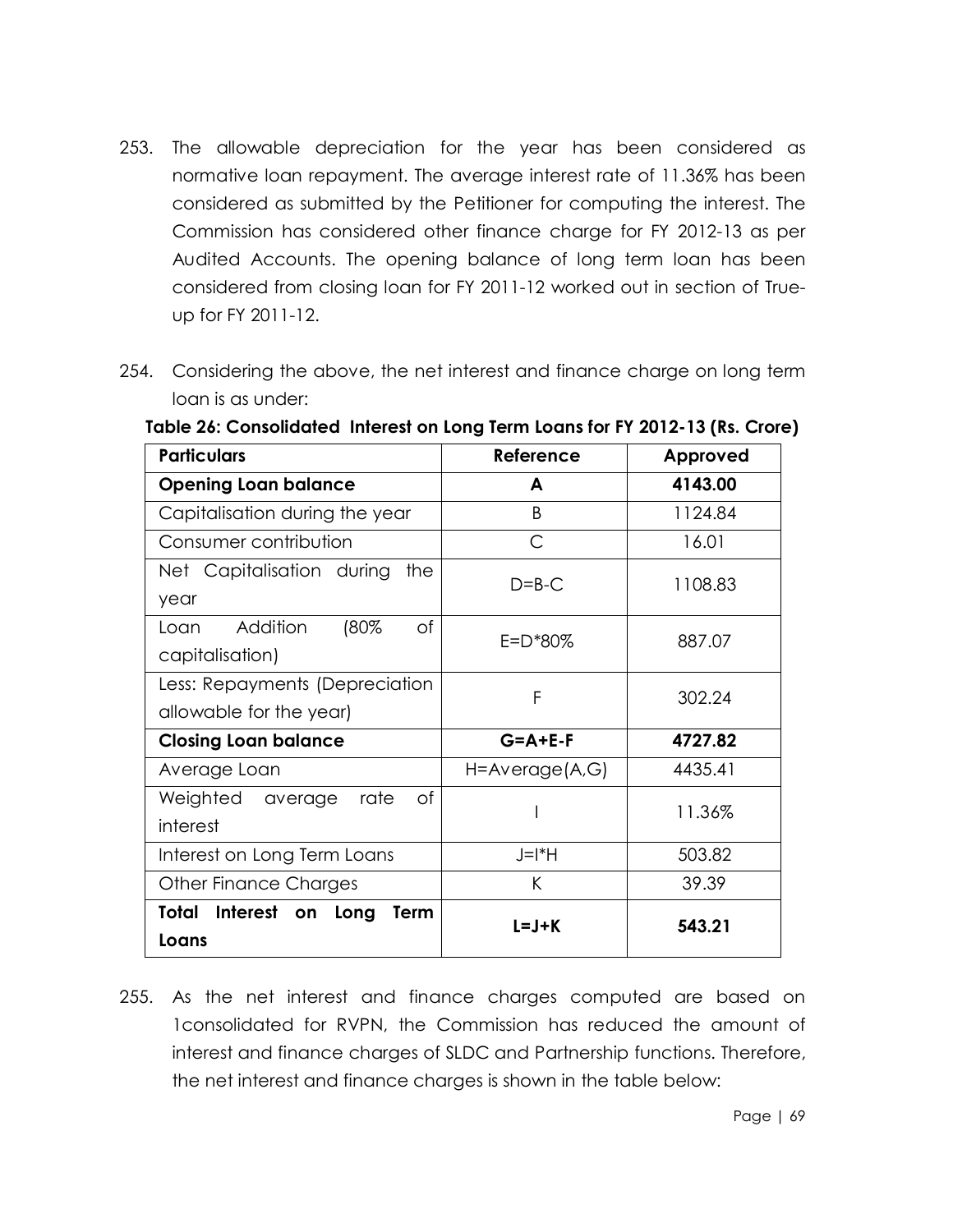| <b>Particulars</b>                                             | <b>Derivation</b> | Amount |
|----------------------------------------------------------------|-------------------|--------|
| Net Interest and Finance charges                               |                   | 543.21 |
| SLDC Interest charges                                          |                   | 0.4    |
| Partnership interest charges                                   |                   | 4.91   |
| <b>Net Transmission Interest and</b><br><b>Finance charges</b> | $D = A - B - C$   | 537.89 |

**Table 27: Net Interest and Finance charges Allocated to the Transmission function (Rs. Crore)**

#### **Interest on Working Capital**

- 256. As per audited accounts RVPN has claimed actual interest on working capital as Rs. 48.03 Crore as against Rs. 39.85 crore approved in Tariff Order for FY 12-13. RVPN in deviation analysis Form T-12 submitted the reason for this deviation as higher borrowing for short-term working capital. In the Form T 5, RVPN has worked out the normative interest on working capital as Rs. 52.96 Crore. Further, in reply dated 21.08.2014, RVPN submitted that it is not possible to provide the impact of interest on account of dues from Ajmer Discom and GoR in quantitative terms. However, whatever amount is received in a particular year short-term loan to that extent will reduce and interest burden on the same shall reduce as well. As Interest on working capital is controllable as per Regulation 8(7) of the Tariff Regulations, 2009, the Commission has to compute the sharing of interest on working capital in accordance with Regulation 10 of the RERC Tariff Regulations, 2009. However, the RVPN's increase in short-term borrowing is on account of old outstanding receivables of Ajmer Discoms and GoR subsidy amount, the Commission does not find the higher interest on working capital as legitimate. Therefore, the Commission has not considered the sharing of the same and only normative interest on working capital has been approved.
- 257. The Commission has computed the normative interest on working capital in accordance with Regulation 28 of the RERC Tariff Regulations, 2009, which specify that the interest on working capital shall be on normative basis and shall be equal to the short-term Prime Lending Rate of State Bank of India as on April 1 of the relevant year. RERC (Terms and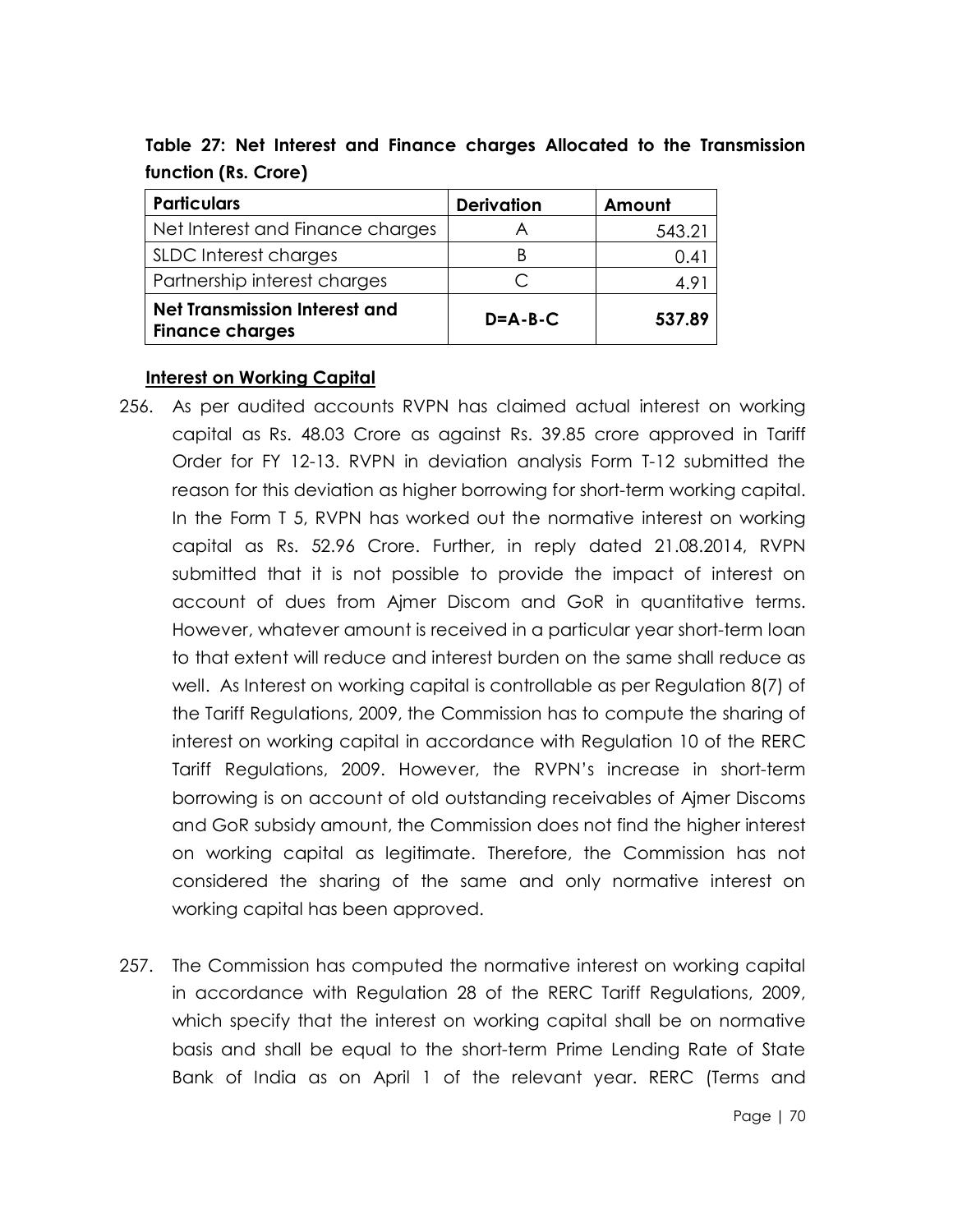Conditions for determination of Tariff) (Fifth Amendment) Regulations, 2012, notified in gazette on 26.09.2012, specify that interest on working capital shall be 250 basis points higher than the average Base Rate of State Bank of India prevalent during first six months of the previous year. As the Amendment Regulations have been notified during the period under consideration, i.e., FY 2012-13, accordingly, for the purpose of calculating interest on working capital, the Commission has considered PLR of 14.75% upto 25 September, 2012 i.e. date of gazetted notification of Fifth Amendment of RERC Tariff regulations, 2009 and SBI base rate of 9.30% existing during first six months of FY 2011-12 plus 250 basis points as per the amendment to the Regulations. The weighted average rate of interest thus works out to 13.23% and has been adopted for FY 2012-13.

258. The interest on working capital approved by the Commission is as under:

| S. No.         | <b>Particulars</b>                                | Approved<br>in Tariff<br>Order | As per<br><b>Petition</b> | <b>True Up</b> |
|----------------|---------------------------------------------------|--------------------------------|---------------------------|----------------|
|                | O&M Expenses (1 Month)                            |                                |                           | 42.46          |
| $\overline{2}$ | Maintenance Spares (15%<br>of $O$ &M)             |                                |                           | 76.43          |
| 3              | Receivables on target<br>availability (1.5 Month) |                                |                           | 203.50         |
| 4              | <b>Total Working Capital</b>                      |                                |                           | 322.40         |
| 5              | Interest Rate                                     |                                |                           | 13.23%         |
| 6              | <b>Interest on Working Capital</b>                | 39.85                          | 48.03                     | 42.65          |

**Table 28: Interest on Working Capital approved by the Commission for Truing up of FY 2012-13 (Rs. Crore)**

## **Additional Contribution to Pension and Gratuity and Staff Terminal Benefits**

259. RVPN has claimed Rs 425 Crore as additional contribution towards pension and gratuity, which is the same as that approved by Commission in the Tariff Order for FY 2012-13. The Commission observes that as per Audited Accounts of FY 2012-13, these expenses are Rs 425 Crore. Therefore,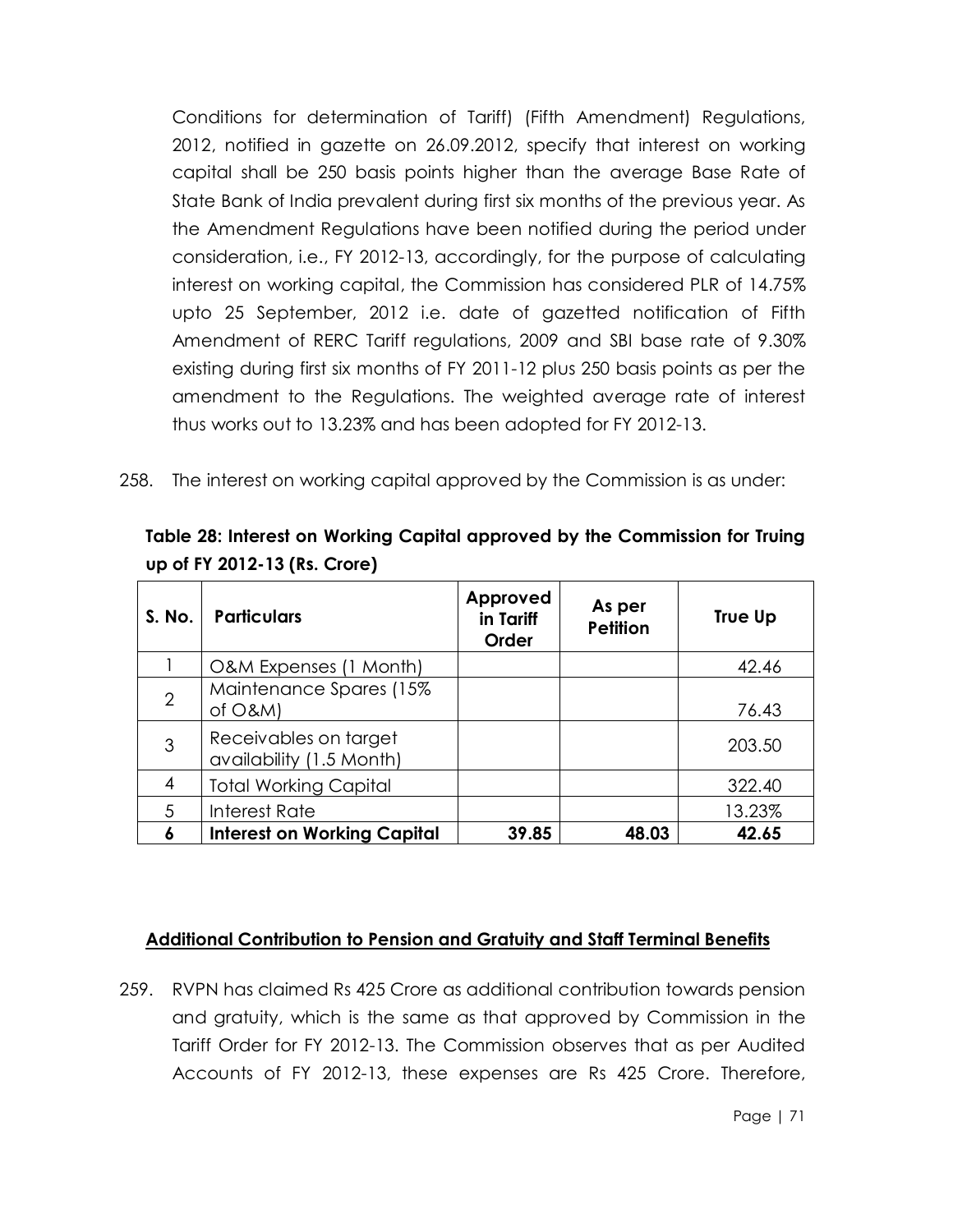Commission allows Rs 425 Crore towards additional contribution for pension and gratuity, as claimed by RVPN for Truing up of FY 2012-13 as under:

| Table 29: Approved additional contribution to Pension and Gratuity in truing |  |  |  |  |
|------------------------------------------------------------------------------|--|--|--|--|
| up of FY 2012-13 (Rs. Crore)                                                 |  |  |  |  |

| <b>Particulars</b>                                                           | Approved in<br><b>Tariff Order</b> | As per<br><b>Petition</b> | As per<br><b>Audited</b><br><b>Account</b> | Approved<br>for True up |
|------------------------------------------------------------------------------|------------------------------------|---------------------------|--------------------------------------------|-------------------------|
| <b>Contribution to Pension</b><br>and Gratuity (as per AS-<br>15 provisions) | 425.00                             | 425.00                    | 425.00                                     | 425.00                  |

### **Other Income and Expenses:**

260. The Commission has considered Other Income (including revenue from subsidy and grants and non-tariff income) etc. and other expenses (including prior period expenses, extraordinary items and fringe benefit tax), etc., on the basis of actual as per the Audited Accounts of FY 2012-13 and accordingly approves as under :

## **Table 30: Approved Other Expenses and Other Income in Truing up of FY 2012-13 (Rs. Crore)**

| <b>Particulars</b>    | <b>Approved in Tariff</b><br><b>Order</b> | As per<br><b>Petition</b> | As per<br><b>Audited</b><br>Account | Approved<br>for True<br>UD |  |
|-----------------------|-------------------------------------------|---------------------------|-------------------------------------|----------------------------|--|
| <b>Other Expenses</b> | 21.14                                     | 3.76                      | 3.78                                | 3.78                       |  |
| <b>Other Income</b>   | 94.62                                     | 114.36                    | 187.43                              | 187.43                     |  |

#### **Incentive for System Availability**

261. RVPN has claimed incentive amounting to Rs. 37.29 Crore for FY 2012-13 from Discoms on achieving annual availability above the target availability of 98% as per provision in Regulation 105 of RERC Tariff Regulations, 2009. However, in reply dated 30.07.2014, it has revised the incentive for system availability to Rs. 34.28 crore. RVPN has separately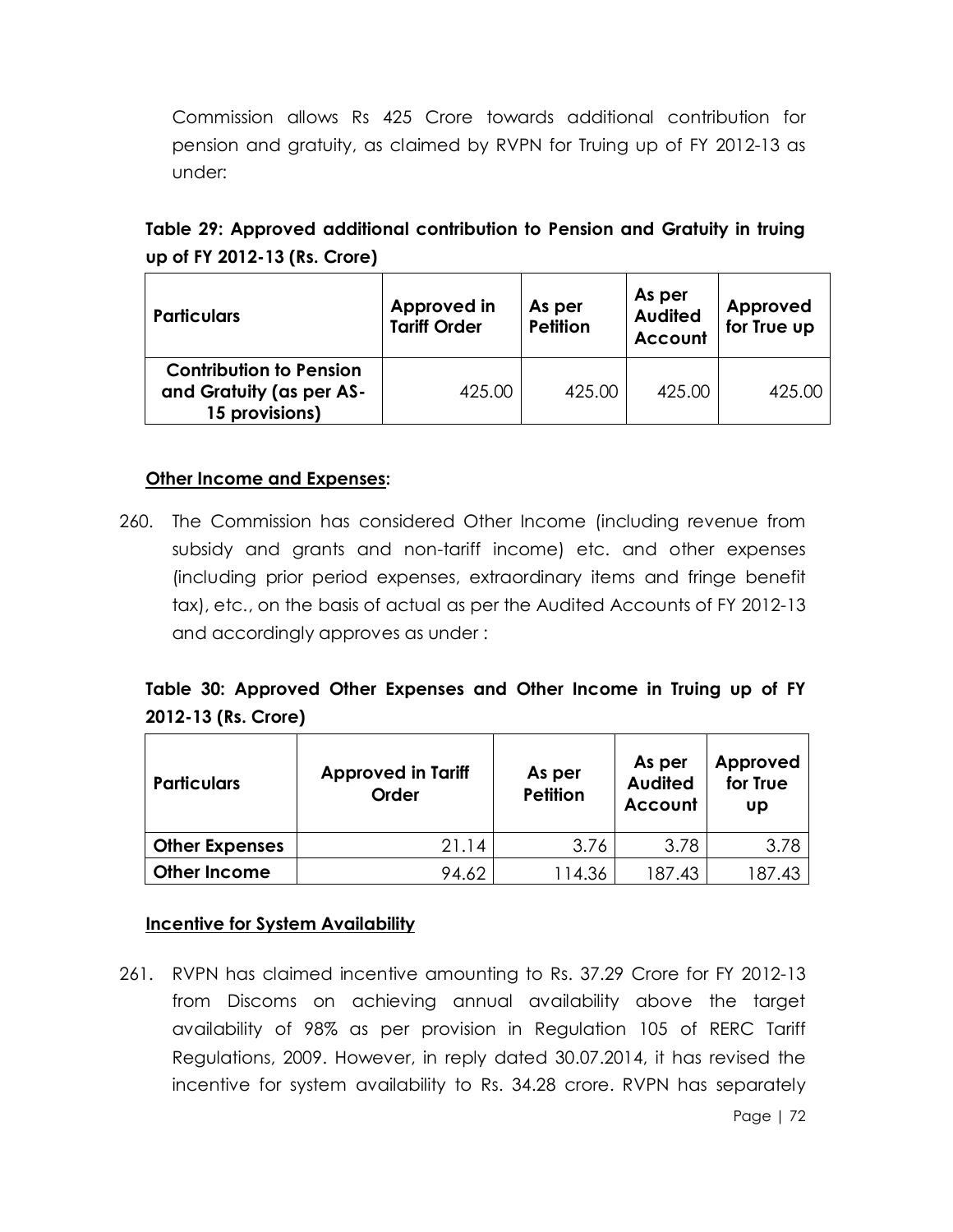claimed the same as incentive is admissible over and above the ARR and hence, the Commission has not included the same in this ARR. The Commission approves the incentive for achieving system availability above the target availability for FY 2012-13 as under:

# **Table 31: Approved Incentive on achieving Availability above the target Availability for FY 2012-13 (Rs. Crore)**

| <b>Particulars</b>                       | Actual | <b>Ceiling Limit</b><br>as per<br><b>Regulation</b> | <b>Normative</b><br>Target | Approved<br><b>ARR of RVPN</b><br>after Truing<br>Up. | <b>Incentive</b> |
|------------------------------------------|--------|-----------------------------------------------------|----------------------------|-------------------------------------------------------|------------------|
| Average<br>System<br><b>Availability</b> | 99.75% | 99.75%                                              | 98%                        | 1,765.80                                              | 31.53            |

262. The above incentive shall be paid to RVPN by Discoms and Long Term Open Access Customers.

# **True-up of Transmission function for FY 2012-13**

263. Based on the above analysis and data provided by RVPN, Truing up of Transmission Business for FY 2012-13 is summarized as under:

|  | Table 32: True-up of Transmission function for FY 2012-13 (Rs. Crore) |  |  |
|--|-----------------------------------------------------------------------|--|--|
|  |                                                                       |  |  |

| S.<br>No.          | <b>Particulars</b>                                       | Approved<br>in Tariff<br><b>Order</b> | As per<br><b>Petition</b> | <b>Allowed</b><br>after truing<br>Up |
|--------------------|----------------------------------------------------------|---------------------------------------|---------------------------|--------------------------------------|
| <b>Expenditure</b> |                                                          |                                       | $\mathbf 2$               | 3                                    |
|                    | Operation & Maintenance<br><b>Expenses</b>               | 397.12                                | 785.10                    | 647.32                               |
| 2                  | Depreciation                                             | 356.21                                | 296.59                    | 296.59                               |
| 3                  | Interest and Finance<br>Charges (Less<br>Capitalisation) | 548.62                                | 610.67                    | 537.89                               |
| 4                  | Interest on Working Capital                              | 39.85                                 | 48.03                     | 42.65                                |
| 5                  | Additional Contribution to<br>Pension and Gratuity       | 425.00                                | 425.00                    | 425.00                               |
| 6                  | Other Expenses                                           | 21.14                                 | 3.76                      | 3.78                                 |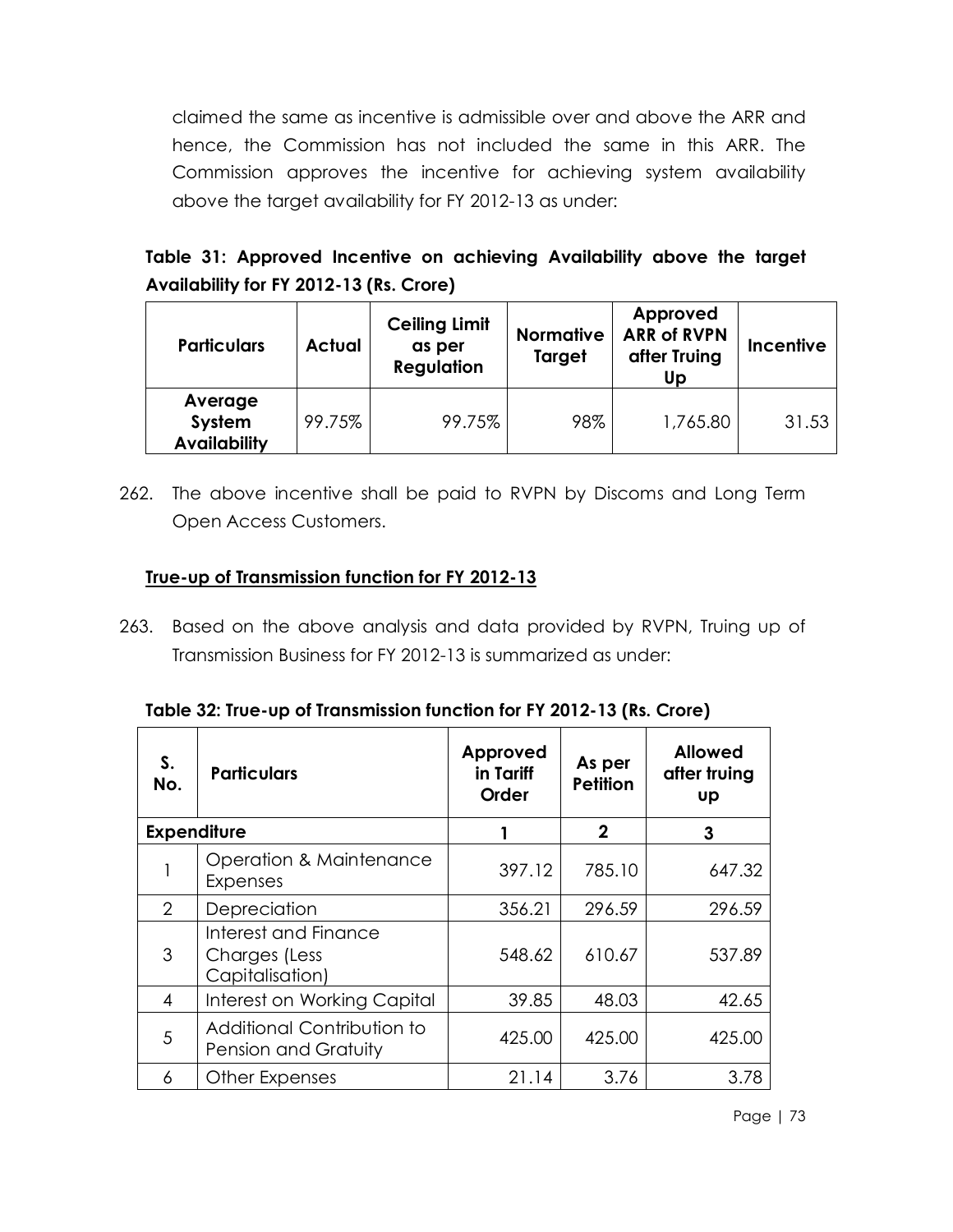|         | Truing-up FY 2009-10<br>(surplus)/Gap                | 6.37    | 0.00    | 6.37     |
|---------|------------------------------------------------------|---------|---------|----------|
| 8       | Truing-up FY 2010-11<br>(surplus)/Gap                | (37.97) | 0.00    | (37.97)  |
| 9       | <b>Total Expenditure</b>                             | 1756.33 | 2169.15 | 1921.63  |
| Revenue |                                                      |         |         |          |
| 10      | Revenue from Transmission<br>tariff                  | 1661.71 | 2057.77 | 2021.98* |
| 11      | Other Income                                         | 94.62   | 114.36  | 187.43   |
| 12      | <b>Total revenue</b>                                 | 1756.33 | 2172.13 | 2209.41  |
| 13      | <b>Total Revenue (-) Total</b><br><b>Expenditure</b> | 0.00    | 2.98    | 287.79   |

\* *Revenue Excluding Incentive*

264. The treatment of the Surplus, amounting to Rs. 287.79 Crore on account of Truing-up of Transmission function for FY 2012-13 is dealt later in this order.

## **SLDC Function**

265. The Commission has approved normative Interest on Working capital, while other components have been approved as per Audited Accounts.

#### **Interest on Working Capital**

- 266. RVPN has claimed Rs. 0.02 Crore as interest on working capital for FY 2012-13. The Commission has computed the normative interest on working capital at the weighted average rate of interest of 13.23% per annum in accordance with Regulation 28 of the RERC Tariff Regulations, 2009, as detailed at para 256.
- 267. The interest on working capital approved by the Commission is as under: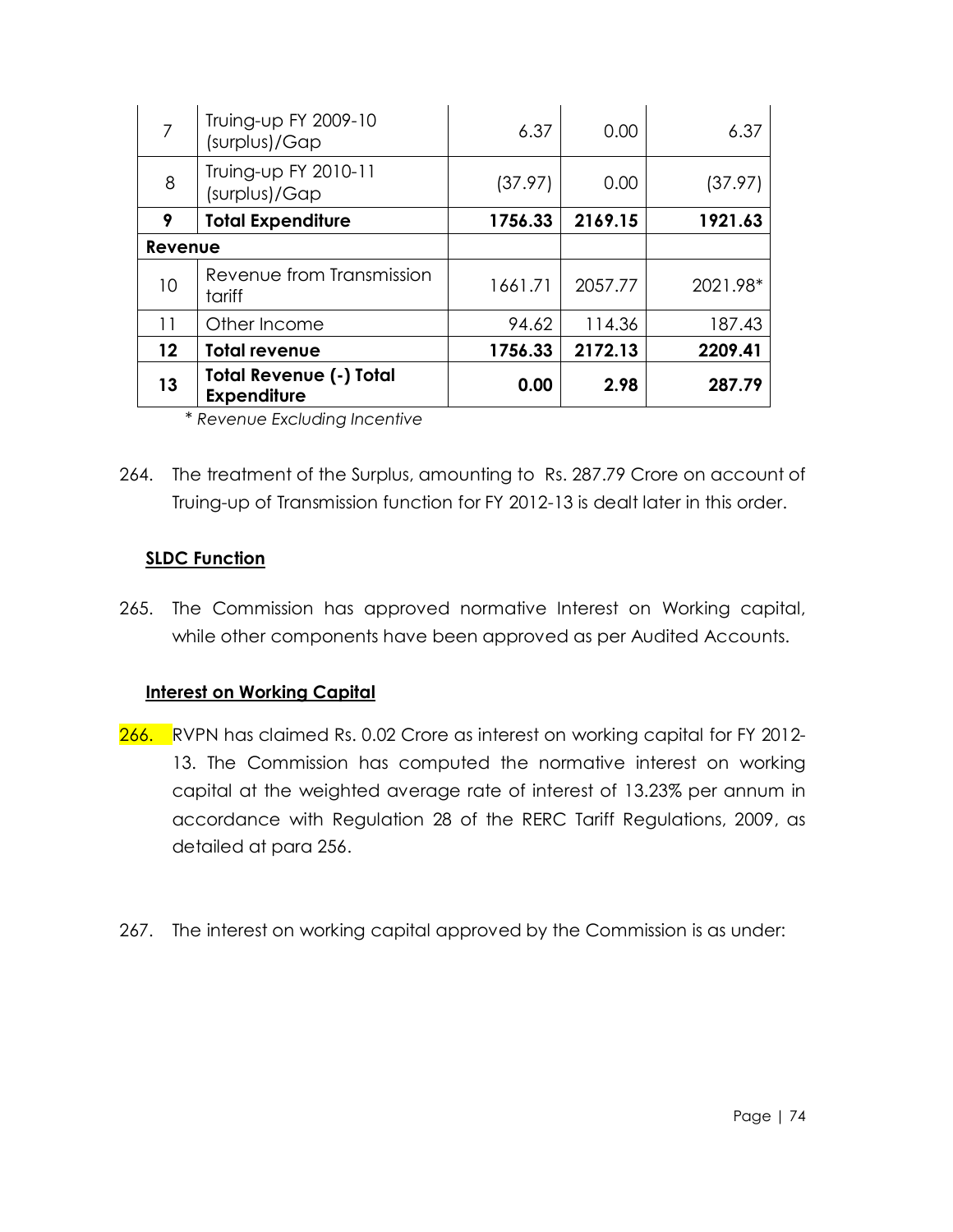**Table 33: Interest on Working Capital approved by the Commission for Truing up of FY 2012-13 (Rs. Crore)**

| S. No.         | <b>Particulars</b>                                | <b>Approved</b><br>in Tariff<br>Order | As per<br><b>Petition</b> | <b>True Up</b> |
|----------------|---------------------------------------------------|---------------------------------------|---------------------------|----------------|
|                | O&M Expenses (1 Month)                            |                                       |                           | 0.83           |
| $\overline{2}$ | Maintenance Spare (15% of<br>O&M                  |                                       |                           | 1.49           |
| 3              | Receivables on target<br>availability (1.5 Month) |                                       |                           | 3.39           |
| 4              | <b>Total Working Capital</b>                      |                                       |                           | 5.71           |
| 5              | Interest Rate                                     |                                       |                           | 13.23%         |
| 6              | <b>Interest on Working Capital</b>                | 1.06                                  | 0.02                      | 0.75           |

268. Based on the above analysis, Audited Accounts and data provided by RVPN, Truing up of SLDC Function for FY 2012-13 is summarized as under:

| S. No.         | <b>Particulars</b>                                    | Approved in<br><b>Tariff Order</b> | As per<br><b>Petition</b> | <b>Net</b><br><b>Entitlement</b> |
|----------------|-------------------------------------------------------|------------------------------------|---------------------------|----------------------------------|
|                |                                                       | 1                                  | $\mathbf{2}$              | 3                                |
|                | <b>Expenditure</b>                                    |                                    |                           |                                  |
| 1              | Operation & Maintenance<br>Expenses                   | 9.68                               | 9.92                      | 9.92                             |
| $\overline{2}$ | Depreciation                                          | 1.53                               | 0.48                      | 0.48                             |
| 3              | Interest and Finance<br>Charges (less capitalization) | 3.26                               | 0.39                      | 0.41                             |
| $\overline{4}$ | Interest on Working Capital                           | 0.77                               | 0.02                      | 0.75                             |
| 5              | <b>SLDC Operational Expenses</b>                      | 15.76                              | 16.55                     | 16.55                            |
| 6              | Return on Equity                                      | 0.00                               | 0.00                      | 0.00                             |
| 7              | Prior Period Credits/ Debits                          | 0.00                               | 0.00                      | (0.02)                           |
| 8              | Income Tax                                            | 0.00                               | 0.00                      | 0.00                             |
| 9              | Truing-up FY 2009-10<br>(surplus)/Gap                 | (2.42)                             | 0.00                      | (2.42)                           |
| 10             | Truing-up FY 2010-11<br>(surplus)/Gap                 | (8.97)                             | 0.00                      | (8.97)                           |
| 11             | <b>Total Expenditure</b>                              | 19.60                              | 27.35                     | 16.69                            |

**Table 34: True-up of SLDC function for FY 2012-13 (Rs. Crore)**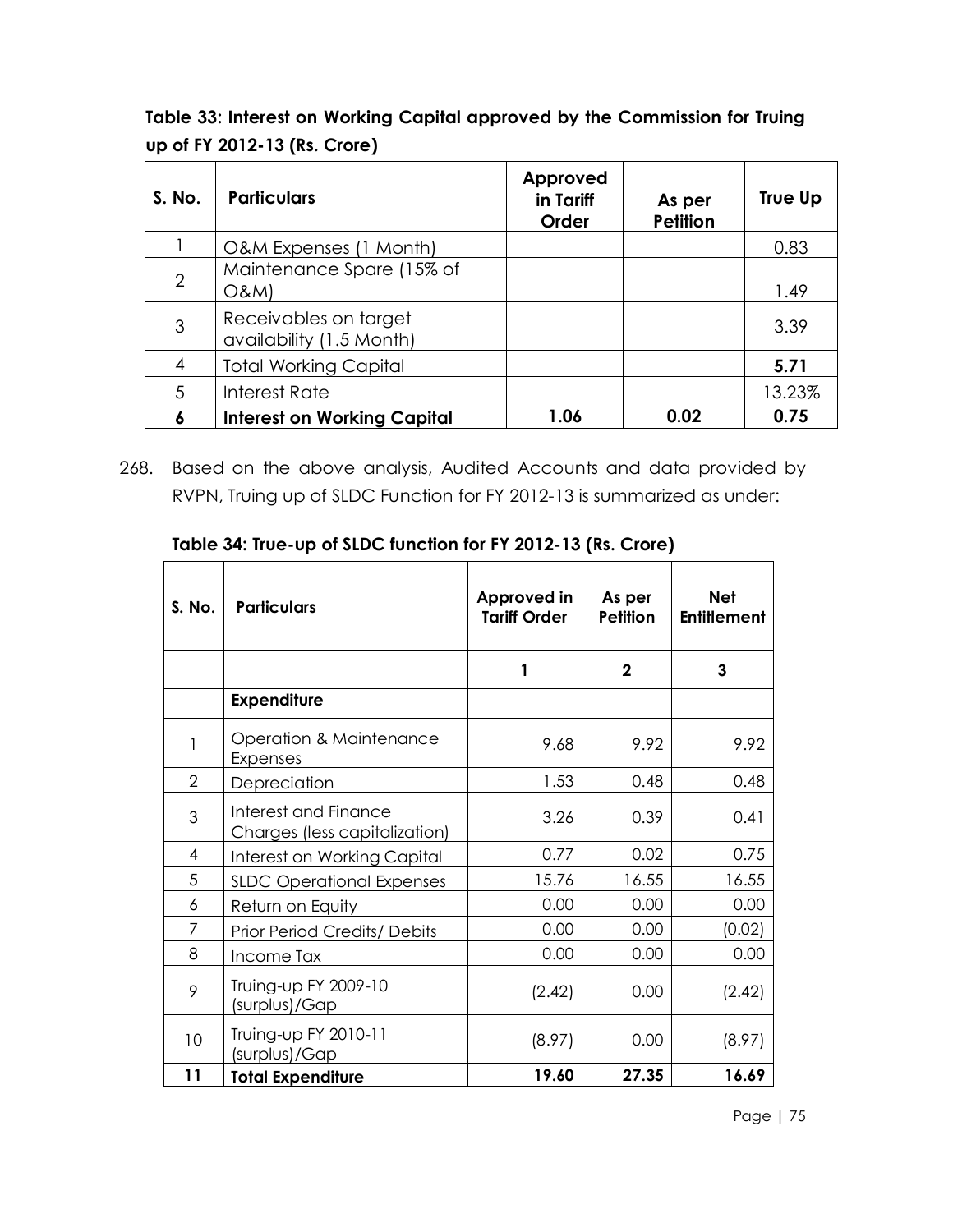| S. No.            | <b>Particulars</b>                                                                                                        | Approved in<br><b>Tariff Order</b> | As per<br><b>Petition</b> | <b>Net</b><br><b>Entitlement</b> |
|-------------------|---------------------------------------------------------------------------------------------------------------------------|------------------------------------|---------------------------|----------------------------------|
|                   |                                                                                                                           |                                    | 2                         | 3                                |
|                   | Revenue                                                                                                                   |                                    |                           |                                  |
| $12 \overline{ }$ | Revenue from SLDC charges                                                                                                 | 19.06                              | 27.42                     | 27.42                            |
| 13                | Other Income (Non-Tariff<br>income +Income from Open<br>Access +Grants and<br>subsidies +Income from<br>Turnkey projects) | 0.54                               | 0.95                      | 0.95                             |
| 14                | <b>Total Revenue</b>                                                                                                      | 19.60                              | 28.37                     | 28.37                            |
| 15                | <b>Total Revenue-Total</b><br><b>Expenditure</b>                                                                          | 0.00                               | 1.02                      | 11.67                            |

269. The treatment of the Surplus, amounting to Rs. 11.67 Crore on account of Truing-up of SLDC function for FY 2012-13 is dealt later in this order.

# **Partnership Projects:**

270. The Commission has carried out Truing up of Partnership Projects based on the Audited Annual Accounts of FY 2012-13 and the Petition filed by RVPN. The expenses of partnership projects are shared by the beneficiaries and RVPN has no control over these expenses. Therefore the loss or surplus on this account would be uncontrollable and would be passed on to the Discoms. The Truing up of FY 2012-13 has been summarized as under:

| S. No.          | <b>Particulars</b>                                    | Approved<br>in Tariff<br>Order | As per<br><b>Petition</b> | <b>Net</b><br><b>Entitlement</b> |
|-----------------|-------------------------------------------------------|--------------------------------|---------------------------|----------------------------------|
|                 |                                                       |                                | 2                         | 3                                |
| <b>Expenses</b> |                                                       |                                |                           |                                  |
|                 | Operation & Maintenance<br>Expenses                   | 187.40                         | 159.91                    | 159.91                           |
| 2               | Depreciation                                          | 24.03                          | 5.17                      | 5.17                             |
| 3               | Interest and Finance<br>Charges (less capitalization) | 0.82                           | 4.91                      | 4.91                             |

**Table 35: True-up of Partnership Projects for FY 2012-13 (Rs. Crore)**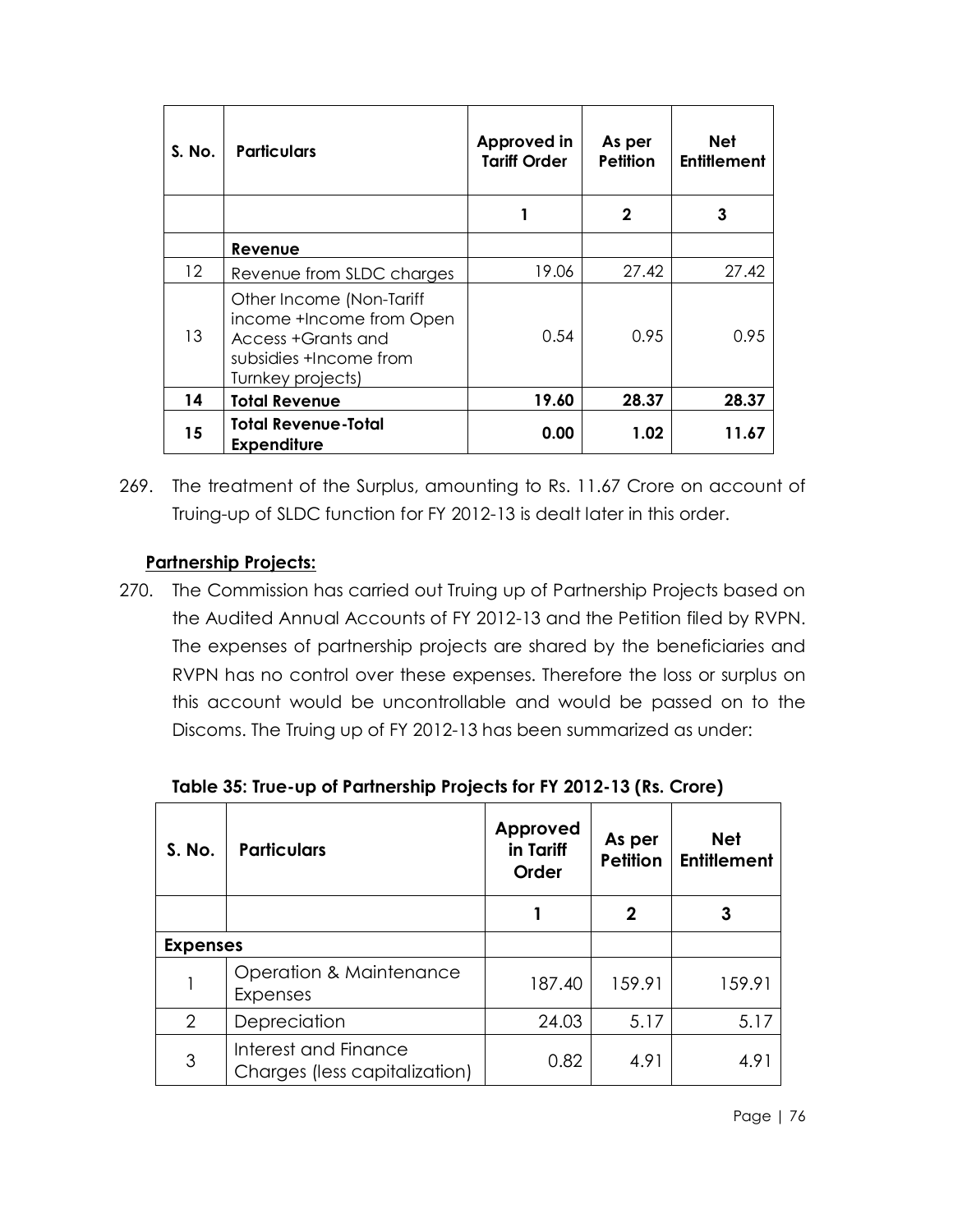| <b>S. No.</b>  | <b>Particulars</b>                                                                                                        | Approved<br>in Tariff<br><b>Order</b> | As per<br><b>Petition</b> | <b>Net</b><br><b>Entitlement</b> |
|----------------|---------------------------------------------------------------------------------------------------------------------------|---------------------------------------|---------------------------|----------------------------------|
|                |                                                                                                                           | 1                                     | $\overline{2}$            | 3                                |
| 4              | Interest on Working Capital                                                                                               | 0.00                                  | 0.00                      | 0.00                             |
| 5              | Generation fuel Cost                                                                                                      | 164.78                                | 188.69                    | 188.69                           |
| 6              | Other Expenses (including<br>prior period expenses,<br>extraordinary items & fringe<br>benefit tax) etc                   | 0.00                                  | 0.02                      | 0.02                             |
| $\overline{7}$ | Truing-up FY 2009-10<br>(surplus)/Gap                                                                                     | 0.00                                  | 0.00                      | 0.00                             |
| 8              | Truing-up FY 2010-11<br>(surplus)/Gap                                                                                     | 0.00                                  | 0.00                      | 0.00                             |
| 9              | <b>Total Expenditure</b>                                                                                                  | 377.03                                | 358.70                    | 358.70                           |
| Revenue        |                                                                                                                           |                                       |                           |                                  |
| 10             | Sale to Other states and<br>Common Pool                                                                                   | 254.17                                | 178.03                    | 178.03                           |
| 11             | Revenue from Discoms                                                                                                      | 120.79                                | 175.46                    | 175.46                           |
| 12             | Other Income (Non-Tariff<br>income +Income from<br>Open Access +Grants and<br>subsidies +Income from<br>Turnkey projects) | 2.07                                  | 5.22                      | 5.22                             |
| 13             | <b>Total Revenue</b>                                                                                                      | 377.03                                | 358.70                    | 358.70                           |
| 14             | <b>Total Revenue-Total</b><br><b>Expenditure</b>                                                                          | 0.00                                  | 0.00                      | 0.00                             |

271. After Truing up of Partnership Projects function for FY 2012-13, there is no gain or loss.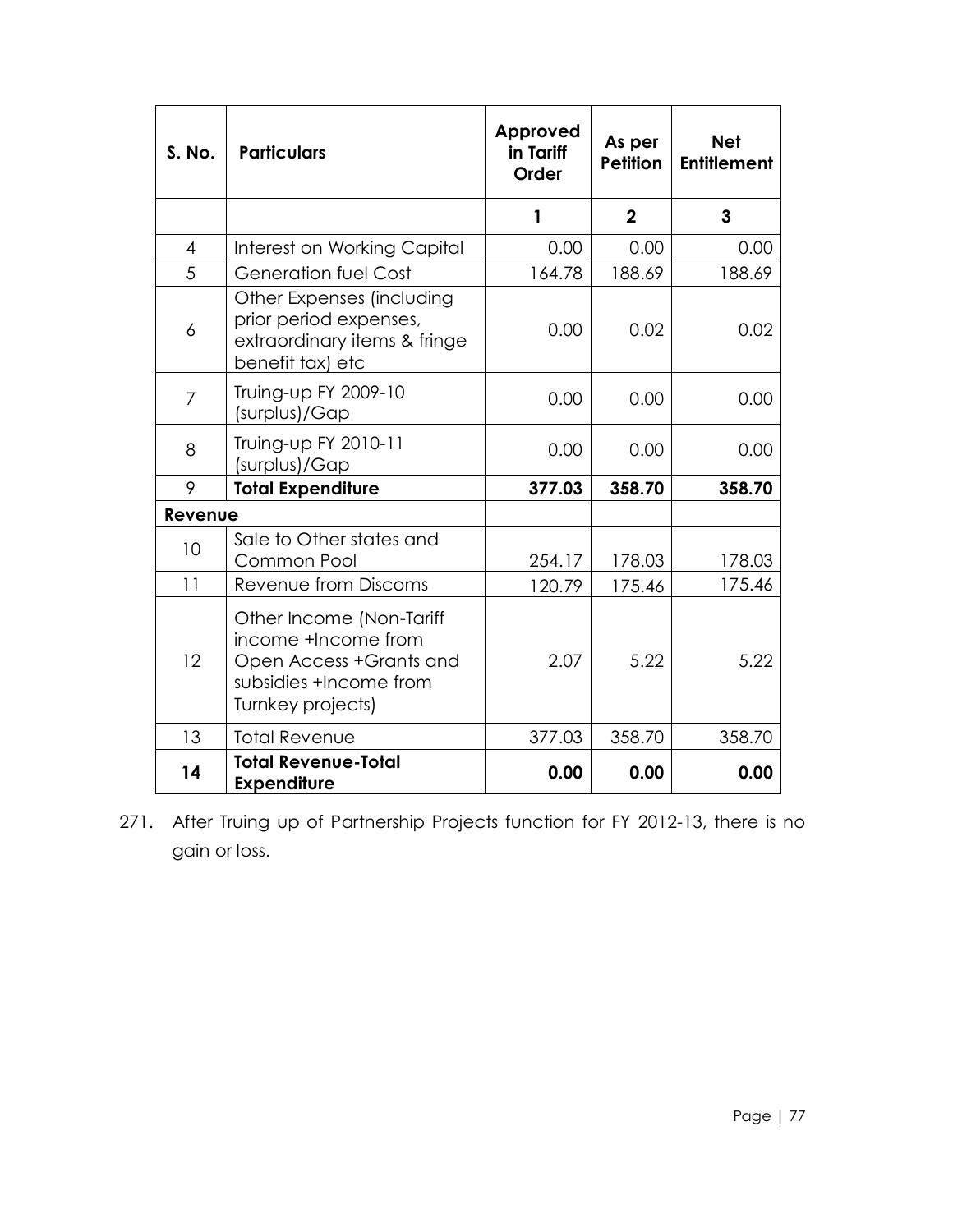# **Section – 5: Analysis of ARR for Transmission Function for FY 2014-15**

# **Transmission System Capacity**

# **RVPN's Projections:**

- 272. RVPN has projected a total capacity of 11442.42 MW to be handled by its transmission system during FY 2014-15. Out of this, 11017 MW has been allocated for the three Discoms and 425.42 MW for long term open access customers.
- 273. RVPN, in the Petition, submitted energy requirement of Discoms as 66895 MU including 2485 MU for open access customers. However, in reply to stakeholders' comments, RVPN submitted that 2485 MU for Open Access customers is not included in the Discoms' requirement. Thus, RVPN has projected total energy transmission of 69380 MU to be handled by its transmission system during FY 2014-15. RVPN has also submitted the status of year-wise energy flow approved in Tariff Orders and actual energy flow during FY 2010-11 to FY 2013-14 in the RVPN system as under:

|  |  |  | Table 36: Energy flow on InSTS submitted by RVPN (in MU) |  |  |
|--|--|--|----------------------------------------------------------|--|--|
|  |  |  |                                                          |  |  |

| <b>Particulars</b>                                   | FY 2010- | FY 2011- | FY 2012-   FY 2013- | 14    |
|------------------------------------------------------|----------|----------|---------------------|-------|
| Energy transmission on system as<br>per Tariff Order | 44800    | 50672    | 52477               | 54615 |
| Actual Energy in RVPN InSTS                          | 47210    | 51126    | 54982               | 60475 |

# **Commission's Analysis:**

274. The Commission considers it appropriate to approve the transmission capacity to be handled as proposed by RVPN during FY 2014-15 as under:

**Table 37: Approved Transmission Capacity for FY 2014-15 (in MW)**

| <b>Particulars</b>                                                             | As per<br><b>Petition</b> | Approved by<br>Commission |
|--------------------------------------------------------------------------------|---------------------------|---------------------------|
| <b>Transmission Capacity (Discoms)</b>                                         | 11017                     | 11017                     |
| Transmission Capacity (Long Term Open<br>Access)                               | 425.42                    | 425.42                    |
| <b>Total Transmission Capacity (Discoms +</b><br><b>Long Term Open Access)</b> | 11442.42                  | 11442.42                  |

275. The Commission also approves RVPN's projection of energy flow to be handled by its transmission system as under: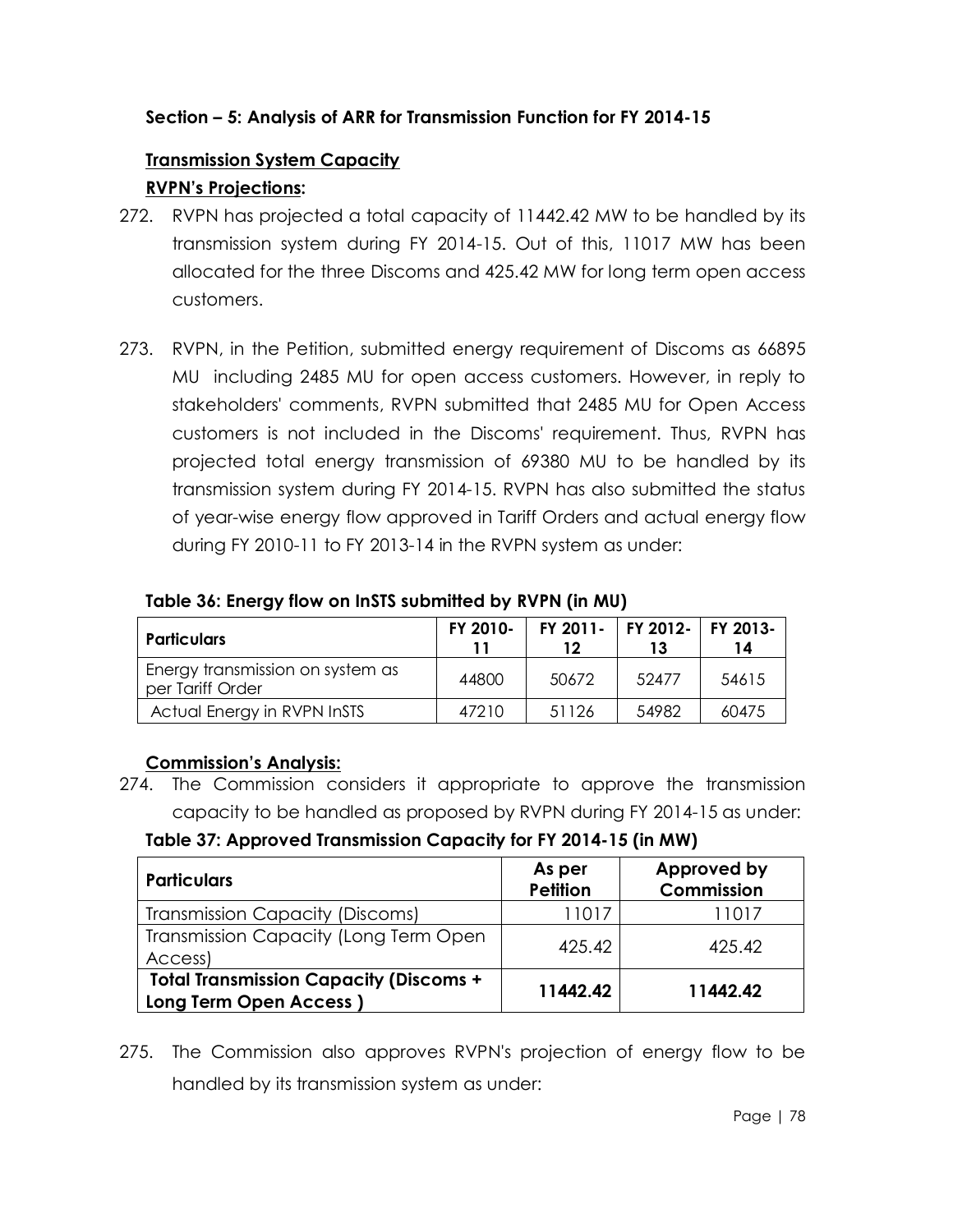| <b>Particulars</b>                                                             | As per<br><b>Petition</b> | Approved by<br>Commission |
|--------------------------------------------------------------------------------|---------------------------|---------------------------|
| Energy Flow (Discoms)                                                          | 66895                     | 66895                     |
| Energy Flow (Long Term Open Access)                                            | 2485                      | 2485                      |
| <b>Total Transmission Capacity (Discoms +</b><br><b>Long Term Open Access)</b> | 69380                     | 69380                     |

### **Table 38: Approved Energy flow on transmission system for FY 2014-15 (in MU)**

# **Transmission Losses**

## **RVPN's Projections:**

276. RVPN has projected transmission losses at 4.20% for FY 2014-15. RVPN has also submitted the transmission loss for preceding five years i.e. from FY 2009-10 to FY 2013-14 as under:

| Year       | <b>InSTS Transmission Loss</b><br>specified in ARR Order (%) | <b>Actual InSTS Transmission</b><br>Loss (%) |
|------------|--------------------------------------------------------------|----------------------------------------------|
| FY 2009-10 | 4.40%                                                        | 4.37%                                        |
| FY 2010-11 | 4.40%                                                        | 4.31%                                        |
| FY 2011-12 | 4.20%                                                        | 4.33%                                        |
| FY 2012-13 | 4.20%                                                        | 4.16% (Prov.)                                |
| FY 2013-14 | 4.20%                                                        | 4.21% (Prov.)                                |

#### **Table 39: Transmission Losses as submitted by RVPN**

277. In reply dated 30.07.2014, RVPN has submitted the loss reduction trajectory for the MYT Control Period from FY 2014-15 to FY 2018-19 as under:

#### **Table 40: Transmission Losses as submitted by RVPN**

| Year       | <b>InSTS Transmission Loss</b><br>Trajectory (%) |
|------------|--------------------------------------------------|
| FY 2014-15 | 4.20%                                            |
| FY 2015-16 | 4.15%                                            |
| FY 2016-17 | 4.10%                                            |
| FY 2017-18 | 4.05%                                            |
| FY 2018-19 | 4.00%                                            |

278. RVPN further submitted that transmission loss reduction for MYT Control period from FY 2014-15 to FY 2018-19 will be achieved by way of creation of EHV sub-stations and lines, which will reduce the system losses and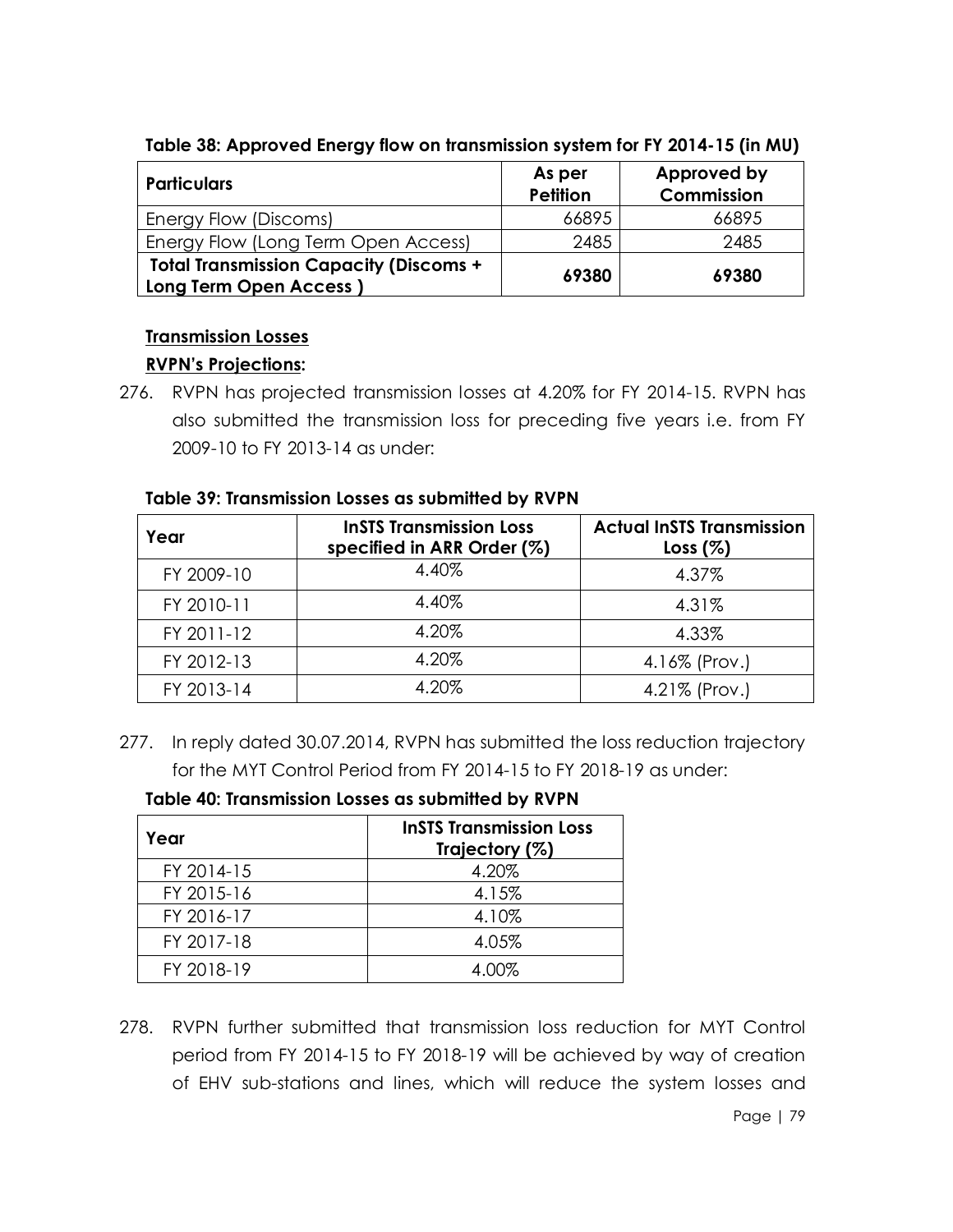strengthen the system to improve system availability.

## **Commission's Analysis:**

279. The Commission has considered it appropriate to approve the transmission losses of 4.20% as projected by Petitioner for FY 2014-15, which is the same as that approved by the Commission from FY 2011-12 onwards, and also approves the loss reduction trajectory submitted by RVPN, as under:

| Table 41: Approved Transmission Loss reduction trajectory for the MYT Control |
|-------------------------------------------------------------------------------|
| Period from FY 2014-15 to FY 2018-19                                          |

| Year       | <b>InSTS Transmission Loss</b><br>Trajectory (%) |
|------------|--------------------------------------------------|
| FY 2014-15 | 4.20%                                            |
| FY 2005-16 | 4.15%                                            |
| FY 2016-17 | 4.10%                                            |
| FY 2017-18 | 4.05%                                            |
| FY 2018-19 | 4.00%                                            |

## **Capitalization**

- 280. The investment plan furnished by RVPN indicates works of Rs. 1790 Crore, which would get completed in FY 2014-15. It is obvious that commissioning of the works for which a significant provision has been kept in the year 2014-15 would spill over to the year 2015-16 and accordingly, their cost can be reduced from the capitalization for the year 2014-15.
- 281. The progress of asset addition by RVPN in FY 2011-12 and FY 2012-13 as per audited accounts reveals that the Gross Fixed Assets (GFA) addition for Transmission function has been as follows:

#### **Table 42 : Asset capitalization during FY 2011-12 to FY 2012-13 (Rs. Crore)**

| <b>Particulars</b>                      | FY 2011-12 | FY 2012-13 |
|-----------------------------------------|------------|------------|
| Actual Capitalization                   | 1193.66    | 124.82     |
| Capitalization Approved in Tariff Order | 1800       | 450        |

Page | 80 282. It can be seen from the above table that during FY 2011-12 and FY 2012- 13, the actual asset capitalization has been significantly lower than that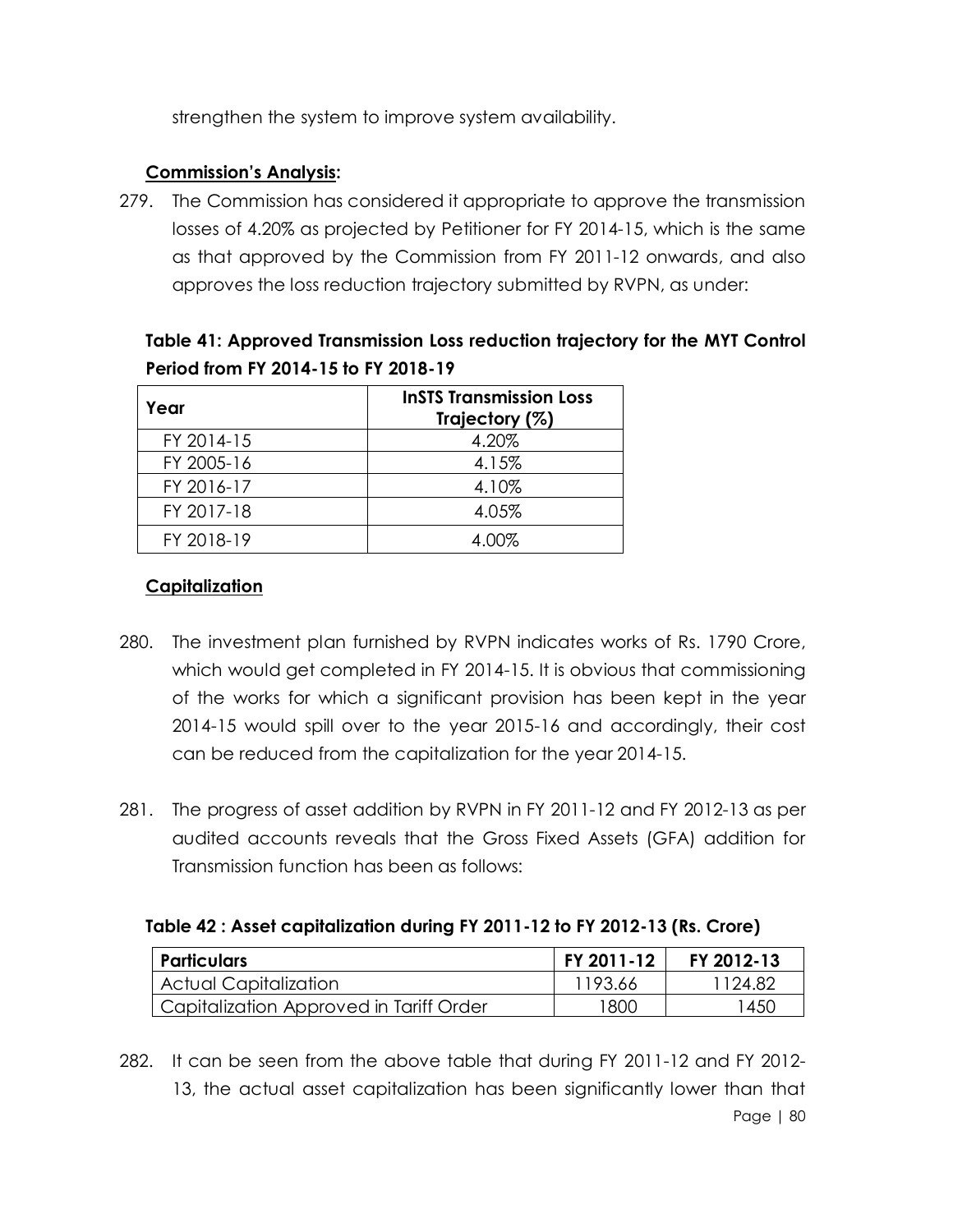approved by the Commission in the respective Tariff Order. Therefore, the Commission has considered average of capitalization during FY 2011-12, FY 2012-13 and FY 2013-14 to project capitalization for FY 2014-15. As regards capitalization for FY 2013-14, the Commission has considered the approved capitalization of Rs. 2164 Crore as per Tariff Order. The Commission has approved asset capitalization for FY 2014-15 as under:

## **Table 43: Asset capitalization approved for FY 2014-15 (Rs. Crore)**

| <i><b>Particulars</b></i> | FY 2014-15 |
|---------------------------|------------|
| Capitalization            | 1494.16    |

283. Investment plan approved for FY 2014-15 for transmission works including SLDC function is Rs. 1539 Crore, therefore capitalization approved as above is approximately 97% of the approved investment plan.

# **Transmission Network expansion for FY 2014-15**

## **RVPN's Projections:**

284. The following table summarises the physical transmission network addition during FY 2014-15 as projected by RVPN.

|  |                   | Table 44: Physical transmission network addition during FY 2014-15 as |  |  |  |
|--|-------------------|-----------------------------------------------------------------------|--|--|--|
|  | projected by RVPN |                                                                       |  |  |  |

| S.<br>No.    | <b>Particulars</b>                        | Unit | FY2014-15<br>(Projected) |
|--------------|-------------------------------------------|------|--------------------------|
|              | <b>Addition of new Transmission Lines</b> |      |                          |
| A            | 765kV Lines                               | c-km | 0.00                     |
| B            | 400kV Lines                               | c-km | 300.00                   |
| C            | 220kV Lines                               | c-km | 1000.00                  |
| D            | 132kV Lines                               | c-km | 600.00                   |
| $\mathbf{2}$ | <b>Sub-Stations</b>                       |      |                          |
| A            | 765kV Sub-Station (Nos/MVA)               | Nos. | 2/3000                   |
| B            | 400kV Sub-Station (Nos/MVA)               | Nos. | 1/315                    |
| С            | 220kV Sub-Station (Nos/MVA)               | Nos. | 8/920                    |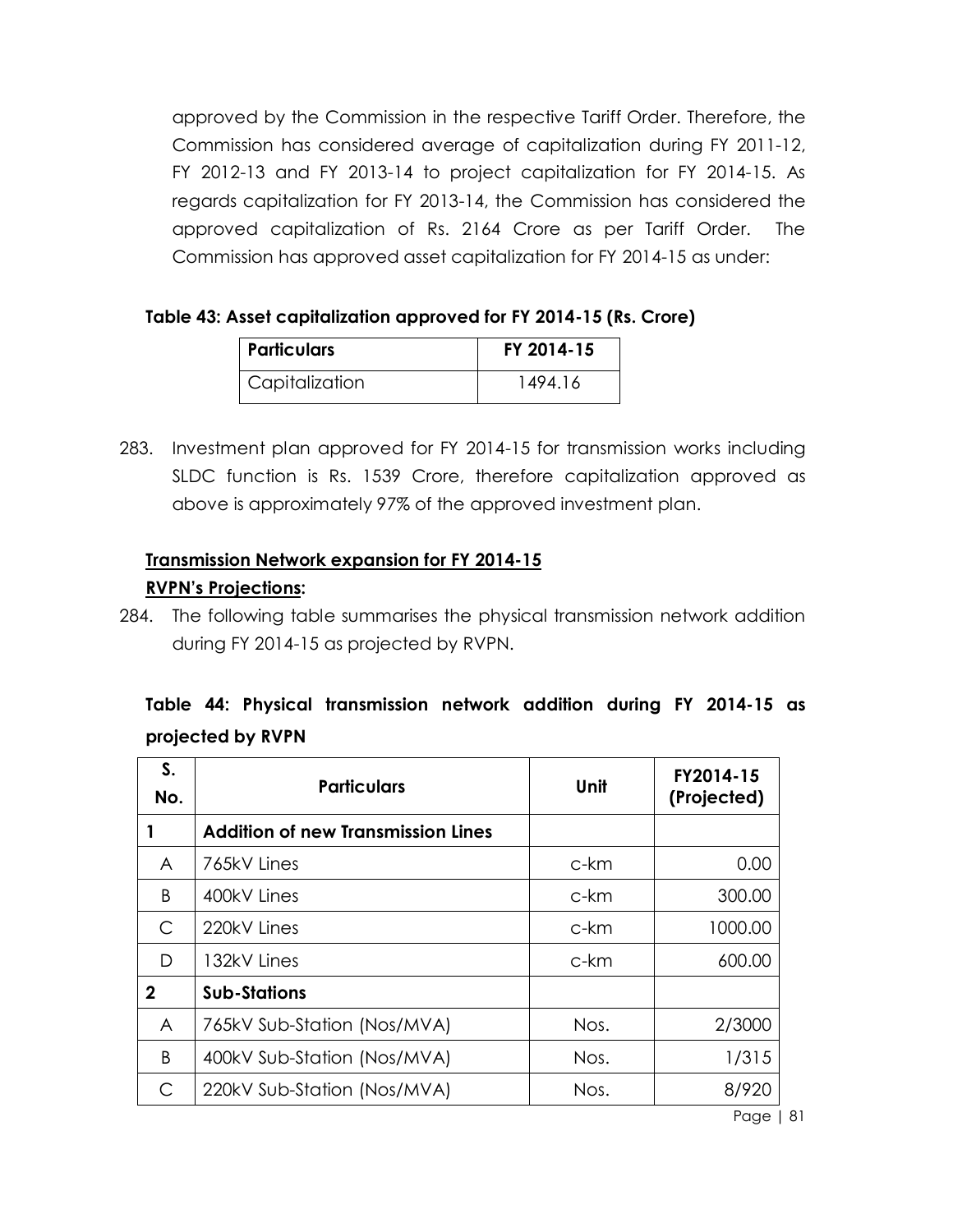| S.<br>No. | <b>Particulars</b>                                    | Unit       | FY2014-15<br>(Projected) |
|-----------|-------------------------------------------------------|------------|--------------------------|
| D         | 132kV Sub-Station (Nos/MVA)                           | Nos.       | 20/600                   |
| 3         | <b>Transformer</b><br>Augmentation<br>of<br>Capacity* | <b>MVA</b> | 2125                     |
| 4         | No. of Feeder Bays added**                            |            |                          |
| A         | 765kV                                                 | Nos.       | 21                       |
| B         | 400kV                                                 | Nos.       | 39                       |
| C         | 220kV                                                 | Nos.       | 46                       |
| D         | 132kV                                                 | Nos.       | 112                      |

\* *For FY 2014-15- Includes 2125 MVA for augmenting transformation capacity at existing sub-stations and balance 4835 MVA for new stations.*

*\*\* Includes bays creation at existing stations @10% of new bays.*

## **Commission's Analysis:**

285. The Commission observed that projected augmentation of Transformer Capacity is 2125 MVA in the ARR Petition, while in the revised investment plan it is 2150 MVA for the same investment of Rs. 1810 Crore. The Commission has considered augmentation of Transformer Capacity as per the revised investment plan. The Commission observes that RVPN has projected the details about physical asset addition in terms of transmission line (ckt-km), MVA capacity, and number of bays for FY 2014-15 on the higher side considering higher capitalization during the year. The Commission has therefore, worked out pro-rata addition to physical assets on the basis of approved capitalization vis-à-vis that projected by RVPN.

# **Operation and Maintenance Expenses**

#### **RVPN's projection**

286. In the Tariff Regulations, 2014, norms for operation and maintenance expense have been specified on the basis of ckt-km, MVA capacity, and feeder bay for different voltage levels. RVPN, in its Tariff Petition, has submitted the following asset addition on the basis of ckt-km, MVA capacity, and feeder bays during FY 2014-15 and accordingly, operation and maintenance expense has been projected.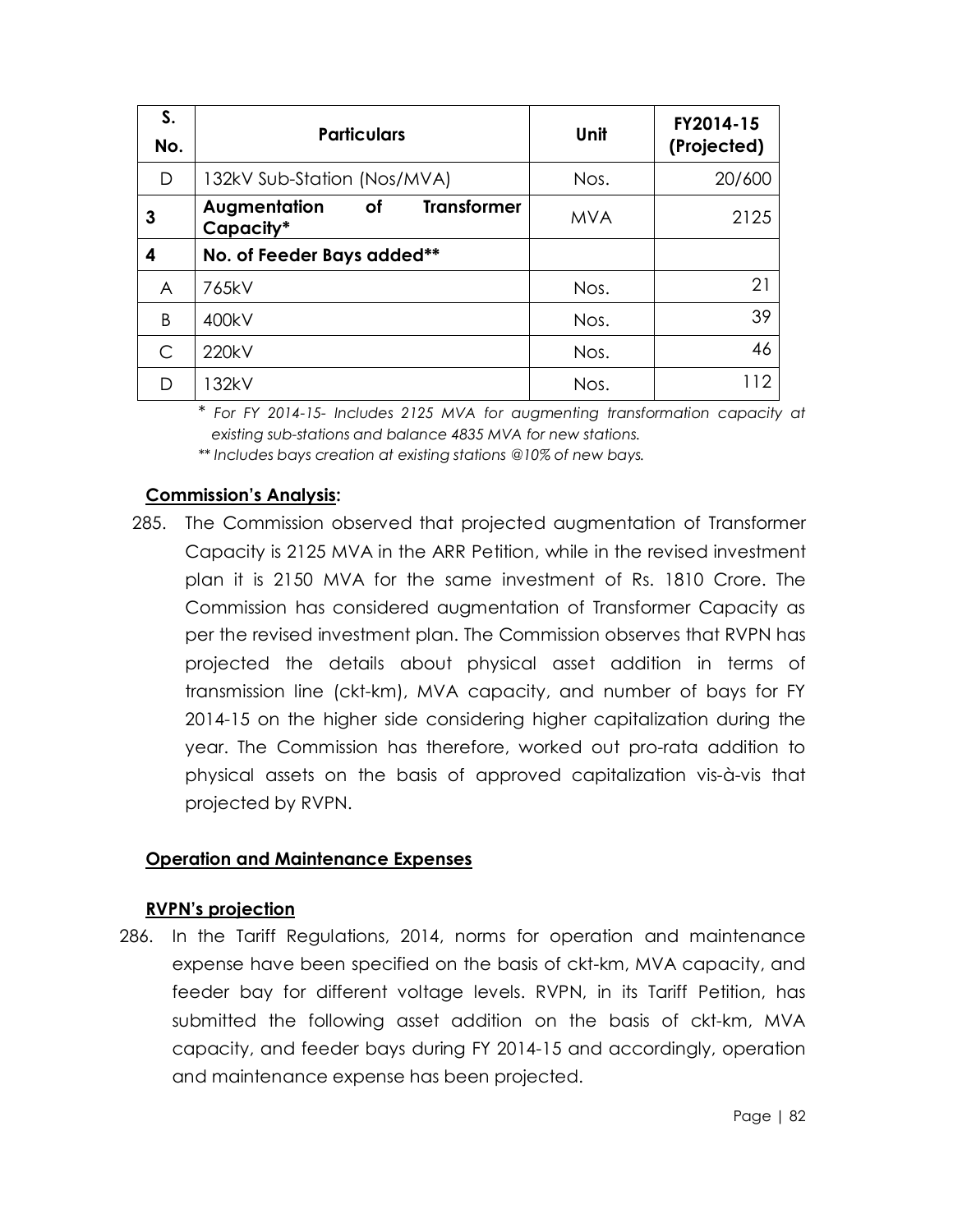| Sr. No.      | <b>Particulars</b>                     | FY 2014-15 |  |  |
|--------------|----------------------------------------|------------|--|--|
|              |                                        | Projected  |  |  |
| $\mathbf{1}$ | <b>Circuit-Kilometer Basis</b>         |            |  |  |
| A            | Opening Balance of ckt-km              |            |  |  |
|              | 765 KV                                 | 425.50     |  |  |
|              | 400 KV                                 | 3278.31    |  |  |
|              | 220 KV                                 | 12235.76   |  |  |
|              | 132 KV                                 | 15154.09   |  |  |
| B            | Addition of ckt-km during year         |            |  |  |
|              | 765 KV                                 | 0.00       |  |  |
|              | 400 KV                                 | 300.00     |  |  |
|              | 220 KV                                 | 1000.00    |  |  |
|              | 132 KV                                 | 600.00     |  |  |
| $\mathbf 2$  | <b>MVA Basis</b>                       |            |  |  |
| A            | Opening Balance of MVA Capacity        | 53109.00   |  |  |
| B            | Addition of MVA Capacity during year   | 6960.00    |  |  |
| 3            | Feeder bay basis                       |            |  |  |
| A            | Opening Balance of Feeder bay          |            |  |  |
|              | 765 KV                                 | 0.00       |  |  |
|              | 400 KV                                 | 50.00      |  |  |
|              | 220 KV                                 | 614.00     |  |  |
|              | 132 KV                                 | 2283.00    |  |  |
| B            | Addition of Feeder bay during the year |            |  |  |
|              | 765 KV                                 | 21         |  |  |
|              | 400 KV                                 | 39         |  |  |
|              | 220 KV                                 | 46         |  |  |
|              | 132 KV                                 | 112        |  |  |

**Table 45: Physical transmission network to be put to use during FY 2014-15 as projected by RVPN**

287. On the basis of above physical network capacity addition, RVPN has projected following operation and maintenance expense for FY 2014-15: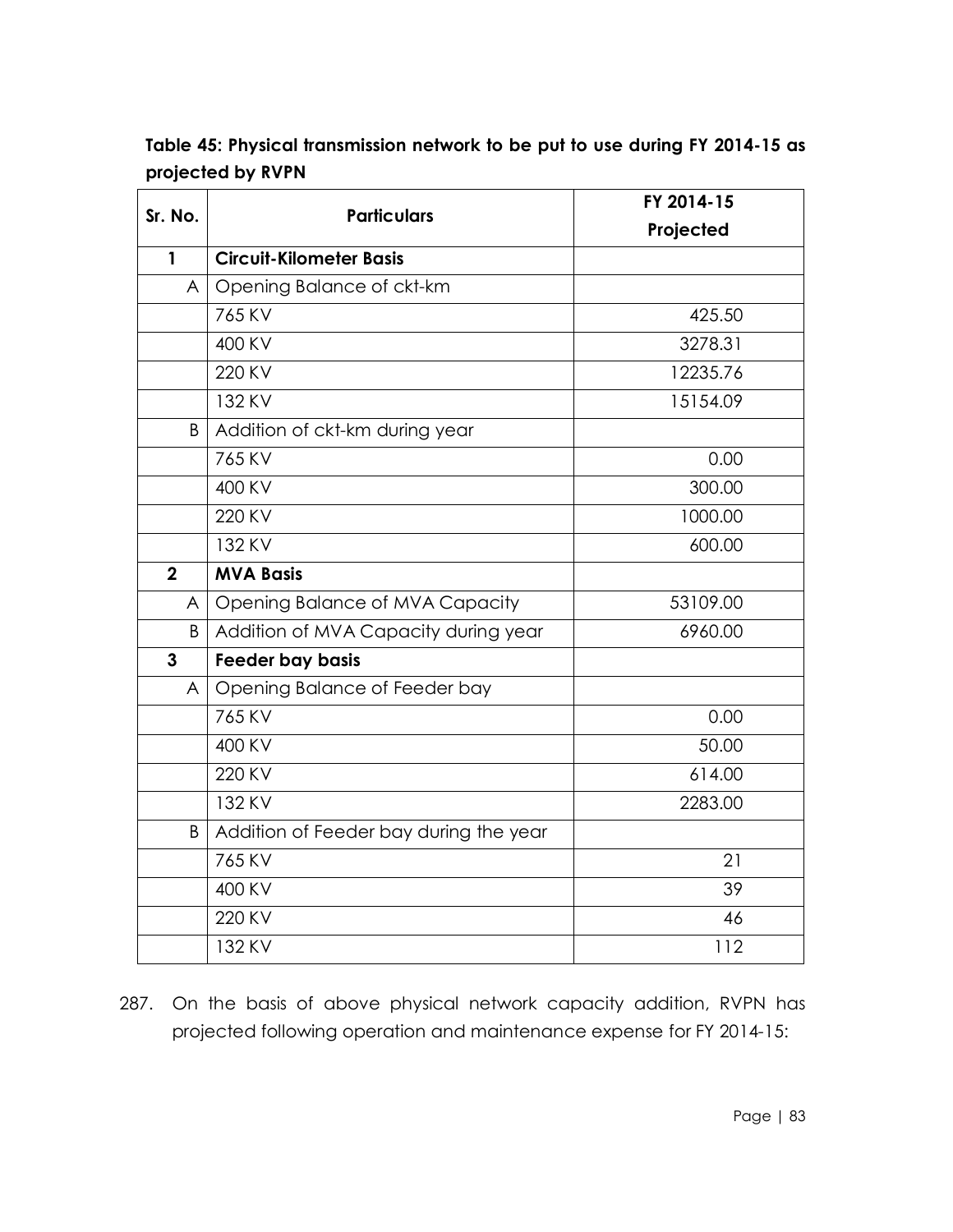| <b>Particulars</b>                       | FY 2014-15 |  |
|------------------------------------------|------------|--|
|                                          | Projected  |  |
| O&M cost for transmission lines (ckt km) | 125.84     |  |
| O&M cost for substation (MVA)            | 345.19     |  |
| O&M cost for feeder bays (no)            | 242.31     |  |
| <b>Total O&amp;M Expenses</b>            | 713.34     |  |

**Table 46: Projected Operation and Maintenance Expenses by RVPN (Rs Crore)**

#### **Commission's Analysis**

288. As the Commission has reduced the capitalization for FY 2014-15, there shall be proportionate reduction in physical asset addition. Accordingly, considering the actual physical asset addition approved in previous section of Truing-up for FY 2012-13, as base, and approved physical asset addition in FY 2013-14 as per Tariff Order and estimated addition in FY 14- 15, the Commission has approved the O&M costs as under:

**Table 47: Projected Operation and Maintenance Expenses approved by the Commission (Rs Crore)**

| <b>Particular</b>                        | FY 2014-15 |  |
|------------------------------------------|------------|--|
|                                          | Approved   |  |
| O&M cost for transmission lines (ckt km) | 131.21     |  |
| O&M cost for substation (MVA)            | 338.15     |  |
| O&M cost for feeder bays (no)            | 237.84     |  |
| <b>Total O&amp;M Expenses</b>            | 707.20     |  |

289. The Commission is of the view that the approved operation and maintenance expenses shall be sufficient to meet the expenses required for operation and maintenance including the requirement towards current contribution for pension and gratuity fund.

#### **Depreciation RVPN's Projections:**

Page | 84 290. RVPN has projected Rs. 433.38 Crore as depreciation charges for FY 2014- 15. RVPN submitted that depreciation has been charged on straight line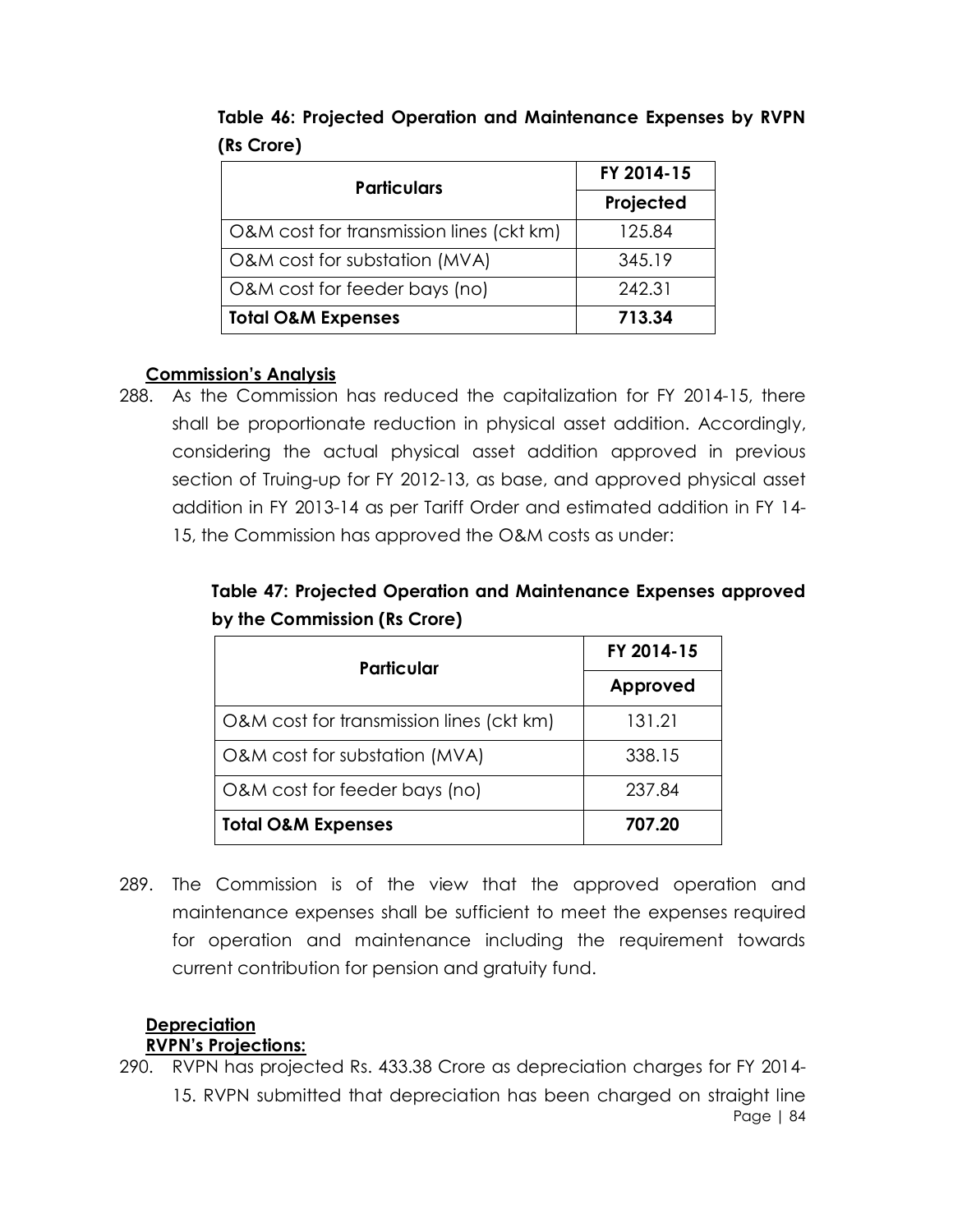method for 90% of value of asset considering 10% salvage value after useful life. No depreciation has been applied for assets, which have been depreciated up to 90% of value. RVPN further submitted that depreciation charge has been computed based on the depreciation rates specified in RERC Tariff Regulations, 2014. Projection of RVPN for FY 2014-15 are presented in the table below:

| Particulars  | FY 2012-13 | FY 2013-14 | FY 2014-15 |
|--------------|------------|------------|------------|
|              | Actual     | Estimated  | Projected  |
| Depreciation | 296.59     | 343.41     | 433.38     |

| Table 48: Depreciation charges submitted by RVPN for FY 2014-15 (Rs Crore) |  |  |
|----------------------------------------------------------------------------|--|--|
|----------------------------------------------------------------------------|--|--|

- 291. RVPN submitted that the principal reason for increase in depreciation during FY 2013-14 and FY 2014-15 is estimated addition of GFA in accordance with the investment plan undertaken.
- 292. RVPN submitted that Fixed Asset Register has been completed up to FY 2012-13.

# **Commission's Analysis:**

293. The Commission has approved the capitalization for FY 2014-15 as Rs. 1494.16 Crore taking the average of capitalization for previous three years as detailed in the approval of Investment Plan. Therefore for computing the depreciation, the Commission has considered the closing GFA of Trueup Order for FY 2012-13 as opening GFA for FY 2013-14 and closing GFA of FY 2013-14 as opening GFA for FY 2014-15. Depreciation for FY 2014-15 has been computed on the basis of opening GFA of FY 2014-15 plus half of average addition during FY 2014-15 to arrive at GFA at the midpoint of the year. The Commission has considered the average depreciation rates of 3.32% submitted by RVPN for FY 2014-15. Accordingly depreciation worked out for FY 2014-15 is as under:

| Particulars                                    | Amount    |  |
|------------------------------------------------|-----------|--|
| Opening GFA as on 1st April, 2013 (closing GFA | 10,541.12 |  |
| from the Audited Accounts for FY 2012-13)      |           |  |

**Table 49: Depreciation charges for FY 2014-15 (Rs Crore)**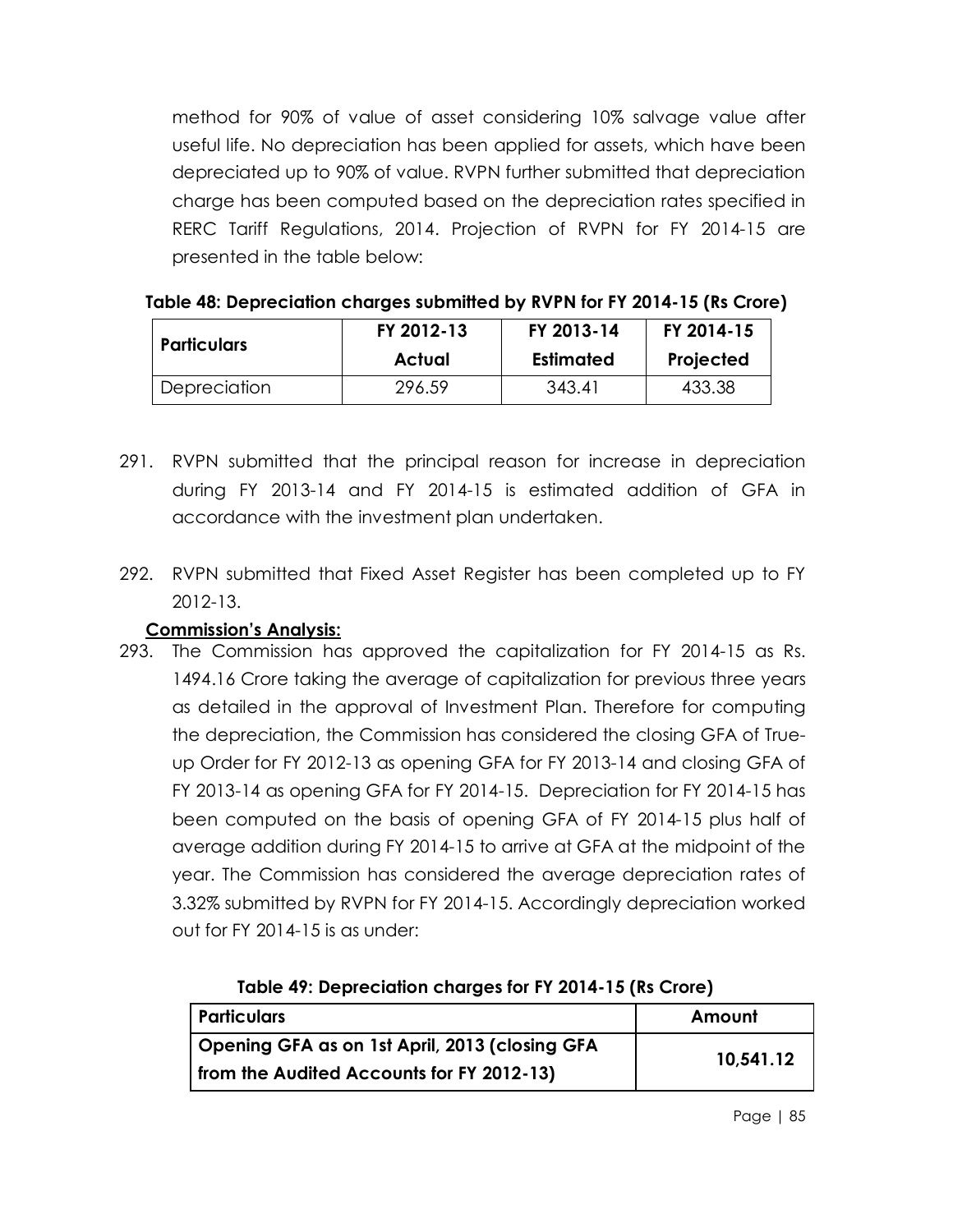| <b>Particulars</b>                                  | Amount    |
|-----------------------------------------------------|-----------|
| Add: Addition during FY 2013-14 as per Tariff Order | 2,164.00  |
| Opening GFA as on 1st April, 2014                   | 12,705.12 |
| Add: Addition during FY 2014-15                     | 1494.16   |
| <b>Closing Balance of GFA</b>                       | 14199.28  |
| Average GFA for Depreciation for FY 2014-15         | 13,452.20 |
| Depreciation Rate (%)                               | 3.32%     |
| <b>Depreciation</b>                                 | 446.19    |

294. The Commission observes that the depreciation claimed by petitioner for FY 2014-15 is Rs. 433.38 Crore. However the Commission considers it appropriate to approve the depreciation charges arrived on the basis of capitalization approved as under:

#### **Table 50: Approved Depreciation charges for FY 2014-15 (Rs Crore)**

| <b>Particulars</b>  | As per petition | Approved by<br><b>Commission</b> |
|---------------------|-----------------|----------------------------------|
| <b>Depreciation</b> | 433.38          | 446.19                           |

#### **Additional Contribution towards Pension and Gratuity RVPN's Projections:**

295. RVPN has projected nil additional contribution towards Pension and Gratuity.

#### **Commission's Analysis:**

296. The Commission observed that RVPN has not projected any additional contribution towards Pension and Gratuity trust. Hence, the Commission has not allowed any expenditure under this head.

#### **Interest and Finance Charges RVPN's Projections:**

297. RVPN has projected the interest and finance charges of Rs 883.34 Crore for FY 2014-15.

#### **Commission's Analysis:**

Page | 86 298. The Commission has considered a normative approach as per Regulation 19 of RERC Tariff Regulations, 2014. In this approach, 80% of the capitalisation undertaken in any year has been considered to be financed through loan and balance 20% has been considered to be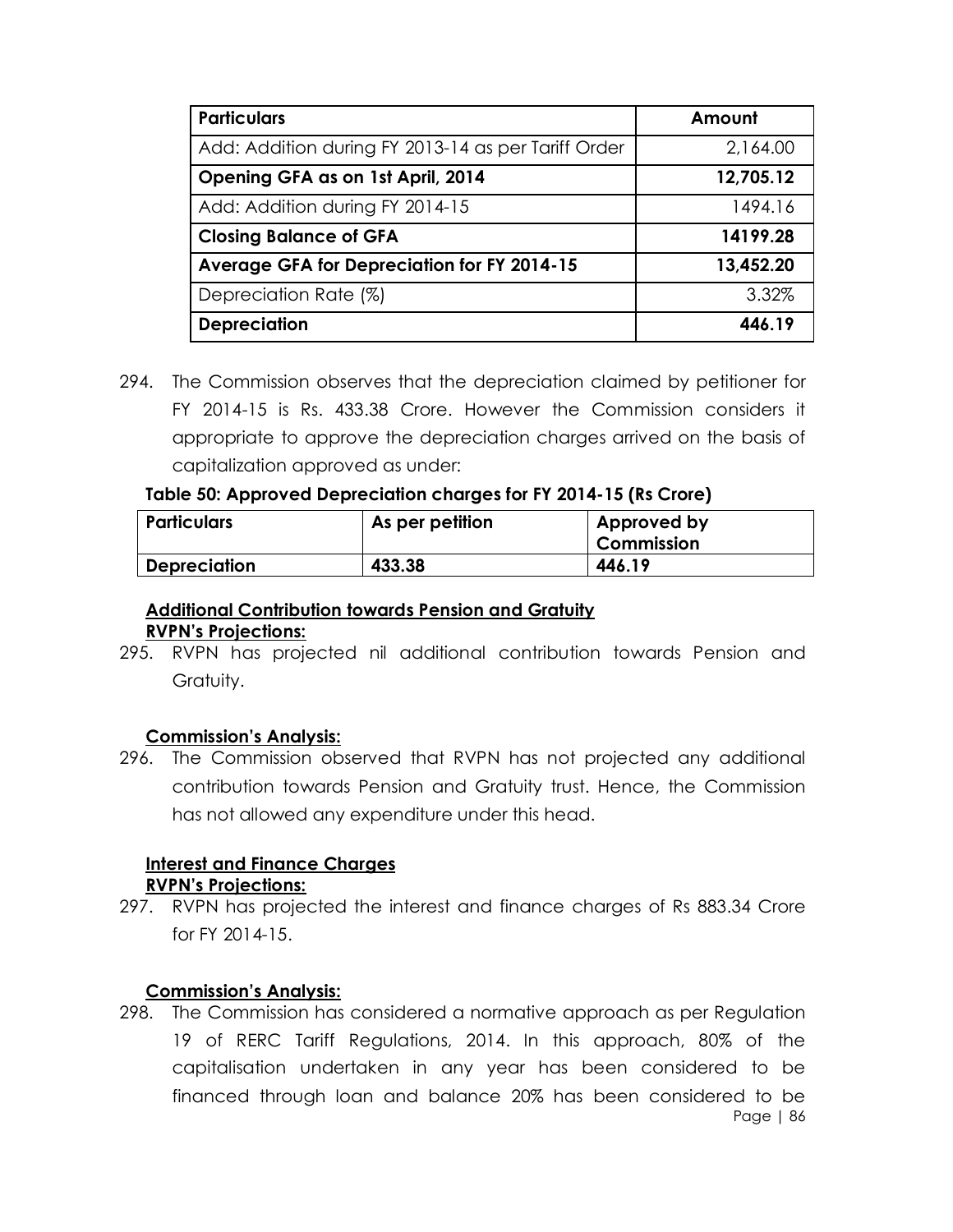funded through equity contributions. The portion of capital expenditure financed through consumer contributions and grants has been separated as the depreciation thereon would not be charged to the consumers.

- 299. As regards Opening loan for long-term loan pertaining to GFA for FY 2014- 15, the Commission has considered closing long-term loan pertaining to GFA of FY 2012-13 as opening for FY 2013-14 and further, closing long-term loan pertaining to GFA of FY 2013-14 as opening loan for FY 2014-15.
- 300. Allowable depreciation for the year has been considered as normative loan repayment.
- 301. The interest rate of 11.86% has been considered as per the Petition. As regards other finance charges for FY 2014-15, the Commission has considered it on the same level of FY 2012-13.
- 302. The interest on long term loans approved by the Commission for FY 2014- 15 is as under:

# **Table 51: Approved consolidated Interest and Finance charges for FY 2014-15 (Rs. Crore)**

| <b>Particulars</b>                                       | Reference            | FY 2013-14 | FY 2014-15 |
|----------------------------------------------------------|----------------------|------------|------------|
| Capitalisation approved (SLDC<br>+Transmission Function) |                      | 2164.00    | 1494.36    |
| Consumer's Contribution                                  | $\overline{2}$       | 0.00       | 16.01      |
| Net Capitalisation during the<br>year                    | $3=1-2$              | 2164.00    | 1478.35    |
| Equity addition                                          | $4 = 3*20%$          | 432.80     | 295.67     |
| Long term loan additions                                 | $5 = 3*80%$          | 1731.20    | 1182.68    |
| Weighted Average Interest Rate<br>(as per Petition)      | 6                    |            | 11.86%     |
| <b>Opening Balance of Loan</b>                           | 7                    | 4727.82    | 6089.69    |
| Loan Repayment (equal to<br>depreciation allowed)        | 8                    | 369.33     | 446.68     |
| Closing Balance of Loan                                  | $9 = 7 + 5 - 8$      | 6089.69    | 6825.70    |
| Average Loan Amount                                      | $10 = Average(7, 9)$ |            | 6457.70    |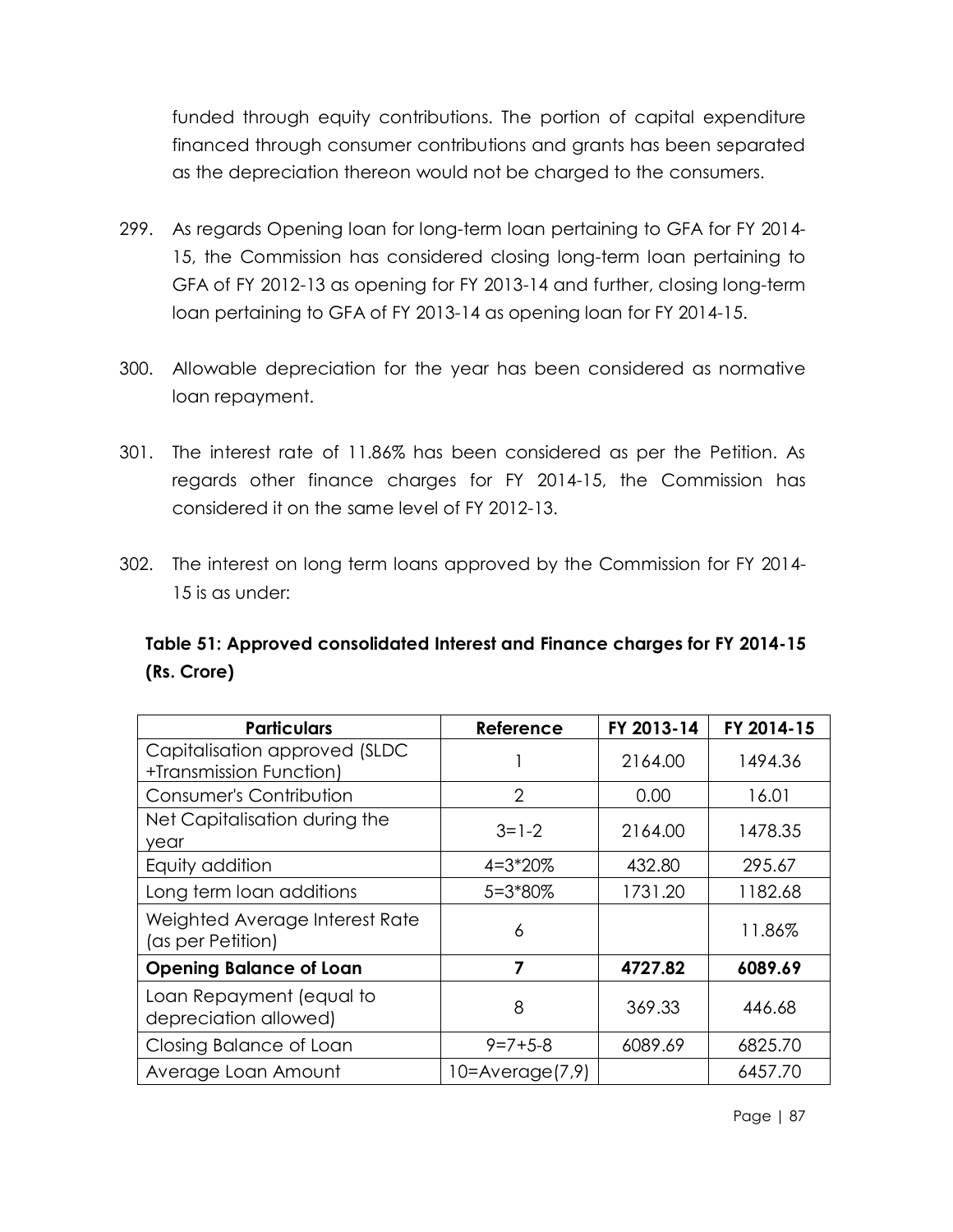| <b>Particulars</b>                          | Reference   | FY 2013-14 | FY 2014-15 |
|---------------------------------------------|-------------|------------|------------|
| <b>Interest Amount</b>                      | $11 = 10*6$ |            | 766.04     |
| Other Finance Charges                       | ר ו         |            | -39.39     |
| <b>Total Interest &amp; Finance Charges</b> | $13=11+12$  |            | 805.43     |

303. As the net interest and finance charges computed are consolidated, the Commission has allocated the net interest and finance charges between Transmission and SLDC Functions as per the ratio in Truing up FY 2012-13 as shown in the table below:

**Table 52: Approved Interest and Finance charges for FY 2014-15 (Rs. Crore)**

| <b>Particulars</b>             | FY 2012-13 | FY 2014-15 |
|--------------------------------|------------|------------|
| Net Interest & Finance charged |            | 805.43     |
| Trans                          | 99.92%     | 804.82     |
| <b>SLDC</b>                    | 0.08%      | 0.61       |

304. Therefore, the Commission approves the interest and finance charges for FY 2014-15 as follows:

| Table 53: Approved interest and finance charges for FY 2014-15 (Rs Crore) |  |
|---------------------------------------------------------------------------|--|
|---------------------------------------------------------------------------|--|

| <b>Particulars</b>                  | As per Petition | <b>Approved by the Commission</b> |
|-------------------------------------|-----------------|-----------------------------------|
| Interest Amount                     | 829.19          | 765.43                            |
| <b>Other Finance Charges</b>        | 54.15           | 39.39                             |
| <b>Total Interest &amp; Finance</b> | 883.34          | 804.82                            |
| <b>Charges</b>                      |                 |                                   |

# **Working Capital and Interest on Working Capital RVPN's Projections:**

305. RVPN has projected the interest on working capital as Rs. 47.53 Crore for FY 2014-15. RVPN has further submitted that working capital has been calculated as per norms and interest rate has been considered as 12.21% for FY 2014-15 as per RERC Tariff Regulations, 2014. RVPN submitted that increase in interest in working capital is due to increase in O&M expenses and Receivables for FY 2014-15.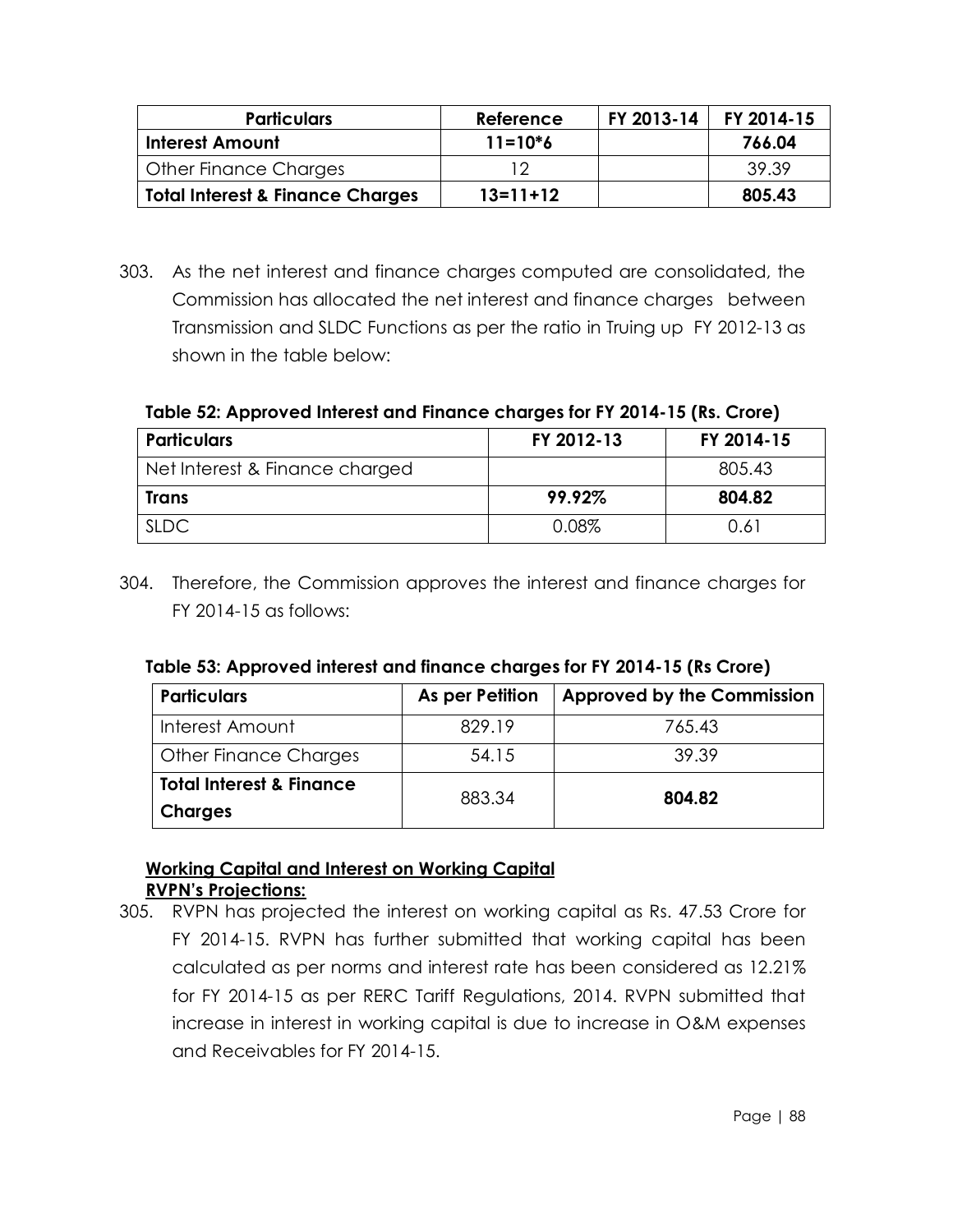# **Commission's Analysis:**

306. The Commission has computed the interest on working capital in accordance with the provisions of RERC Tariff Regulations, 2014. As regards interest rate, the Commission has considered SBI base rate of 9.71% existing during first six months of FY 2013-14 plus 250 basis points as per regulations, 2014. The average rate of interest thus works out to 12.21% and has been adopted for FY 2014-15. Therefore, working capital requirement and interest on working capital for FY 2014-15 is approved as follows: as under:

| S. No. | <b>Particulars</b>                 | <b>Petitioner's</b> | Approved by |
|--------|------------------------------------|---------------------|-------------|
|        |                                    | <b>Submission</b>   | Commission  |
|        | O&M Expenses (1 Month)             | 59.44               | 58.93       |
|        | Maintenance Spare (as per          |                     |             |
| 2      | norms)                             | 107.00              | 106.08      |
|        | Receivables on target              |                     |             |
| 3      | availability (as per norms)        | 290.89              | 255.58      |
| 4      | Less: Security Deposit             | 67.94               | 67.94       |
| 5      | <b>Total Working Capital</b>       | 389.40              | 352.65      |
| 6      | Interest Rate                      | 12.21%              | 12.21%      |
| 7      | <b>Interest on Working Capital</b> | 47.53               | 43.05       |

**Table 54: Approved Interest on Working Capital for FY 2014-15 (Rs. Crore)**

#### **Other Expenses RVPN's Projections:**

307. RVPN submitted that the other expenses of Rs 50.00 Crore are on account of the premium on restructuring/refinancing of long-term loans during the financial year, extra-ordinary items and FBT and deductions on account of capitalization of O&M expenses.

# **Commission's Analysis:**

308. The Commission observes that other expenses of RVPN increased in FY 2011-12 and then suddenly decreased in FY 2012-13. RVPN's claim of Rs. 50.00 Crore seems to be on higher side. Therefore, the Commission approves other expenses as 50% of the projected expenses as under: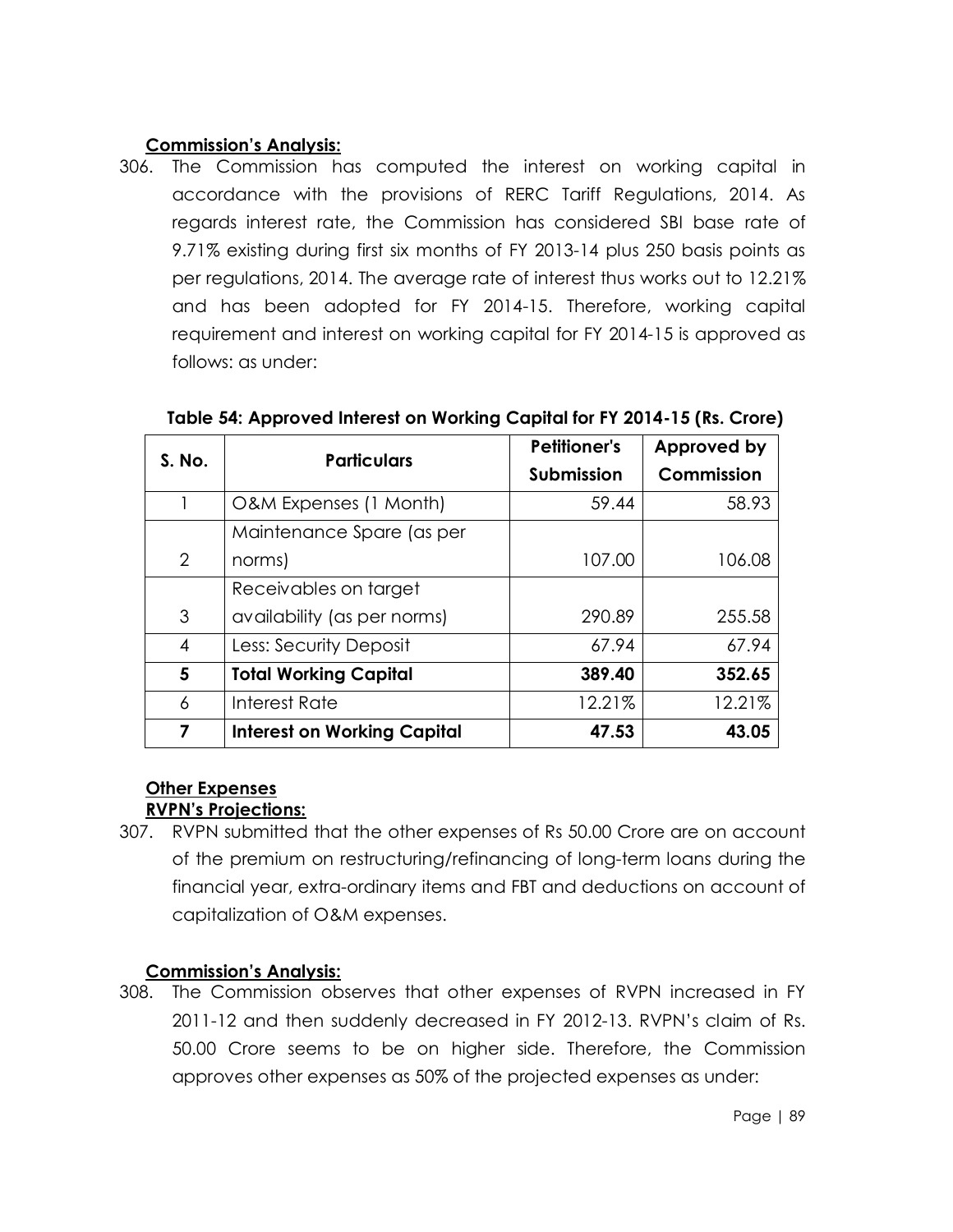| <b>Particulars</b>                    | As per<br>Petition | Approved by<br>Commission |
|---------------------------------------|--------------------|---------------------------|
| Other Expenses (includes Prior Period | 50.00              | 25.00                     |
| Exp., Extraordinary items and FBT)    |                    |                           |

# **Table 55: Approved Other Expenses for FY 2014-15 (Rs. Crore)**

#### **Return on Equity RVPN's Projections:**

309. RVPN submitted that although RERC (Terms & Conditions for determination of Tariff), Regulations, 2009 allowed the licensees to claim Return on Equity in computation of ARR and determination of tariff, RVPN, in view of Financial Restructuring Plan, 2005 approved by GoR (reviewed during November/December 2012) has not claimed any RoE till financial breakeven of entire sector. Accordingly, RVPN has not charged any return on equity for FY 2011-12 and FY 2012-13. However, for FY 2014-15 RVPN has claimed RoE @ 5% instead of 15.5% as per RERC Tariff Regulations, 2014.

# **Commission's Analysis:**

310. As the Petitioner has claimed return on equity @ 5% instead of 15.5% as per RERC Tariff Regulations, 2014, the Commission has approved return on equity as under:

| S.<br>No.      | <b>Particulars</b>                        | Ref. | FY 2011-<br>12<br>(Audited) | FY 2012-<br>13<br>(Audited) | FY 2013-<br>14<br><b>Estimated</b> | FY 2014-<br>15<br>Approved |
|----------------|-------------------------------------------|------|-----------------------------|-----------------------------|------------------------------------|----------------------------|
|                | Equity at the<br>beginning of the<br>year | A    | 1742.93                     | 1977.38                     | 2199.15                            | 2631.95                    |
| $\overline{2}$ | Capitalisation<br>during the Year         | B    | 1193.66                     | 1124.83                     | 2164.00                            | 1494.16                    |
| 3              | Less: Consumer<br>Contribution            | С    | 21.39                       | 16.01                       | 0.00                               | 16.01                      |

**Table 56: Approved Return on equity for FY 2014-15 (Rs. Crore)**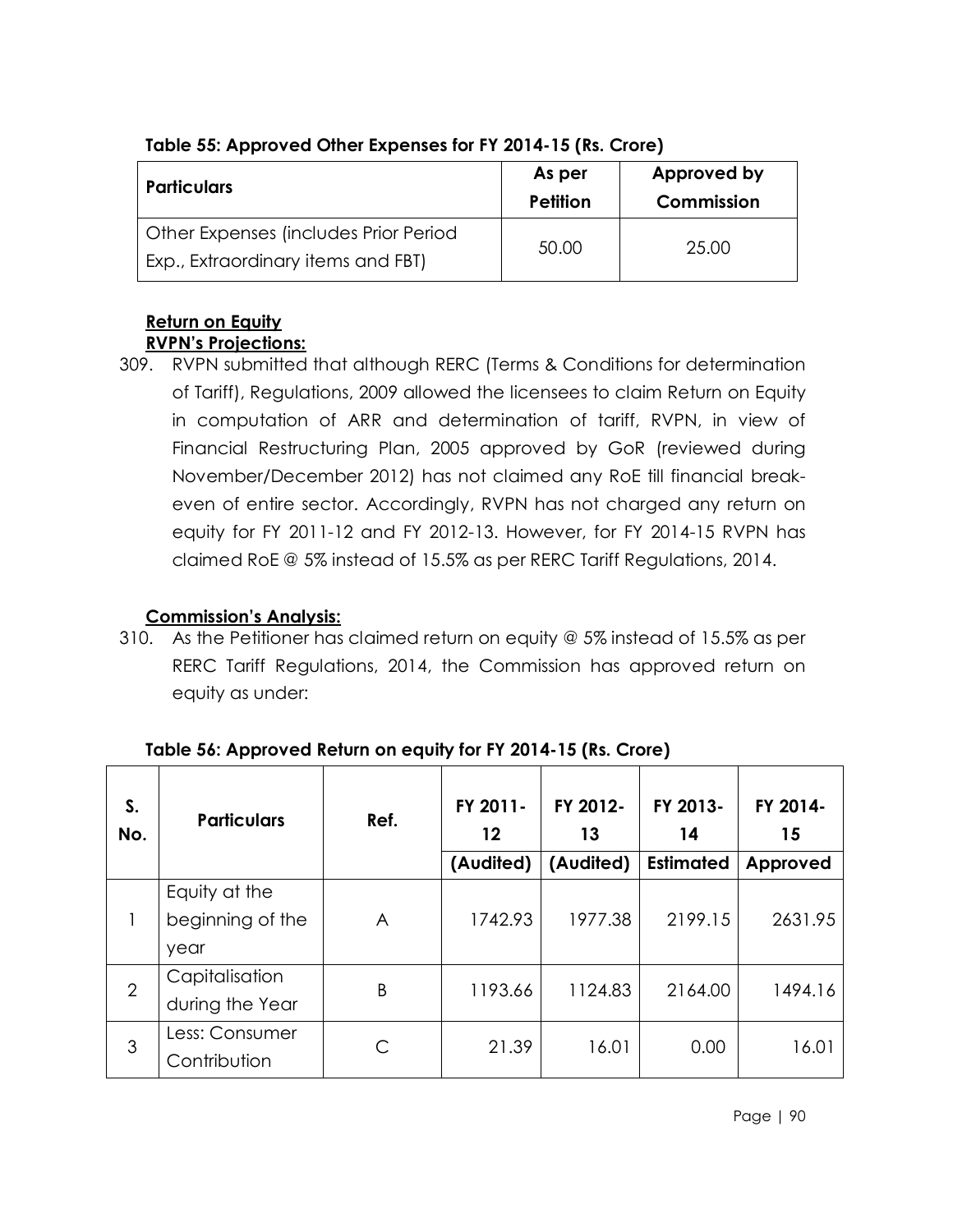| S.<br>No.      | <b>Particulars</b>                  | Ref.               | FY 2011-<br>$12 \,$ | FY 2012-<br>13 | FY 2013-<br>14 | FY 2014-<br>15 |
|----------------|-------------------------------------|--------------------|---------------------|----------------|----------------|----------------|
| $\overline{4}$ | <b>Net</b><br>Capitalization        | $D=B-C$            | 1172.27             | 1108.82        | 2164.00        | 1478.15        |
| 5              | Equity portion of<br>capitalization | $E = D^*20%$       | 234.45              | 221.76         | 432.80         | 295.63         |
| 6              | Equity at the end<br>of the year    | $F = A + E$        | 1977.38             | 2199.15        | 2631.95        | 2927.58        |
| 7              | Average Equity                      | G=Average<br>(A,F) |                     |                |                | 2779.76        |
| 8              | <b>Total Return on</b><br>Equity    | $H = G*5%$         |                     |                |                | 138.99         |

#### **Non-Tariff Income RVPN's Projections:**

311. RVPN has projected the non-tariff income of Rs. 120.00 Crore for FY 2014- 15. Non -tariff income comprises the revenue from non-tariff sources on account of miscellaneous receipts, prior period income, incentive against securitization of bonds, interest subsidy against government loan, differential interest subsidy in World Bank Loan, etc.

# **Commission's Analysis:**

312. The Commission has considered the the non-tariff income projected by RVPN and approved the same for FY 2014-15.

**Table 57: Approved Non-Tariff Income for FY 2014-15 (Rs Crore)**

| <b>Particulars</b>       | As per<br>Petition | Approved by<br>Commission |
|--------------------------|--------------------|---------------------------|
| <b>Non Tariff Income</b> | 120.00             | 120.00                    |

# **Revenue from Open Access**

# **RVPN's Projections:**

313. RVPN has projected Rs. 93.77 Crore as revenue from open access consumers for FY 2014-15. RVPN submitted that the revenue has been assessed assuming allocated open access capacity for FY 2014-15. The recovery of transmission charges from collective power exchange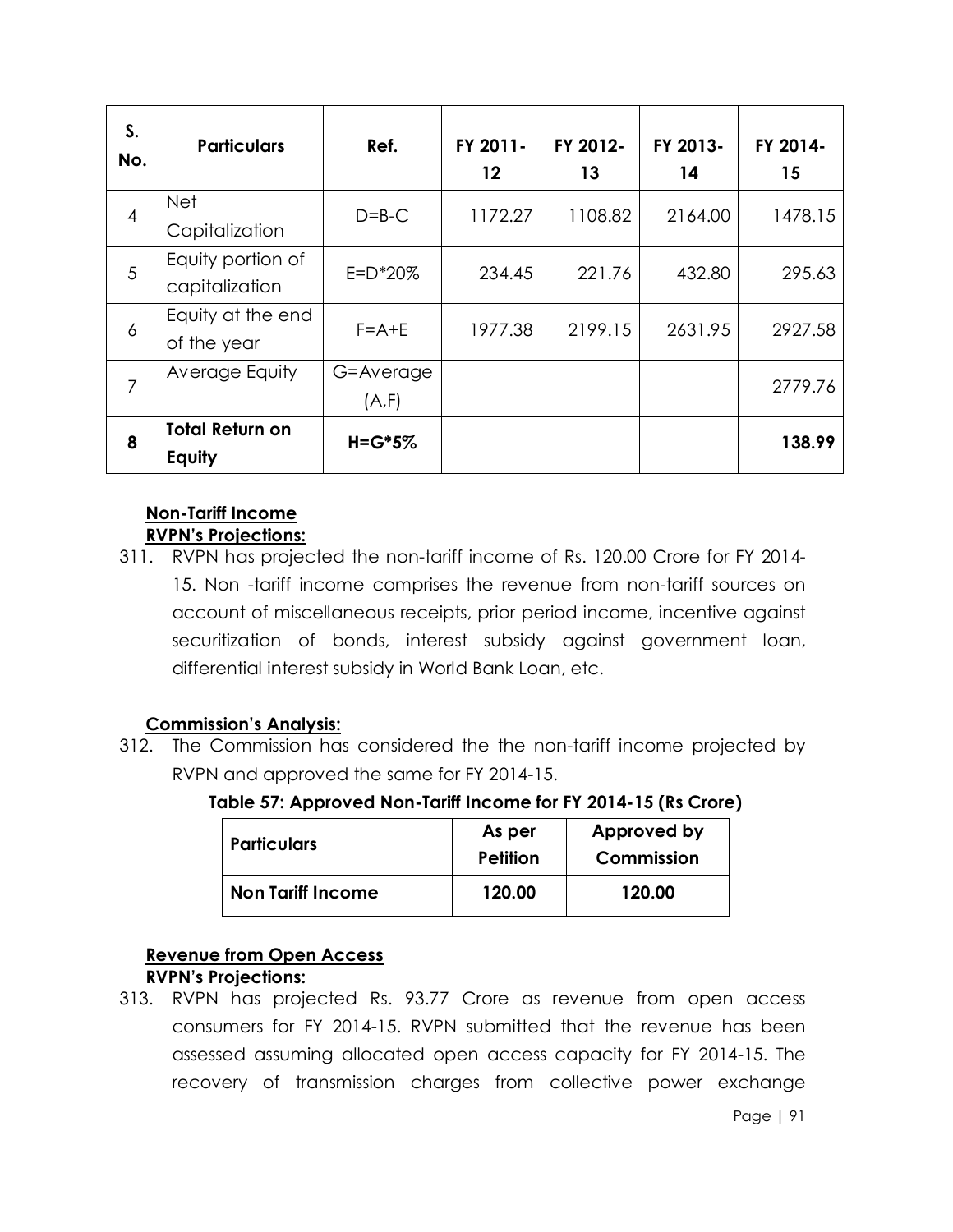transactions and Inter-State Short Term Open Access based on kWh energy is difficult to estimate accurately, therefore, the same has been included in total revenue from open access consumers. The details of Long Term Open Access customers are as under:

| S. No. | Particular                             | Capacity (MW) |
|--------|----------------------------------------|---------------|
|        | M/s V S Lignite Power Pvt. Ltd., Gurha | 82.42         |
|        | M/s Dahanu Solar Power Pvt. Ltd.       | 33.00         |
|        | M/s NTPC Vidyut Vyapar Nigam           | 310.00        |
|        | Total                                  | 425.42        |

**Table 58: Details of Long Term Open Access Customers**

#### **Commission's Analysis:**

314. The Commission observes that RVPN has projected open access transmission capacity for FY 2014-15 as 425.42 MW and revenue from open access consumers as Rs. 93.77 Crore. It is observed that the Petitioner has projected total open access charges that include short-term as well as long-term open access charges. However, as per the methodology adopted by the Commission for calculation of transmission tariff, revenue from short-term open access consumers only has to be deducted from ARR. Since, the Petitioner has not separately shown revenue from shortterm open access consumers for FY 2014-15, the Commission has considered the revenue from short-term open access consumers as Rs. 1 Crore as approved in the ARR for FY 2013-14.

#### **Connectivity Charges RVPN's Projections:**

- 315. RVPN submitted that the norms specified for O&M expenses under Regulation 65(c) of RERC Tariff Regulations, 2014, do not specify any O&M expenses for the feeder bays of 33 kV and 11 kV being maintained by it.
- 316. Thus, the full O&M charges are not being accounted for in the ARR approved by the Commission, whereas considerable expenditure is being incurred for O&M of 33/11 kV bays at various Grid Sub stations. However, under Regulation 66 (d) of RERC Tariff Regulations, 2014, there is a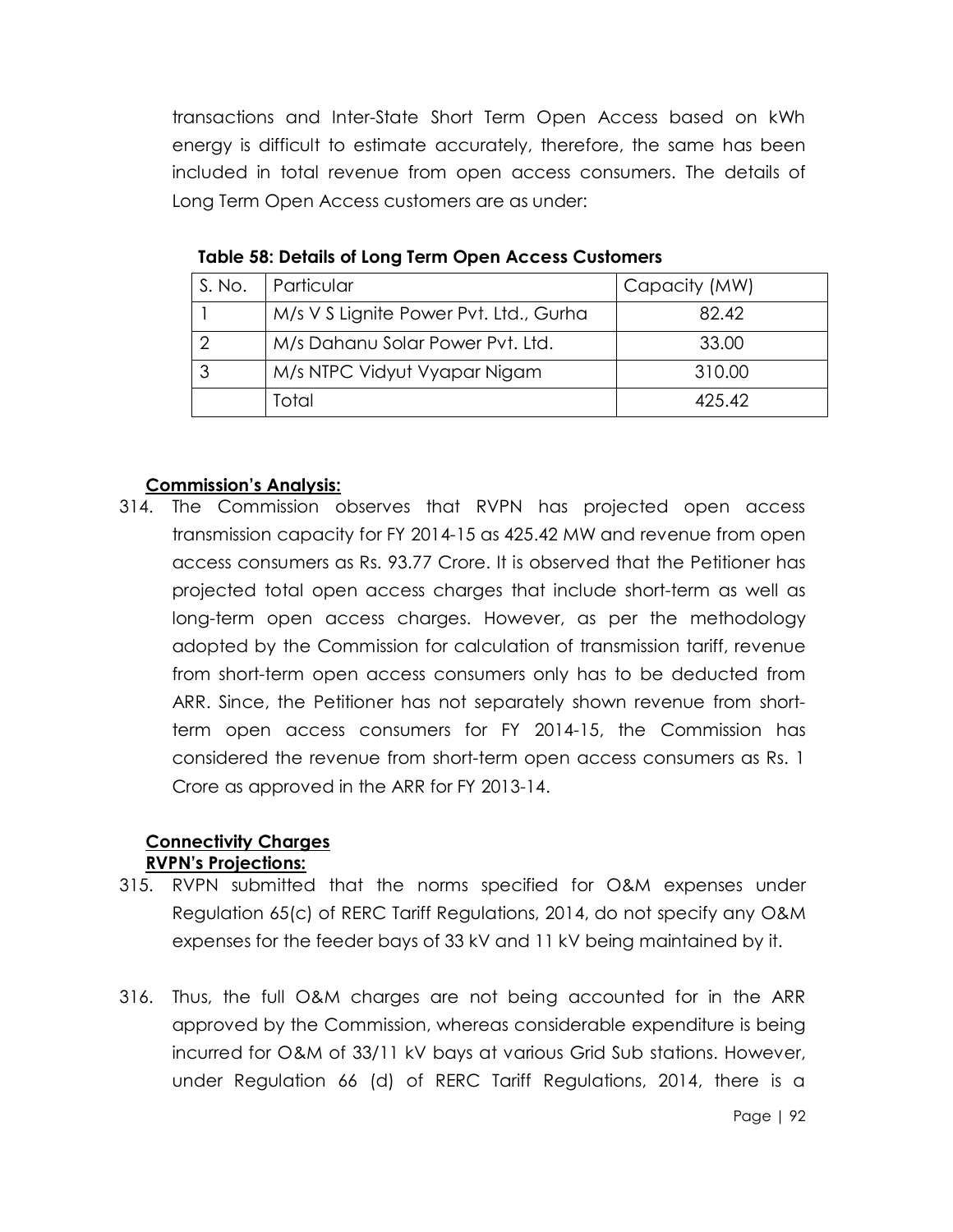provision for charging connectivity charges, which can be claimed by Transmission utility towards payment of transmission charges.

- 317. RVPN proposed Connectivity Charges @ Rs. 2.50 Lakh per bay per annum for FY 2014-15 as against the rate of Rs. 3.36 Lakh per bay per annum allowed by Maharashtra Electricity Regulatory Commission (MERC) in its Tariff Regulations, 2011.
- 318. Considering O&M charges per bay/annum @ Rs .2.50 Lakh, an amount of Rs. 76.75 Crore has been considered as expenses in this ARR as per details given below:

**Table 59: Revenue from Connectivity charges submitted for FY 2014-15 (Rs Crore)**

| Voltage      | No. of     | <b>Addition</b>     | No. of bays | Average No. of | <b>Total</b> |
|--------------|------------|---------------------|-------------|----------------|--------------|
|              | bays as on | <b>FY</b><br>during | expected as | bays during FY | Amount       |
|              | 3.03.2014  | 2014-15             | on 31.03    | 2014-15        |              |
|              |            |                     | 2015        |                |              |
| 33 kV        | 2517       | 96                  | 2613        | 2565           | 64.125       |
| 11 kV        | 478        | 54                  | 532         | 505            | 12.625       |
| <b>Total</b> | 2995       | 150                 | 3145        | 3070           | 76.75        |

# **Commission's Analysis:**

319. The Commission would like to clarify that while working out norms specified under Regulation 65(c) of RERC Tariff Regulations, 2014, it has considered overall cost of O&M of RVPN as such the impact of 33 kV and 11 kV feeder bays is included in the specified O&M expenses. Therefore, The Commission considers that proposal of RVPN for separate Connectivity Charges is not acceptable.

# **Creation of Regulatory Asset for carry forward losses on 31st March 2012 RVPN's Projections:**

320. RVPN submitted that the accumulated loss in its Balance Sheet as on 31st March 2013 is Rs. 1629.21 Crore. The year-wise balance of Profit & Loss Account as carried forward to Balance Sheet submitted by RVPN is given as under: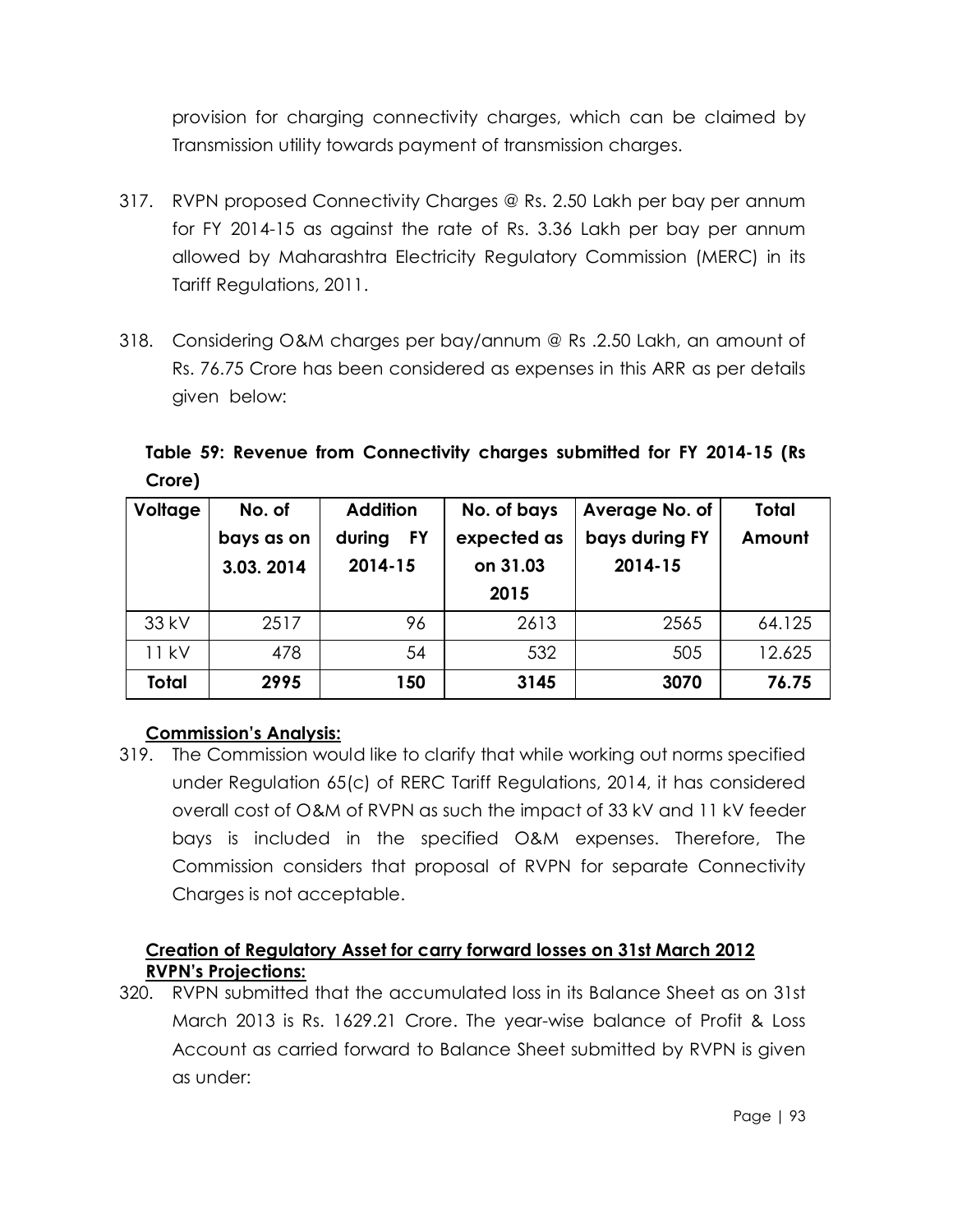| S.  | Year       | Opening   | Profit(-) / $Loss(+)$ | Closing        |
|-----|------------|-----------|-----------------------|----------------|
| No. |            | balance   | of current year       | <b>Balance</b> |
|     | FY 2008-09 | 0.00      | (860.77)              | (860.77)       |
| 2   | FY 2009-10 | (860.77)  | (815.94)              | (1676.71)      |
| 3   | FY 2010-11 | (1676.71) | 42.15                 | (1634.57)      |
| 4   | FY 2011-12 | (1634.57) | (35.93)               | (1670.49)      |
| 5   | FY2012-13  | (1670.49) | 41.28                 | (1629.21)      |

**Table 60: Year-wise balance of RVPN Profit & Loss Account carried forward to Balance Sheet (Rs Crore)**

- 321. RVPN submitted that the carry forward accumulated losses in its Balance Sheet are mainly attributed to disallowing provisioning of terminal benefits included in employee expenses in Annual Revenue Requirement, and consequently the tariff determined by the Commission to meet revenue requirement for break-even was not adequate.
- 322. RVPN further submitted that the employee expenses, which include provision for terminal benefits as per statutory requirement are beyond its control. Depriving recovery of non-controllable employee expenses in tariff has resulted in lower revenue recovery from transmission charges as compared to its actual revenue requirement, which is appearing in the balance sheet as carry forward losses.
- 323. RVPN requested the Commission to approve creation of regulatory asset to carry forward loss of Rs. 1629.21 Crore appearing in its Balance Sheet as on 31st March 2013 and liquidating in ten installments in ARR commencing from FY 2014-15 as under:

| S.  |            | Regulatory           | <b>Regulatory Asset</b>   | <b>Closing Balance</b> |
|-----|------------|----------------------|---------------------------|------------------------|
| No. | Year       | <b>Asset Opening</b> | <b>Liquidation in ARR</b> | of Regulatory          |
|     |            | <b>Balance</b>       | during year               | <b>Asset</b>           |
|     | FY 2014-15 | 1629.21              | 163.00                    | 1466.21                |
| റ   | FY 2015-16 | 1466.21              | 163.00                    | 1303.21                |

**Table 61: Liquidating of Regulatory Asset (Rs. Crore)**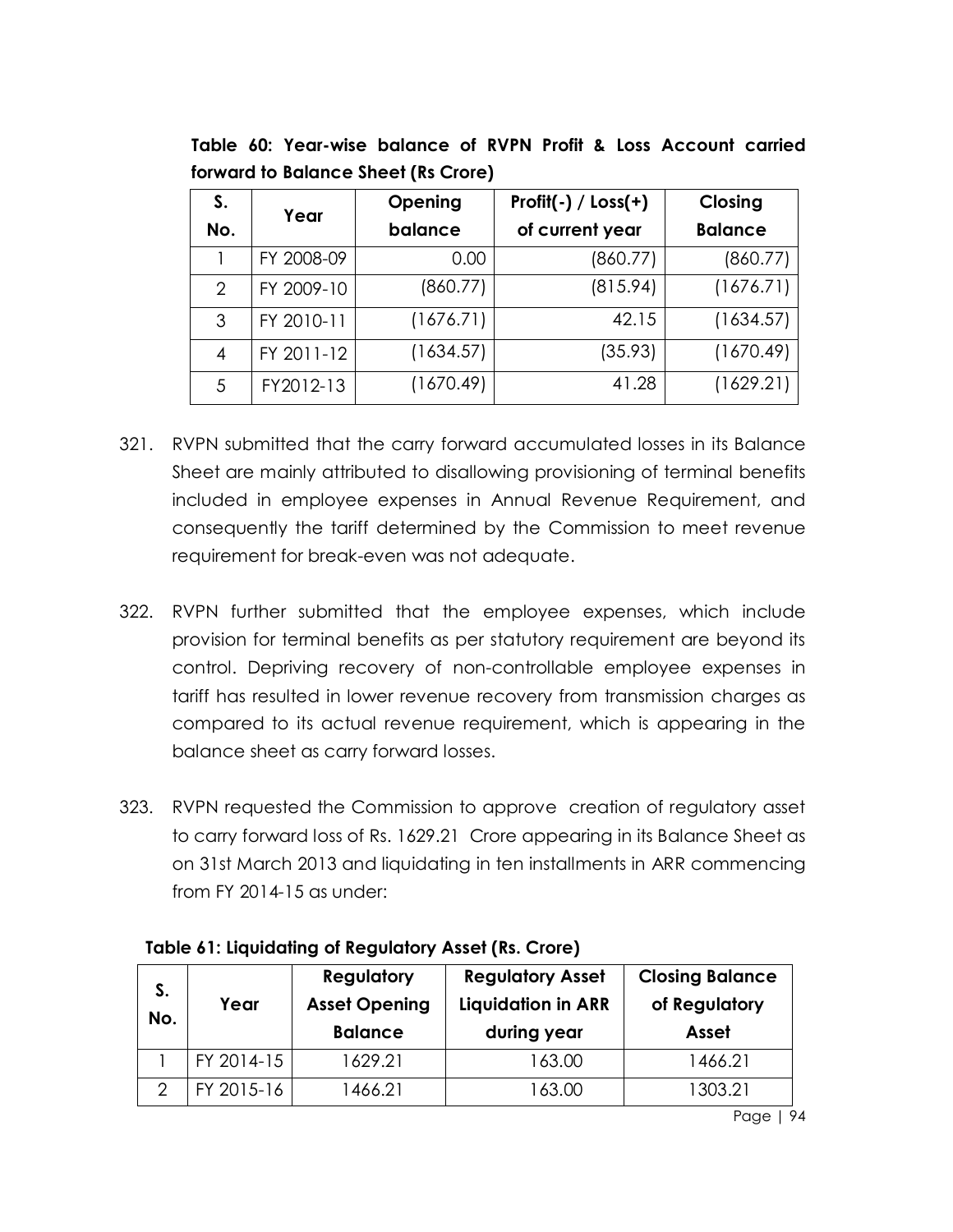| S.             |            | Regulatory           | <b>Regulatory Asset</b>   | <b>Closing Balance</b> |
|----------------|------------|----------------------|---------------------------|------------------------|
|                | Year       | <b>Asset Opening</b> | <b>Liquidation in ARR</b> | of Regulatory          |
| No.            |            | <b>Balance</b>       | during year               | Asset                  |
| 3              | FY 2016-17 | 1303.21              | 163.00                    | 1140.21                |
| $\overline{4}$ | FY 2017-18 | 1140.21              | 163.00                    | 977.21                 |
| 5              | FY 2018-19 | 977.21               | 163.00                    | 814.21                 |
| 6              | FY 2019-20 | 814.21               | 163.00                    | 651.21                 |
| $\overline{7}$ | FY 2020-21 | 651.21               | 163.00                    | 488.21                 |
| 8              | FY 2021-22 | 488.21               | 163.00                    | 325.21                 |
| 9              | FY 2022-23 | 325.21               | 163.00                    | 162.21                 |
| 10             | FY 2023-24 | 162.21               | 162.21                    | 0.00                   |
|                | Total      |                      | 1629.21                   |                        |

324. RVPN submitted that allowing liquidation in 10 years will avoid abnormal increase in Discoms' retail tariff in a single year as intended by the Commission and will enable RVPN to wipe out accumulated loss in next ten years.

#### **Commission's Analysis:**

- 325. The Commission has noted the RVPN submission that claimed losses are mainly because of terminal benefit provisions, which are not actual losses. In reply to data gaps dated 10.07.2014 regarding item-wise loss details, RVPN submitted that item wise profit/ loss account is not being maintained. Further the Commission cannot consider the accumulated losses as per Audited Accounts and can only consider the unrecovered revenue gap as approved by the Commission, if any. As regards liability of pension and gratuity, the Commission has already allowed liability of pension and gratuity as on 19.7.2000 and since 19.7.2000 to 31.3.2008 in the Tariff Order dated 16.09.2010, as reproduced in the extract below:
	- Page | 95 "3.4.1 As per Regulation 31 of RERC (Tariff) Regulations, the amount of *unfunded liability of pension and gratuity in respect of employees of erstwhile RSEB shall be specified by the Commission to meet actual liability as on 20.7.2000 towards pension and gratuity of such employees. Such amount shall be treated an expense for the licensee to whom the liability has been assigned by the State Govt. Presently, such liability has been assigned to RVPN and accordingly they have been claiming*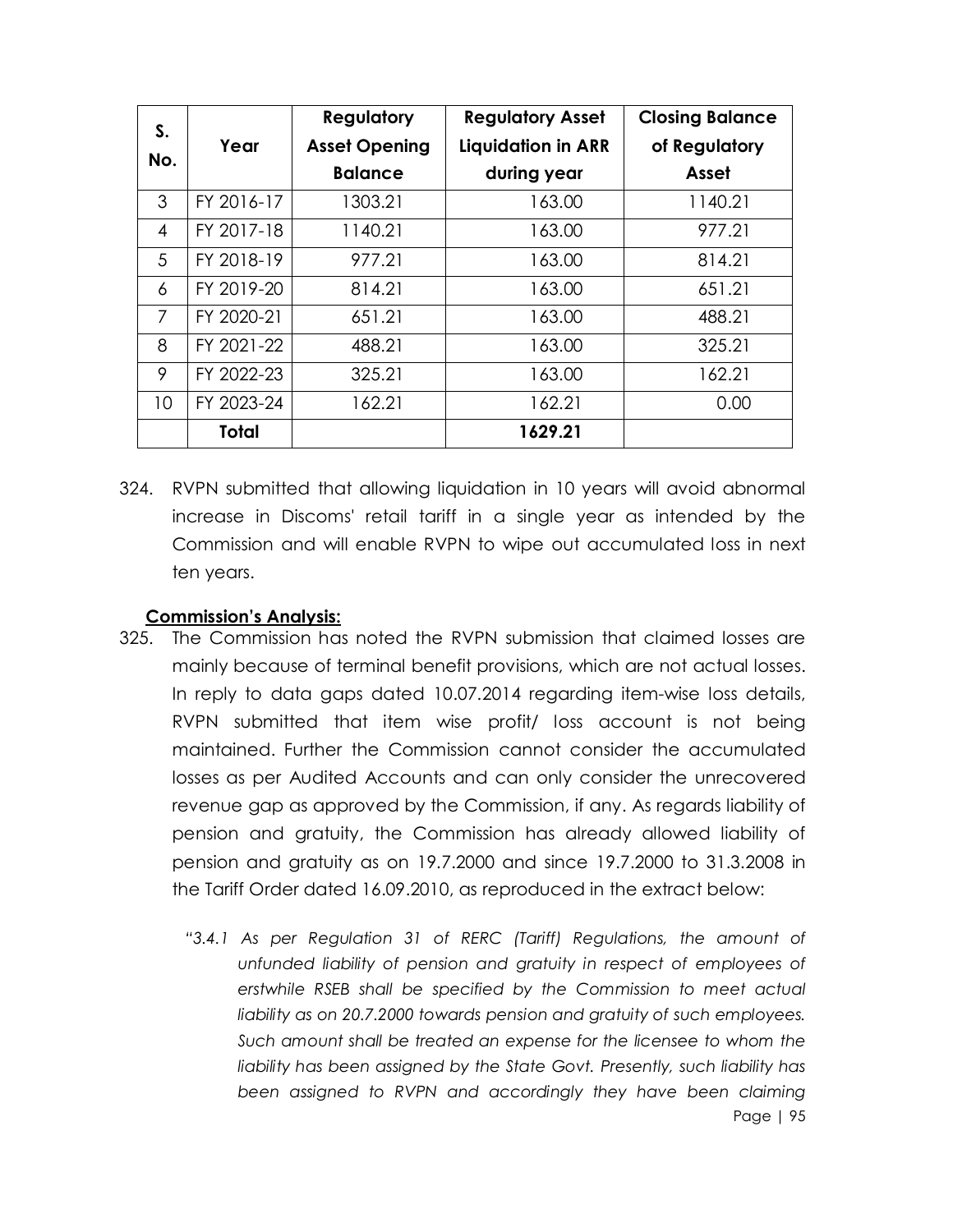*additional contribution for pension and gratuity in their ARR each year against Rs.1769 crores of such liability determined by the State Government. So far, the Commission has allowed Rs.1011 crores beginning from the year 2004-05. The balance Rs.758 crores therefore remains to be allowed. Besides, RVPN have also furnished the final report of Actuary for valuation of pension and gratuity liability and has accordingly informed about actuarial liability of Rs.845.90 crores as on 31.3.2008 towards pension and gratuity since 19.7.2000 after unbundling and liability for leave encashment as Rs.60 crores. Regarding leave encashment the Commission has already taken a view in its MYT order that the existing liberal norms for O&M expenses should suffice to cover this expenditure. The liability of Rs.758 crores and Rs.845.90 crores is allowed by the Commission as under in the remaining years of the control period.*

| <b>Particulars</b>          | <b>FY</b> | <b>FY</b> | <b>FY</b> | <b>FY</b> | <b>Total</b> |
|-----------------------------|-----------|-----------|-----------|-----------|--------------|
|                             | $10 - 11$ | $11 - 12$ | $12 - 13$ | $13 - 14$ |              |
| Liability of erstwhile RSEB | 160       | 180       | 200       | 218       | 758          |
| employees as<br>on.         |           |           |           |           |              |
| 19.7.2000                   |           |           |           |           |              |
| Liability of RVPN after     | 175       | 200       | 225       | 245       | 845          |
| unbundling up to FY         |           |           |           |           |              |
| 2008                        |           |           |           |           |              |
| Total:                      | 335       | 380       | 425       | 463       | 1603         |

*Table-9: Approved additional contribution to pension & gratuity: (Rs.in Crores)* 

326. The Commission is of the view that expenditure/ provisions disallowed in true up orders in the past cannot be allowed now as Regulatory Assets. Further, Tariff Policy notified by GoI under Section 3 of the Electricity Act, 2003, at para 8.2.2, states that the facility of regulatory asset should be adopted only as exception. It is mentioned that Regulations also do not provide creation of regulatory asset in ARR of Transmission. In light of the said position, and considering the fact that no supporting data has been furnished by the RVPN in its reply, to authenticate that the so called loss is mainly due to unfunded liability of terminal benefit, the Commission declines to allow the creation of regulatory assets as requested by the petitioner.

**"**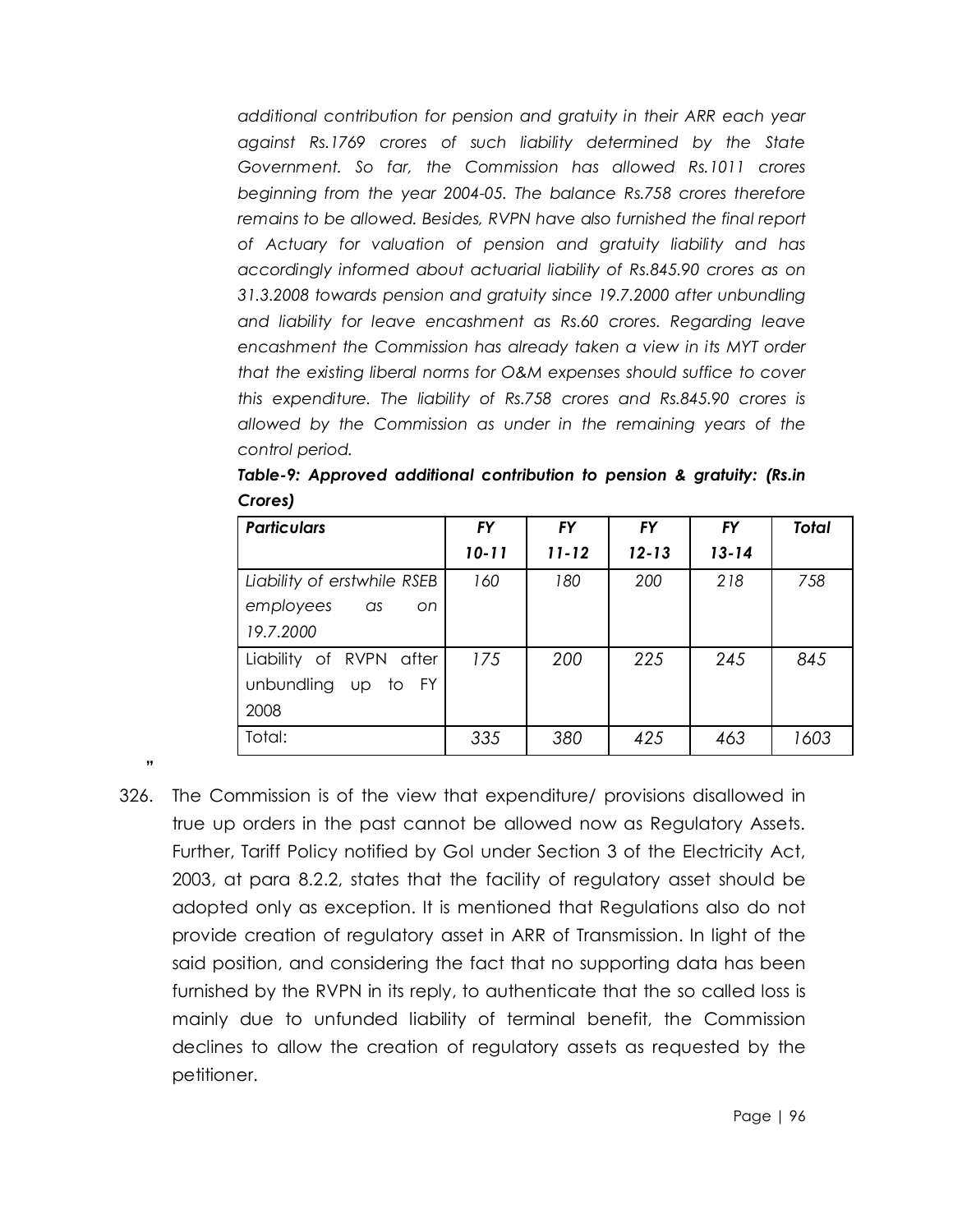# **Aggregate Revenue Requirement**

# **RVPN's Projections:**

327. RVPN has projected the ARR of Rs. 2522.08 Crore for transmission function for FY 2014-15.

#### **Commission's Analysis:**

328. Based upon the detailed analysis of various components, the Commission approves the ARR for FY 2014-15 as under:

# **Table 62: Approved summary of ARR for Transmission function for FY 2014-15**

|                |                                                               |                                         | (Rs Crore) |
|----------------|---------------------------------------------------------------|-----------------------------------------|------------|
|                |                                                               | FY2014-15                               |            |
| S.<br>No.      | <b>Particulars</b>                                            | <b>Petitioners</b><br><b>Submission</b> | Approved   |
| 1              | <b>Operation &amp; Maintenance</b><br><b>Expenses</b>         | 713.34                                  | 707.20     |
| $\overline{2}$ | Depreciation                                                  | 433.38                                  | 446.19     |
| 3              | Interest and Finance Charges<br>on Long-term Loans            | 883.34                                  | 804.82     |
| $\overline{4}$ | Interest on Working Capital &<br><b>Financial Charges</b>     | 47.53                                   | 43.05      |
| 5              | Additional contribution towards<br>pension and gratuity trust | 0.00                                    | 0.00       |
| 6              | Insurance charges                                             | 0.42                                    | 0.42       |
| 7              | Other expenses                                                | 50.00                                   | 25.00      |
| 8              | <b>Total Revenue Expenditure</b>                              | 2128.01                                 | 2026.67    |
| 9              | Return on Equity                                              | 242.38                                  | 138.99     |
| 10             | Income tax provision                                          | 0.00                                    | 0.00       |
| 11             | <b>Connectivity Charges</b>                                   | 76.75                                   | 0.00       |
| 12             | Regulatory Assets Liquidation                                 | 163.00                                  | 0.00       |
| 13             | <b>Gross Aggregate Revenue</b><br>Requirement (8+9+10+11+12)  | 2610.14                                 | 2165.66    |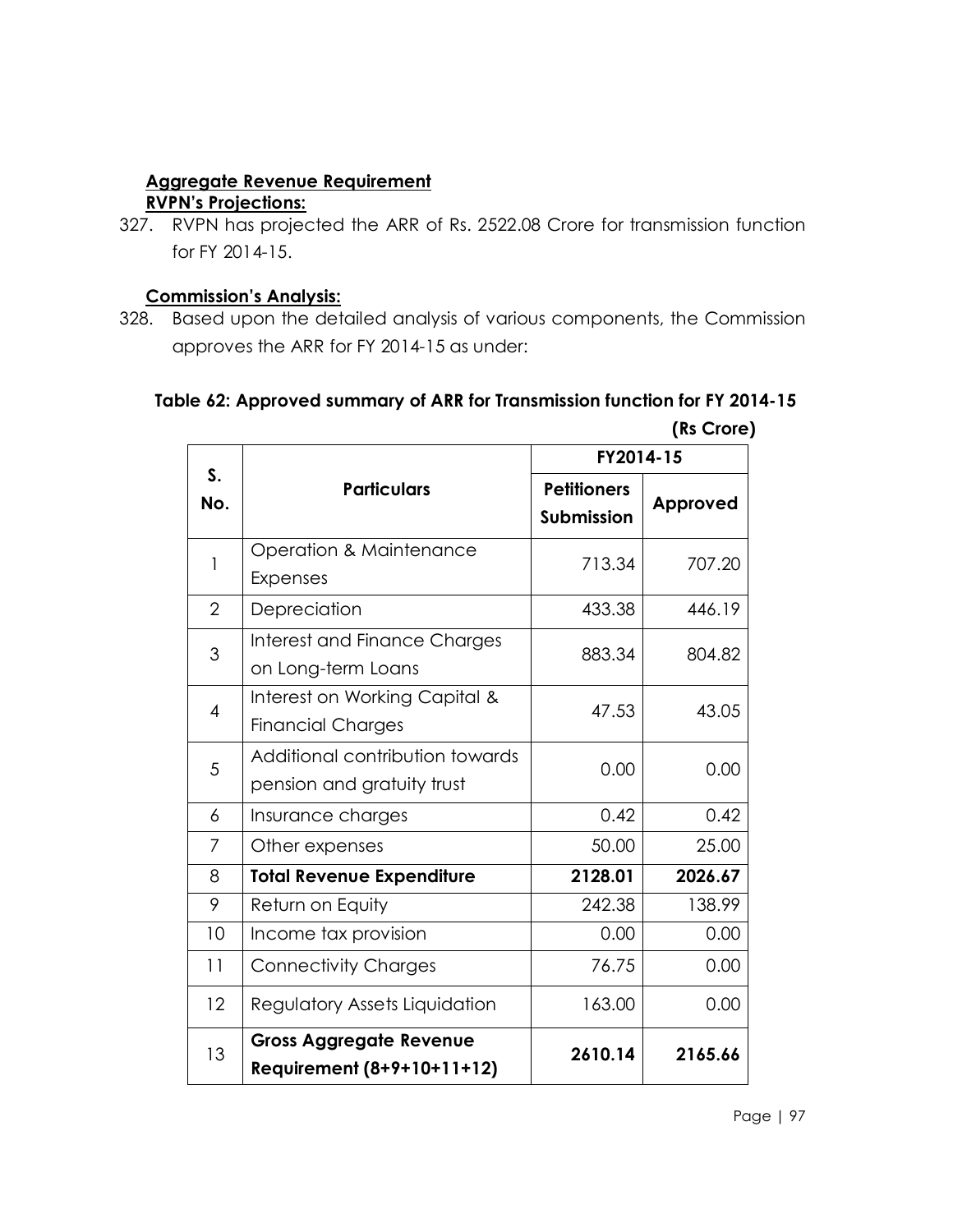|           |                                                          | FY2014-15                               |          |
|-----------|----------------------------------------------------------|-----------------------------------------|----------|
| S.<br>No. | <b>Particulars</b>                                       | <b>Petitioners</b><br><b>Submission</b> | Approved |
| 14        | Less: Non Tariff Income                                  | 120.00                                  | 120.00   |
| 15        | Less: Income from Open<br>Access(Short-term)             | 0.00                                    | 1.00     |
| 16        | <b>Net Aggregate Revenue</b><br><b>Requirement (ARR)</b> | 2490.14                                 | 2044.66  |
| 17        | Truing up of FY 2011-12<br>surplus/(gap)                 | (35.93)                                 | 124.93*  |
| 18        | Truing up of FY 2012-13<br>surplus/(gap)                 | 3.99                                    | 287.79*  |
| 19        | ARR to be recovered through<br>transmission tariff       | 2522.08                                 |          |

**\****The Commission has considered the surplus of FY 2011-12 and FY 2012-13 separately and not included in the ARR for FY 2014-15.*

# **Incentive for System Availability**

| 329. RVPN in reply dated 30.07.2014 has proposed to claim the incentive for FY |
|--------------------------------------------------------------------------------|
| 13-14 as under:                                                                |

(i) To be received from distribution licensee's – Rs. 47.78 Crore

(ii) To be received from long term open access customers – Rs. 0.39 Crore

330. As incentive is admissible over and above the ARR, therefore, the effect of proposed incentive has not been considered by the Commission in this ARR. The same may be recovered as per Regulations.

#### **Transmission Tariff for FY 2014-15 RVPN's Projections:**

331. RVPN has projected the transmission tariff for FY 2014-15 as follows: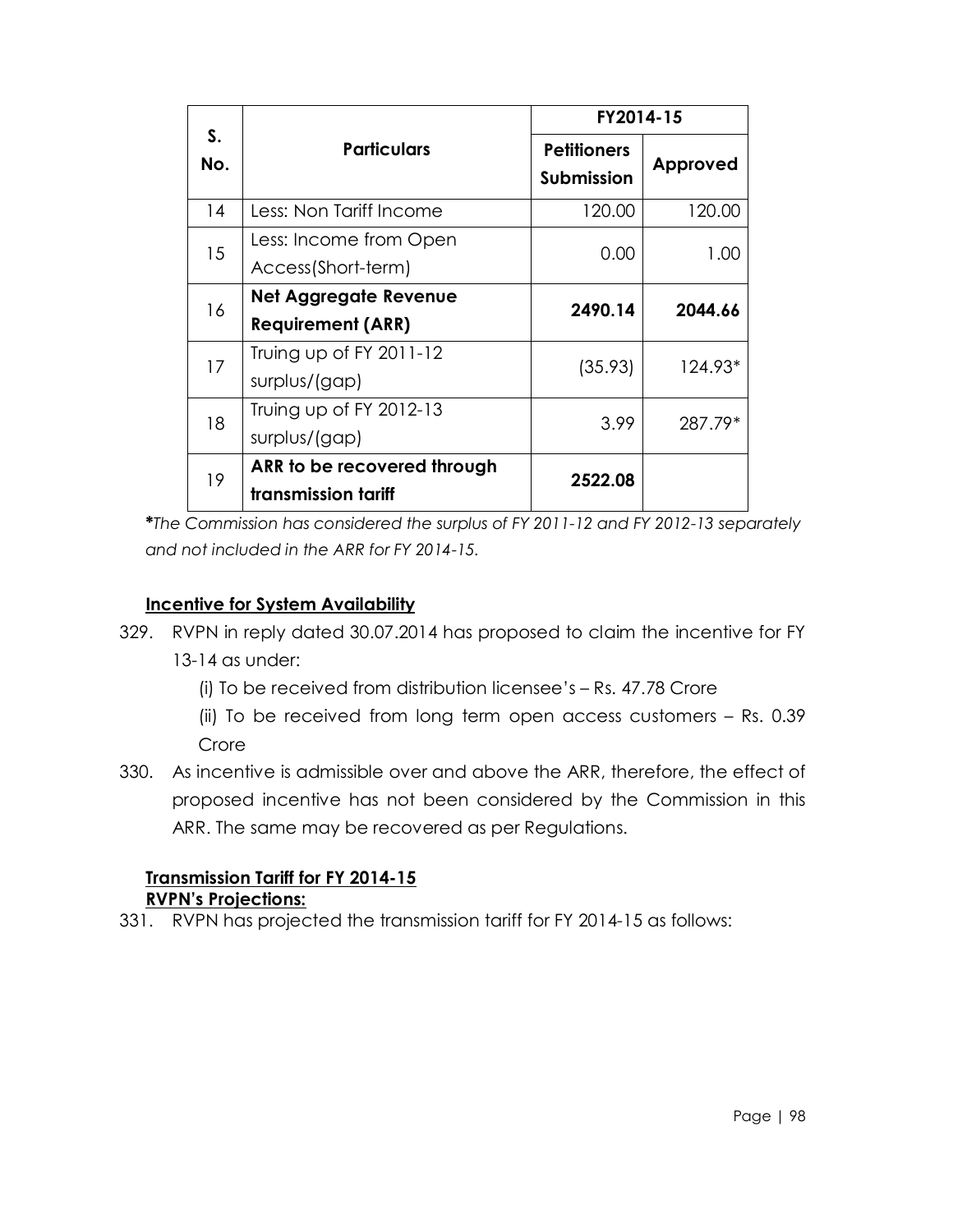| <b>S. No.</b>                                                                      | <b>Particulars</b>                                 | Petitioner |
|------------------------------------------------------------------------------------|----------------------------------------------------|------------|
|                                                                                    | Transmission Capacity for Discoms (MW)             | 11,017.00  |
| $\overline{2}$                                                                     | Transmission Capacity for Open Access (MW)         | 425.42     |
| 3                                                                                  | Transmission Tariff for Discoms and long term open |            |
|                                                                                    | access consumers (Rs./kW/Month)                    | 183.68     |
| 4                                                                                  | Energy Requirement for Discoms in FY 2014-15 (MU)  | 66,894.90  |
| 5                                                                                  | Energy Requirement of Long Term Open Access        |            |
| Customers in FY 2013-14 (MU)                                                       |                                                    | $0.00*$    |
| Transmission tariff for collective power exchange<br>6<br>transactions (paisa/kWh) |                                                    |            |
|                                                                                    |                                                    |            |

**Table 63: Projected Transmission Charges for FY 2014-15**

*\*The Petitioner in its reply to objection has submitted energy flow due to Open Access as 2485MU*

#### **Commission's Analysis:**

- 332. RVPN in the True up petitions has projected a gap of Rs. 62.00 Crore in FY 2011-12 and surplus of Rs. 2.98 Crore in FY 2012-13 and has prayed to adjust the surplus/gap for FY 2011-12 and FY 2012-13 in the ARR of 2014-15. The Commission observes that after final True up, for FY 2011-12 and FY 2012-13 there is a surplus of Rs. 124.93 Crore and Rs. 287.79 Crore respectively and in case the same is adjusted in ARR for FY 2014-15 then there may be drastic reduction in transmission tariff for FY 2014-15. Therefore in order to stabilize the tariff, the Commission has not adjusted the surplus amount in ARR for 2014-15 and decided that RVPN should refund the surplus amount as indicated above for both the truing up petitions in five equal installments to Discoms in the ratio of contracted/ allotted capacity from November 2014 through supplementary bills as adjustment. This amount shall be taken as revenue by Discoms.
- Page | 99 333. As regards the suggestion received for specifying the transmission tariff in term of energy transmitted basis in respect of solar generation, the Commission has earlier deliberated on this issue at length as brought out in the Memo on Statement of Objects & Reasons dated 24.02.2014, while notifying RERC(Terms and Conditions for Determination of Tariff for Renewable Energy Sources- Wind and Solar Energy) Regulations, 2014 wherein the Commission has come to the conclusion that it would be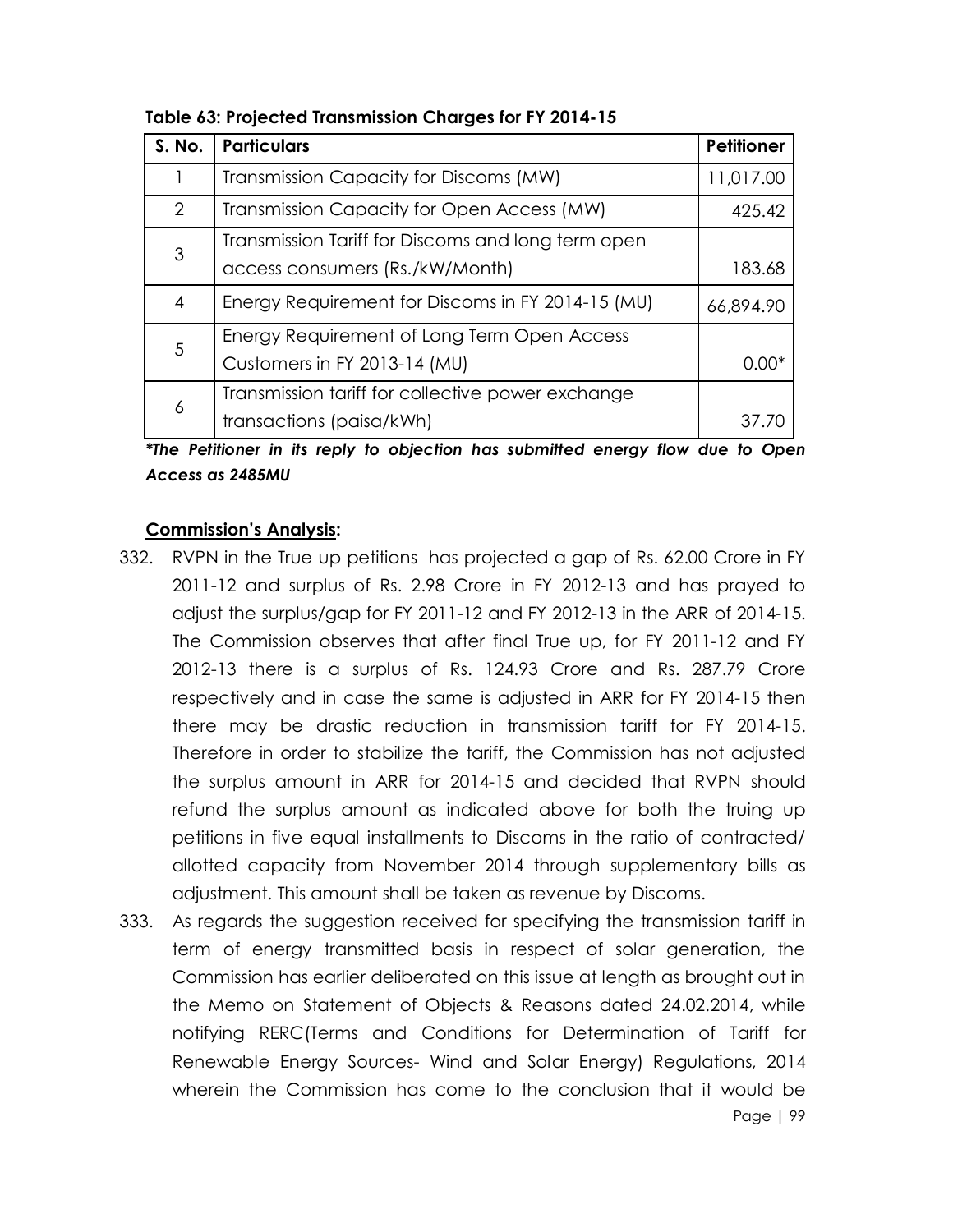appropriate to specify the transmission charges in term of capacity. Therefore, the Commission is specifying the transmission charges for long term open access customers including generation from renewable energy sources in term of capacity i.e. Rs./kW/month.

- 334. The Commission has therefore specified transmission tariff in terms of network usage based upon contracted/allotted capacity of 11017 MW and 425.23 MW for Discoms and long term open access consumers, respectively, aggregating to 11442.42 MW, as per the provisions of Regulation 66(1)(b) of the RERC Tariff Regulations, 2014. The transmission tariff for Discoms and long term open access transactions works out as Rs 148.91 /kW/month. For intra-State short-term open access bilateral transactions, the transmission tariff has been worked out as Rs. 4.90 /kW/day.
- 335. In respect of inter-State open access transactions, the Commission had earlier decided in its Order dated 9.01.2014, while specifying transmission tariff for FY 2013-14 that transmission charges for use of State transmission system in inter-State bilateral short-term transactions and collective power exchange transactions be levied on Rs/kWh basis. The same principle has been followed in this Order.
- 336. The gross energy requirement of Discoms for FY 2014-15 has been shown as 66894.90 MU and 2485 MU for long-term open access consumers by the Petitioner. Considering the aggregate energy requirement of 69379.90 MU and total transmission charges of Rs. 2044.66 Crore, the transmission charges for use of State transmission system in inter-State short-term open access bilateral transactions and collective power exchange transactions are approved as Rs. 29.47 paisa/kWh.
- 337. Accordingly, the approved transmission tariff for the FY 2014-15 is as under: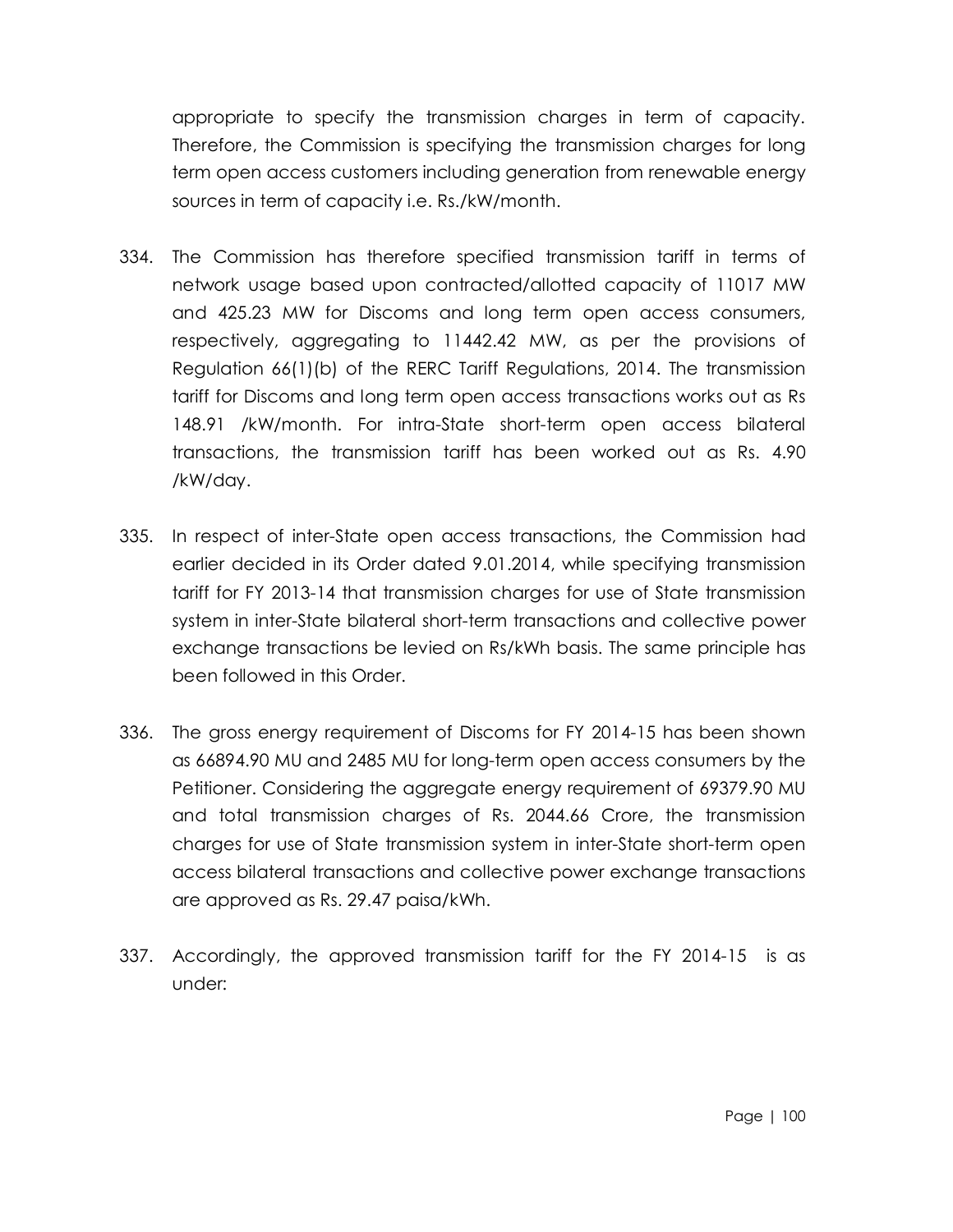| S.             | <b>Particulars</b>                                       | Approved by |
|----------------|----------------------------------------------------------|-------------|
| No.            |                                                          | Commission  |
|                | Net Transmission charges to be recovered from            |             |
| 1              | Discoms and Long Term Open Access Consumers (Rs          | 2044.66     |
|                | Crore)                                                   |             |
| $\overline{2}$ | Approved transmission capacity for Discoms (MW)          | 11017.00    |
| 3              | Long Term Open Access Customers (MW)                     | 425.42      |
| 4              | <b>Total Transmission Capacity (MW)</b>                  | 11442.42    |
| 5              | Transmission Tariff for Discoms and long term open       | 148.91      |
|                | access customers (Rs./kW/Month)                          |             |
| 6              | Transmission Tariff for intra-State short term open      | 4.90        |
|                | access bilateral transactions (Rs./kW/day).              |             |
| 7              | Energy Requirement for Discoms in FY 2013-14 (MU)        | 66894.90    |
| 8              | Energy Requirement of Long Term Open Access              | 2485        |
|                | Customers in FY 2013-14 (MU)                             |             |
|                | Transmission tariff for use of State transmission system |             |
| 9              | in inter-State short term open access bilateral          | 29.47       |
|                | transactions and collective power exchange               |             |
|                | transactions (paisa/kWh).                                |             |

**Table 64: Approved Transmission Tariff for FY 2014-15**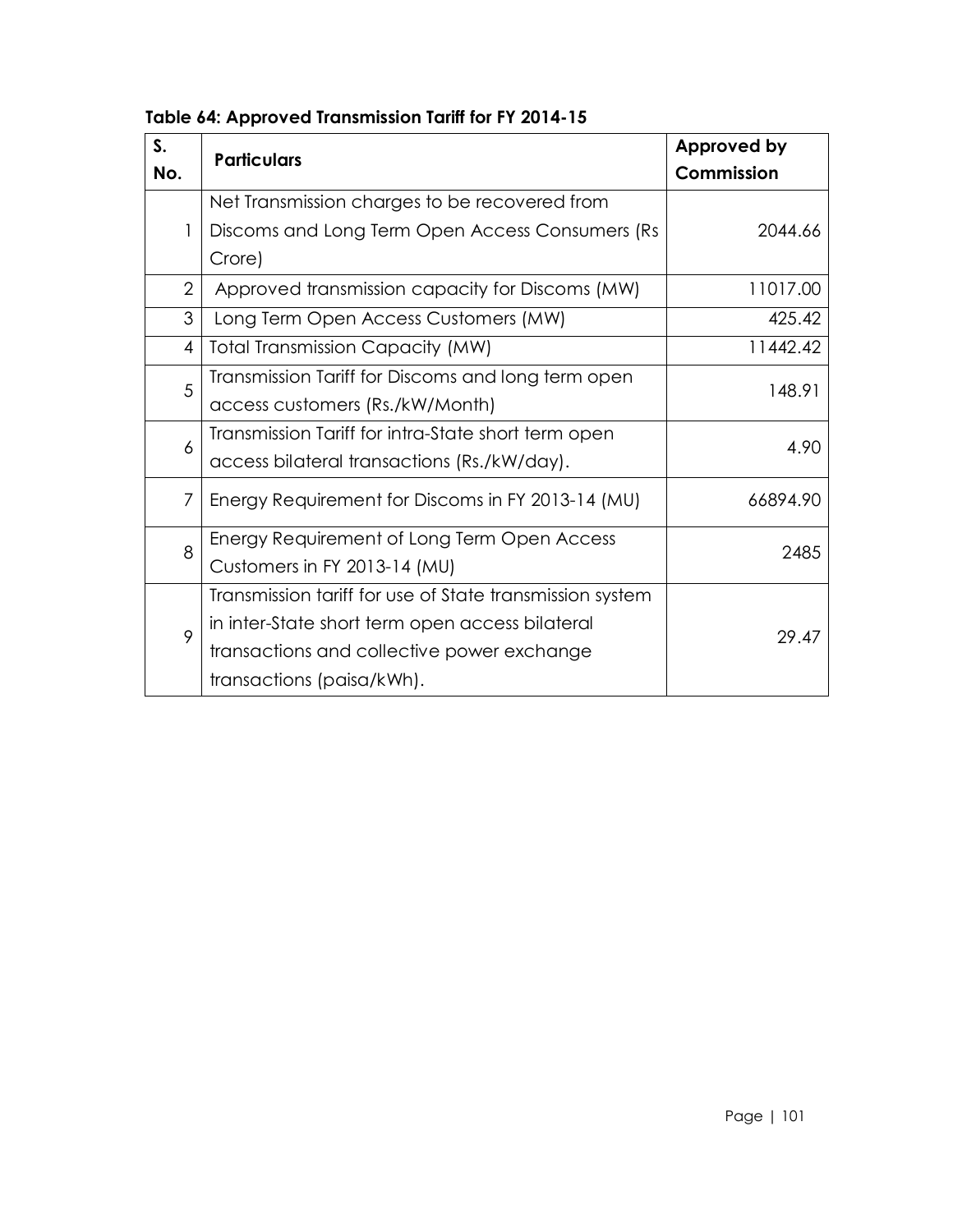## **Section – 6: Analysis of ARR for SLDC Function for FY 2014-15**

338. In order to ensure smooth real time system operations, the Electricity Act, 2003, provides for SLDC to be a separate entity, operated by a competent agency notified by the State Government. The State Transmission Utility will operate the SLDC, till the time a separate entity is notified for this purpose. The GoR has entrusted RVPN with this responsibility in Rajasthan. The Commission has directed RVPN to file a separate ARR for SLDC function. However, RVPN has filed a single Petition, which contains a separate section for SLDC function.

## **SLDC Capitalisation**

RVPN proposed 30:70 ratio of equity and loan for Rs. 20 Crore investment in the petition, while in revised investment plan for FY 2014- 15, it has proposed 20:80 of equity and loan for investment funding. The Commission has considered the ratio of equity and loan as per revised investment plan. Further, the Commission has considered capitalisation of Rs 0.2 Crore as proposed by the Petitioner in its Petition in Form S5.3.

# **O&M Expenses**

# **RVPN's Projections:**

339. RVPN has projected the O&M expenses of Rs.11.52 Crore for FY 2014-15.

#### **Commission's Analysis:**

340. The Commission approves the O&M expenses as projected by RVPN for FY 2014-15 as under:

| <b>Particulars</b>      | As per<br>Petition | Approved by<br>Commission |
|-------------------------|--------------------|---------------------------|
| <b>O&amp;M Expenses</b> | 11.52              | 11.52                     |

# **Table 65: Approved O&M Expenses for FY 2014-15 (Rs. Crore)**

#### **Depreciation**

#### **RVPN's Projections:**

341. RVPN has projected the depreciation charges of Rs. 0.49 Crore for FY 2014-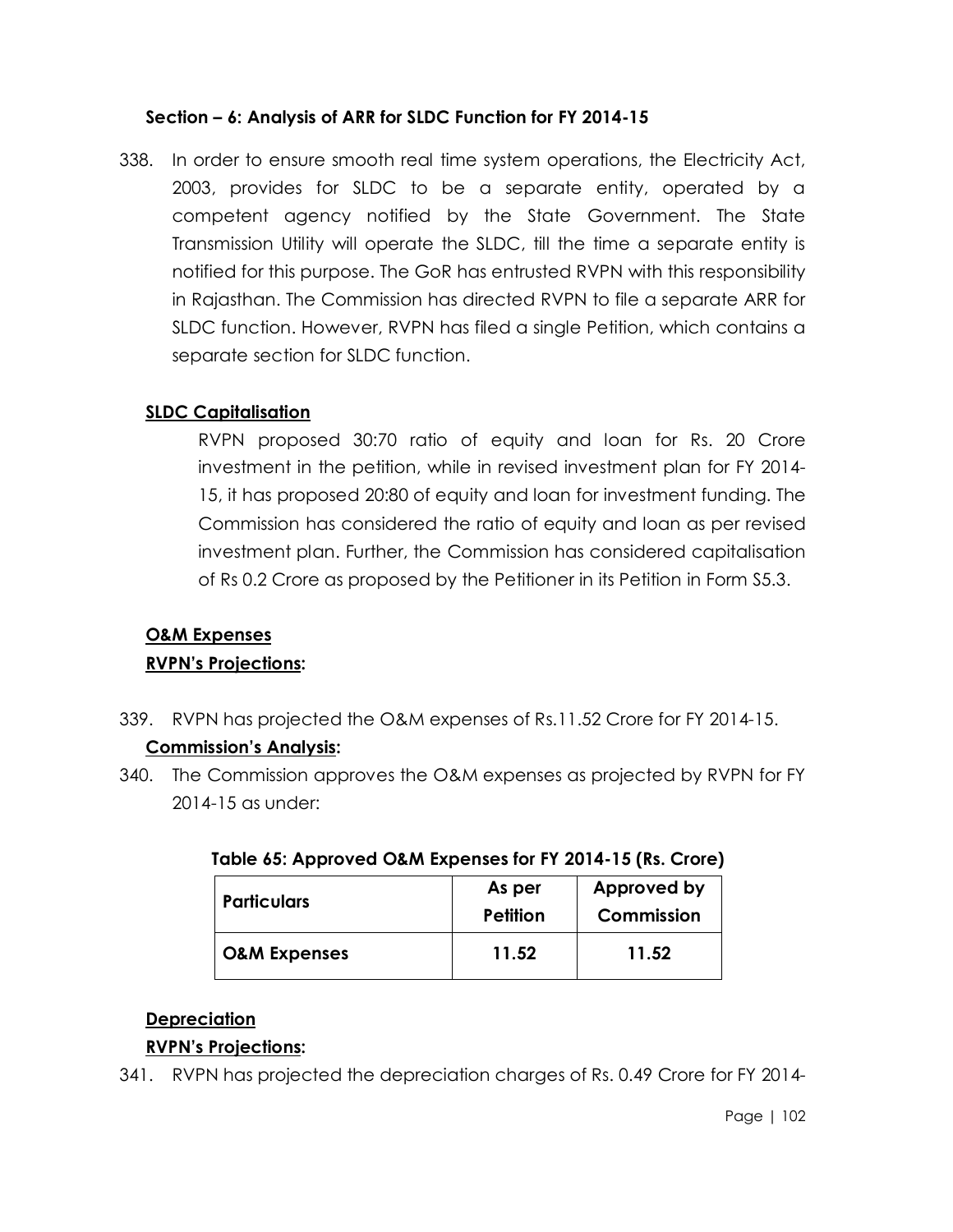15. RVPN further submitted that the depreciation charges have been computed as per the provisions of RERC Tariff Regulations, 2014.

# **Commission's Analysis:**

342. The Commission observes that the depreciation charge projected by RVPN is as per the provisions of RERC Tariff Regulations, 2014 and considering capitalisation during FY 2014-15. Therefore, the Commission approves same depreciation claimed by RVPN as given in the Table:

## **Table 66: Approved Depreciation for FY 2014-15 (Rs. Crore)**

| <b>Particulars</b> | As per<br><b>Petition</b> | Approved by<br>Commission |
|--------------------|---------------------------|---------------------------|
| Depreciation       | O 49                      | 0.49                      |

# **Interest and Finance Charges**

## **RVPN's Projections:**

343. RVPN has projected the interest and finance charges for FY 2014-15 as Rs 1.30 Crore.

# **Commission's Analysis:**

344. The Commission has considered interest and finance charges as allocated in the section of Transmission function ARR for FY 2014-15 as under:

#### **Table 67: Approved interest and finance charges for FY 2014-15 (Rs Crore)**

| <b>Particulars</b>                  |      | As per Petition   Approved by the Commission |
|-------------------------------------|------|----------------------------------------------|
| <b>Total Interest &amp; Finance</b> | 1.30 | 0.61                                         |
| Charges                             |      |                                              |

# **Working Capital and Interest on Working Capital**

# **RVPN's Projections:**

345. RVPN has projected the interest on working capital as Rs. 0.81 Crore for FY 2014-15. RVPN has further submitted that working capital has been calculated as per norms and interest rate has been considered as 12.21% for FY 2014-15 as per RERC Tariff Regulations, 2014. RVPN submitted that increase in interest in working capital is due to increase in O&M expenses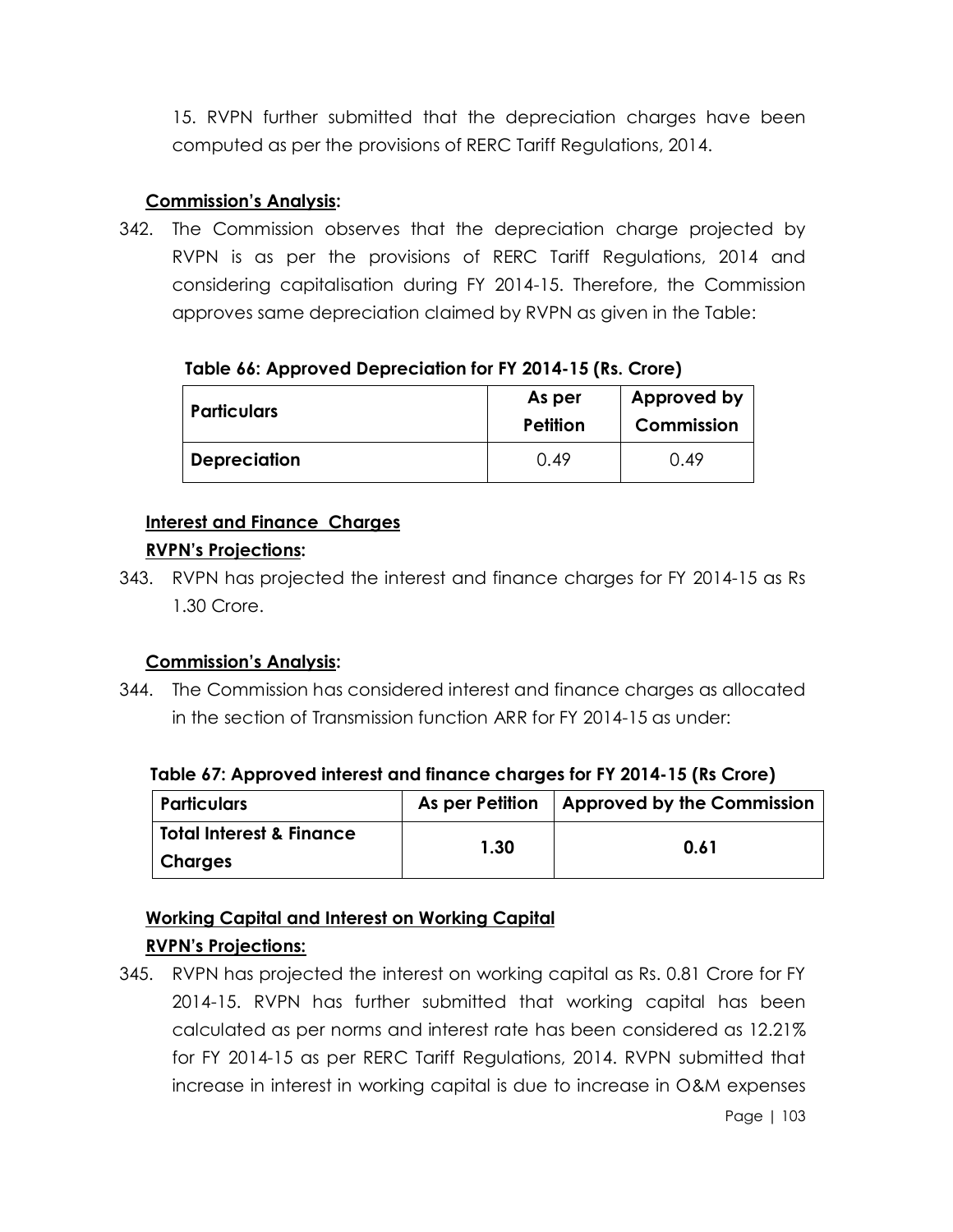# **Commission's Analysis:**

346. The Commission has computed interest on working capital on the basis of revised parameters in accordance with the provisions of RERC Tariff Regulations, 2014. As regards interest rate, the Commission has considered SBI base rate of 9.71% existing during first six months of FY 2013-14 plus 250 basis points as per regulations, 2014. The average rate of interest thus works out as 12.21% and has been adopted for FY 2014-15. Therefore, working capital requirement and interest on working capital for FY 2014-15 is as under:

| S. No.         | <b>Particulars</b>                                   | As per<br><b>Petition</b> | Approved by<br>Commission |
|----------------|------------------------------------------------------|---------------------------|---------------------------|
|                | O&M Expenses (1 Month)                               | 0.96                      | 0.96                      |
| $\overline{2}$ | Maintenance Spares (as per norms)                    | 1.73                      | 1.73                      |
| 3              | Receivables on target availability (as<br>per norms) | 3.95                      | 3.65                      |
| 4              | Less: Security Deposit                               | 0.00                      | 0.00                      |
| 5              | <b>Total Working Capital</b>                         | 6.63                      | 6.34                      |
| 6              | Interest Rate                                        | 12.21%                    | 12.21%                    |
| 7              | <b>Interest on Working Capital</b>                   | 0.81                      | 0.77                      |

**Table 68: Approved Interest on Working Capital for FY 2014-15 (Rs. Crore)**

# **SLDC Operation Charges**

# **RVPN's Projections:**

347. RVPN has projected the SLDC operation expenses of Rs. 17.28 Crore for FY 2014-15. RVPN also stated that it is paying NRLDC on account of operation and recovery of annualized fixed charges for the Unified Load Dispatch Centre (ULDC) scheme.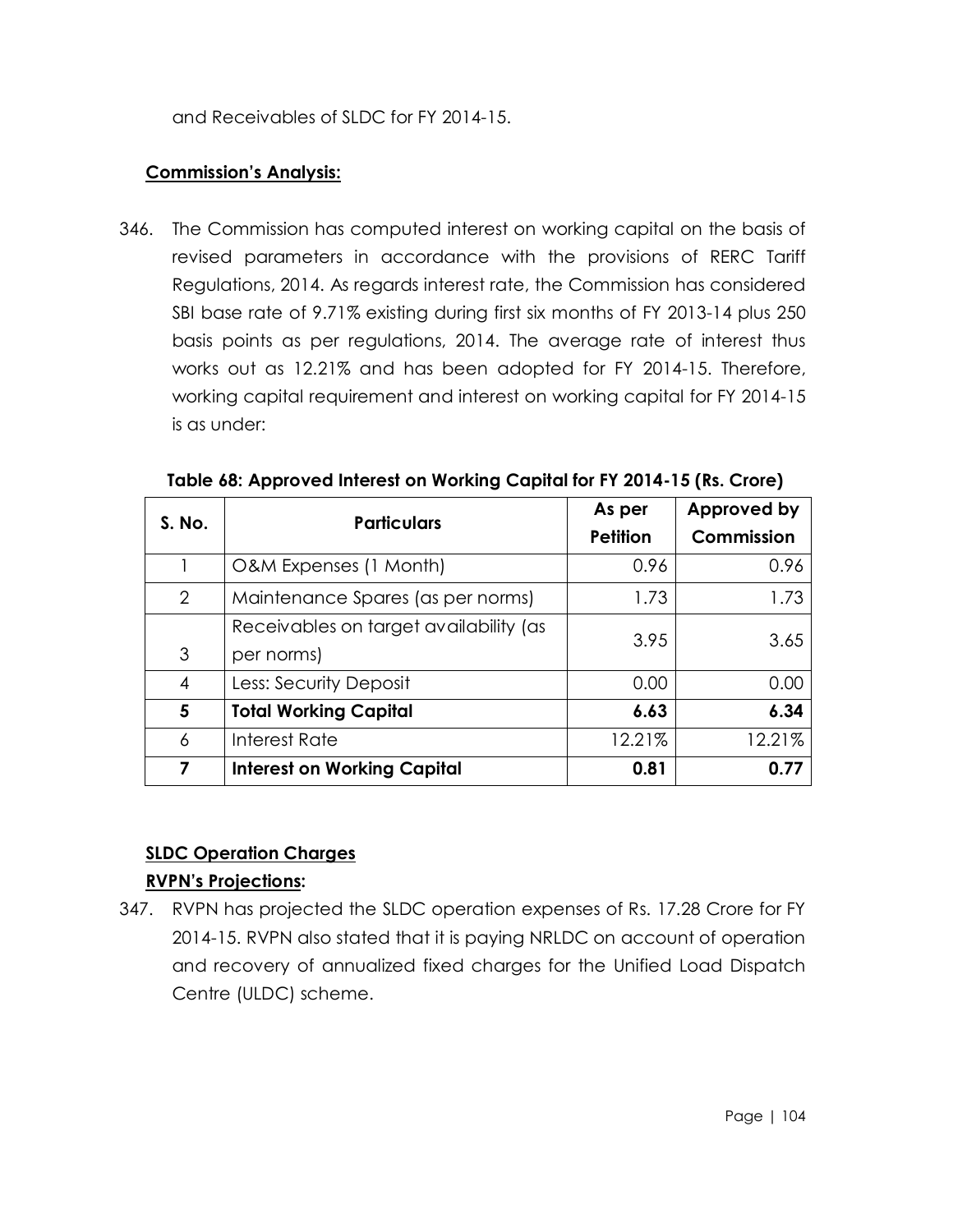## **Commission's Analysis:**

348. The Commission observes that the payment is made to NRLDC on account of operation and recovery of annualized fixed charges for the Unified Load Dispatch Centre (ULDC) scheme on which licensee has no control. Considering the marginal increase from amount approved in the FY 2013-14 Tariff Order, the Commission approves the expense as projected by RVPN.

| <b>Particulars</b>   | As per<br>Petition | Approved by<br>Commission |
|----------------------|--------------------|---------------------------|
| <b>SLDC Expenses</b> | 17.28              | 17.28                     |

|  | Table 69: Approved SLDC Operation Charges for FY 2014-15 (Rs. Crore) |  |
|--|----------------------------------------------------------------------|--|
|  |                                                                      |  |

## **Return on Equity**

# **RVPN's Projections:**

349. RVPN submitted that although RERC (Terms & Conditions for determination of Tariff), Regulations, 2014 allows the licensees for Return on Equity in computation of ARR and determination of tariff, RVPN, in view of Financial Restructuring Plan, 2005 approved by GoR (reviewed during November/December 2012) has not claimed any RoE till financial breakeven of entire sector. Accordingly, RVPN has not charged any return on equity for FY 2011-12 and FY 2012-13. However, for FY 2014-15, RVPN has claimed RoE @ 5% instead of 15.5% as per RERC Tariff Regulations, 2014.

#### **Commission's Analysis:**

350. The Petitioner has claimed return on equity @ 5% instead of 15.5% as per RERC Tariff Regulations, 2014. Accordingly, the Commission has approved return on equity as under:

| S.  | <b>Particulars</b>    | Ref. |           | FY 2012-13   FY 2013-14   FY 2014-15 |           |
|-----|-----------------------|------|-----------|--------------------------------------|-----------|
| No. |                       |      | (Audited) | <b>Estimated</b>                     | Projected |
|     | Equity at the         |      |           |                                      |           |
|     | beginning of the year |      | 1.07      | 1.07                                 | 1.07      |
|     | Capitalisation during |      | 0.02      | 0.00                                 | 0.20      |

#### **Table 70: Approved return on equity for FY 2014-15 (Rs. Crore)**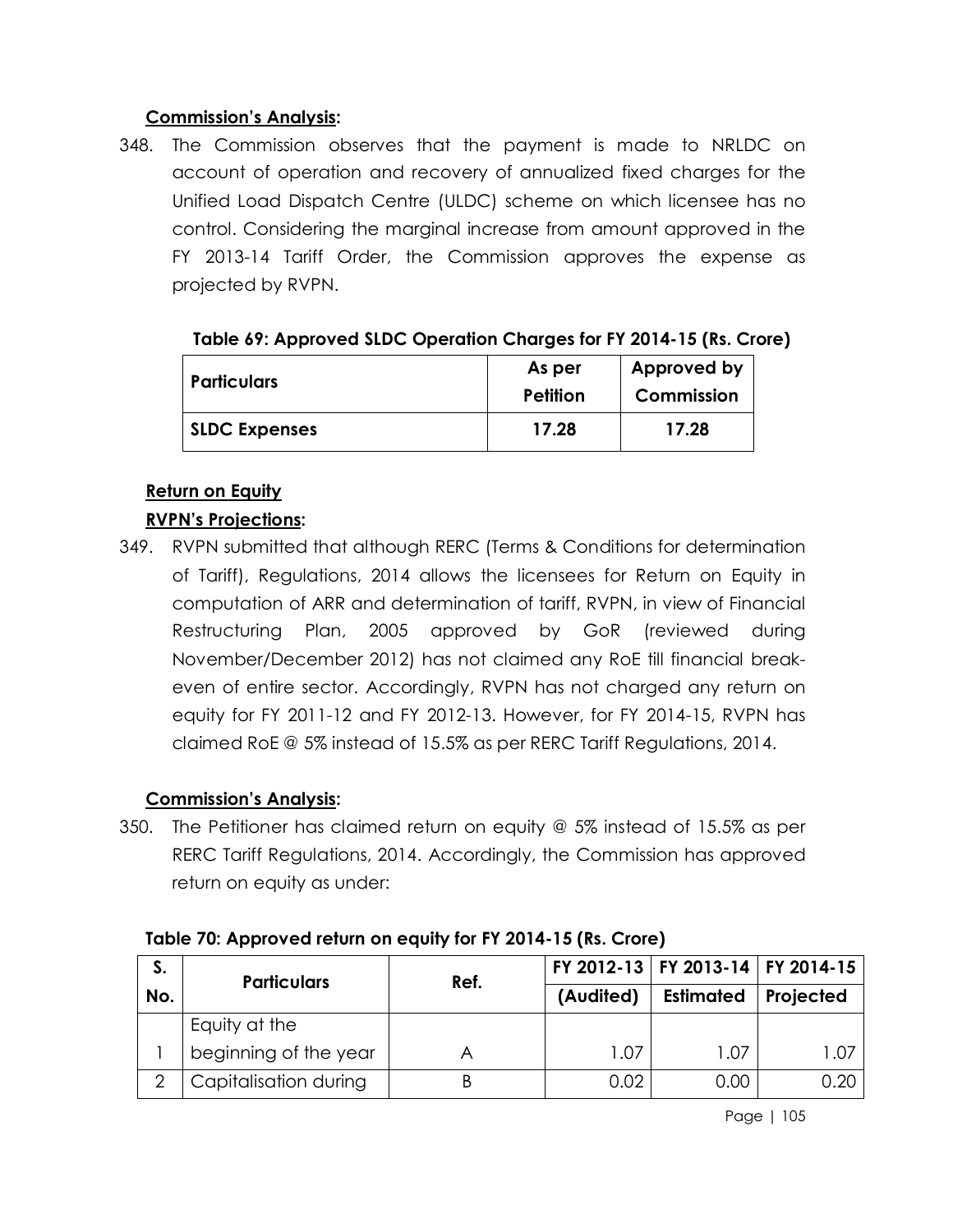| S.             | <b>Particulars</b>            | Ref.                | FY 2012-13 | FY 2013-14 | FY 2014-15 |
|----------------|-------------------------------|---------------------|------------|------------|------------|
|                | the Year                      |                     |            |            |            |
|                | Less: Consumer                |                     |            |            |            |
| 3              | Contribution                  | C                   | 0.00       | 0.00       | 0.00       |
| $\overline{4}$ | <b>Net Capitalization</b>     | $D = B - C$         | 0.02       | 0.00       | 0.20       |
|                | Equity portion of             |                     |            |            |            |
| 5              | capitalization                | $E = D^*20%$        | 0.00       | 0.00       | 0.04       |
|                | Equity at the end of          |                     |            |            |            |
| 6              | the year                      | $F = A + E$         | 1.07       | 1.07       | 1.11       |
| $\overline{7}$ | Average Equity                | $G = Average(A, F)$ |            |            | 1.08       |
| 8              | <b>Total Return on Equity</b> | $H = G*5%$          |            |            | 0.05       |

# **Aggregate Revenue Requirement (ARR) for SLDC**

## **RVPN's Projections:**

351. RVPN has projected the ARR of SLDC function for FY 2014-15 as under:

**Table 71: Projected ARR of SLDC Business for FY 2014-15 (Rs. Crore)**

| <b>S. No.</b> | <b>Particulars</b>                   | As per Petition |
|---------------|--------------------------------------|-----------------|
| 1             | <b>Expenses</b>                      |                 |
|               | <b>Operating Expenses</b>            |                 |
| i)            | Employee expenses                    | 9.77            |
| ii)           | Administrative and General Expenses  | 1.60            |
| iii)          | Repair and Maintenance Expenses      | 0.15            |
| iv)           | Depreciation                         | 0.49            |
| V)            | Interest and Financial Charges       | 1.30            |
| vi)           | Interest on Working Capital          | 0.81            |
| vii)          | <b>SLDC Operational expenses</b>     | 17.28           |
| $\vee$ iii)   | Return on Equity                     | 0.15            |
| $\mathbf{2}$  | <b>Total Revenue Expenditure</b>     | 31.56           |
| 3             | Less: Non-Tariff income              | 1.35            |
| 4             | Less: Income from Open Access        | 0.00            |
| 5             | <b>Aggregate Revenue Requirement</b> | 30.21           |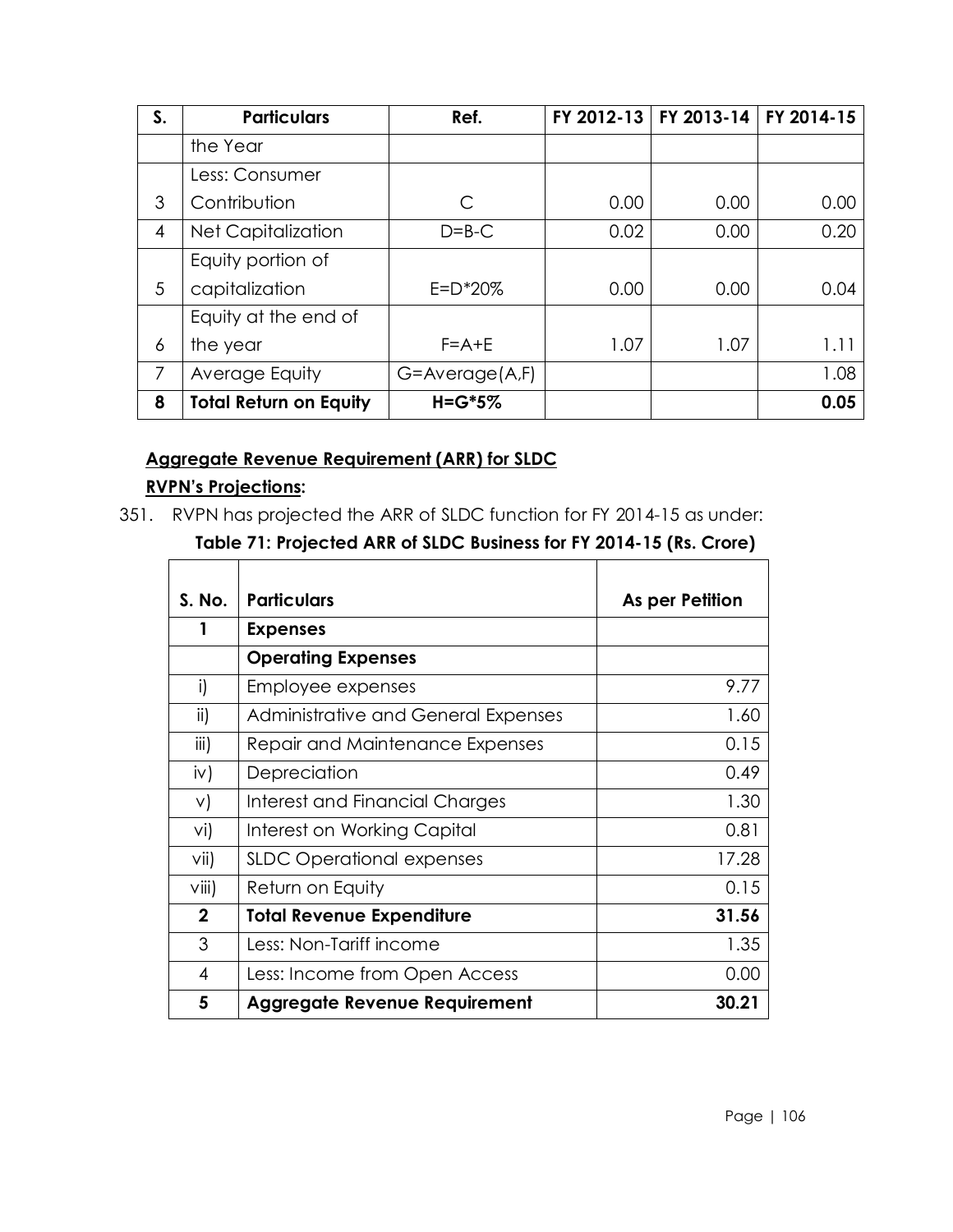## **Commission's Analysis:**

352. The Commission has considered the non-tariff income of Rs. 1.35 Crore as projected by the petitioner. Further, the Petitioner has not furnished details of revenue from short-term open access consumers for FY 2014-15. Therefore, the Commission has considered the income from short-term open access consumers of Rs. 0.21 Crore as approved by the Commission in Tariff Order for FY 2013-14 dated 9.01.2014. Based on the detailed analysis of various components, the Commission approves the ARR for SLDC function for FY 2014-15 as follows:

| S. No.         | <b>Particulars</b>                    | As per<br><b>Petition</b> | Approved |
|----------------|---------------------------------------|---------------------------|----------|
| $\mathbf{1}$   | <b>Expenses</b>                       |                           |          |
|                | <b>Operating Expenses</b>             |                           |          |
| i)             | Employee expenses                     | 9.77                      |          |
|                | Administrative and General            | 1.60                      |          |
| ii)            | <b>Expenses</b>                       |                           | 11.52    |
|                | Repair and Maintenance                | 0.15                      |          |
| iii)           | <b>Expenses</b>                       |                           |          |
| iv)            | Depreciation                          | 0.49                      | 0.49     |
| $\vee$         | <b>Interest and Financial Charges</b> | 1.30                      | 0.61     |
| vi)            | Interest on Working Capital           | 0.81                      | 0.77     |
| vii)           | <b>SLDC Operational expenses</b>      | 17.28                     | 17.28    |
| viii)          | Return on Equity                      | 0.15                      | 0.05     |
| $\overline{2}$ | <b>Total Revenue Expenditure</b>      | 31.56                     | 30.74    |
| 3              | Less: Non-Tariff income               | 1.35                      | 1.35     |
|                | Less: Income from Short term          |                           | 0.21     |
| $\overline{4}$ | Open Access                           | 0.00                      |          |
|                | <b>Aggregate Revenue</b>              | 30.21                     | 29.18    |
| 5              | <b>Requirement</b>                    |                           |          |
|                | Truing-up FY 2011-12                  | 0.00                      | $16.45*$ |
| 6              | surplus/(Gap)                         |                           |          |

**Table 72: Approved Summary of ARR for SLDC Function for FY 2014-15 (Rs. Crore)**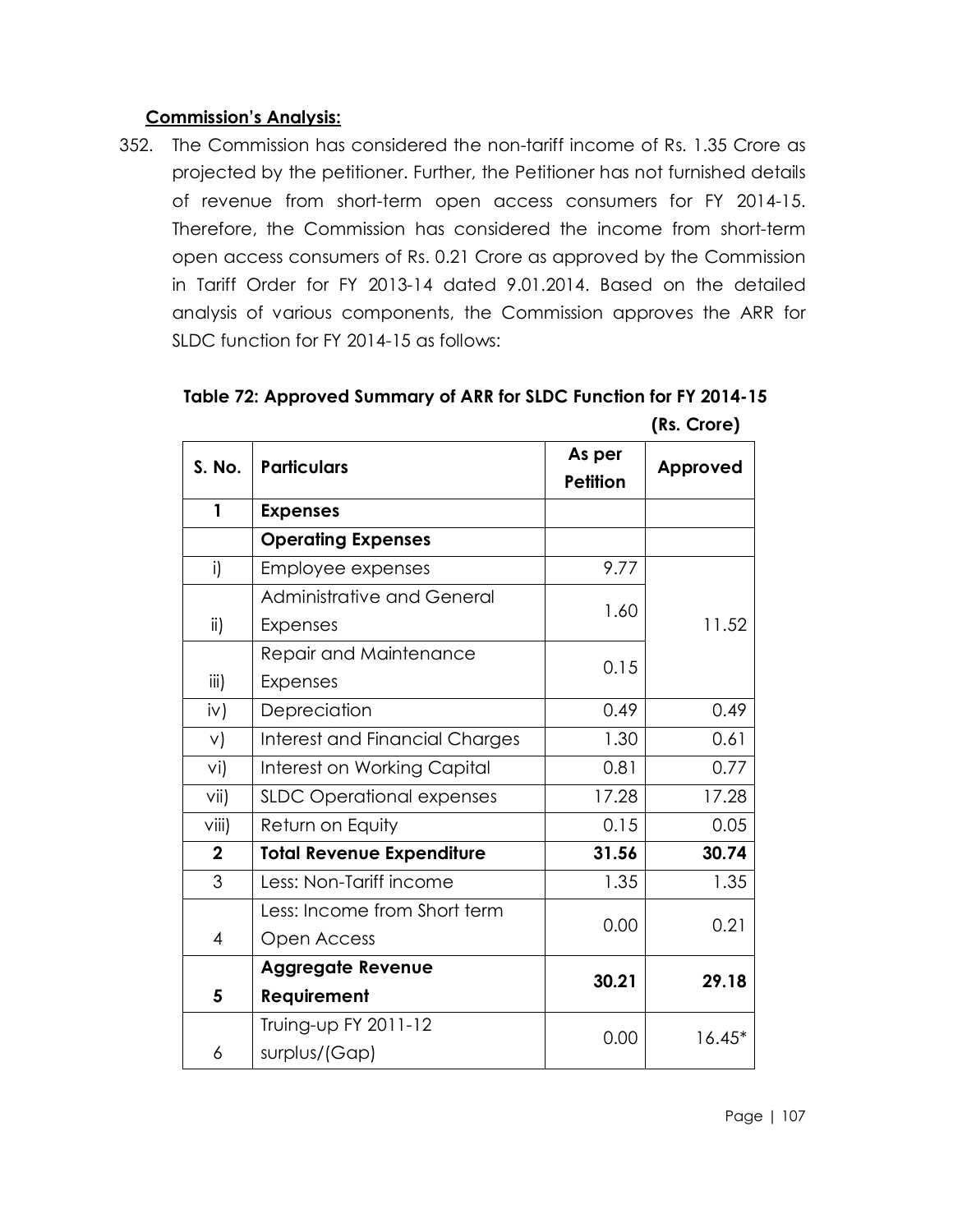| <b>S. No.</b> | <b>Particulars</b>               | As per | Approved |
|---------------|----------------------------------|--------|----------|
|               | Truing-up FY 2012-13             | 1.01   | $11.67*$ |
|               | surplus/(Gap)                    |        |          |
| 8             | <b>Total Revenue Requirement</b> | 29.21  |          |

**\****The Commission has considered the surplus of FY 2011-12 and FY 2012-13 separately and not included in the ARR for FY 2014-15.*

- 353. The Commission observed that RVPN in its petition has proposed to adjust the projected surplus of Rs. 1.01 Crore for FY 12-13 in the ARR of SLDC for FY 14-15 whereas after final true up of SLDC ARR for FY 11-12 and FY 12-13 there is surplus of Rs. 16.45 Crore and Rs. 11.67 Crore, respectively. In case this surplus of true ups is adjusted in ARR of FY 14-15 then there shall be drastic reduction in SLDC ARR for FY 2014-15. Therefore, to stabilize the SLDC Charges, the Commission has not included the surplus amount in ARR for FY 2014-15. But, decided that RVPN should refund the aforesaid surplus amounts in five monthly instalments commencing from November 2014 to Discoms in the ratio of contracted/ allotted capacity through supplementary bills as adjustment. This amount shall be taken as revenue by the Discoms.
- 354. The recovery of SLDC expenses for FY 2014-15 shall be as under:

| S. No. | <b>Particulars</b>                                | Approved<br>by |  |
|--------|---------------------------------------------------|----------------|--|
|        |                                                   | Commission     |  |
|        | Net Revenue Requirement for SLDC Operations to be | 29.18          |  |
|        | recovered from Discoms (Rs. Crore)                |                |  |
| 2      | Contracted capacity for Discoms and long term     | 11442.42       |  |
|        | open access consumers (MW)                        |                |  |
| 3      | SLDC Charges for long term (including Discoms) OA | 2.12           |  |
|        | transactions (Rs./kW/month)                       |                |  |
| 4      | SLDC Charges for short term OA transactions       | 2.12           |  |
|        | (Rs./kW/month)                                    |                |  |

**Table 73: Approved SLDC Expenses for FY 2014-15**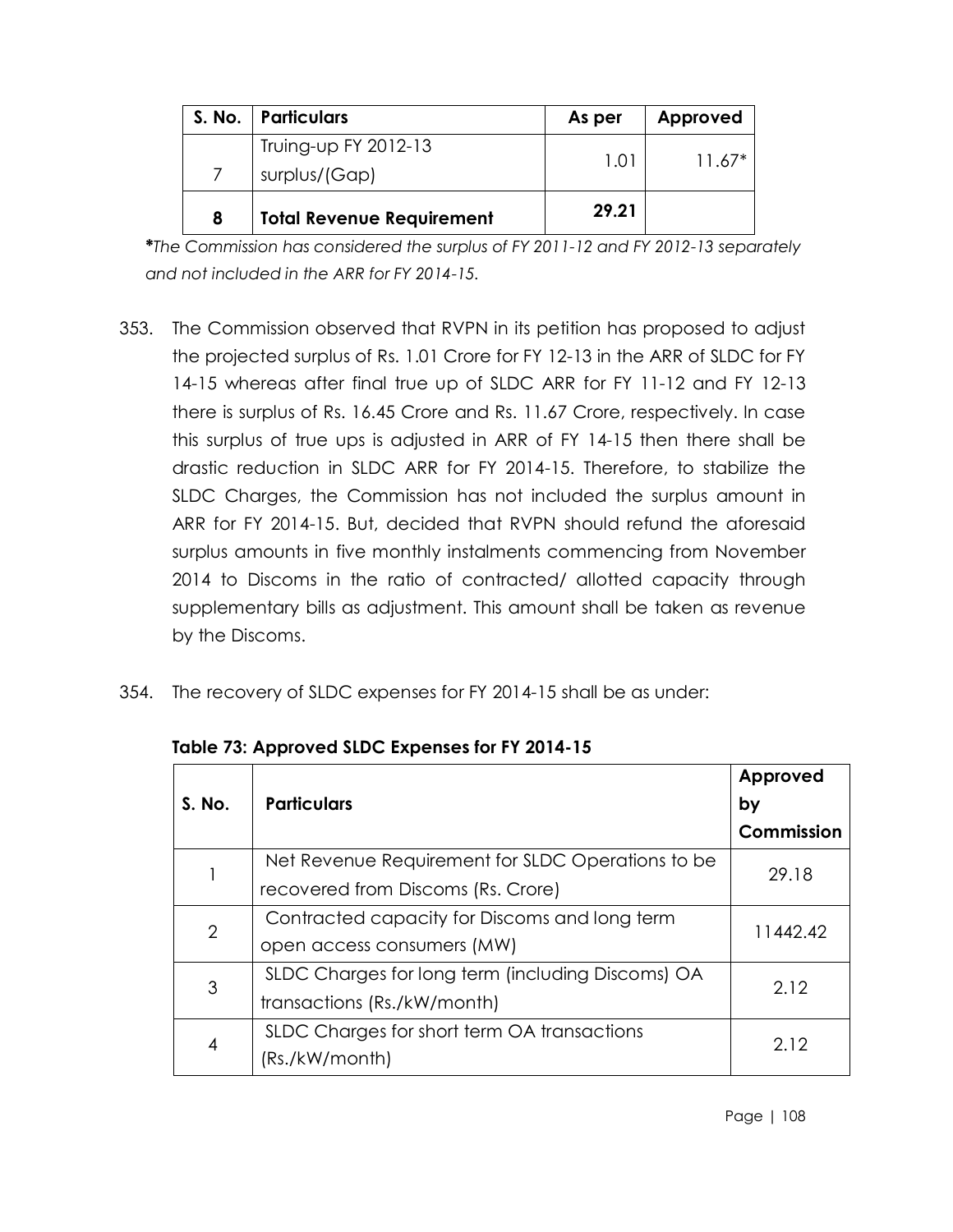# **Recovery of Generation expenses from Partnership Projects: RVPN's Submission:**

- 355. As regards recovery of expenses incurred on partnership projects, RVPN submitted that it has filed a Review Petition with the Commission to allow such recovery, in view of the fact that RVPN is making payment to the partnership projects in cash and is not able to recover the same from Discoms. Moreover, in the cost of power purchase allowed to Discoms by the Commission, the cost of power from these generation projects has been considered. Till the decision regarding tariff of these partnership projects is taken by competent authority, the Commission may allow the recovery of partnership projects expenses, incurred by RVPN, from Discoms.
- 356. RVPN further submitted that as per direction of the Commission in Tariff Order dated 09.01.2014, the Petition for recovery of generation expenses relating to partnership projects from Discoms based on their share in capacity allocations in these Partnership Projects is not being submitted. However, the expenses incurred for these partnership projects shall be recovered at actual.

## **Commission's Analysis**

357. The Commission has already clarified in the Tariff Order for FY 2013-14 dated 09.01.2014 that CERC is the competent authority to regulate and determine the tariff of the generating stations of Partnership Projects. However, the charges being incurred by RVPN on the partnership projects shall continue to be reimbursed from the Discoms at actuals. However, RVPN is directed to submit the status of filing tariff petition in CERC by the competent authority for partnership projects in their petition for FY 2015-16.

## **General:**

358. The transmission and SLDC charges as determined under this Order for Discoms would be shared amongst them in proportion to their contracted/ allotted capacity for the year FY 2014-15. In case of any variation in the allotted/ contracted capacity, these charges would be levied on the allotted/ contracted capacity actually put to use for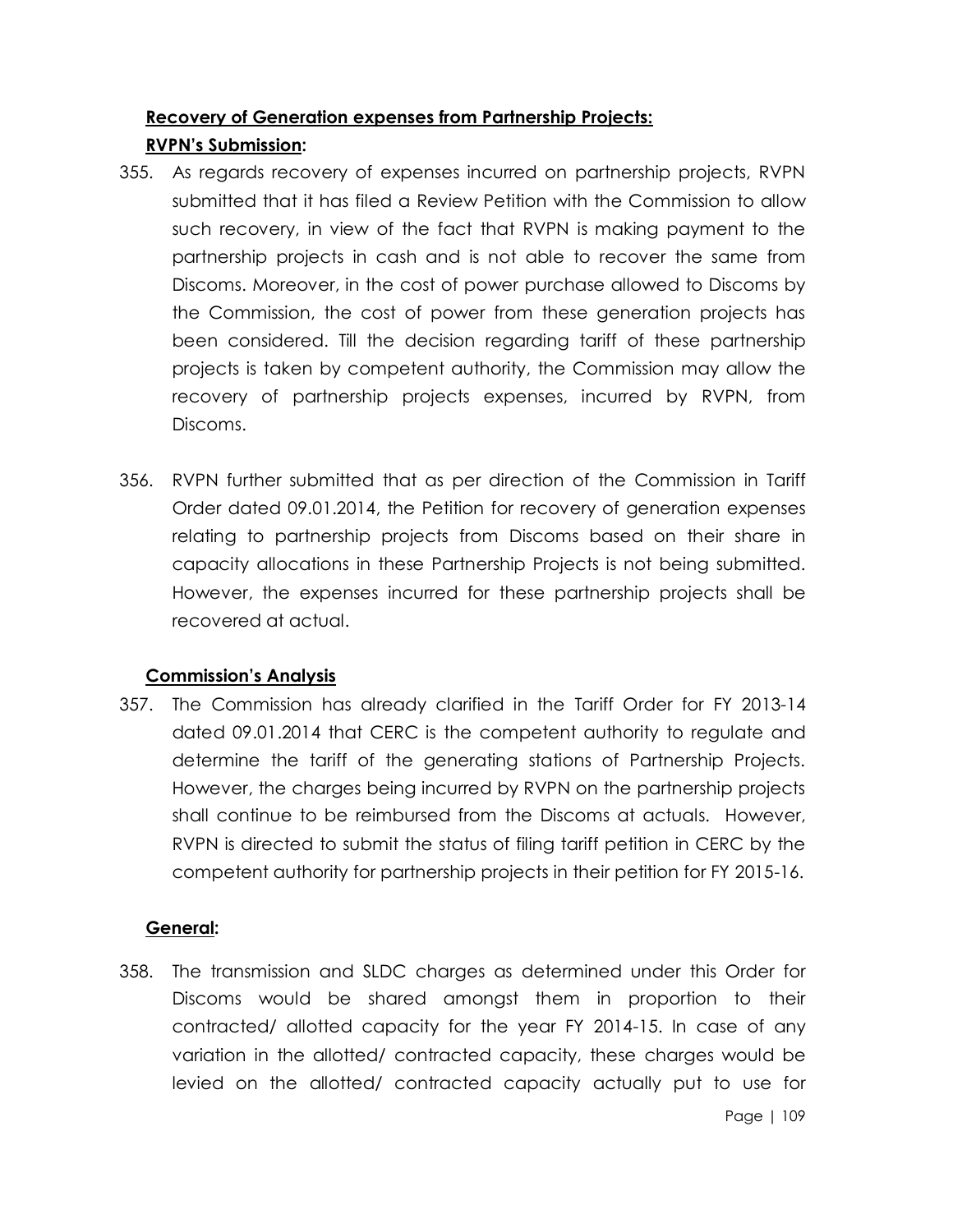concerned Discom at the approved transmission tariff and SLDC Charges.

- 359. Regarding issue of accounting for de-capitalization/ capitalization of burnt transformers Commission considers that the reply/information furnished by RVPN in the petition is inadequate. The Commission therefore directs RVPN that with the next true up petition, RVPN should clearly indicate the status of final disposal of burnt transformers i.e. whether it is declared obsolete or put to use after repair and its final accounting in the books.
- 360. Regarding comments recorded by Charted Accountant in the Audited Accounts for FY 2011-12 and comments recorded in supplementary audit by AG in the Audited Accounts for FY 2013-14 that the accounts are not reflecting true and fair view, the Commission share the concerns of the stakeholders. The Commission considers the reply furnished by RVPN on this issue as unsatisfactory and directs RVPN to take timely and suitable measures to ensure that such remarks do not appear in the audited accounts while submitting True up petition for FY 2013-14 and onwards.
	- 361. Status of Compliance to Directions Issued by the Commission in Previous Orders and Summary of New Directions have been enclosed as Annexure-II.
	- 362. The tariff determined vide this office order shall be effective from  $1<sup>st</sup>$ April,2014.Commission vide order dated 31.03.2014 had specified transmission tariff and SLDC Charges for FY 2014-15 on interim basis subject to adjustment when the transmission tariff and SLDC charges are determined. For long term open access customers and Discoms, the net revenue surplus/shortfall sustained by RVPN shall be adjusted in next three months from the date of this Order. However, in case of short term open access transactions there shall be no retrospective adjustment of transmission charges.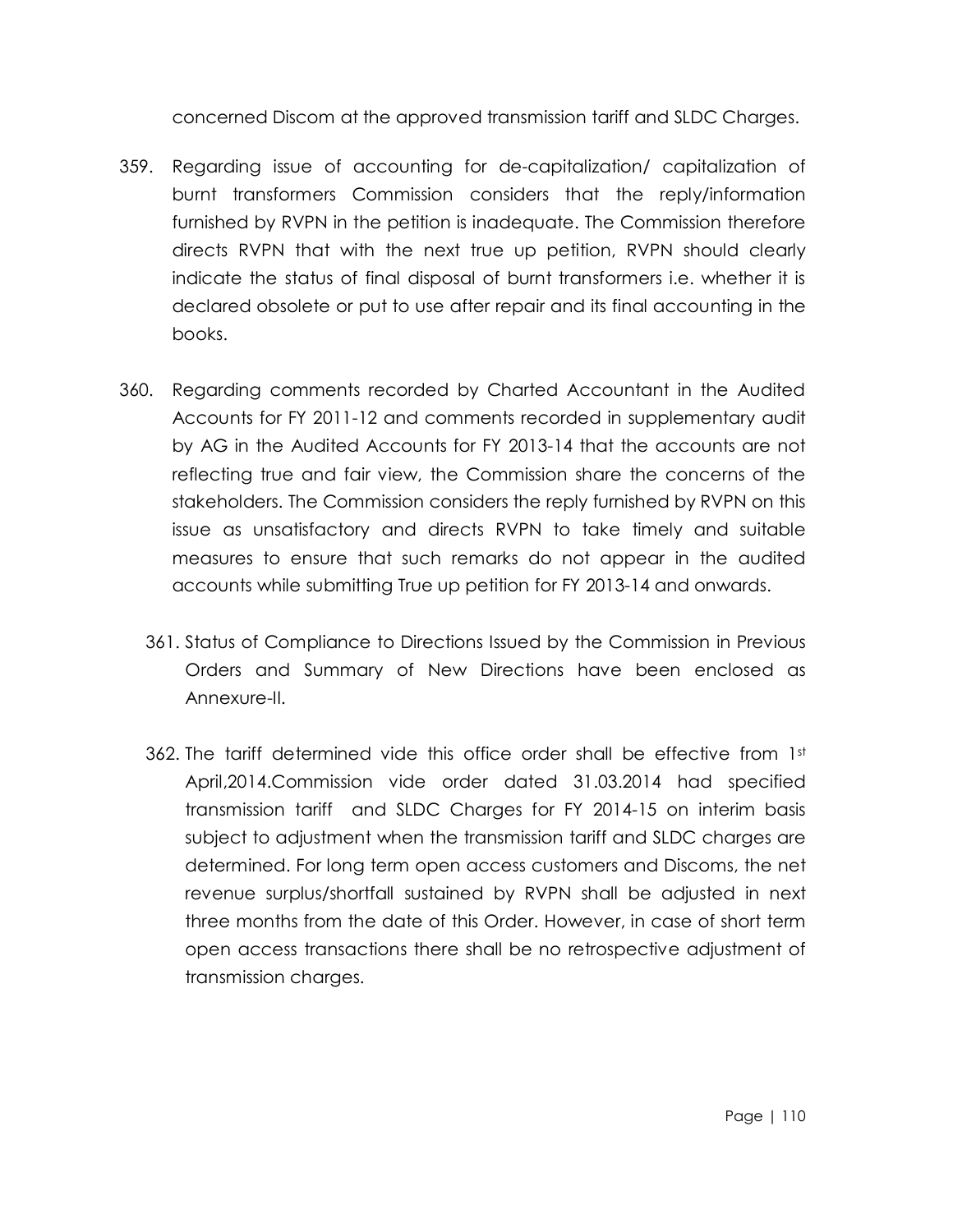### **Summary :**

363. The summary of the Investment Plan for 2014-15, True Up of ARR of FY 2011-12 & FY 2012-13, ARR for Transmission and SLDC function for FY 2014- 15 approved by the Commission is as under:

### **A Investment Plan FY 2014-15 (Rs. Crore) (Table No. 7)**

| SI. No.   Particulars                      |      | Proposed   Approved |
|--------------------------------------------|------|---------------------|
| Transmission Works including SLDC function | 1810 | 1539                |

### **B True Up petition for FY 2011-12 (Rs. Crore)**

| <b>Particulars</b>                          | Approved<br>in Tariff<br>Order dt.<br>Dec 23,<br>2011 | As per<br><b>Petition</b> | <b>Allowed after</b><br>truing Up |
|---------------------------------------------|-------------------------------------------------------|---------------------------|-----------------------------------|
|                                             |                                                       | $\mathbf 2$               | 3                                 |
| <b>Transmission Function (Table No. 18)</b> |                                                       |                           |                                   |
| Total expenditure                           | 1535.93                                               | 1758.08                   | 1570.67                           |
| Total revenue                               | 1535.93                                               | 1696.08                   | 1695.60                           |
| Total revenue(-)Total expenditure           | 0                                                     | (62.00)                   | 124.93                            |
| <b>SLDC function (Table No. 20)</b>         |                                                       |                           |                                   |
| <b>Total Expenditure</b>                    | 46.14                                                 | 24.87                     | 34.19                             |
| <b>Total Revenue</b>                        | 46.14                                                 | 50.96                     | 50.64                             |
| Total Revenue (-)Total Expenditure          | 0.00                                                  | 26.09                     | 16.45                             |
| <b>Partnership Projects (Table No. 21)</b>  |                                                       |                           |                                   |
| <b>Total Expenditure</b>                    | 274.06                                                | 367.49                    | 367.49                            |
| <b>Total Revenue</b>                        | 274.06                                                | 367.49                    | 367.49                            |

Note: The surplus on account of true up shall be refunded to Discoms in the manner specified at Para 332 and 353.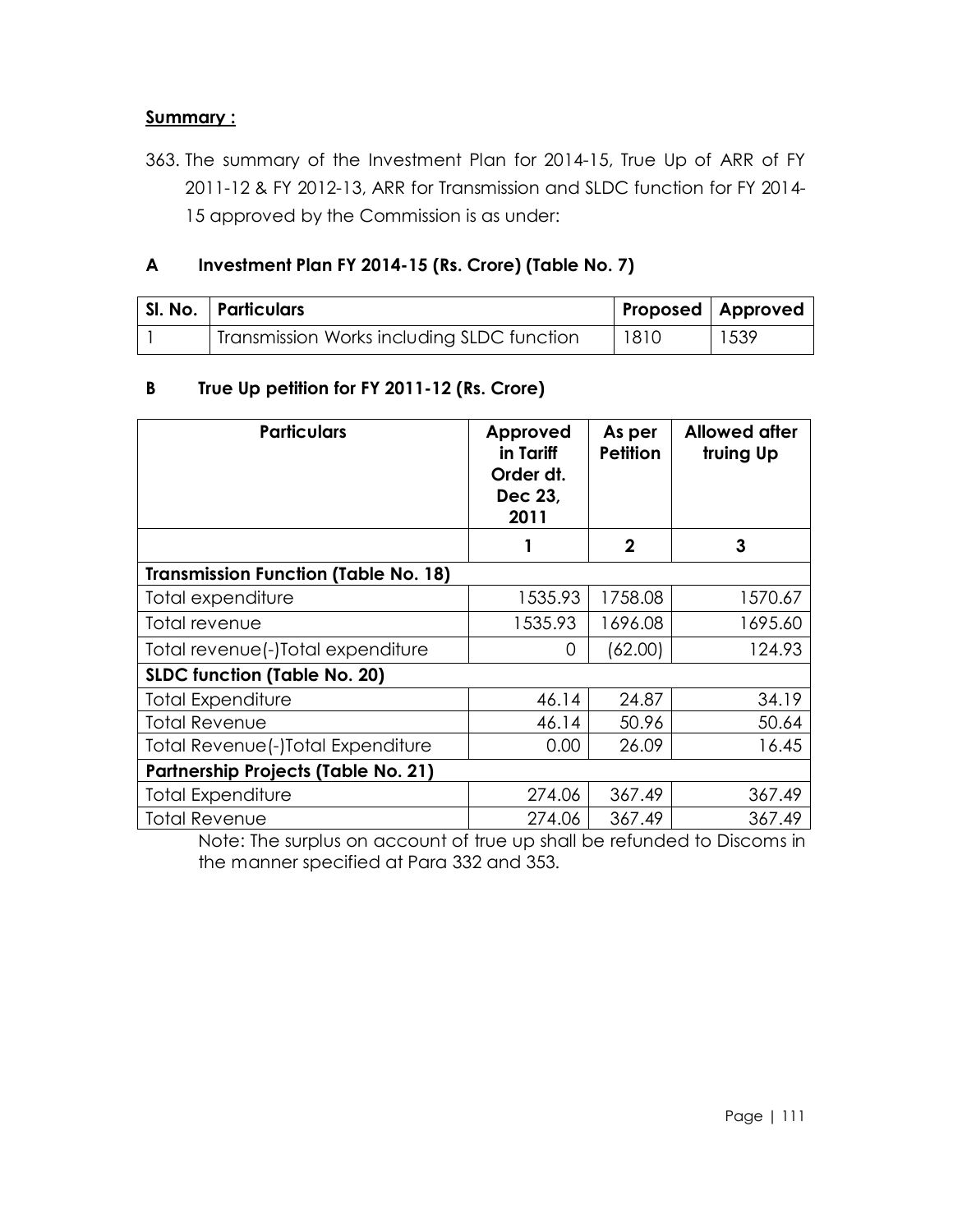| <b>Particulars</b>                                | Approved in<br><b>Tariff Order</b> | As per<br><b>Petition</b> | <b>Allowed after</b><br>truing Up |
|---------------------------------------------------|------------------------------------|---------------------------|-----------------------------------|
|                                                   |                                    | $\mathbf 2$               | 3                                 |
| <b>Transmission Function (Table No. 32)</b>       |                                    |                           |                                   |
| Total expenditure                                 | 1756.33                            | 2169.15                   | 1921.63                           |
| Total revenue                                     | 1756.33                            | 2172.13                   | 2209.41                           |
| Total<br>Total<br>$(-)$<br>revenue<br>expenditure | 0.00                               | 2.98                      | 287.79                            |
| <b>SLDC function (Table No. 34)</b>               |                                    |                           |                                   |
| <b>Total Expenditure</b>                          | 19.60                              | 27.35                     | 16.69                             |
| <b>Total Revenue</b>                              | 19.60                              | 28.37                     | 28.37                             |
| Revenue<br>$(-)$<br>Total<br>Total<br>Expenditure | 0.00                               | 1.02                      | 11.67                             |
| <b>Partnership Projects (Table No. 35)</b>        |                                    |                           |                                   |
| <b>Total Expenditure</b>                          | 377.03                             | 358.70                    | 358.70                            |
| <b>Total Revenue</b>                              | 377.03                             | 358.70                    | 358.70                            |

# **C True Up petition for FY 2012-13 (Rs. Crore)**

Note: The surplus on account of true up shall be refunded to Discoms in the manner specified at Para 332 and 353.

### **D ARR for FY 2014-15**

| <b>Particulars</b>                          | <b>Petitioners</b><br>submission | Approved |
|---------------------------------------------|----------------------------------|----------|
| <b>Transmission Function (Table No. 62)</b> |                                  |          |
| Total Revenue Expenditure                   | 2128.01                          | 2026.67  |
| Net Aggregate Revenue Requirement (ARR)     | 2490.14                          | 2044.66  |
| <b>SLDC function (Table No. 72)</b>         |                                  |          |
| <b>Total Revenue Expenditure</b>            | 31.56                            | 30.74    |
| Aggregate Revenue Requirement               | 30.21                            | 29.18    |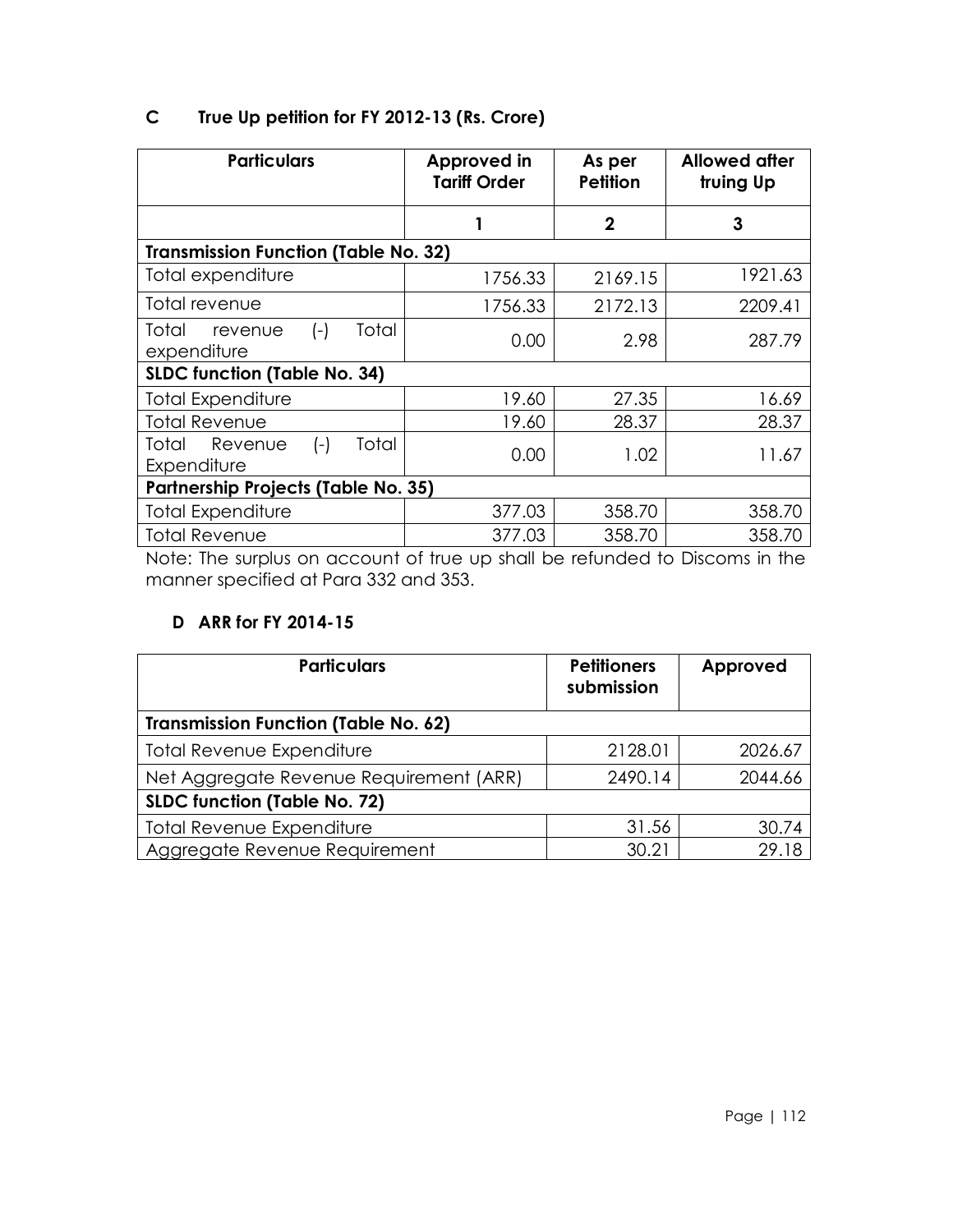| S.             | <b>Particulars</b>                                                                                                                                                                     | <b>Approved by</b> |
|----------------|----------------------------------------------------------------------------------------------------------------------------------------------------------------------------------------|--------------------|
| No.            |                                                                                                                                                                                        | Commission         |
|                | Net Transmission charges to be recovered from Discoms<br>and Long Term Open Access Consumers (Rs Crore)                                                                                | 2044.66            |
| $\overline{2}$ | Approved transmission capacity for Discoms (MW)                                                                                                                                        | 11017.00           |
| 3              | Long Term Open Access Customers (MW)                                                                                                                                                   | 425.42             |
| $\overline{4}$ | <b>Total Transmission Capacity (MW)</b>                                                                                                                                                | 11442.42           |
| 5              | Transmission Tariff for Discoms and long term open access<br>customers (Rs./kW/Month)                                                                                                  | 148.91             |
| 6              | Transmission Tariff for intra-State short term open access<br>bilateral transactions (Rs./kW/day).                                                                                     | 4.90               |
| $\overline{7}$ | Energy Requirement for Discoms in FY 2013-14 (MU)                                                                                                                                      | 66894.90           |
| 8              | Energy Requirement of Long Term Open Access<br>Customers in FY 2013-14 (MU)                                                                                                            | 2485               |
| 9              | Transmission tariff for use of State transmission system in<br>inter-State short term open access bilateral transactions<br>and collective power exchange transactions<br>(paisa/kWh). | 29.47              |

#### **Approved Transmission Tariff for FY 2014-15 (Rs. Crore) (Table No. 64)**

#### **Approved SLDC expenses for FY 2014-15 (Rs. Crore) (Table No. 73)**

| S.<br>No.      | <b>Particulars</b>                                                                      | Approved by<br>Commission |
|----------------|-----------------------------------------------------------------------------------------|---------------------------|
|                | Net Revenue Requirement for SLDC Operations to be<br>recovered from Discoms (Rs. Crore) | 29.18                     |
| $\overline{2}$ | Contracted capacity for Discoms and long term open<br>access consumers (MW)             | 11442.42                  |
| 3              | SLDC Charges for long term (including Discoms) OA<br>transactions (Rs./kW/month)        | 2.12                      |
| 4              | SLDC Charges<br>for short term OA transactions<br>(Rs./kW/month)                        | 2.12                      |

364. Copy of this Order may be sent to the petitioner, respondents, objectors, CEA and Government of Rajasthan.

**(Vinod Pandya) Member**

**(Vishvanath Hiremath) Chairman**

Page | 113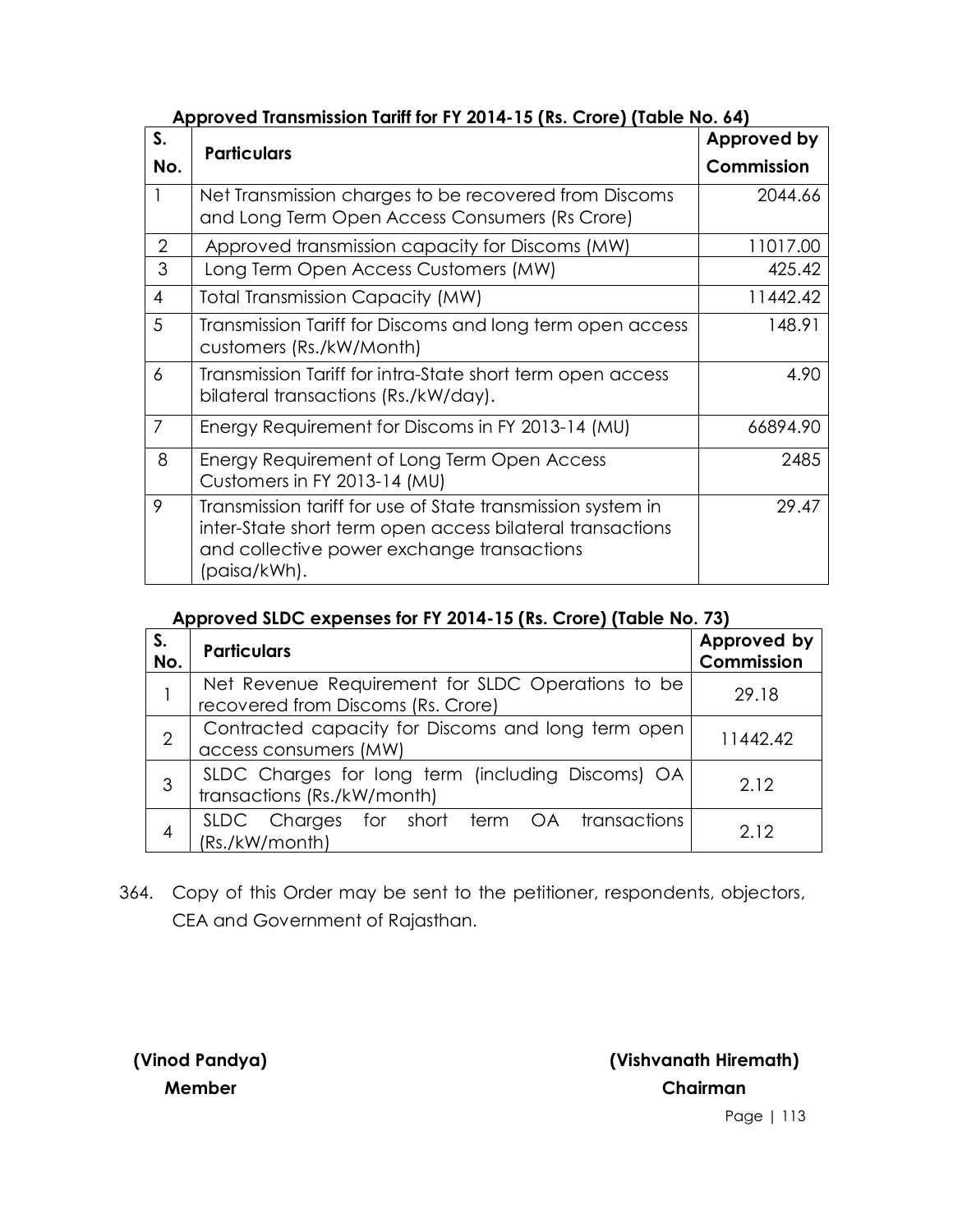#### **Annexure-I**

#### **The list of stakeholders present during the hearings**

1. A.K Gupta **Director (Finance)-RVPN** 2. N.K Mathur Chief COA-RVPN 3. M.L Gupta SE(NPP&R)-RVPN 4. Madhu Pandey Sr. AO- RVPN 5. Rajesh Mathur SE(RA)-JVVNL 6. G.D Pamnani XEN (Project)-RVPN 7. K.K Meena XEN-RVPN 8. S.T Hussain XEN (RA)-JVVNL 9. Deepak Tahiliani AEN-RVPN 10.Rajendra Sharma AEN-RVPN 11.P.P Sharma AEN-RVPN 12.G. L. Sharma Individual Objector 13.Atul Kulshrestha APP(Association of Power Producers) 14.Sameer Mathur APP(Association of Power Producers) 15.B.M Sanadhya Director-Samta Power 16. Atul Trivedi The Rajasthan Solar Association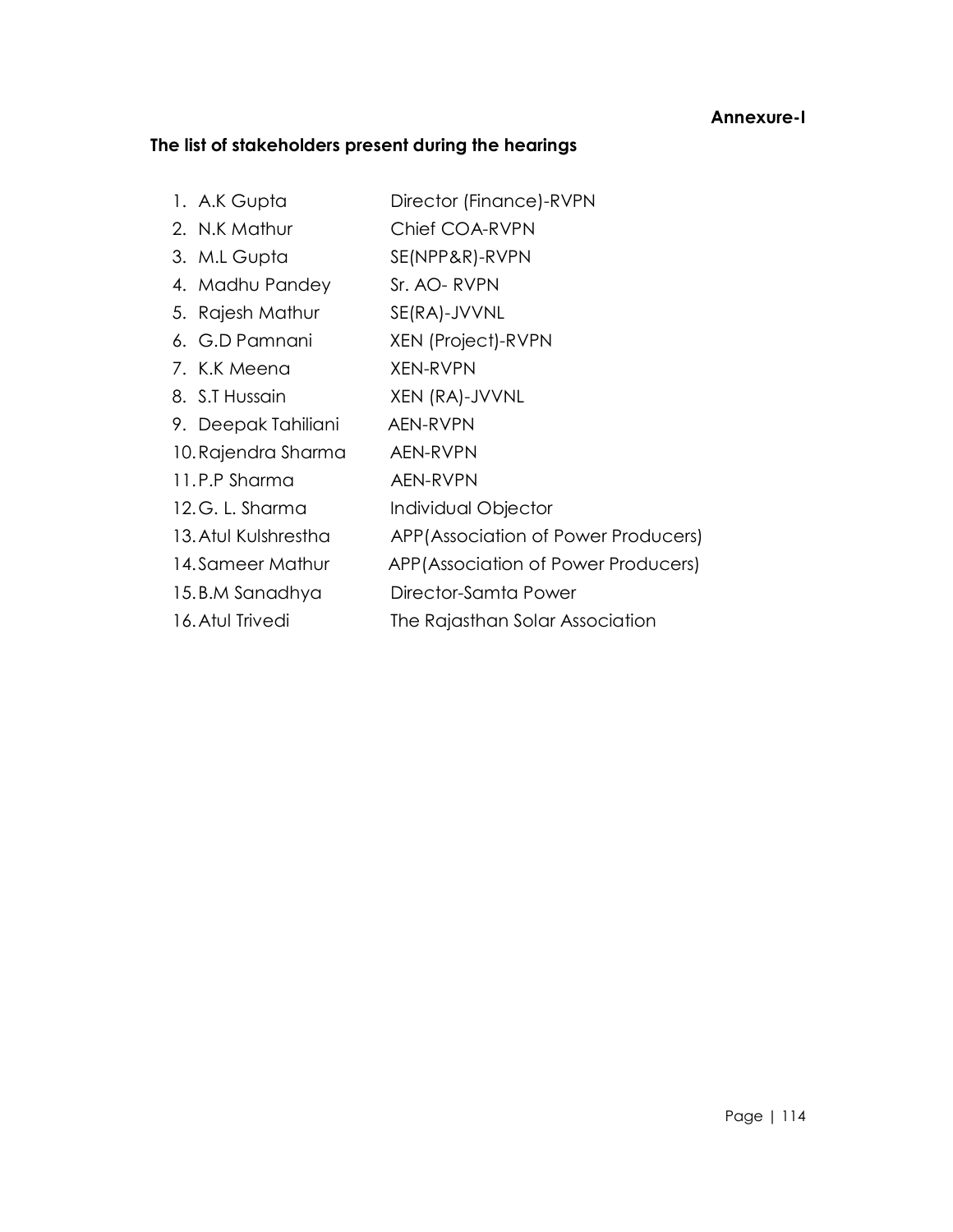#### **Annexure-II:**

| SI.<br>No.     | <b>Tariff</b><br>Order<br><b>FY</b><br>2013-<br>14<br>Para<br>No. | <b>Directives</b>                                                                                                                                                                                                                                                                                                                                                                                                             | <b>Action Taken</b>                                                                                                                                                                                                                                                                                                                                                                                 | <b>Commission's</b><br>Observations/<br><b>Directions</b>                                                                                                                                                        |
|----------------|-------------------------------------------------------------------|-------------------------------------------------------------------------------------------------------------------------------------------------------------------------------------------------------------------------------------------------------------------------------------------------------------------------------------------------------------------------------------------------------------------------------|-----------------------------------------------------------------------------------------------------------------------------------------------------------------------------------------------------------------------------------------------------------------------------------------------------------------------------------------------------------------------------------------------------|------------------------------------------------------------------------------------------------------------------------------------------------------------------------------------------------------------------|
| 1              | 18                                                                | The Commission directs the Petitioner<br>to file the Petition for truing-up of FY<br>2011-12 and truing-up of FY 2012-13<br>along-with the Petition for approval<br>of Aggregate Revenue Requirement<br>for FY 2014-15. Commission<br>also<br>directs that, Petitioner should not<br>repeat such mistake in future and<br>must submit the true-up Petition along<br>with the Audited Annual Accounts of<br>the relevant year. | Petition for Truing-up of FY<br>2011-12 and truing-up of<br>FY 2012-13 is being filed<br>along-with the Petition for<br>approval of Aggregate<br>Revenue Requirement for<br>FY 2014-15.                                                                                                                                                                                                             | The Commission<br>directs the<br>Petitioner to<br>ensure that in<br>future the true<br>up petition is<br>filed with<br>audited<br>accounts only.                                                                 |
| $\overline{2}$ |                                                                   | <b>Depreciation</b>                                                                                                                                                                                                                                                                                                                                                                                                           |                                                                                                                                                                                                                                                                                                                                                                                                     |                                                                                                                                                                                                                  |
|                | 49                                                                | The Commission in its previous Tariff<br>Order has directed RVPN to speed up<br>the completion of Asset Register so<br>the<br>depreciation<br>that<br>can<br>be<br>computed in accordance with the<br>provisions of RERC Tariff Regulations,<br>2009. The Commission directs RVPN<br>that they must expedite the<br>finalization of asset register up to FY<br>2012-13.                                                       | The accounting unit-wise<br>Fixed Assets Register of<br>RVPN has been prepared<br>to<br><b>FY</b><br>2012-13.<br>UD<br>However, A<br>separate<br>Fixed Assets Register in<br>respect of all the assets<br>that have been taken in<br>the Annual Accounts of<br>2012-13<br>deemed<br>$\alpha$ s<br>purchased from M/s. ICICI<br>Ltd.<br>bank<br>w.e.f.<br>15.09.2003,<br>is<br>under<br>preparation. | The Commission<br>has taken note<br>of the<br>Petitioner's<br>submission and<br>directs the<br>Petitioner to<br>expedite<br>submission of<br>the complete<br><b>Fixed Asset</b><br>Register in<br>physical form. |

# **Status of Compliance to Directions Issued by the Commission in Previous Orders and Summary of New Directions**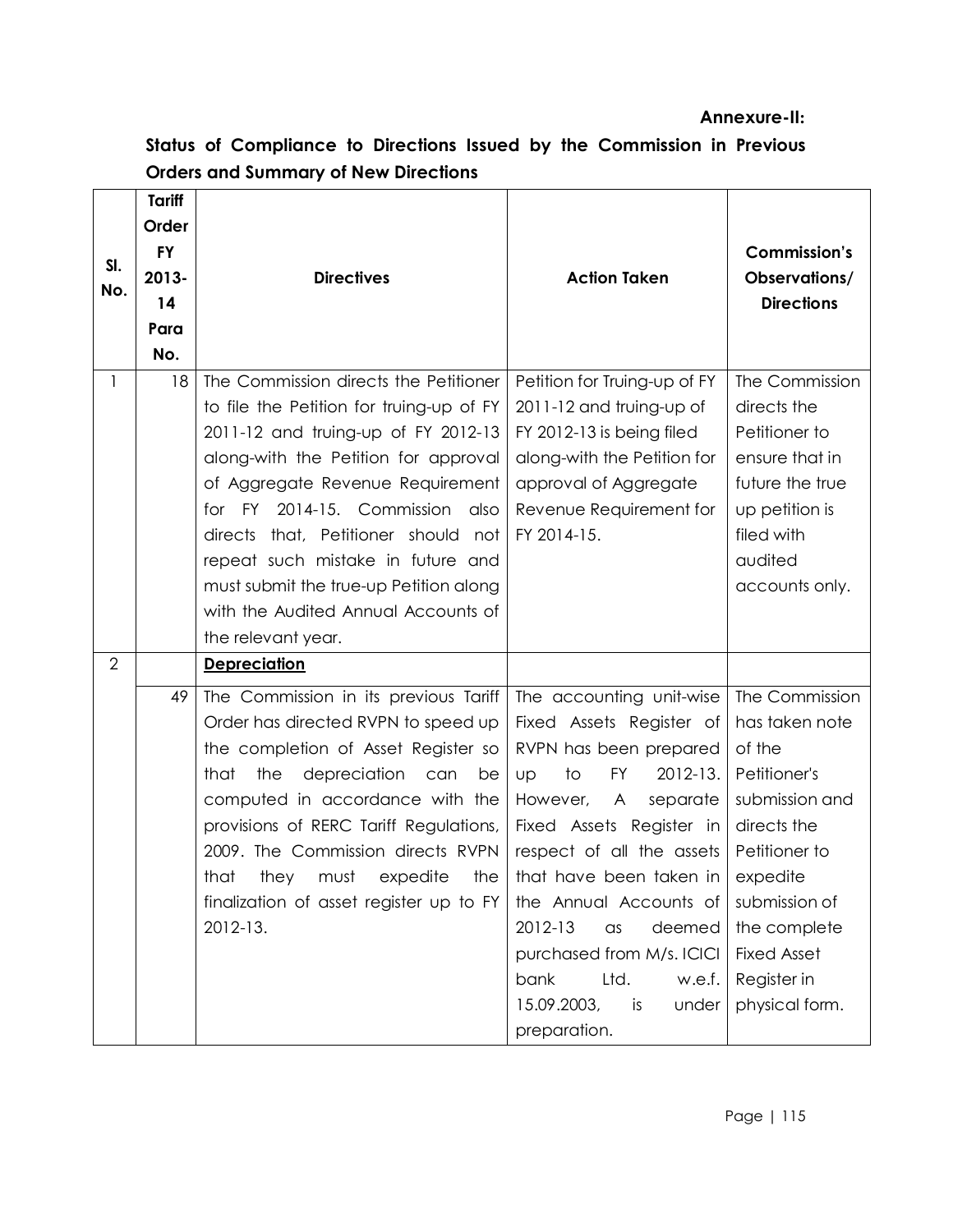|     | Tariff    |                                        |                                    |                     |
|-----|-----------|----------------------------------------|------------------------------------|---------------------|
|     | Order     |                                        |                                    |                     |
|     | <b>FY</b> |                                        |                                    | <b>Commission's</b> |
| SI. | 2013-     | <b>Directives</b>                      | <b>Action Taken</b>                | Observations/       |
| No. | 14        |                                        |                                    | <b>Directions</b>   |
|     | Para      |                                        |                                    |                     |
|     | No.       |                                        |                                    |                     |
|     |           |                                        | Depreciation has<br>been           | The Commission      |
|     |           |                                        | charged on straight line           | has taken note      |
|     |           |                                        | method for 90% of value            | of the              |
|     |           |                                        | of asset considering 10%           | Petitioner's        |
|     |           |                                        | salvage value after useful         | submission          |
|     |           |                                        | life and no depreciation           |                     |
|     |           |                                        | applied for<br>been<br>has         |                     |
|     |           |                                        | assets, which have been            |                     |
|     |           |                                        | fully depreciated to 90%           |                     |
|     |           |                                        | of value.                          |                     |
|     |           |                                        | Depreciation charges               | The Commission      |
|     |           |                                        | have been computed                 | has taken note      |
|     |           |                                        | based on the                       | of the              |
|     |           |                                        | depreciation rates                 | Petitioner's        |
|     |           |                                        | specified in RERC Tariff           | submission          |
|     |           |                                        | Regulations, 2014 for the          |                     |
|     |           |                                        | current assets.                    |                     |
| 3   | 62        | Finance Charges: -<br>Interest and     | The matter has already             | The Commission      |
|     |           | The Commission, earlier also in Order  | taken<br>with<br>been<br><b>UD</b> | again directs       |
|     |           | dated<br>10.01.2013,<br>had<br>advised | authorities<br>AVVNL<br>and        | the Petitioner to   |
|     |           | AVVNL to settle the outstanding        | state Govt. Pursuance is           | expedite the        |
|     |           | amount at the earliest and now         | being made regularly to            | outstanding         |
|     |           | would like to re-iterate that RVPN     | settle<br>the<br>outstanding       | recovery and        |
|     |           | should settle outstanding amount of    | <b>The</b><br>Finance<br>dues.     | submit the          |
|     |           | Rs 531.24 Crore with Ajmer Discom at   | Department,<br>Govt.<br>of         | status to the       |
|     |           | the earliest. As regards Rs. 689.59    | Rajasthan has principally          | Commission.         |
|     |           | Crore receivables from the State       | agreed to release the              |                     |
|     |           | Govt., Petitioner needs to pursue the  | amount in four equal               |                     |
|     |           | matter with the State Government,      | instalments<br>per<br>year         |                     |
|     |           | more so as the said un-bridged gap     | commencing<br>from<br>FY.          |                     |
|     |           | and the interest on such receivables   | 2014-15 in the shape of            |                     |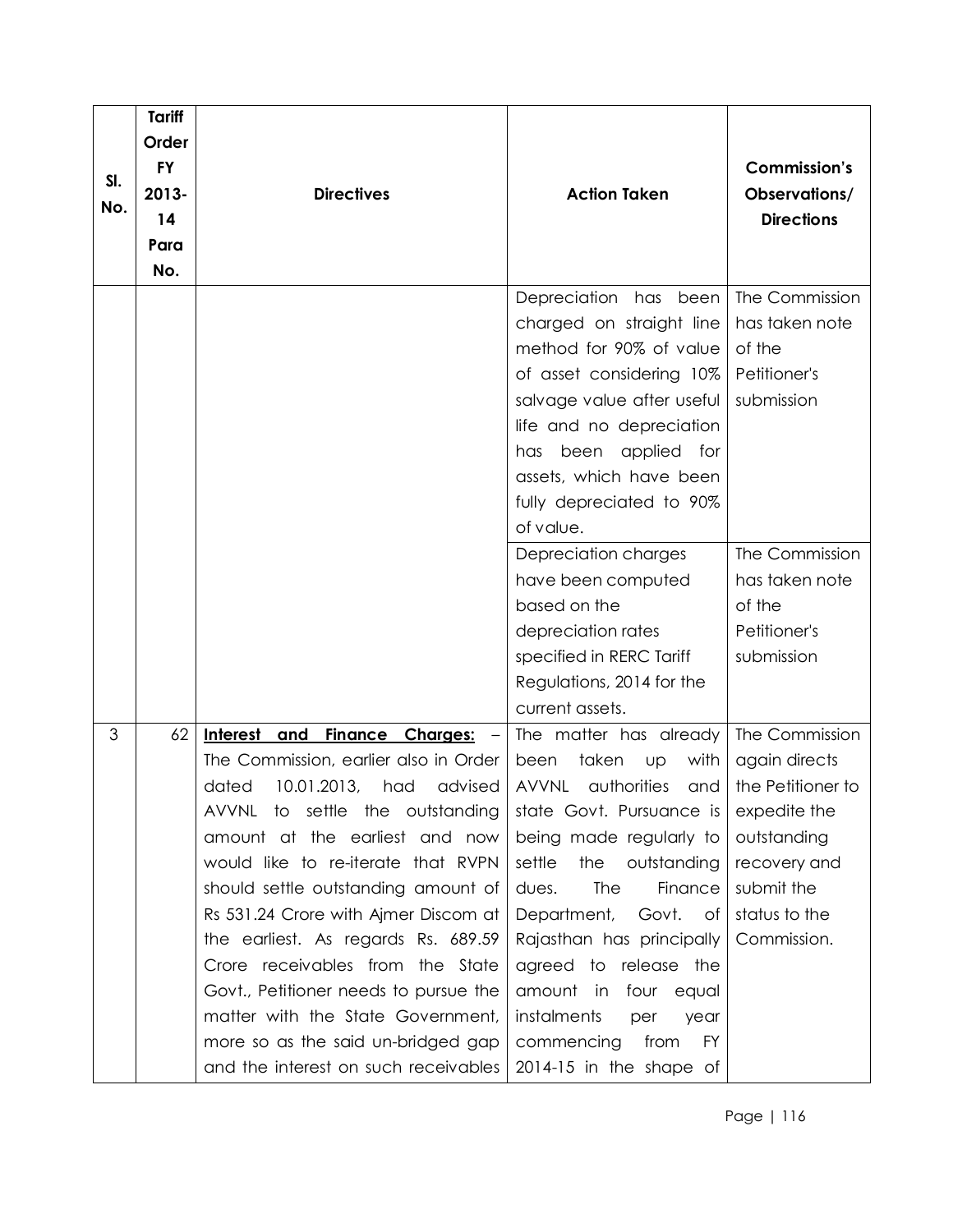|     | <b>Tariff</b> |                                           |                                                                           |                            |
|-----|---------------|-------------------------------------------|---------------------------------------------------------------------------|----------------------------|
|     | Order         |                                           |                                                                           |                            |
| SI. | <b>FY</b>     |                                           |                                                                           | <b>Commission's</b>        |
| No. | 2013-         | <b>Directives</b>                         | <b>Action Taken</b>                                                       | Observations/              |
|     | 14            |                                           |                                                                           | <b>Directions</b>          |
|     | Para          |                                           |                                                                           |                            |
|     | No.           |                                           |                                                                           |                            |
|     |               | cannot be allowed in the ARR.             | equity but the RVPN has<br>requested to release the                       |                            |
|     |               |                                           | amount in the shape of<br>subvention/subsidy<br>to<br>avoid<br>accounting |                            |
|     |               |                                           | complication.                                                             |                            |
| 4   | 73            | Recovery of Transmission Charges: -       | TSA between RVPN and                                                      | The Commission             |
|     |               | In this Order, in absence of TSA,         | is<br>under<br><b>Discoms</b><br>the                                      | again directs              |
|     |               | Commission<br>the<br>approved<br>has      | process of finalization.                                                  | the Petitioner to          |
|     |               | transmission<br>charges<br>following      |                                                                           | expedite the               |
|     |               | principle followed in the previous tariff |                                                                           | finalization of            |
|     |               | Order in terms of Rs/kW/Month on the      |                                                                           | TSA with the               |
|     |               | basis of the peak demand. However,        |                                                                           | Discoms and                |
|     |               | Commission directs the Petitioner to      |                                                                           | Long Term                  |
|     |               | Transmission<br>execute<br>Service        |                                                                           | Open Access.               |
|     |               | Agreements with the Discoms and           |                                                                           |                            |
|     |               | Long Term Open Access consumers.          |                                                                           |                            |
| 5   | 100           | Discrepancy in quantum of power           | Discrepancy in quantum                                                    | The Commission             |
|     |               | purchase in the petitions of RVPN and     | of power purchase in the                                                  | again directs              |
|     |               | Discoms, it is directed that RVPN and     | petitions of RVPN and                                                     | the Petitioner             |
|     |               | Discoms may coordinate and ensure         | Discoms is noted for future                                               | that RVPN and              |
|     |               | that such discrepancies do not occur      | to be ruled out. However,                                                 | Discoms may                |
|     |               | in future filings.                        | commission<br>the<br>may                                                  | coordinate and             |
|     |               |                                           | direct the Discoms<br>to                                                  | ensure that                |
|     |               |                                           | reconcile the figures with                                                | such                       |
|     |               |                                           | RVPN before filling the                                                   | discrepancies              |
|     |               |                                           | ARR petition.                                                             | do not occur in            |
|     |               |                                           |                                                                           | future filings as          |
|     |               |                                           |                                                                           | the same is                |
|     |               |                                           |                                                                           | observed in                |
|     |               |                                           |                                                                           | <b>Tariff Petition for</b> |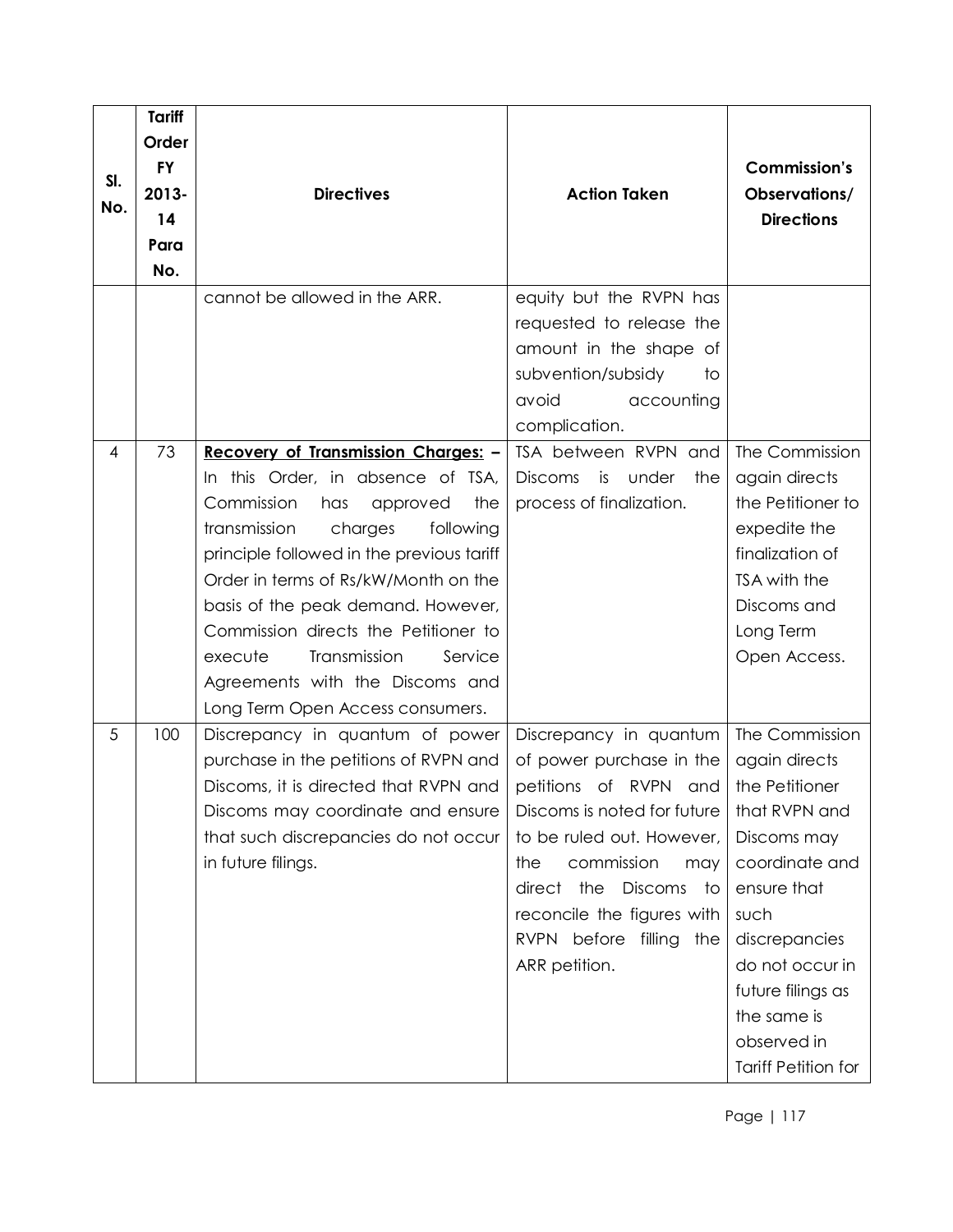|                | <b>Tariff</b> |                                                               |                             |                     |
|----------------|---------------|---------------------------------------------------------------|-----------------------------|---------------------|
|                | Order         |                                                               |                             |                     |
|                | <b>FY</b>     |                                                               |                             | <b>Commission's</b> |
| SI.            | 2013-         | <b>Directives</b>                                             | <b>Action Taken</b>         | Observations/       |
| No.            | 14            |                                                               |                             | <b>Directions</b>   |
|                | Para          |                                                               |                             |                     |
|                | No.           |                                                               |                             |                     |
|                |               |                                                               |                             | FY 2014-15 also.    |
| 6              | 128           | Details of Long term users -                                  | List of Long Term open      | The Commission      |
|                |               | Commission has taken a note of the                            | access users enclosed at    | has taken note      |
|                |               | stakeholders' comments and it is                              | Annexure "V".               | of the              |
|                |               | observed that the stakeholder has                             |                             | Petitioner's        |
|                |               | asked information of Long term open                           |                             | submission          |
|                |               | access consumers, in addition to                              |                             |                     |
|                |               | for which<br>Discoms,<br>they<br>have                         |                             |                     |
|                |               | projected a capacity of 281 MW.                               |                             |                     |
|                |               | Petitioner is directed to provide the                         |                             |                     |
|                |               | information of long term users in their                       |                             |                     |
|                |               | Petition for approval of ARR and                              |                             |                     |
|                |               | transmission tariff for FY 2014-15.                           |                             |                     |
| $\overline{7}$ | 147           | SLDC Charges-                                                 | Proposal for creation of    | The Commission      |
|                |               |                                                               | posts in view of Pradhan    | again directs       |
|                |               | As regards the analysis of staff posted                       | Committee report has        | the Petitioner to   |
|                |               | to manage the SLDC functions, the                             | already been submitted      | expedite the        |
|                |               | Commission is of the view that RVPN                           | and approval of Govt. is    | matter and          |
|                |               | should take necessary steps to ensure                         | still awaited.              | submit the          |
|                |               | that SLDC is adequately supported                             |                             | status of the       |
|                |               | with staff and technical support.                             |                             | same to the         |
|                |               |                                                               |                             | Commission.         |
| 8              | 151           | <b>Allocation</b><br>of<br>UI<br>charges<br>$\qquad \qquad -$ | <b>CBS</b><br>System<br>and | The Commission      |
|                | and           | The Commission<br>agrees with the                             | Infrastructure<br>for       | again directs       |
|                | 152           | the<br>stakeholder.<br>suggestion<br>Οf                       | allocation of UI charges    | the Petitioner to   |
|                |               | Petitioner was directed in the past                           | for<br>open<br>access       | expedite the        |
|                |               | also for settlement of UI charges for                         | consumers shall be ready    | entire exercise     |
|                |               | open<br>access<br>consumers.                                  | after<br>procurement,       | of allocation of    |
|                |               | Commission<br>has<br>taken<br>The<br>an                       | installation<br>&           | UI charges to       |
|                |               | adverse view for not submitting                               | commissioning of ABT &      | the open            |
|                |               | by RVPN. The<br>appropriate reply                             | TOD meters, tender for      | access              |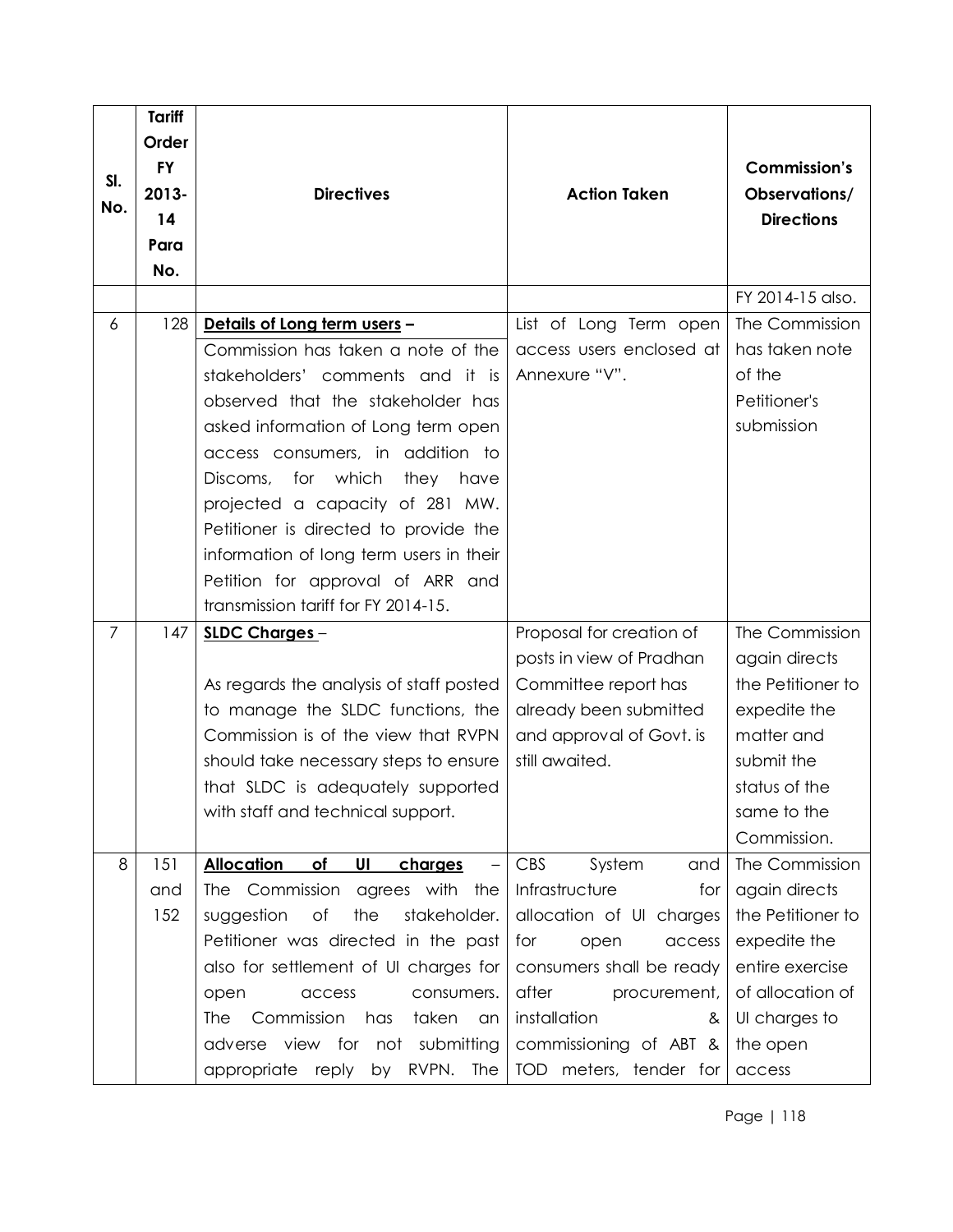| SI.<br>No. | <b>Tariff</b><br>Order<br><b>FY</b><br>$2013 -$<br>14<br>Para<br>No. | <b>Directives</b>                                                                                                                                                                                          | <b>Action Taken</b>                                                                                                                                                                                                                                                                                                                                                                                                                                                                | <b>Commission's</b><br>Observations/<br><b>Directions</b> |
|------------|----------------------------------------------------------------------|------------------------------------------------------------------------------------------------------------------------------------------------------------------------------------------------------------|------------------------------------------------------------------------------------------------------------------------------------------------------------------------------------------------------------------------------------------------------------------------------------------------------------------------------------------------------------------------------------------------------------------------------------------------------------------------------------|-----------------------------------------------------------|
|            |                                                                      | Commission further directs SLDC to<br>complete the entire exercise of<br>allocation of UI charges to the open<br>within<br>three<br>consumers<br>access<br>months from the date of issue of this<br>Order. | which is under process.<br>Action taken report in this<br>regard<br>$\alpha$ s<br>per<br>16th<br>Meeting of State Advisory<br>Committee has been sent<br>by this office vide letter<br>No 213 dated 29-5-2014.<br>However, Discoms have<br>requested<br>for<br>been<br>submission of provisional<br>Ul account in respect of<br>Open Access consumers<br>implementation<br>for<br>0f<br>Intra State ABT as per<br>decision of CMD, Discoms<br>in para 3 of Order dated<br>08.02.13 | consumers.                                                |

# **Fresh Directives issued in this Order**

| Sr. No. | Reference       | <b>Commission's Directive</b>                                        |  |  |
|---------|-----------------|----------------------------------------------------------------------|--|--|
|         |                 | RVPN is once again directed to segregate the accounts for the        |  |  |
|         | Para 199<br>and | Transmission function, SLDC and Partnership function while           |  |  |
|         | Para 238        | submitting true up petition for FY 13-14 & ARR for FY 14-15 without  |  |  |
|         |                 | fail.                                                                |  |  |
|         |                 | RVPN is directed to remit this amount to the pension and gratuity    |  |  |
|         |                 | trusts after adjusting the amount already remitted for FY 2011-12    |  |  |
|         |                 | within a period of 3 months and report to the Commission. RVPN       |  |  |
| 2       | Para 213        | is further directed that while submitting true up petition in future |  |  |
|         |                 | a certificate indicating the amount remitted to pension and          |  |  |
|         |                 | gratuity trusts be attached with the petition.                       |  |  |
|         |                 |                                                                      |  |  |